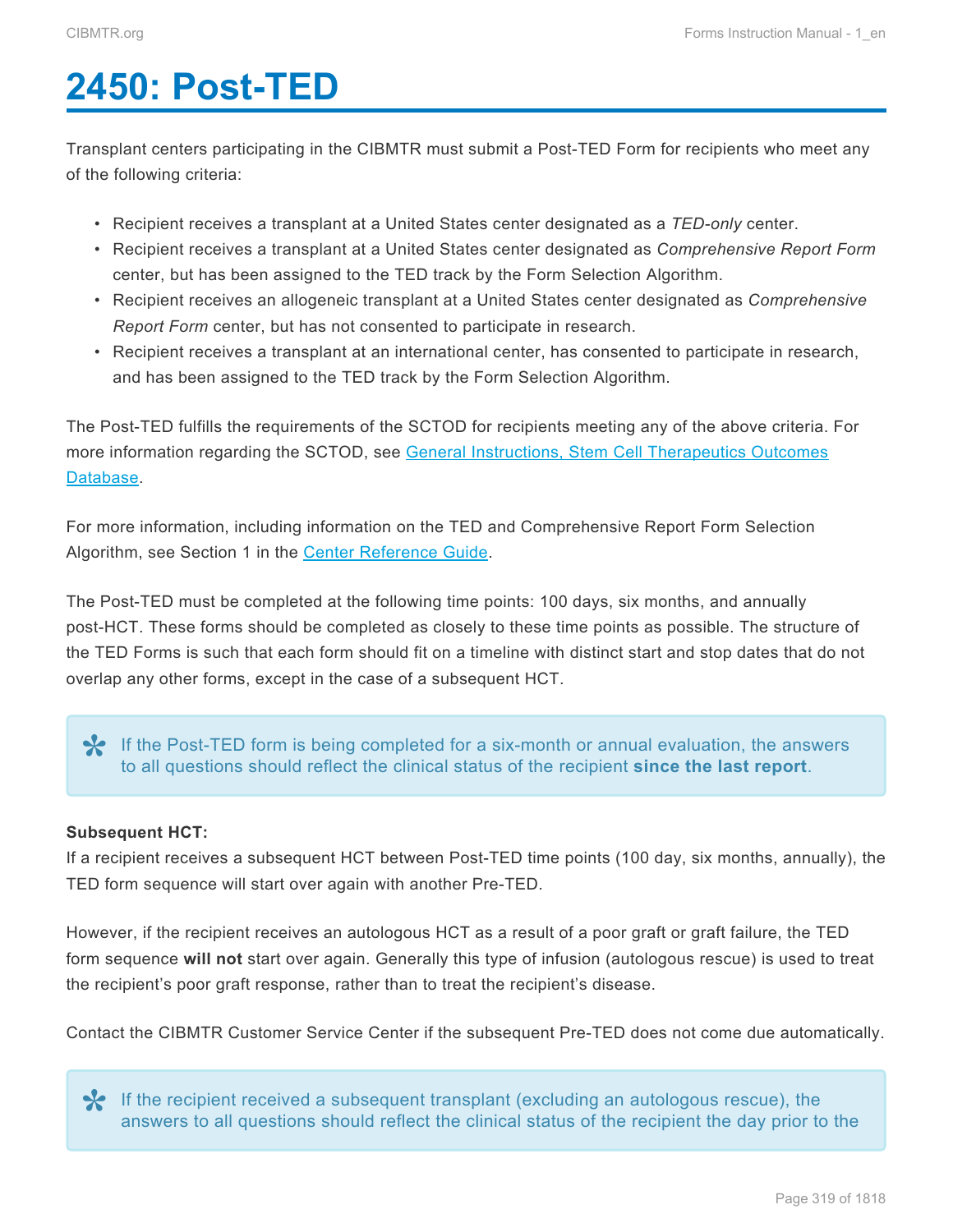start of the preparative regimen or, if no preparative regimen was given, the answers to all questions should reflect the clinical status of the recipient the day prior to HCT infusion.

#### **Non-Malignant Diseases**

If the HCT being reported was given to treat a non-malignant disease (as reported on the Pre-TED Disease Classification Form {Form 2402}), do not complete the following sections of the Post-TED Form:

- Q80-102: Disease Assessment at the Time of Best Response to HCT
- Q103-107: Post-HCT Therapy
- Q108-118: Relapse or Progression Post-HCT
- Q119-122: Current Disease Status

#### **Lost to Follow-Up:**

Occasionally, centers may lose contact with recipients for a variety of reasons, including the recipient's moving, changing physicians, or death. If contact with a recipient appears lost, please consider calling the recipient at home or work, sending a letter, communicating with the treating or referring physician, or contacting the hospital billing department. If no documentation exists and several unsuccessful attempts have been made to contact the recipient, they are considered lost to follow-up and the form may be marked as such using the [Lost to Follow-Up tool](http://www.cibmtr.org/DataManagement/SystemApplications/FormsNet3/Pages/default.aspx) in FormsNet3<sup>SM</sup> for each reporting period in which no contact exists.

#### Links to Sections in Manual:

[Q1-6: Survival](#page-9-0) [Q7-13: Subsequent Transplant](#page-16-0) [Q14-16: Initial](#page-19-0) ANC Recovery [Q17-18: Initial Platelet Recovery](#page-23-0) [Q19-44: Graft-Versus-Host Disease](#page-26-0) [Q45-47: Liver Toxicity Prophylaxis](#page-45-0) [Q48-49: Veno-occlusive disease \(VOD\) / Sinusoidal obstruction syndrome \(SOS\)](#page-46-0) [Q50-51: Infection](#page-47-0) [Q52-59: New Malignancy, Lymphoproliferative or Myeloproliferative Disorder](#page-48-0) [Q60-79: Chimerism Studies](#page-51-0) [Q80-102: Disease Assessment at the Time of Best Response to](#page-56-0) HCT [Q103-107: Post-HCT](#page-69-0) Therapy [Q108-118: Relapse or Progression Post-HCT](#page-72-0) [Q119-122: Current Disease Status](#page-79-0)

#### Manual Updates:

Sections of the Forms Instruction Manual are frequently updated. The most recent updates to the manual can be found below. For additional information, select the manual section and review the updated text.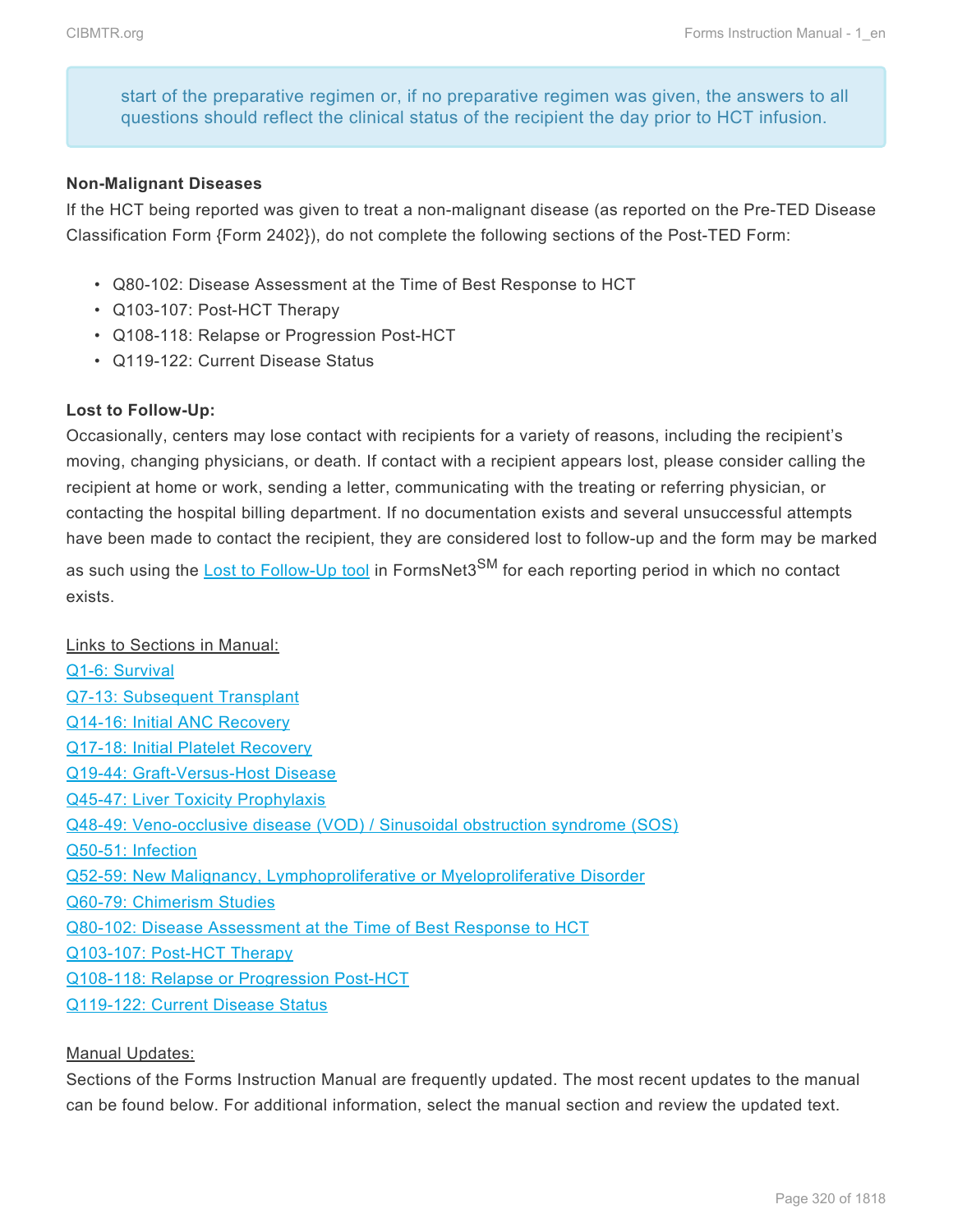the control of the control

**COL** 

 $\mathcal{L}_{\mathcal{A}}$ 

If you need to reference the historical Manual Change History for this form, please [click here](http://www.cibmtr.org/DataManagement/TrainingReference/Manuals/Retired%20Forms%20Manuals/Documents/2450.Post-TED%20Data%20Manual%20Change%20History%20through%203.31.15.pdf) or reference the retired manual section on the **[Retired Forms Manuals](http://www.cibmtr.org/DataManagement/TrainingReference/Manuals/Retired%20Forms%20Manuals/pages/index.aspx)** webpage.

| <b>Date</b>   | <b>Manual</b><br><b>Section</b> | Add/<br>Remove/<br><b>Modify</b> | <b>Description</b>                                                                                                                                                                                                                                                                                                                                                                                                                                                                                                                                                                                                                                                                                                                                                                                                                                                                                                                                                                                                                                                                                                                                                                                                                                                         |  |  |  |
|---------------|---------------------------------|----------------------------------|----------------------------------------------------------------------------------------------------------------------------------------------------------------------------------------------------------------------------------------------------------------------------------------------------------------------------------------------------------------------------------------------------------------------------------------------------------------------------------------------------------------------------------------------------------------------------------------------------------------------------------------------------------------------------------------------------------------------------------------------------------------------------------------------------------------------------------------------------------------------------------------------------------------------------------------------------------------------------------------------------------------------------------------------------------------------------------------------------------------------------------------------------------------------------------------------------------------------------------------------------------------------------|--|--|--|
| 9/1/<br>2021  | 2450:<br>Post-TED               | Modify                           | The instructions on how to report the assessment date when the best response is<br>NCR for molecular, flow cytometry, FISH, karyotype, and radiological<br>assessments were updated for clarification. Review the manual updates section<br>of the Disease Assessment at the Time of Best Response to HCT for information<br>regarding the specific changes.                                                                                                                                                                                                                                                                                                                                                                                                                                                                                                                                                                                                                                                                                                                                                                                                                                                                                                               |  |  |  |
| 9/1/<br>2021  | 2450:<br>Post-TED               | Remove                           | The instructions on when to report the overall grade as "not applicable" (Q22 and<br>29) was updated to reflect how isolated transaminitis should not be reported as<br>acute GVHD to be consistent with changes made on 7/23/2021. If acute GVHD<br>was present, but the grade at diagnosis was not documented and it cannot be<br>determined from the grading and staging table, report Not applicable. Examples<br>may include:<br>• Only elevated liver function tests without increased bilirubin<br>• Any other organ involvement without skin, liver, or gut symptoms<br>attributable to GVHD<br>Lower intestinal tract involvement where the stage cannot be<br>$\bullet$<br>determined in select scenarios (see lower intestinal tract involvement<br>description below)                                                                                                                                                                                                                                                                                                                                                                                                                                                                                          |  |  |  |
| 8/12/<br>2021 | 2450:<br>Post-TED               | Remove                           | The instructions on how to report the "other" organ staging were updated to be<br>consistent with the changes made on 7/23/2021 regarding reporting isolated<br>transaminitis: Indicate whether acute GVHD affected an organ other than skin,<br>upper GI, lower GI, or liver manifesting with hyperbilirubinemia. This includes<br>transaminitis attributed to acute GVHD. Report only other organ involvement at<br>the time of acute GVHD diagnosis or flare in the reporting period. Do not report<br>symptoms ongoing but not attributed to acute GVHD at the time of acute GVHD<br>diagnosis or flare. Specify the other organ system involvement in question 28. If<br>reporting transaminitis under "other site," write in "transaminitis" rather than "liver"<br>when specifying the site. This will prevent queries regarding incorrectly reporting<br>liver GVHD (with bilirubin elevation) under "other site."                                                                                                                                                                                                                                                                                                                                                 |  |  |  |
| 8/12/<br>2021 | 2450:<br>Post-TED               | Modify                           | The instructions for reporting lower GI stage were updated by adding the Lower<br>GI GVHD and Stool Output Not Documented blue box and removing the following<br>to be consistent with the reporting instructions of the 2100, R7:<br>Lower GI GVHD and Stool Output Not Documented: If diarrhea is attributed to<br>acute GVHD during the reporting period, but the volume of stool output is not<br>documented, leave the lower GI stage data field blank, override the FormsNet3<br>error as "not documented," and specify the volume of stool output was not<br>documented. In this case, report Not applicable for the overall grade unless<br>stage 4 acute skin GVHD, stage 4 acute liver GVHD, or an extreme decrease in<br>performance status or stage 2 or 3 acute liver GVHD was also documented at the<br>time point being reported (at diagnosis or maximum grade during the current<br>reporting period)<br>Lower intestinal tract (use mL/day for adult recipients and mL/m2/day for pediatric<br>recipients): Select the stage that reflects the volume of diarrhea attributed to<br>acute GVHD at the time of acute GVHD diagnosis or flare in the reporting period.<br>Use mL/day for adult recipients and mL/m2/day for pediatric recipients. Input and |  |  |  |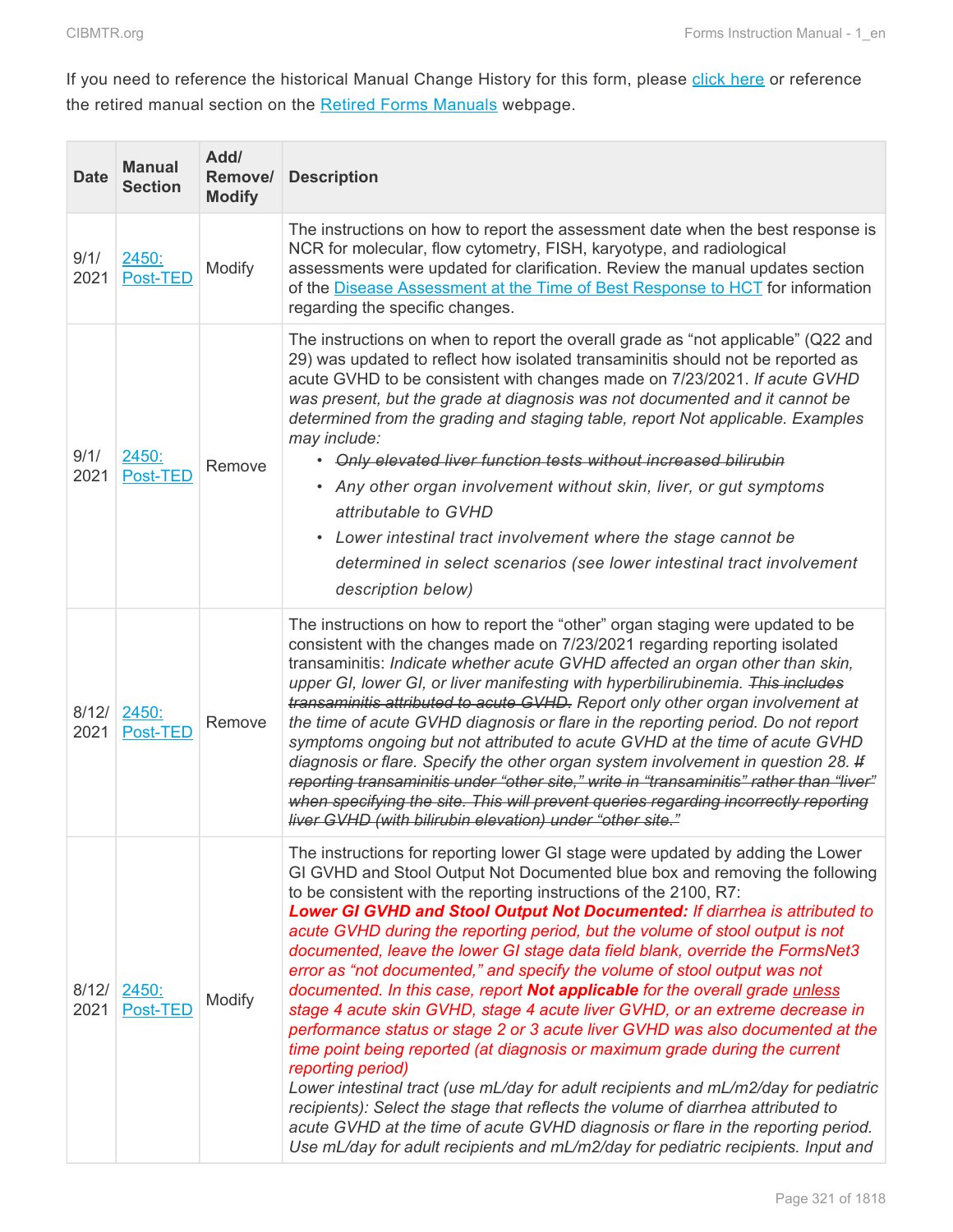|               |                   |        | output records may be useful in determining the volume of diarrhea. Do not report<br>diarrhea ongoing but not attributed to acute GVHD at the time of acute GVHD<br>diagnosis or flare.<br>If diarrhea is attributed to acute GVHD during the reporting period, but the volume<br>of stool output is not documented, report "stage 0" for lower intestinal tract<br>involvement. In this case, report "Not Applicable" for the overall grade unless<br>stage 4 acute skin GVHD, stage 2-4 acute liver GVHD, or an extreme decrease in<br>performance status was also documented at the time point being reported (at<br>diagnosis or maximum grade during the reporting period). Report an overall grade<br>of IV if stage 4 acute skin GVHD, stage 4 acute liver GVHD, or an extreme<br>decrease in performance status is documented at the time point being reported<br>(see GVHD Staging and Grading Table). Report overall grade III if stage 2-3 liver<br>involvement is documented at the time point being reported and there is no<br>evidence of grade IV GVHD. |
|---------------|-------------------|--------|-------------------------------------------------------------------------------------------------------------------------------------------------------------------------------------------------------------------------------------------------------------------------------------------------------------------------------------------------------------------------------------------------------------------------------------------------------------------------------------------------------------------------------------------------------------------------------------------------------------------------------------------------------------------------------------------------------------------------------------------------------------------------------------------------------------------------------------------------------------------------------------------------------------------------------------------------------------------------------------------------------------------------------------------------------------------------|
| 8/6/<br>2021  | 2450:<br>Post-TED | Remove | Removed the following instructions from the first page of the Post-TED (2450)<br>manual to align with the CPI changes: The Post-TED must be completed at the<br>following time points: 100 days, six months, and annually post-HCT. These forms<br>should be completed as closely to these time points as possible. The structure of<br>the TED Forms is such that each form should fit on a timeline with distinct start<br>and stop dates that do not overlap any other forms, except in the case of a<br>subsequent HCT. The Post-TED is considered past due 120 days after each of<br>these time points.                                                                                                                                                                                                                                                                                                                                                                                                                                                            |
| 7/23/<br>2021 | 2450:<br>Post-TED | Modify | Reporting instructions on how to report isolated transaminitis for acute GVHD has<br>changed. See red warning box added above question 19: <b>Transaminitis</b> :<br>Previously, if the recipient only had transaminitis related to acute GVHD, this<br>would have been reported as "stage 0" liver GVHD with and overall grade of "not<br>applicable." However, as of July 2021, isolated transaminitis should not be<br>reported as acute GVHD. In this scenario, report No, acute GVHD did not<br>develop or persist. If the recipient has transaminitis and other organs involved<br>(i.e., skin rash), then report Yes, acute GVHD developed or persisted but do not<br>report there was liver involvement.                                                                                                                                                                                                                                                                                                                                                        |
| 6/21/<br>2021 | 2450:<br>Post-TED | Modify | The question numbers for "new malignancy" in question 9 were updated with the<br>correct question numbers: New malignancy (including PTLD and EBV<br>lymphoma). Additional stem cells are required because the recipient has<br>developed a new malignancy. This does not include a transformation or<br>progression of the original malignancy for which the recipient was transplanted<br>(refer to question 407 52 for more information). If "new malignancy" is selected,<br>also complete questions 407 - 449 52-59.                                                                                                                                                                                                                                                                                                                                                                                                                                                                                                                                               |
| 6/21/<br>2021 | 2450:<br>Post-TED | Modify | The instructions for Q1-6 were updated with the following: If the Post-TED Form<br>reports a subsequent infusion (transplant or genetically modified cellular therapy),<br>report the date of latest follow-up as the day prior to the start of the preparative<br>regimen / systemic therapy. If no preparative regimen or conditioning / systemic<br>therapy was given, report the day prior to infusion as the date of contact.                                                                                                                                                                                                                                                                                                                                                                                                                                                                                                                                                                                                                                      |
| 6/9/<br>2021  | 2450:<br>Post-TED | Modify | The "Recurrent Skin Cancers" blue note box in question 52 was updated with the<br>following: For most malignancies, do not report recurrence, progression or<br>transformation of the recipient's primary disease (disease for which the transplant<br>was performed) or relapse of a prior malignancy in the "New Malignancy" section.<br>For example, a recipient had a basal cell skin cancer diagnosed on the neck four<br>months post-HCT and six months later had another basal cell located on the<br>nose. The lesion on the nose is not considered a metastasis from the neck, but a<br>new discrete lesion. These discrete episodes should be reported as "Basal cell<br>skin malignancy" in the "Other skin malignancy" questions on the Post-TED forms                                                                                                                                                                                                                                                                                                      |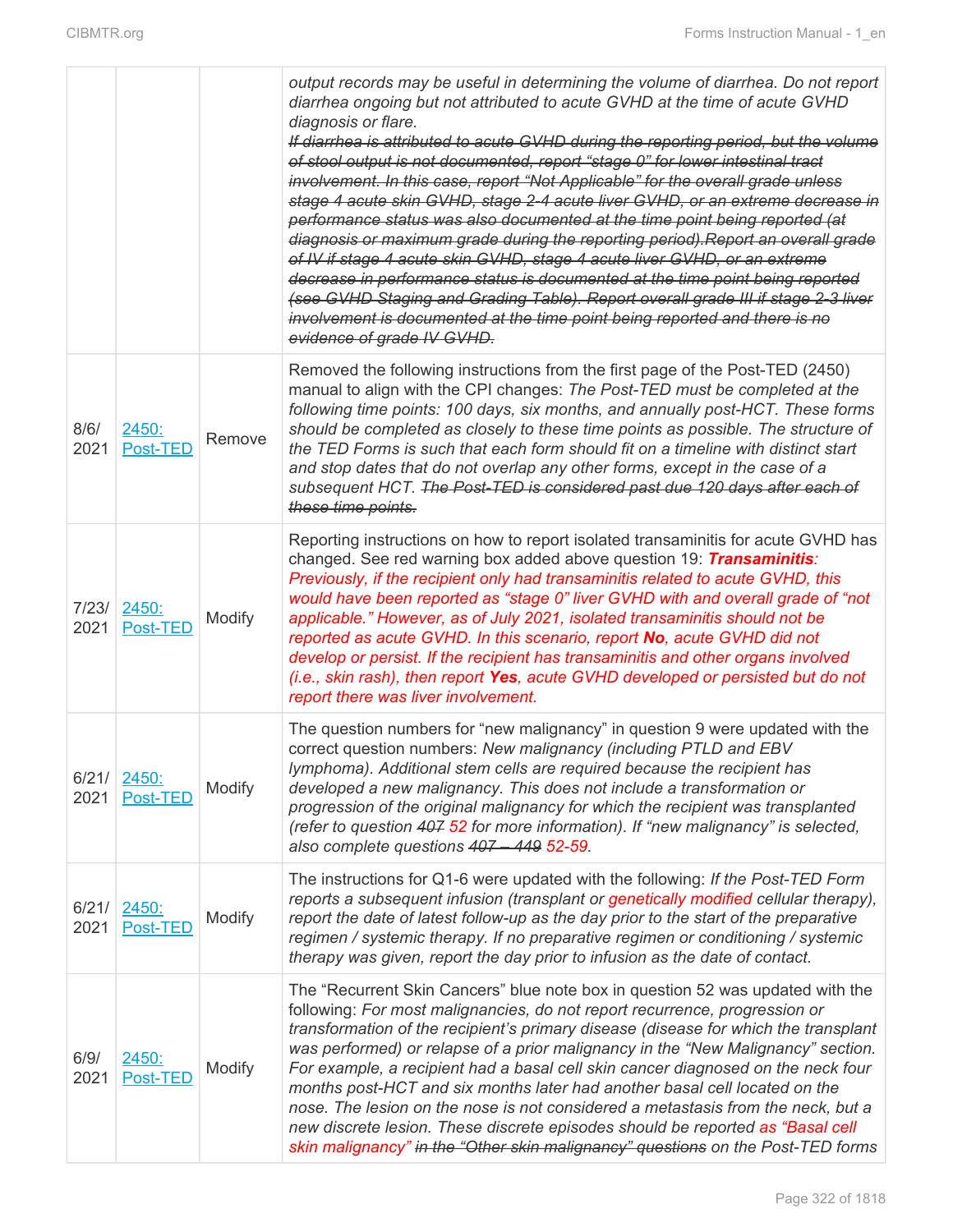|               |                           |        | (revision 5, question $52 - 59$ ).                                                                                                                                                                                                                                                                                                                                                                                                                                                                                                                                                                                                                                                                                                                                                                                                                                                                                                                                                                                                                                                                                                                                                                                                                                                        |  |  |  |
|---------------|---------------------------|--------|-------------------------------------------------------------------------------------------------------------------------------------------------------------------------------------------------------------------------------------------------------------------------------------------------------------------------------------------------------------------------------------------------------------------------------------------------------------------------------------------------------------------------------------------------------------------------------------------------------------------------------------------------------------------------------------------------------------------------------------------------------------------------------------------------------------------------------------------------------------------------------------------------------------------------------------------------------------------------------------------------------------------------------------------------------------------------------------------------------------------------------------------------------------------------------------------------------------------------------------------------------------------------------------------|--|--|--|
| 5/26/<br>2021 | 2450:<br>Post-TED         | Modify | Example B for the One Year Post-TED Form in the Intervention Reporting<br>Scenarios under Q114 was updated: Q111 - 118: Report "Yes" to indicate<br>therapy was given for relapsed disease during this reporting period.<br>Q112: Report "Relapsed / progressive disease."<br>Q113: Check the clinical/hematologic disease assessment box. Centers are<br>instructed to check the boxes for all methods of assessment performed prior to<br>the start of treatment which confirmed the reason therapy was given (question<br>112). This includes assessments which may have been performed during a prior<br>reporting period.<br>Q114: Report "9/20/2014" to reflect the date of the first treatment given for<br>progressive disease. Reporting a date outside the current reporting period will<br>cause a FormsNet3SM error. Centers are instructed to override this error using<br>the code "Verified Correct."<br>Q115-118: Report both bortezomib as treatment for progressive disease given<br>during the reporting period. These questions will be disabled in the FormsNet3SM<br>system. Starting with Revision 5 of the Post-TED 2450, therapy given for<br>relapsed or progressive disease will only be captured in the reporting period in<br>which treatment first started. |  |  |  |
| 5/6/<br>2021  | 2450:<br>Post-TED         | Add    | The following instructions were added to question 1 for date of contact and<br>subsequent infusion: Date of Contact & Subsequent Infusion If the recipient<br>has a subsequent infusion (HCT or cellular therapy), the date of contact will<br>depend on the type of subsequent infusion. If the subsequent infusion is an HCT<br>or genetically modified cellular therapy (e.g. CAR-T), report the date of contact as<br>the day before the preparative regimen / systemic therapy begins for the<br>subsequent infusion. If no preparative regimen / systemic therapy is given, report<br>the date of contact as the day before the subsequent infusion. In these cases,<br>actual contact on that day is not required, and the day prior to the initiation of the<br>preparative regimen (or infusion, if no preparative regimen / systemic therapy)<br>should be reported. This allows every day to be covered by a reporting period but<br>prevents overlap between infusion events. If the subsequent infusion is a non-<br>genetically modified (e.g. DLI) cellular therapy infusion, report the date of contact<br>as appropriate to the reporting period.                                                                                                                        |  |  |  |
| 5/6/<br>2021  | <u> 2450:</u><br>Post-TED | Modify | Updated the question numbers in the red warning box above question 108                                                                                                                                                                                                                                                                                                                                                                                                                                                                                                                                                                                                                                                                                                                                                                                                                                                                                                                                                                                                                                                                                                                                                                                                                    |  |  |  |
| 4/28/<br>2021 | 2450:<br>Post-TED         | Remove | The instructions for questions $116 - 117$ were updated by removing the following:<br>Form options are arranged alphabetically. Indicate which systemic therapy agents<br>were administered during the current reporting period for reasons other than<br>relapse, persistent, or progressive disease. If the recipient received a<br>chemotherapy agent that is not listed (e.g. cyclophosphamide), "chemotherapy"<br>should be selected. If the recipient received a therapeutic agent, other than<br>chemotherapy, that is not listed, select "other systemic therapy" and specify the<br>systemic therapy in question 117.                                                                                                                                                                                                                                                                                                                                                                                                                                                                                                                                                                                                                                                            |  |  |  |
| 3/3/<br>2021  | 2450:<br>Post-TED         | Add    | Example F added above question 84, under the header "Disease Assessments at<br>the Time of Best Response:" A recipient receives a transplant on 1/1/2020 for IgA<br>Kappa Multiple Myeloma in stable disease. During the 100 Day reporting period,<br>the first set of myeloma labs on Day 29, 1/30/2020, show progressive disease.<br>Myeloma labs repeated on Day 60 and Day 100 also showed disease<br>progression. As a result, therapy is planned to be given, starting in the 6-month<br>reporting period, on Day 110. The best response to HCT for the Day 100<br>reporting period would be reported as "Not in complete remission - disease<br>detected" and report "Yes," clinical / hematologic assessments were performed                                                                                                                                                                                                                                                                                                                                                                                                                                                                                                                                                      |  |  |  |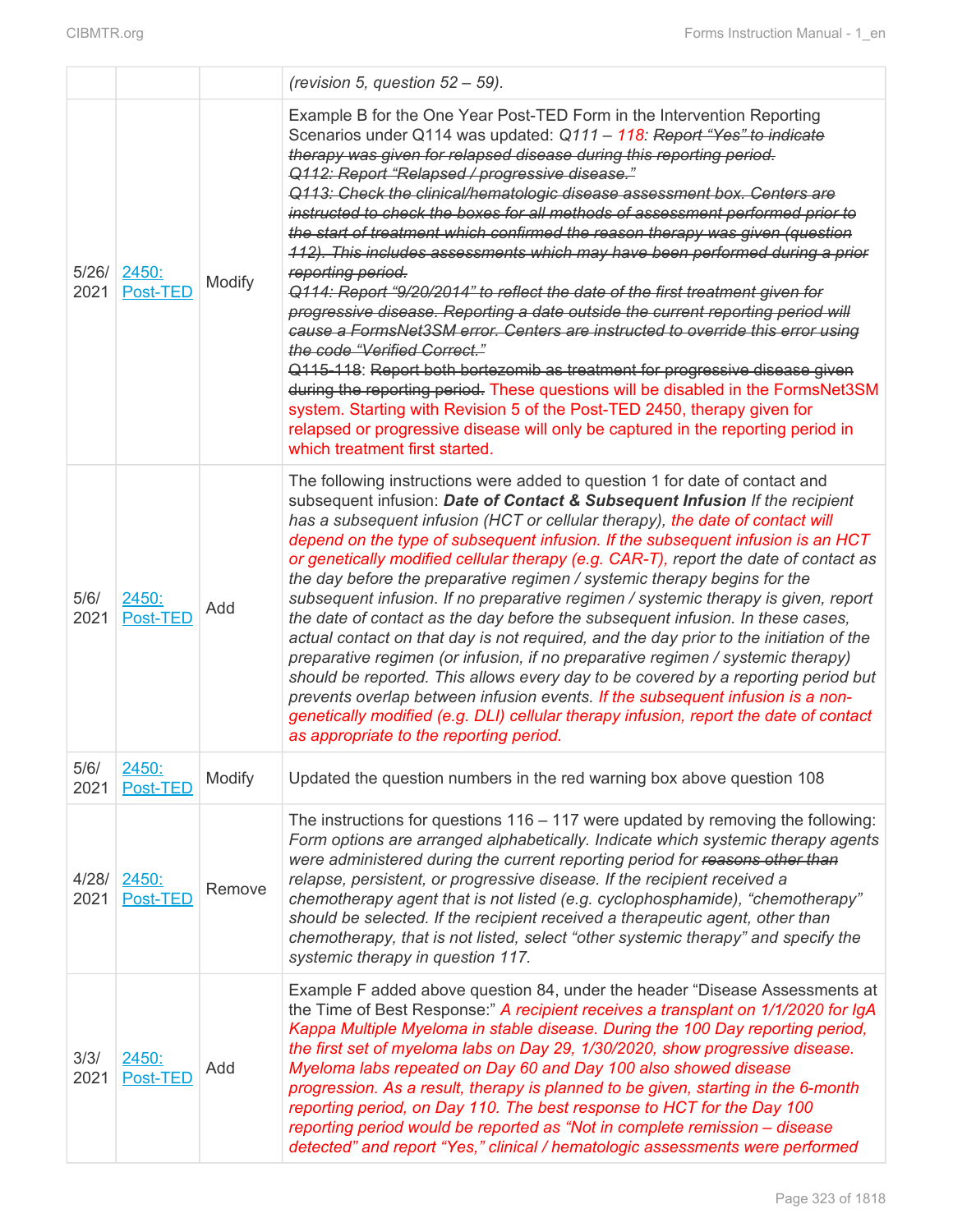|            |      |                   |        | with the Day 100 myeloma labs, as this is the most recent testing in the reporting<br>period. In cases where the first assessment post-HCT shows progression, report<br>the last assessment prior to the start of treatment. If treatment doesn't start until<br>the next reporting period, report the last assessment in the current reporting<br>period.                                                                                                                                                                                                                                                                                                                                                                                                                                                                                                                                                                                                                                                                                                                                                                                                                                                                                                                                                                                                                                                                                                                                                                                                                                                                                                                                                                                                                                                                    |  |  |  |
|------------|------|-------------------|--------|-------------------------------------------------------------------------------------------------------------------------------------------------------------------------------------------------------------------------------------------------------------------------------------------------------------------------------------------------------------------------------------------------------------------------------------------------------------------------------------------------------------------------------------------------------------------------------------------------------------------------------------------------------------------------------------------------------------------------------------------------------------------------------------------------------------------------------------------------------------------------------------------------------------------------------------------------------------------------------------------------------------------------------------------------------------------------------------------------------------------------------------------------------------------------------------------------------------------------------------------------------------------------------------------------------------------------------------------------------------------------------------------------------------------------------------------------------------------------------------------------------------------------------------------------------------------------------------------------------------------------------------------------------------------------------------------------------------------------------------------------------------------------------------------------------------------------------|--|--|--|
| 12/<br>22/ | 2020 | 2450:<br>Post-TED | Modify | One of the indications for subsequent HCT in question 9 was updated to be<br>consistent with the options on the form: Planned subsequent second HCT, per<br>protocol                                                                                                                                                                                                                                                                                                                                                                                                                                                                                                                                                                                                                                                                                                                                                                                                                                                                                                                                                                                                                                                                                                                                                                                                                                                                                                                                                                                                                                                                                                                                                                                                                                                          |  |  |  |
| 12/<br>22/ | 2020 | 2450:<br>Post-TED | Add    | Examples 7 and 8 added to question 1 under the "Date of contact and<br>Subsequent Infusion" section.                                                                                                                                                                                                                                                                                                                                                                                                                                                                                                                                                                                                                                                                                                                                                                                                                                                                                                                                                                                                                                                                                                                                                                                                                                                                                                                                                                                                                                                                                                                                                                                                                                                                                                                          |  |  |  |
| 12/<br>22/ | 2020 | 2450:<br>Post-TED | Modify | The definition of graft failure was updated in question 9 to be consistent with the<br>graft failure definitions on the 2400 and 2100: Additional stem cells are required<br>because there wasn't any ANC recovery following HCT (primary graft failure), the<br>hematopoietic recovery indefinitely declined after the initial hematopoietic<br>recovery (secondary graft failure) or hematopoietic recovery was deemed<br>insufficient or too slow for survival following previous high-dose therapy and HCT.<br>If autologous cells are infused for this reason, this is considered autologous<br>rescue; in this case, reporting will continue under the prior HCT date and a new<br>Pre-TED form is not required.                                                                                                                                                                                                                                                                                                                                                                                                                                                                                                                                                                                                                                                                                                                                                                                                                                                                                                                                                                                                                                                                                                        |  |  |  |
| 11/<br>20/ | 2020 | 2450:<br>Post-TED | Add    | Clarification added to question 44 to explain topical non-steroidal agents should<br>not be reported: Indicate whether the recipient is still taking systemic non-<br>steroidal immunosuppressive agents (including PUVA) to treat or prevent acute<br>and / or chronic GVHD on the date of contact. Descriptions of many<br>immunosuppressive agents are included below. Only report systemic non-<br>steroidal immunosuppressive agents and not topical non-steroidal<br>immunosuppressive agents such as Restasis or Protopic.<br>If the recipient did not receive systemic non-steroidal immunosuppressive agents<br>to treat or prevent acute and / or chronic GVHD during the reporting period, report<br>"not applicable."<br>Indicate "not applicable" in any of the following scenarios:<br>• The recipient has never received systemic non-steroidal<br>immunosuppressive agents (including PUVA) to treat or prevent GVHD.<br>This form is being completed for a subsequent HCT and the recipient<br>$\bullet$<br>has never received systemic non-steroidal immunosuppressive agents<br>(including PUVA) to treat or prevent GVHD since the start of the<br>preparative regimen for the most recent infusion (or since the date of<br>the most recent infusion if no preparative regimen was given).<br>The recipient stopped taking systemic non-steroidal<br>$\bullet$<br>immunosuppressive agents (including PUVA) to treat or prevent GVHD<br>in a previous reporting period and did not restart non-steroidal<br>immunosuppressive agents (including PUVA) during the current<br>reporting period.<br>The recipient has only received topical non-steroidal<br>$\bullet$<br>immunosuppressive agents (i.e., without ever taking systemic non-<br>steroidal immunosuppressive agents were never administered). |  |  |  |
| 10/        |      | 2450:             | Add    | Added the following guidance on answering question 63:                                                                                                                                                                                                                                                                                                                                                                                                                                                                                                                                                                                                                                                                                                                                                                                                                                                                                                                                                                                                                                                                                                                                                                                                                                                                                                                                                                                                                                                                                                                                                                                                                                                                                                                                                                        |  |  |  |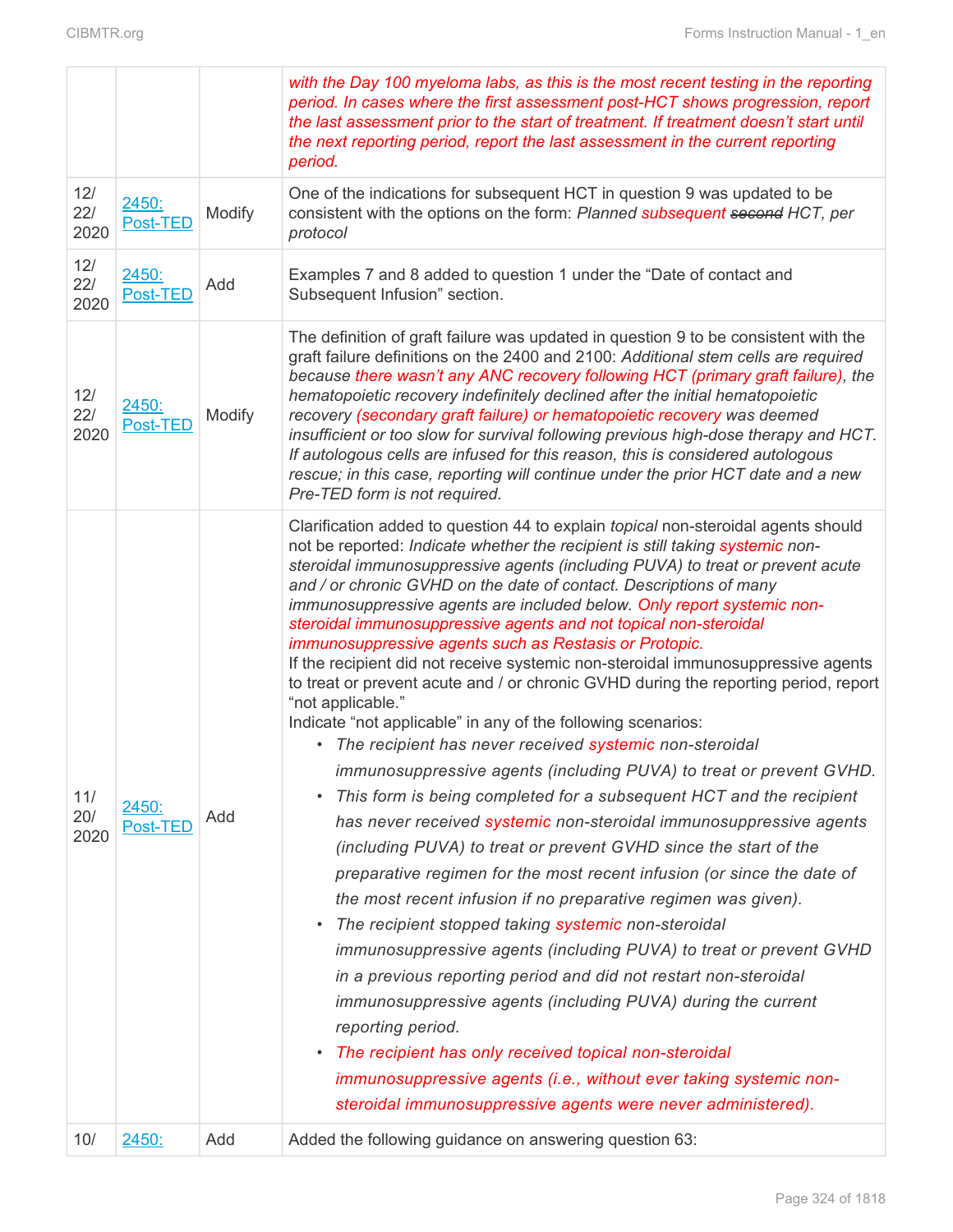| 23/<br>2020   | Post-TED          |        | Question 63 has been "hidden" in FormsNet3 for the current revision of this form.<br>If an NMDP donor ID had been previously entered, this field will not be hidden<br>and can be edited as needed. However, if an NMDP donor ID has not been<br>entered yet, this field will be hidden and skipped until the form is revised and the<br>question is removed from the form.                                                                                                                                                                                                                                                                                                                                                                                                                                                                                                                                                                                                                                                                                                                                                                                                                                                                                                                      |
|---------------|-------------------|--------|--------------------------------------------------------------------------------------------------------------------------------------------------------------------------------------------------------------------------------------------------------------------------------------------------------------------------------------------------------------------------------------------------------------------------------------------------------------------------------------------------------------------------------------------------------------------------------------------------------------------------------------------------------------------------------------------------------------------------------------------------------------------------------------------------------------------------------------------------------------------------------------------------------------------------------------------------------------------------------------------------------------------------------------------------------------------------------------------------------------------------------------------------------------------------------------------------------------------------------------------------------------------------------------------------|
| 9/30/<br>2020 | 2450:<br>Post-TED | Modify | The table for time windows for reporting the contact date in Q1 was updated to<br>clarify the 1Y date of contact date should be reported as $+60$ days (Day 365 -<br>425).                                                                                                                                                                                                                                                                                                                                                                                                                                                                                                                                                                                                                                                                                                                                                                                                                                                                                                                                                                                                                                                                                                                       |
| 8/26/<br>2020 | 2450:<br>Post-TED | Add    | Blue information box added above question 50 to explain how to report<br>COVID-19 infections when diagnosed after the start of the preparative regimen:<br>Diagnosis of COVID-19 after the start of the preparative regimen: Any COVID-19<br>infections diagnosed after the start of the preparative regimen should be reported<br>in questions 50 - 51 on the Post-TED (2450) form. An associated Respiratory<br>Virus Post-Infusion Data (2149) form will be generated.                                                                                                                                                                                                                                                                                                                                                                                                                                                                                                                                                                                                                                                                                                                                                                                                                        |
| 8/20/<br>2020 | 2450:<br>Post-TED | Modify | The instructions on how to report disease assessments at the time of best<br>response when a recipient never achieves a CR, progresses, and starts<br>progression therapy were updated in question 84: If the recipient's best response<br>is "Not in Complete Remission," report the latest assessment performed during<br>the reporting period. If the recipient never achieved a CR and has started<br>treatment fore relapsed. progressive , or persistent disease (excluding treatment<br>for minimal residual disease), report the most recent latest assessment prior to<br>the initiation of therapy progression. Review example E below.<br>In addition, example E was added: E. A recipient receives a transplant on 1/1/<br>2015 for NHL in stable disease. During the 100 Day reporting period, a PET / CT<br>was performed on Day 60, confirming stable disease but then on Day 95, another<br>PET/CT was performed and showed progression. As a result, therapy for<br>progression began on Day 100. The best response to HCT for the Day 100<br>reporting period would be reported as "Not in complete remission – disease<br>detected" and report "Yes," radiologic assessments were performed with the Day<br>60 PET / CT as this is the most recent scan prior to progression. |
| 8/19/<br>2020 | 2450:<br>Post-TED | Add    | Examples 1, 2, and 3 added to question 43 to explain when to use "Yes," No."<br>and "Not applicable."                                                                                                                                                                                                                                                                                                                                                                                                                                                                                                                                                                                                                                                                                                                                                                                                                                                                                                                                                                                                                                                                                                                                                                                            |
| 7/8/<br>2020  | 2450:<br>Post-TED | Remove | Updated the instructions on when to report a cellular therapy for relapse,<br>persistent, progressive disease to coincide with the Winter (January) 2020<br>release: Cellular therapy: Cellular therapy refers to the infusion of human or<br>animal derived cells, which may or may not be modified or processed to achieve<br>a specific composition. Examples include CAR T-cell, NK cell, and mesenchymal<br>cell infusions as well as donor cellular infusions. Indicate "yes" if the recipient<br>received any form of cellular therapy for relapse, persistent, or progressive<br>disease or decreasing / loss of donor chimerism; hematopoietic cell<br>transplantation should not be reported as cellular therapy, as this is captured in<br>questions 7-13 of the Post-TED form. Indicate whether a cellular therapy was<br>infused during the reporting period for relapsed, persistent, or progressive<br>disease and go to question 119.                                                                                                                                                                                                                                                                                                                                            |
| 7/8/<br>2020  | 2450:<br>Post-TED | Add    | Provided instructions how to report CRISPR testing for COVID-19 for questions<br>50 – 51: As a result of the global COVID-19 pandemic, the U.S. Food and Drug<br>Administration granted Sherlock Biosciences an emergency use of authorization<br>(EUA) for its COVID-19 diagnostic assay, CRISPR. Although still in its infancy in<br>real-life application, positive results by this method should be reported, even if<br>tandem testing by other method(s) (i.e., PCR) indicate a negative result. If the<br>CRISPR results are unclear, seek physician clarification.                                                                                                                                                                                                                                                                                                                                                                                                                                                                                                                                                                                                                                                                                                                       |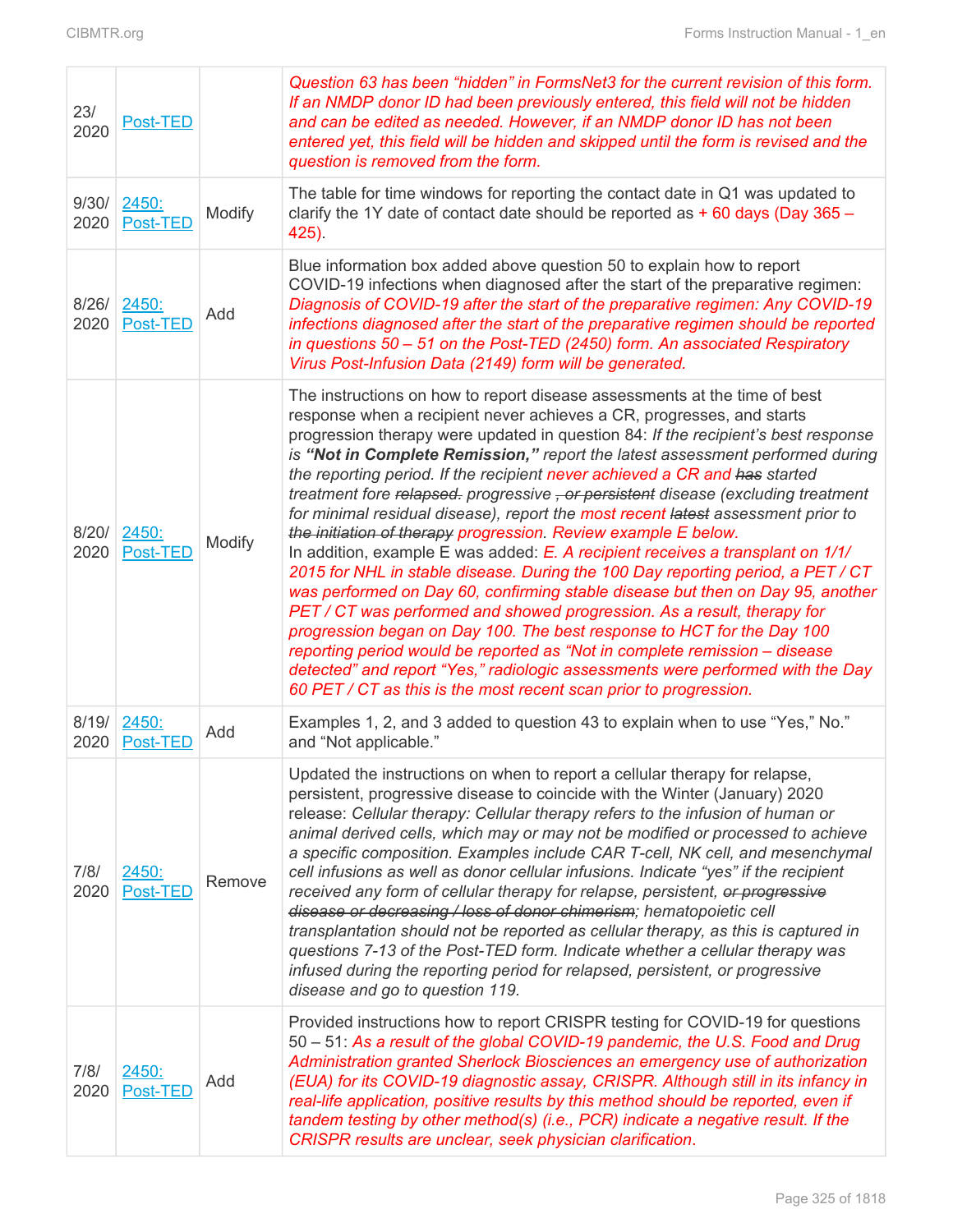| 6/3/<br>2020  | 2450:<br>Post-TED | Add     | The following instructions (red text) were added to question 1 to provide<br>clarification on how to report the contact date for the 1-year reporting period for<br>recipients who receive an allogeneic transplant. If this form is being completed for<br>the 1-year reporting period for a recipient who received an allogeneic transplant,<br>ensure the reported contact date is $\geq$ Day 365. Review the 1-Year Date of<br>Contact for Allogeneic Transplants instructions below for additional information |  |
|---------------|-------------------|---------|---------------------------------------------------------------------------------------------------------------------------------------------------------------------------------------------------------------------------------------------------------------------------------------------------------------------------------------------------------------------------------------------------------------------------------------------------------------------------------------------------------------------|--|
| 5/28/<br>2020 | 2450:<br>Post-TED | Add     | Added clarification that chromosomal microarrays / chromosomal genomic array<br>should be reported within the FISH assessment data fields.                                                                                                                                                                                                                                                                                                                                                                          |  |
| 5/28/<br>2020 | 2450:<br>Post-TED | Removed | For question 84, removed instructions allowing chromosomal microarrays /<br>chromosomal genomic array to be reported in the molecular assessment data<br>fields. These assessments should not be reported within the molecular<br>assessment data fields.                                                                                                                                                                                                                                                           |  |
| 5/21/<br>2020 | 2450:<br>Post-TED | Modify  | Provided clarification on how to report molecular abnormalities identified by other<br>methods of assessment.                                                                                                                                                                                                                                                                                                                                                                                                       |  |
| 5/11/<br>2020 | 2450:<br>Post-TED | Add     | Added in questions 50-51 to capture information regarding COVID-19<br>(SARS-CoV-2) infections.                                                                                                                                                                                                                                                                                                                                                                                                                      |  |
| 4/7/<br>2020  | 2450:<br>Post-TED | Add     | For question 41, added guidance on the intent of the question.                                                                                                                                                                                                                                                                                                                                                                                                                                                      |  |
| 4/7/<br>2020  | 2450:<br>Post-TED | Add     | Added guidance on reporting estimated dates after question 18 (blue information<br>box).                                                                                                                                                                                                                                                                                                                                                                                                                            |  |
| 4/6/<br>2020  | 2450:<br>Post-TED | Modify  | Updated hyperlink in Lost to Follow Up section for the Lost to Follow Up Tool.                                                                                                                                                                                                                                                                                                                                                                                                                                      |  |
|               |                   |         | Removed sentence in Lost to Follow Up section in introduction - If your center<br>should be filled out with the recipient survival status.                                                                                                                                                                                                                                                                                                                                                                          |  |
| 4/6/<br>2020  | 2450:<br>Post-TED | Remove  | receives documented information that a recipient is alive or dead, the form                                                                                                                                                                                                                                                                                                                                                                                                                                         |  |
| 3/6/<br>2020  | 2450:<br>Post-TED | Remove  | Removed "reasons other than" in guidance given on Cellular Therapy reporting<br>for question 115 in section Q106-116: Relapse or Progression Post-HCT.                                                                                                                                                                                                                                                                                                                                                              |  |
| 3/6/<br>2020  | 2450:<br>Post-TED | Add     | Added sentence in second paragraph of <b>Question 106-116: Relapse or</b><br><b>Progression Post-HCT</b> regarding scenario where recipient receives a<br>chemotherapy agent that is not listed.                                                                                                                                                                                                                                                                                                                    |  |
| 3/5/<br>2020  | 2450:<br>Post-TED | Modify  | Changed survival status text after Question 1 in section Q1-6: Survival. Instead of<br>completing the POst-TED Form reporting only survival status, the Survival Tool in<br>the CIBMTR Data Management Guide should be used (link to Survival Tool<br>provided after question 1).                                                                                                                                                                                                                                   |  |
| 3/5/<br>2020  | 2450:<br>Post-TED | Add     | Added "demonstrated on labial biopsy (labial biopsy not required)" after question<br>41 in section Graft versus Host Disease.                                                                                                                                                                                                                                                                                                                                                                                       |  |
| 3/3/<br>2020  | 2450:<br>Post-TED | Modify  | Added "allogeneic HCT" and "allogeneic HCT recipient whose" in the blue note<br>box at the beginning of Q58-77: Chimerism Studies.                                                                                                                                                                                                                                                                                                                                                                                  |  |
| 2/19/<br>2020 | 2450:<br>Post-TED | Add     | Added information on tandem transplant in the introduction to the Disease<br>Assessment at the Time of Best Response to HCT section. Added example to<br>question 78.                                                                                                                                                                                                                                                                                                                                               |  |
| 2/19/<br>2020 | 2450:<br>Post-TED | Add     | Added information on tandem transplant in the introduction to the Current<br>Disease Status section. Added examples to question 117.                                                                                                                                                                                                                                                                                                                                                                                |  |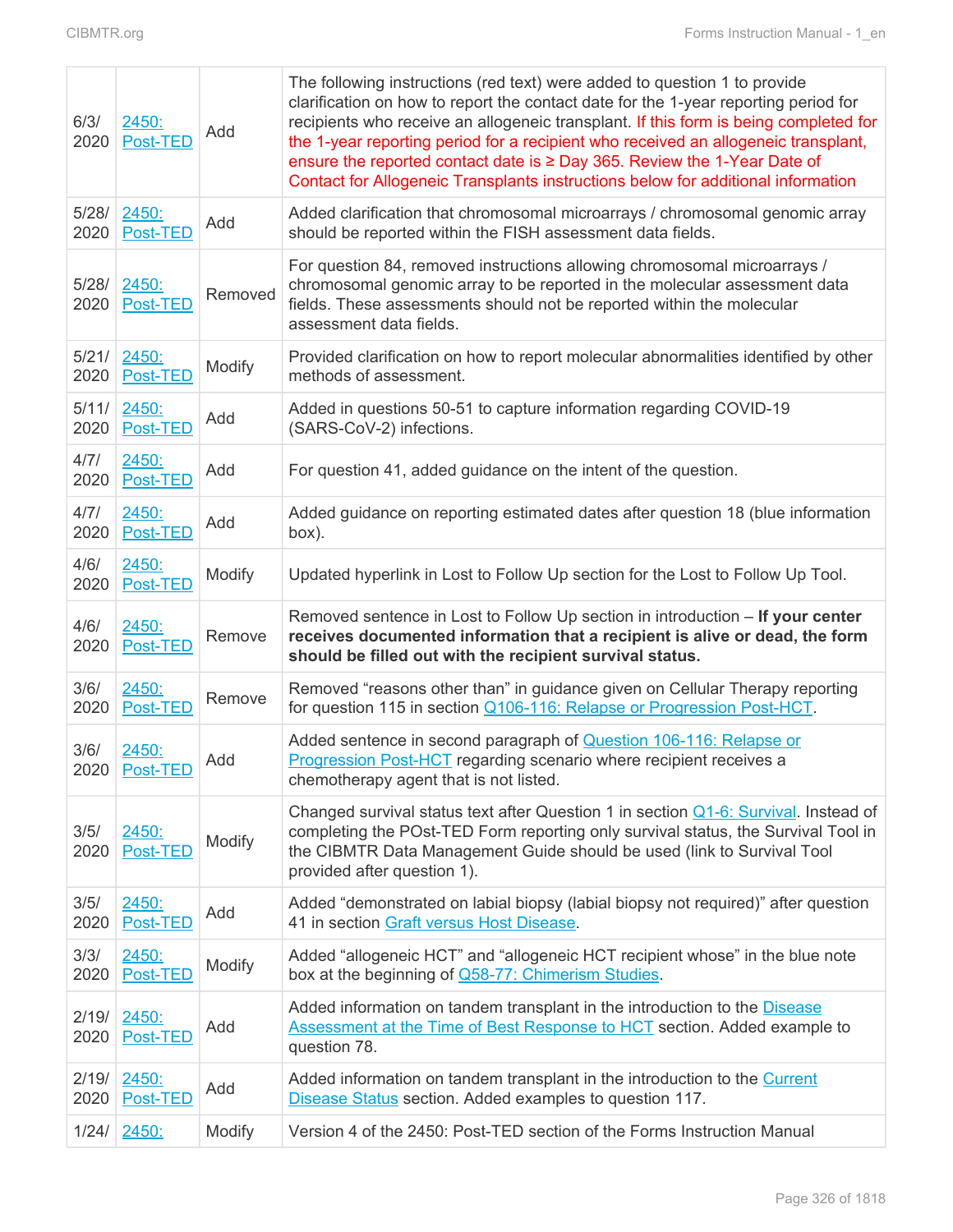2020 [Post-TED](#page-0-0) released. Version 4 corresponds to revision 5 of the Form 2450.

*Last modified: Sep 02, 2021*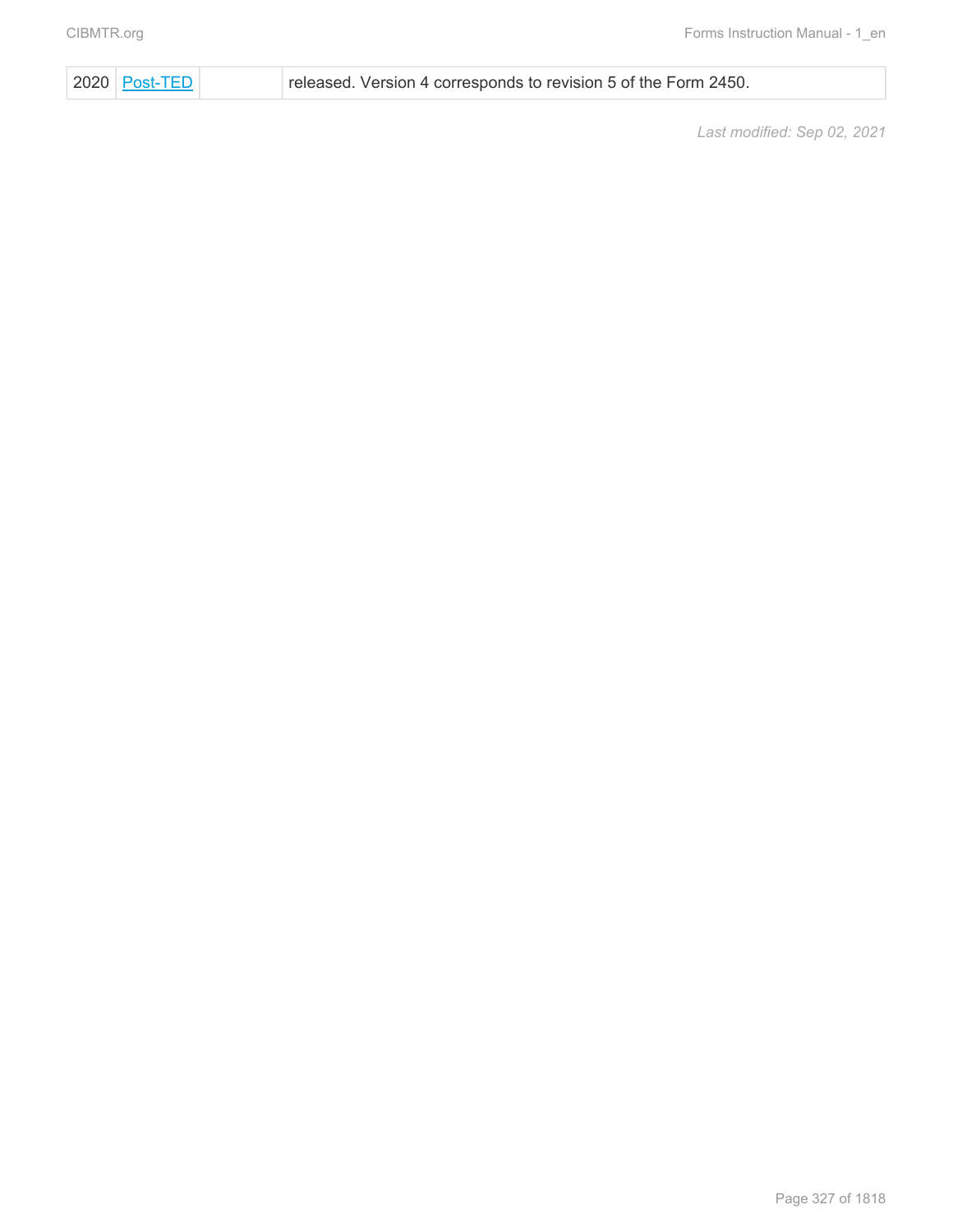# <span id="page-9-0"></span>**Q1-6: Survival**

The date of actual contact with the recipient to determine medical status for this follow-up report is based on a medical evaluation conducted by a clinician with responsibility for the recipient's care. Report the date of the medical evaluation performed closest to the designated time period of the form (e.g., Day+100, 6 months, or annual follow-up visit). Time windows are provided to guide selection of dates for reporting purposes. Recipients are not always seen within the time windows used for reporting follow-up dates, and some discretion is therefore required when determining which date to report. If the recipient is not seen within the time windows, report the date closest to the date of contact within reason.

If the Post-TED Form reports a subsequent infusion (transplant or genetically modified cellular therapy), report the date of latest follow-up as the day prior to the start of the preparative regimen / systemic therapy. If no preparative regimen or conditioning / systemic therapy was given, report the day prior to infusion as the date of contact.

**X** Reporting Latest Follow-Up<br>
When reporting the date of la<br>
there we are the date and When reporting the date of latest follow-up prior to a subsequent infusion (HCT or cellular therapy), report the date specified above regardless whether there is actual patient contact on the date. This is an exception to standard date of follow-up reporting to ensure all dates are captured within the sequence of forms.

**X** Reporting the 1-Year Date of Contact<br>
If this form is being completed for the 1-If this form is being completed for the 1-year reporting period, ensure the reported contact date is ≥ Day 365. Review the **1-Year Date of Contact** instructions below for additional information.

#### **Question 1: Date of actual contact with the recipient to determine medical status for this follow-up report**

Enter the date of actual contact with recipient to determine medical status for this follow-up report. Acceptable evaluations include those from the transplant center, referring physician, or other physician currently assuming responsibility for the recipient's care. Please capture a physician evaluation that falls within the appropriate range, if possible, rather than other types of patient contact that may be closer to the actual time point. If an evaluation was not performed at Day+100, at 6 months, or on the HCT anniversary, choose the date of the visit closest to the actual time point.

If the recipient has not been seen by a clinician during the reporting period but the survival status is known, complete the Survival Tool referenced in the CIBMTR Data Management Guide, found [here.](http://www.manula.com/manuals/cibmtr/training-and-reference/1/en/topic/survival-form-status)

In general, the date of contact should be reported as close to the 100-day, 6 month, or annual anniversary to transplant as possible. Report the date of actual contact with the recipient to evaluate medical status for the reporting period. In the absence of contact with a clinician, other types of contact may include a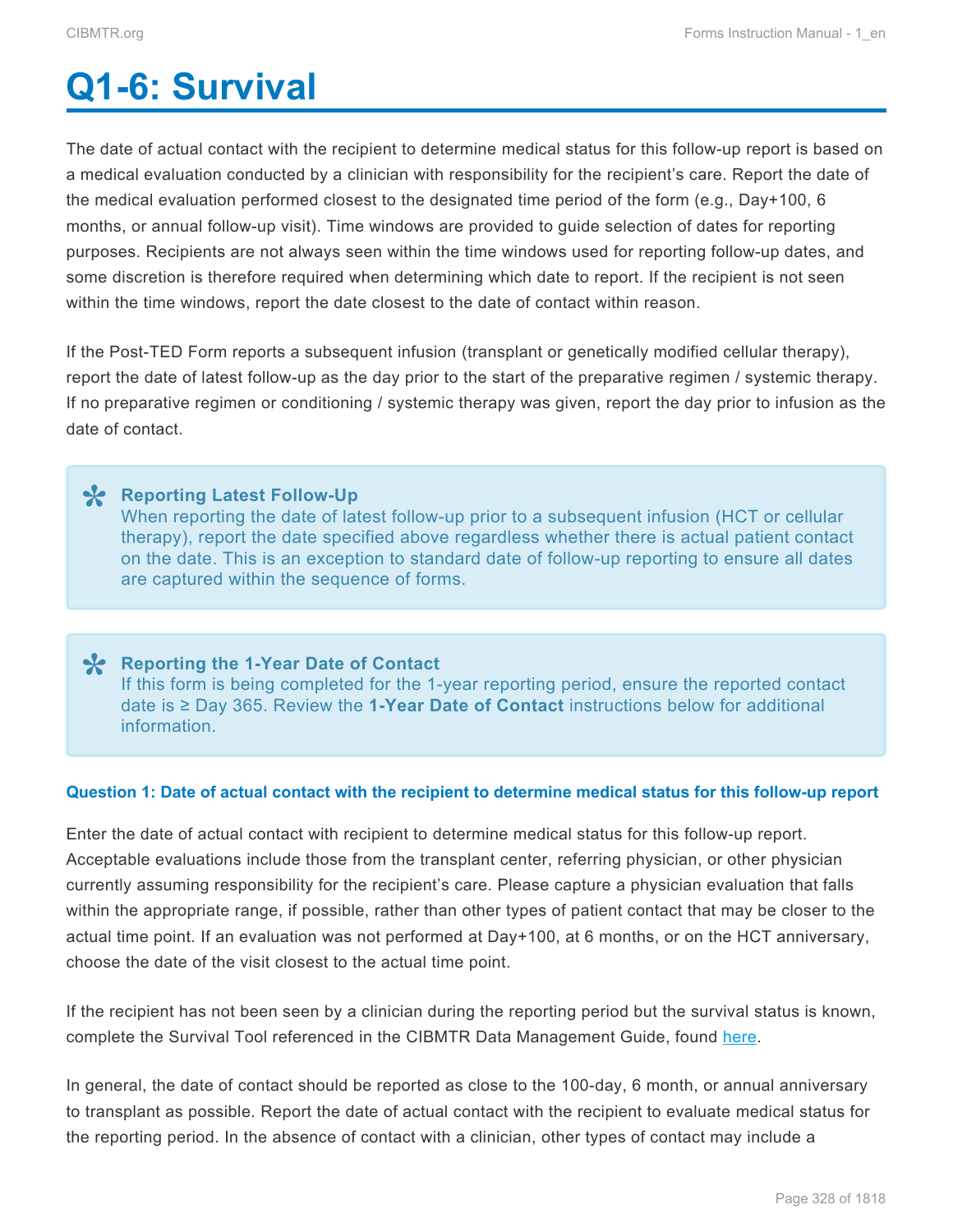documented phone call with the recipient, a laboratory evaluation, or any other documented recipient interaction on the date reported. If there was no contact on the exact time point, choose the date of contact closest to the actual time point. Below, the guidelines show an ideal approximate range for reporting each post-transplant time point:

| <b>Time Point</b>         | <b>Approximate Range</b>                 |
|---------------------------|------------------------------------------|
| 100 days                  | $+/- 15$ days (Day 85-115)               |
| 6 months                  | $+/-$ 30 days (Day 150-210)              |
| 1 year                    | $+60$ days (Day 365 - 425)               |
| Annual reporting 2+ years | $+/-$ 30 days (Months 23-25, 35-37, etc) |

Recipients are not always seen within the approximate ranges and some discretion is required when determining the date of contact to report. In that case, report the date closest to the date of contact within reason. The examples below assume that efforts were undertaken to retrieve outside medical records from the primary care provider, but no documentation was received.

## **Example 1.** *The 100 day date of contact doesn't fall within the ideal approximate range.* The autologous recipient was transplanted on 1/1/13 and is seen regularly until 3/1/13. After that, the recipient was referred home and not seen again until 7/1/13 for a restaging exam and 7/5/13 for a meeting to discuss the results.

What to report:

100 Day Date of Contact: 3/1/13 (Since there was no contact closer to the ideal date of 4/11/13, this date is acceptable)

6 Month Date of Contact: 7/5/13 (note the latest disease assessment would likely be reported as 7/1/13)

**Example 2.** *The 100 day date of contact doesn't fall within the ideal approximate range and the recipient wasn't seen again until 1 year post-HCT.*

The autologous recipient was transplanted on 1/1/12 and is seen regularly until 3/1/12. After that, the recipient was referred home and not seen again until 1/1/13 for a restaging exam and 1/4/13 for a meeting to discuss the results.

What to report:

100 Day Date of Contact: 3/1/13 (Since there was no contact closer to the ideal date of 4/11/13, this date is acceptable)

6 Month Form: Indicate the recipient is lost to follow-up in FormsNet3

1 Year Date of Contact: 1/4/13 (note the latest disease assessment would likely be reported as 1/1/13)

Additional Information

- A date of contact should never be used multiple times for the same recipient's forms.
	- For example, 6/1/13 should not be reported for both the 6 month and 1 year form. Instead,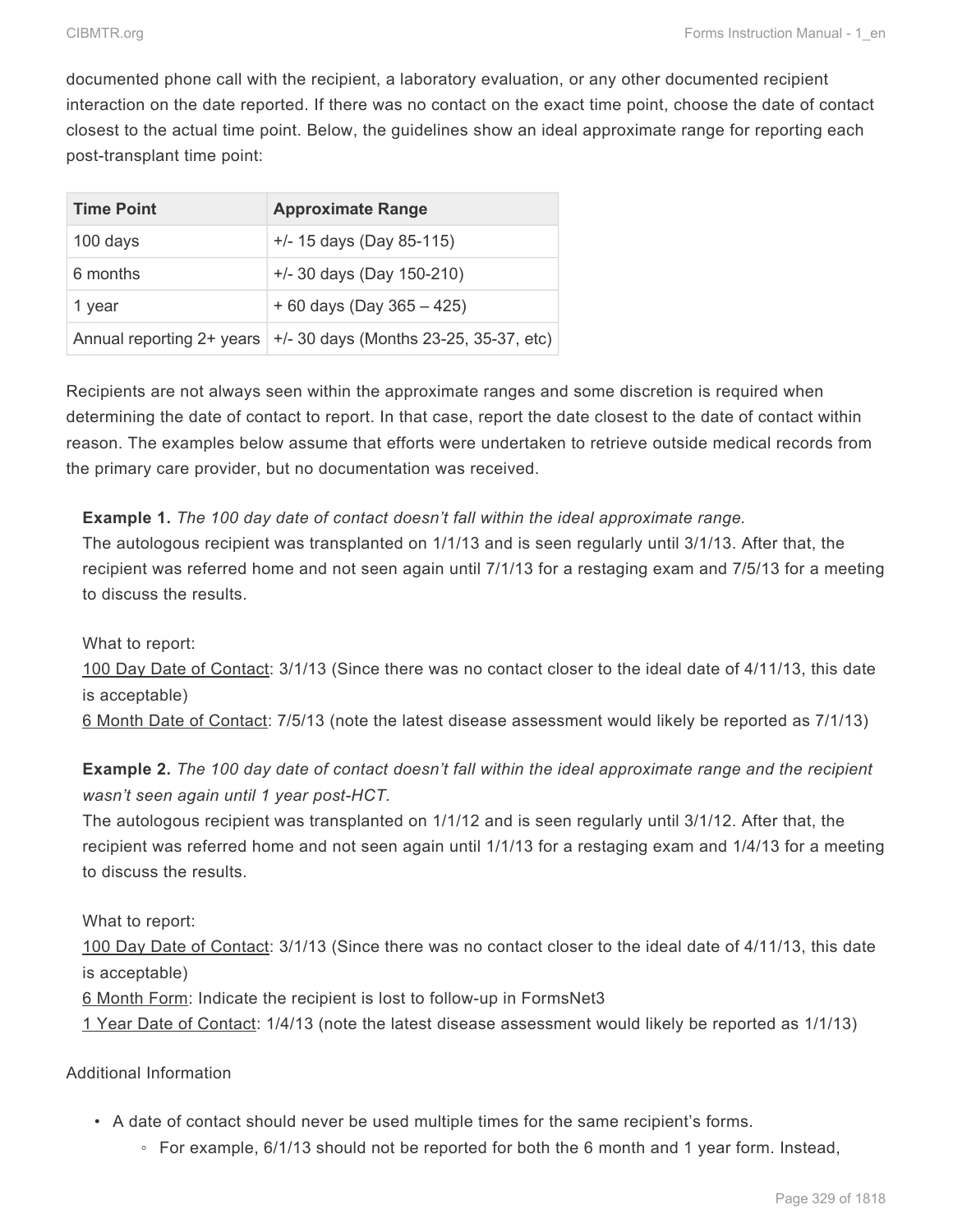determine the best possible date of contact for each reporting period; if there is not a suitable date of contact for a reporting period, this may indicate that the recipient was lost to follow-up.

- If the recipient has a disease evaluation just after the ideal date of contact, capturing that data on the form may be beneficial.
	- For example, if the recipient's 90 day restaging exam was delayed until day 115 and the physician had contact with the recipient on day 117, the restaging exams can be reported as the latest disease assessment and day 117 would be the ideal date of contact, even though it is just slightly after the ideal approximate range for the date of contact.

#### **Date of Contact & Death**

In the case of recipient death, the date of death should be reported as the date of contact regardless of the time until the ideal date of contact. The date of death should be reported no matter where the death took place (inpatient at the transplant facility, at an outside hospital, in a hospice setting, or within the recipient's home).

If the death occurred at an outside location and records of death are not available, the dictated date of death within a physician note may be reported. If the progress notes detailing the circumstances of death are available, request these records. These records are useful for completing required follow-up data fields and the cause of death data fields on this form. If the exact date of death is not known, use the processed described for reporting partial or unknown dates, see General Instructions, General Guidelines for Completing Forms.

#### **Example 3.** *The recipient has died before their six month anniversary.*

The recipient is transplanted on 1/1/13, was seen regularly through the first 100 days. They had restaging exams on 4/4/13 and was seen on 4/8/13, and then died on 5/13/13 in the hospital emergency room.

What to report:

100 Day Date of Contact: 4/8/13 (note the latest disease assessment would likely be reported as 4/4/13) 6 Month Date of Contact: 5/13/13 (though the death does not occur within the ideal approximate range for 6 months)

#### **Example 4.** *The recipient has died after their six month anniversary.*

The recipient is transplanted on 1/1/13, was seen regularly through the first 100 days. They had restaging exams on 4/22/13 and was seen on 4/23/13. Based on findings in the restaging exam, the recipient was admitted for additional treatment. The disease was found to be refractory on a 6/25/13 restaging exam, and the recipient was discharged to hospice on 7/8/13. The hospital was notified via telephone that the recipient died on 7/16/13.

#### What to report:

100 Day Date of Contact: 4/23/13 (note the latest disease assessment would likely be reported as 4/22/ 13)

6 Month Date of Contact: 7/16/13 (note the latest disease assessment would likely be reported as 6/25/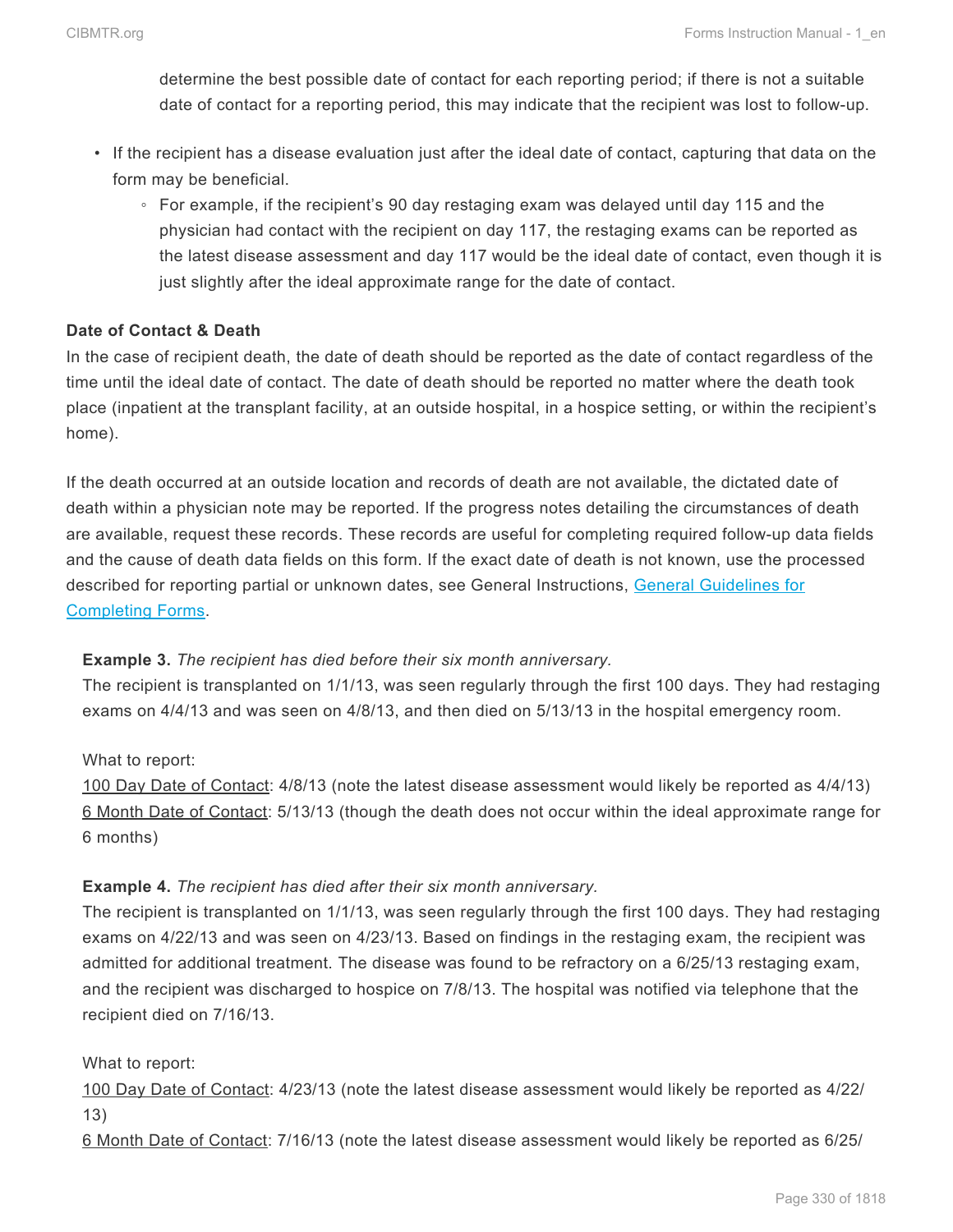13)

#### **Date of Contact & Subsequent Infusion**

If the recipient has a subsequent infusion (HCT or cellular therapy), the date of contact will depend on the type of subsequent infusion. If the subsequent infusion is an HCT or genetically modified cellular therapy (e.g. CAR-T), report the date of contact as the day before the preparative regimen / systemic therapy begins for the subsequent infusion. If no preparative regimen / systemic therapy is given, report the date of contact as the day before the subsequent infusion. In these cases, actual contact on that day is **not** required, and the day prior to the initiation of the preparative regimen (or infusion, if no preparative regimen / systemic therapy) should be reported. This allows every day to be covered by a reporting period but prevents overlap between infusion events. If the subsequent infusion is a non-genetically modified (e.g. DLI) cellular therapy infusion, report the date of contact as appropriate to the reporting period.

#### **Example 5.** *The recipient had a 2nd transplant with a preparative regimen.*

The recipient has their first transplant on 1/1/13 and a planned second transplant on 2/1/13. The recipient was admitted on and received their first dose of chemotherapy for the preparative regimen for HCT #2 on 1/28/13.

What to report: 100 Day Date of Contact: 1/27/13 (regardless of actual contact on that date)

**Example 6.** *The recipient had a subsequent transplant without a preparative regimen.* Following their first transplant on 1/1/13, a recipient with SCID required a subsequent allogeneic transplant due to poor graft function. The recipient has remained inpatient following the first transplant. The physician planned the second transplant for 5/31/13, and proceeded without a preparative regimen.

What to report: 100 Day Date of Contact: 4/11/13 (+/- 15 days) 6 Month Date of Contact: 5/30/13

**Example 7.** *The recipient had a subsequent genetically modified cellular therapy with lymphodepleting therapy administered prior to infusion.*

The recipient has their first transplant on 2/1/15 and a genetically modified (e.g. CAR-T) cellular therapy infusion on 3/1/15. The recipient was admitted on and received their first dose of lymphodepleting therapy 2/28/15.

#### What to report:

100 Day Date of Contact: 2/27/15 (regardless of actual contact on that date). Both HCT and cellular therapy forms will be completed but all applicable HCT follow-up forms will be reset to the new event date  $(i.e.,$  Forms 4100+2450). See Subsequent Infusions  $-$  Updates to Follow-Up Reporting in the [Data](https://manula.com/manuals/cibmtr/training-and-reference/1/en/topic/getting-started) [Management Manual](https://manula.com/manuals/cibmtr/training-and-reference/1/en/topic/getting-started) for more information on combined follow up.

**Example 8.** *The recipient had a subsequent non-genetically modified cellular therapy.*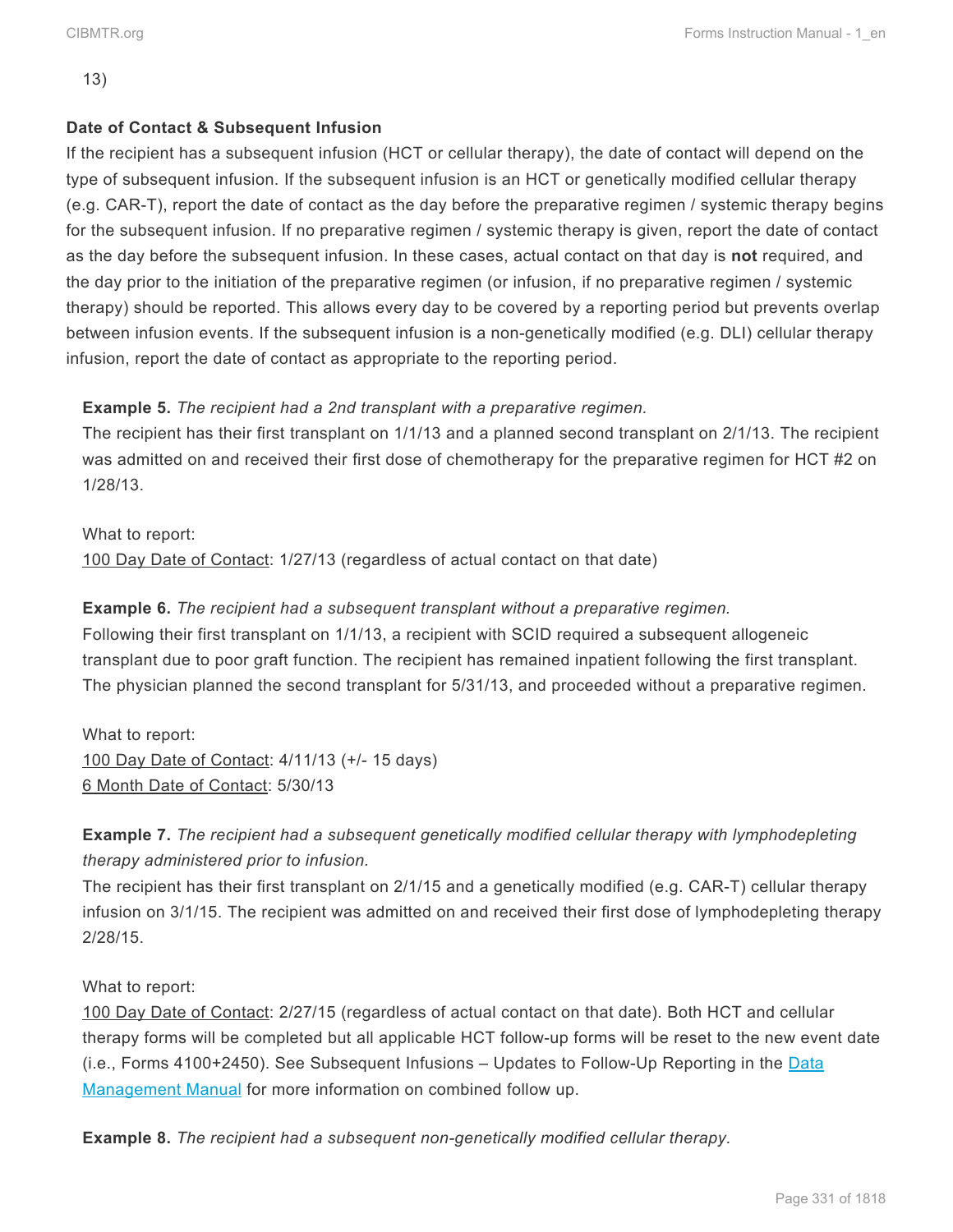.

The recipient has their first transplant on 1/21/15 and a non-genetically modified (e.g. DLI) cellular therapy infusion on 2/15/15. There was no lymphodepleting therapy administered.

#### What to report:

100 Day Date of Contact: The date of contact reported will be appropriate to the reporting period. Combined follow up will not be applied, a single F4100 is required, then HCT reporting continues.

#### **1-Year Date of Contact**

When reporting the date of contact for the 1-year reporting period, if the recipient is alive, report a contact date on or after Day 365. The date of contact should not be reported prior to Day 365 for the 1-year reporting period. This ensures the recipient is included in the numerator for the transplant center's Center Specific Analysis (CSA).

#### **Example 9.** *A recipient is evaluated before and after Day 365 but not on Day 365*

The recipient had an allogeneic transplant on 1/5/13 and is seen regularly until 6/20/13. After that, the recipient was referred home and not seen again until 1/1/14 for a restaging exam and again on 1/15/14 to review the results. Day 365 is 1/5/14.

What to report: 1-Year Date of Contact: 1/15/14 (since this date is ≥ Day 365)

#### **Example 10.** *A recipient is evaluated before and after Day 365 but not on Day 365*

The recipient is transplanted on 2/28/19 and seen regularly until 8/28/19. The next visit is on 2/20/20 for blood work and the lab results are phoned to the recipient on 2/21/20. The recipient was not evaluated again until 4/1/20. Day 365 is 2/28/20.

What to report: 1-Year Date of Contact: 4/1/20

For more information regarding reporting partial or unknown dates, see General Instructions, General Guidelines for Completing Forms.

## **Question 2: Specify the recipient's survival status at the date of last contact:**

Indicate the clinical status of the recipient on the date of actual contact for follow-up evaluation. If the recipient is alive continue with question 7. If the recipient has died, continue with question 3.

## **Question 3: Primary cause of death:**

Report the underlying cause of death. Do not report the mode of death, such as cardiopulmonary arrest. According to the Centers for Disease Control and Prevention, National Center for Health Statistics, the underlying cause of death is "the disease or injury that initiated the chain of events that led directly or inevitably to death."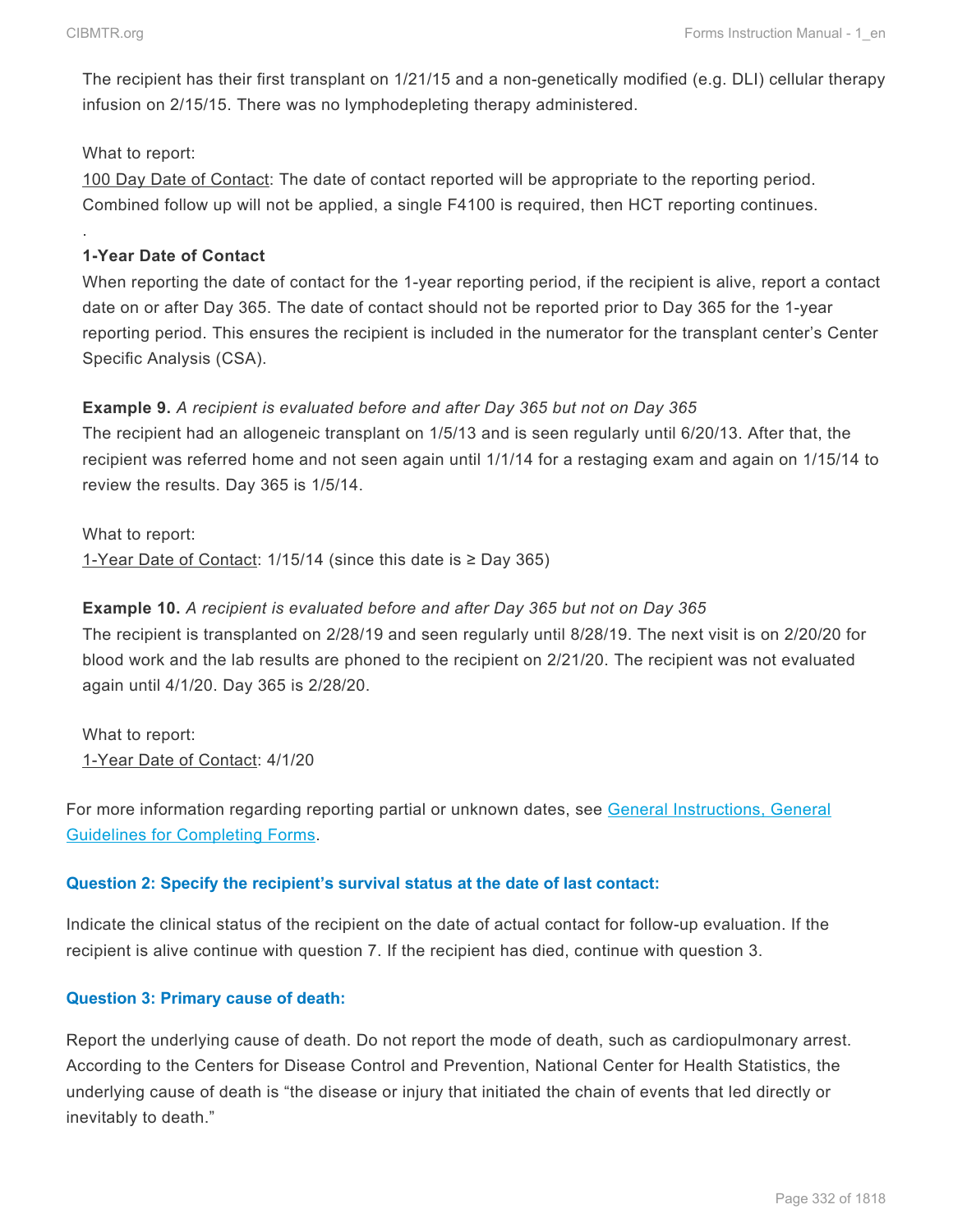Report only one primary cause of death; see the Cause of Death Codes section of the Forms Instructions Manual for more details regarding cause of death. If the recipient has recurrent/persistent/progressive disease at the time of death, consider if the disease was the primary cause of death or a contributing cause of death. It should not be assumed that the presence of disease indicates that the disease was the primary cause of death.

**Aplastic Anemia \*** If the recipient received an HCT for aplastic anemia, and the primary cause of death is attributed to relapse/recurrence of disease, report "HCT related causes" and select "Rejection/Poor graft function" as the cause of death.

If the primary cause of death is unclear, consult with a physician for their best medical opinion.

#### **Question 4: Specify**

Specify the details for primary cause of death requiring "other" specification. Options which require additional specification include **"Other infection", "Other pulmonary syndrome", "Multiple organ failure", "Other organ failure", "Other hemorrhage", "Other vascular", and "Other cause".** Information reported in the specify field must pertain to the option selected (e.g., an infectious cause of death should be specified for "Other infection").

#### **Question 5: Contributing cause of death:**

Report any additional causes of death. All contributing causes of death are important for analysis of transplant outcomes. Refer to the Cause of Death Codes section of the Forms Instructions Manual for more details regarding cause of death.

If there were multiple contributing causes of death, enable an additional instance to report additional causes.

#### **Question 6: Specify**

Specify the details for contributing cause of death requiring "other" specification. Options which require additional specification include **"Other infection", "Other pulmonary syndrome", "Multiple organ failure", "Other organ failure", "Other hemorrhage", "Other vascular", and "Other cause".** Information reported in the specify field must pertain to the option selected (e.g., an infectious cause of death should be specified for "Other infection").

#### **Section Updates:**

| Question Date of Removel Description<br>Number Change Modify |  | Add/ | Reasoning |
|--------------------------------------------------------------|--|------|-----------|
|                                                              |  |      |           |
|                                                              |  |      |           |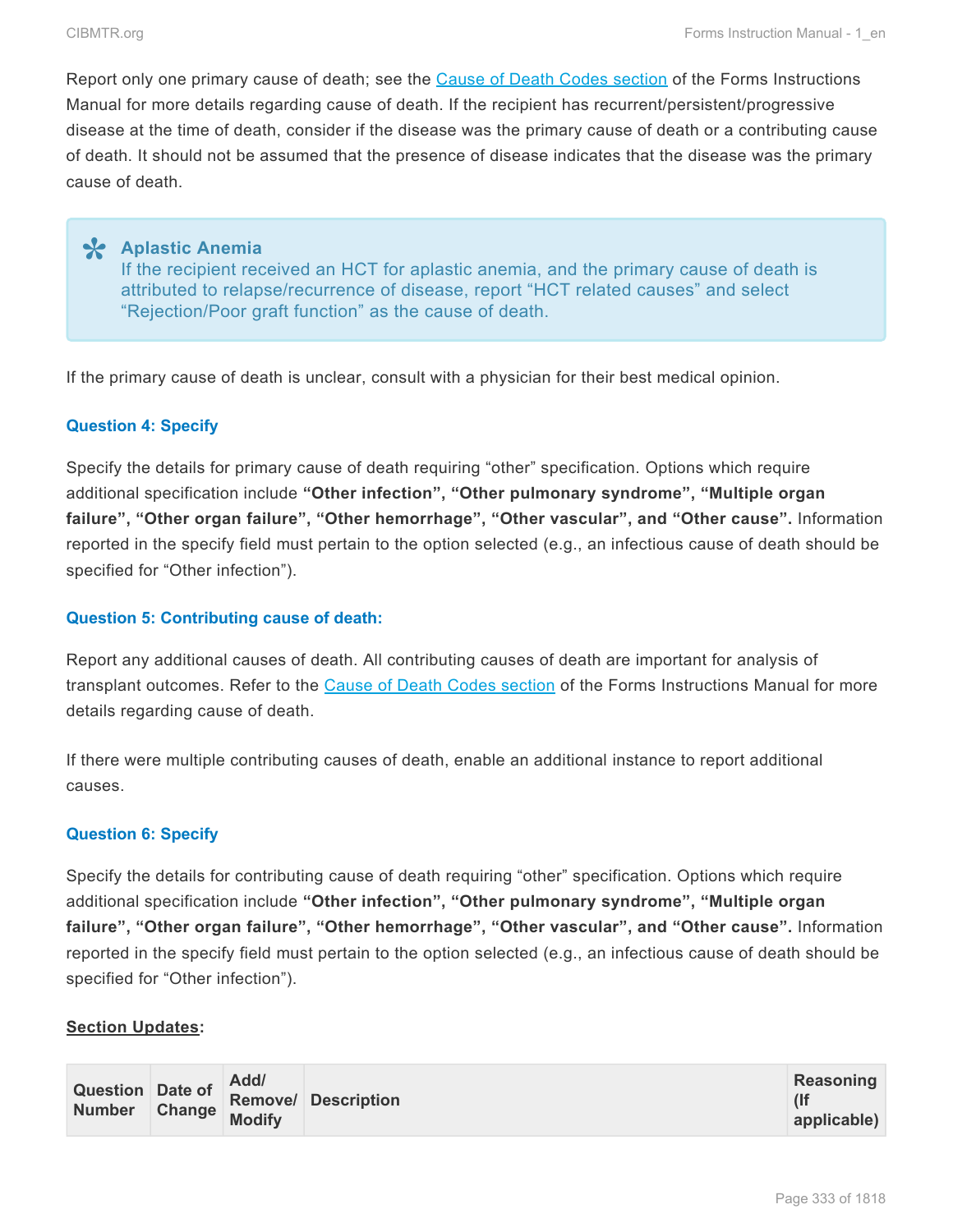| Q <sub>1</sub> | 6/21/<br>2021 | Add | The following instructions were updated: If the Post-TED Form<br>reports a subsequent infusion (transplant or genetically modified<br>cellular therapy), report the date of latest follow-up as the day<br>prior to the start of the preparative regimen / systemic therapy. If<br>no preparative regimen or conditioning / systemic therapy was<br>given, report the day prior to infusion as the date of contact.                                                                                                                                                                                                                                                                                                                                                                                                                                                                                                                                                                                                                                                                                                                                                                                        | Added for<br>clarification |
|----------------|---------------|-----|------------------------------------------------------------------------------------------------------------------------------------------------------------------------------------------------------------------------------------------------------------------------------------------------------------------------------------------------------------------------------------------------------------------------------------------------------------------------------------------------------------------------------------------------------------------------------------------------------------------------------------------------------------------------------------------------------------------------------------------------------------------------------------------------------------------------------------------------------------------------------------------------------------------------------------------------------------------------------------------------------------------------------------------------------------------------------------------------------------------------------------------------------------------------------------------------------------|----------------------------|
| Q1             | 5/6/<br>2021  | Add | The following instructions were added for the Date of Contact<br>and Subsequent Infusion instructions for question 1: Date of<br><b>Contact &amp; Subsequent Infusion If the recipient has a</b><br>subsequent infusion (HCT or cellular therapy), the date of<br>contact will depend on the type of subsequent infusion. If the<br>subsequent infusion is an HCT or genetically modified cellular<br>therapy (e.g. CAR-T), report the date of contact as the day<br>before the preparative regimen / systemic therapy begins for the<br>subsequent infusion. If no preparative regimen / systemic<br>therapy is given, report the date of contact as the day before the<br>subsequent infusion. In these cases, actual contact on that day<br>is not required, and the day prior to the initiation of the<br>preparative regimen (or infusion, if no preparative regimen /<br>systemic therapy) should be reported. This allows every day to<br>be covered by a reporting period but prevents overlap between<br>infusion events. If the subsequent infusion is a non-genetically<br>modified (e.g. DLI) cellular therapy infusion, report the date of<br>contact as appropriate to the reporting period. | Added for<br>clarification |

*Last modified: Aug 06, 2021*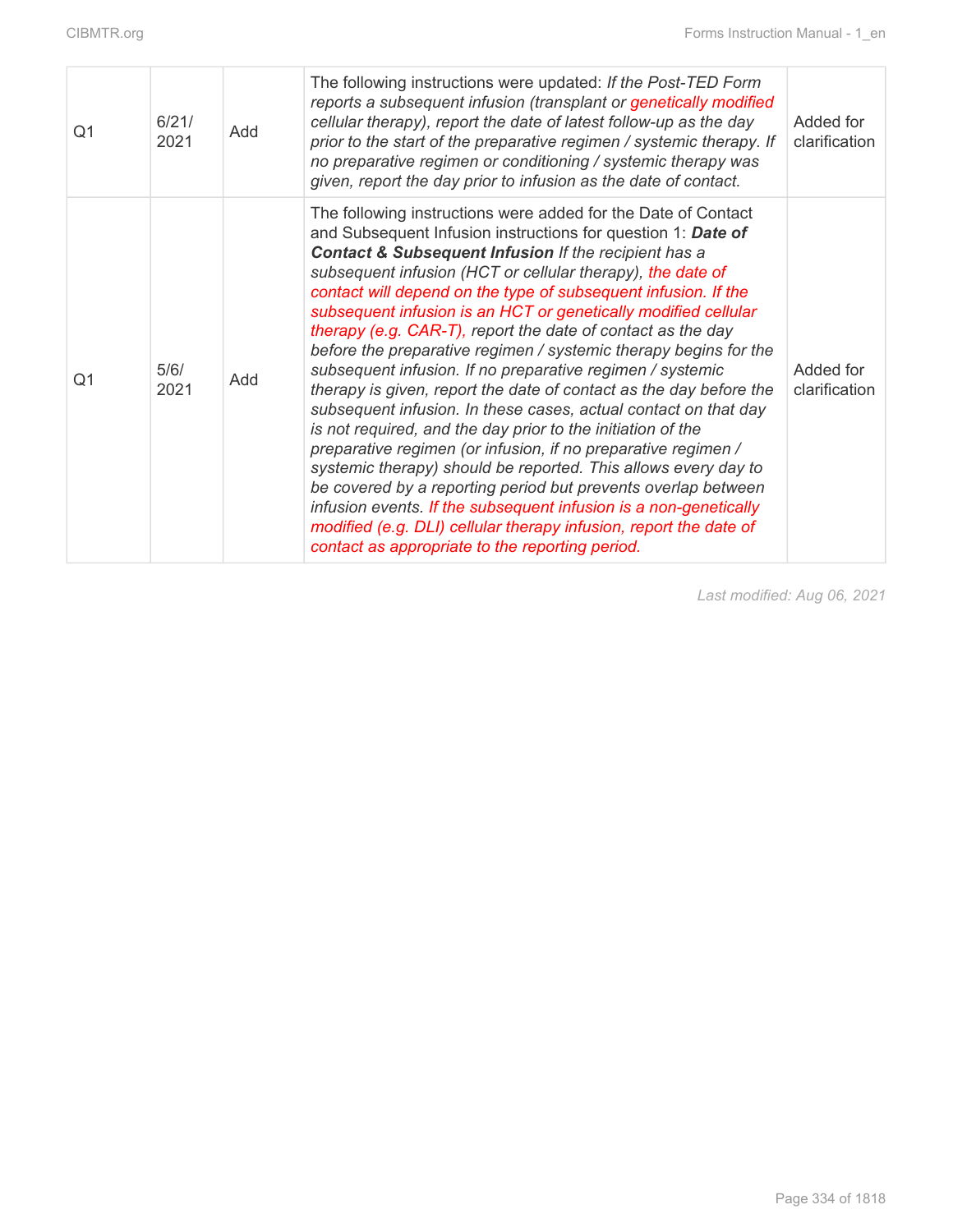# <span id="page-16-0"></span>**Q7-13: Subsequent Transplant**

#### **Question 7: Did the recipient receive a subsequent HCT since the date of last report?**

Indicate whether the recipient received a second (or third, etc.) hematopoietic stem cell infusion. Hematopoietic stem cells are defined as mobilized peripheral blood stem cells, bone marrow, or cord blood. The source of the hematopoietic stem cells may be allogeneic unrelated, allogeneic related, or autologous. For more information on how to distinguish infusion types (example: HCT versus DCI), see Appendix D.

If the recipient has received a subsequent HCT since the date of the last report, ensure the date of actual contact reported in question 1 is the date immediately prior to the start of the preparative regimen for the subsequent HCT. If no preparative regimen was given, report the date prior to infusion.

#### **Question 8: Date of subsequent HCT**

Report the planned or actual date of the subsequent HCT infusion. If the planned date is reported and changes, this field will need to be updated to reflect the actual date of subsequent HCT infusion. If multiple days of infusion are planned, report the first.

#### **Question 9: What was the indication for subsequent HCT?**

Indicate the reason for the subsequent HCT (check only one).

- Graft failure / insufficient hematopoietic recovery. Additional stem cells are required because there wasn't any ANC recovery following HCT (primary graft failure), the hematopoietic recovery indefinitely declined after the initial hematopoietic recovery or hematopoietic recovery (secondary graft failure), or hematopoietic recovery was deemed insufficient or too slow for survival following previous high-dose therapy and HCT. If autologous cells are infused for this reason, this is considered autologous rescue; in this case, reporting will continue under the prior HCT date and a new Pre-TED form is not required.
- Persistent primary disease. Additional stem cells are required because of the persistent presence of disease pre and post-transplant (i.e., complete remission was never achieved following the previous transplant).
- Recurrent primary disease. Additional stem cells are required because of relapsed primary disease (i.e., complete remission was achieved pre or post-transplant, but the disease relapsed following the previous transplant).
- Planned subsequent HCT, per protocol. Additional stem cells are given as defined by the protocol for a subsequent transplant/infusion. This transplant is not based upon recovery, disease status, or any other assessment.
- New malignancy (including PTLD and EBV lymphoma). Additional stem cells are required because the recipient has developed a new malignancy. This does not include a transformation or progression of the original malignancy for which the recipient was transplanted (refer to question 52 for more information). If "new malignancy" is selected, also complete questions 52-59.
- Insufficient chimerism. In the case of a stable, mixed donor chimerism, the infusion of additional cells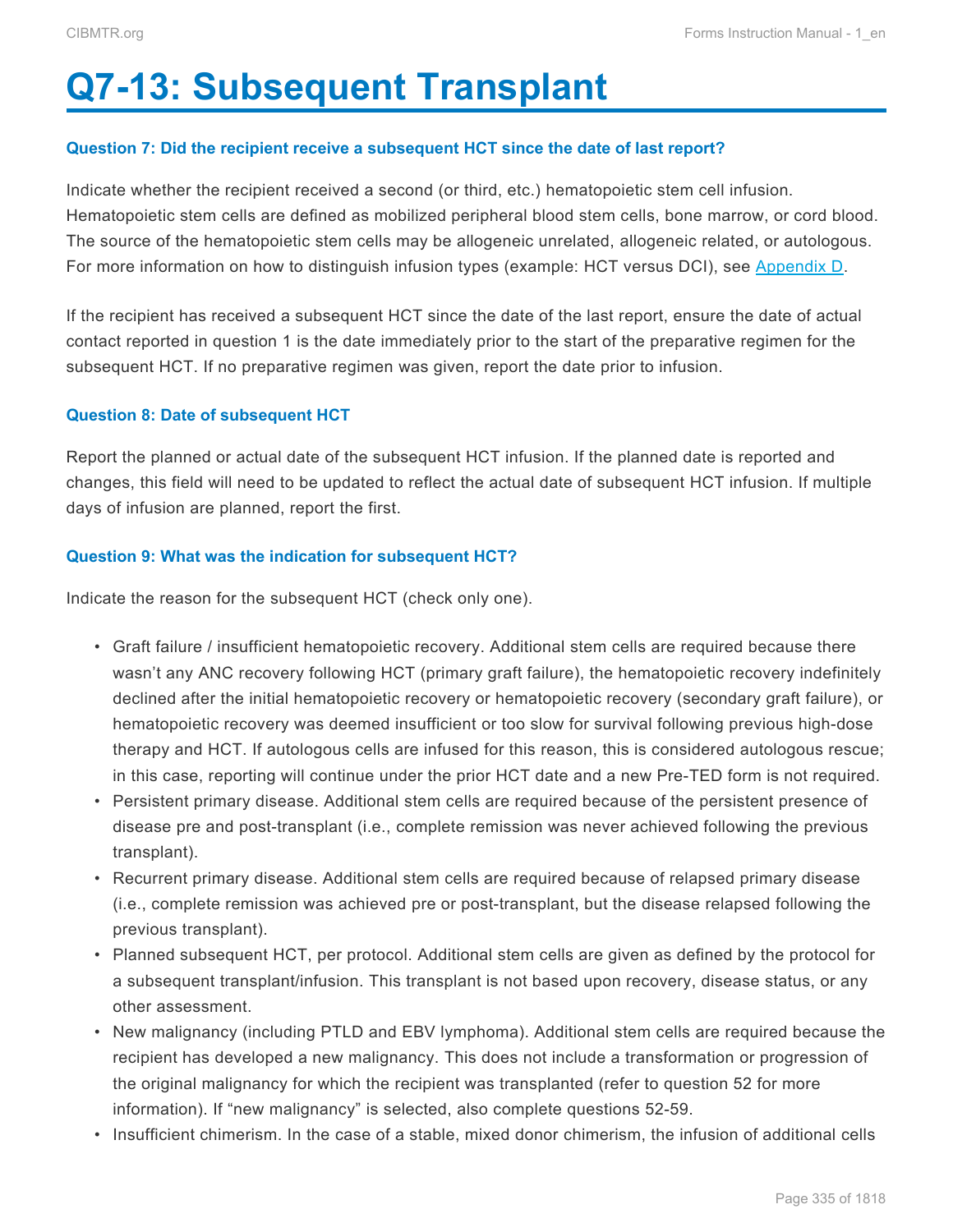(usually lymphocytes and not mobilized stem cells) is typically classified as a DCI. Verify with the transplant physician that the cells given should be reported as a subsequent transplant and that stable, mixed chimerism is the reason for the transplant. However, in the case of declining chimerism – when the percentage of donor cells is sequentially decreasing on several studies, indicating possible impending graft failure – additional stem cells are required. Usually the donor chimerism has fallen below 30-50%.

• Other. If additional stem cells are given for a reason other than the options listed, select "other" and complete question 10.

#### **Question 10: Specify other indication**

Specify the indication for subsequent HCT.

#### **Question 11: Source of HSCs (check all that apply)**

Report the stem cell source(s) of the recipient's subsequent HCT. All allogeneic sources, and autologous sources with indication other than "graft failure / insufficient hematopoietic recovery", will require another Pre-TED form to be completed for the subsequent HCT.

#### **Question 12: Has the recipient received a cellular therapy since the date of last report? (e.g. DCI)**

**Cellular Therapy Infusions Over Multiple Reporting Periods \*** If course of cellular therapy carries over an HCT reporting period, and has already been reported on a prior form, do not re-report that course of cellular therapy. For example, if a course of cellular therapy includes three infusions, and the third infusion overlaps from the one year to two year HCT reporting period, do not report a new cellular therapy on the two year HCT follow up form.

Indicate whether the recipient received a cellular therapy for any reason within the reporting period. The most common type of post-HCT cellular therapy would be a donor cellular infusion (DCI) or donor lymphocyte infusion (DLI). These infusions are not intended to promote hematopoiesis. If the recipient received additional cells due to engraftment issues, or if they received an infusion of unmanipulated CD34+ cellular product (stimulated peripheral blood stem cells, bone marrow, or cord blood), report as a subsequent HCT rather than a cellular therapy. For more information on how to distinguish infusion types (example: HCT versus DCI), see "Appendix D.

A DCI is a form of cellular therapy that uses cells from the original donor, and is commonly used to create a graft-versus-leukemia / tumor (GVL / GVT) effect. The recipient does not receive a preparative regimen prior to receiving the donor cells because the purpose of a DCI is to activate the immune system rather than repopulate the marrow. The recipient may, however, be given therapy prior to the infusion for the purpose of disease control. The types of cells used in a DCI include, but are not limited to: lymphocytes, unstimulated peripheral blood mononuclear cells, dendritic cells, and / or mesenchymal cells.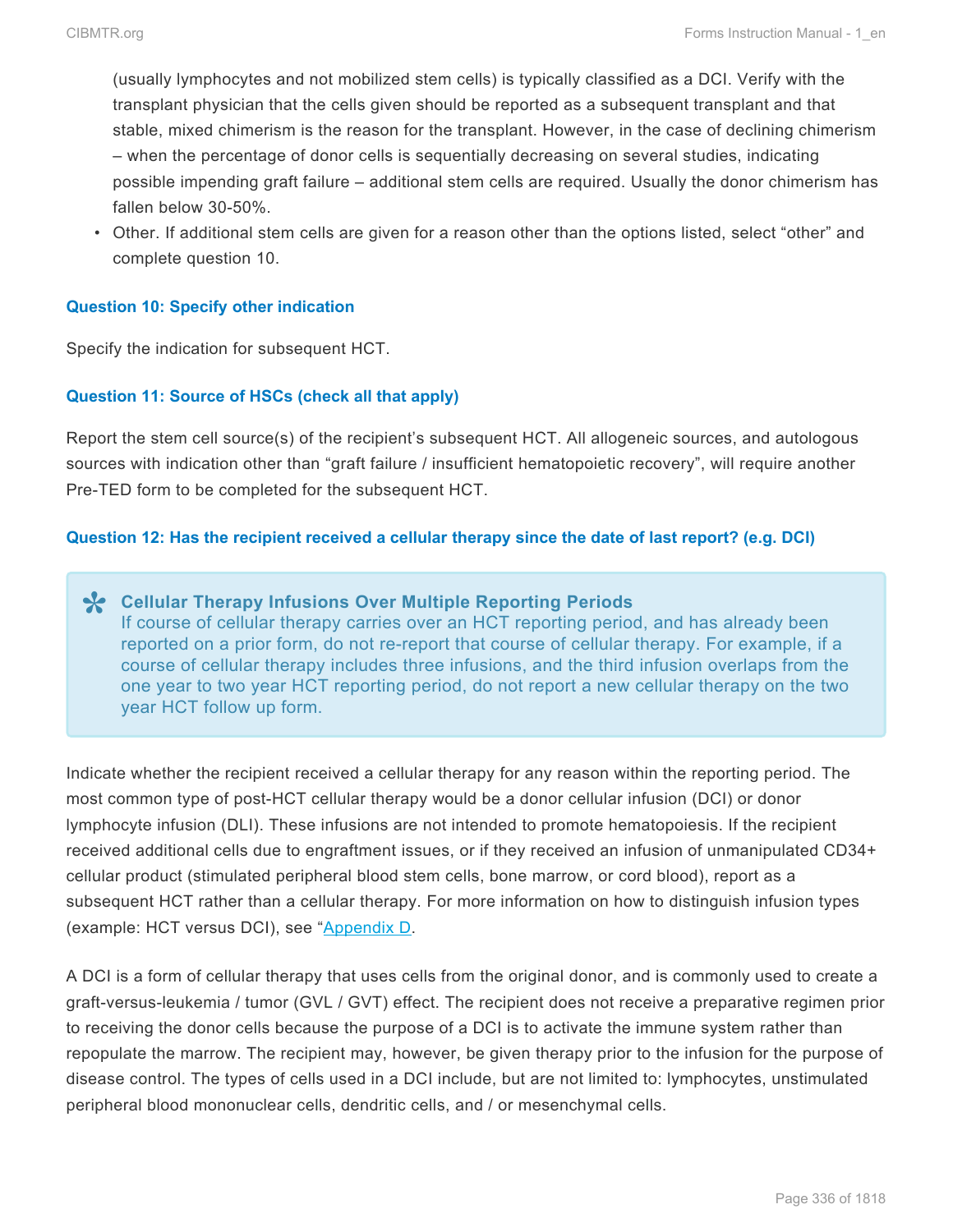Other forms of cellular therapy may include cytotoxic T-lymphocytes (CTLC) to treat infections or chimeric antigen receptor T-cells (CAR T-cells) to treat persistent, progressive or recurrent disease.

#### **Question 13: Date of cellular therapy**

Report the date of cellular therapy infusion. If multiple infusions were received in the reporting period, report the earliest. If infusions are continuing from a previous instance of DCI, only report in the period during which the first infusion was received.

#### **Section Updates:**

| <b>Question</b> Date of<br><b>Number</b> | Change        | Add/<br>Remove/<br><b>Modify</b> | <b>Description</b>                                                                                                                                                                                                                                                                                                                                                                                                                                                          | <b>Reasoning</b><br>$($ lf<br>applicable) |
|------------------------------------------|---------------|----------------------------------|-----------------------------------------------------------------------------------------------------------------------------------------------------------------------------------------------------------------------------------------------------------------------------------------------------------------------------------------------------------------------------------------------------------------------------------------------------------------------------|-------------------------------------------|
| Q9                                       | 6/21/<br>2021 | Modify                           | The question numbers for "new malignancy" were updated: New<br>malignancy (including PTLD and EBV lymphoma). Additional<br>stem cells are required because the recipient has developed a<br>new malignancy. This does not include a transformation or<br>progression of the original malignancy for which the recipient<br>was transplanted (refer to question 407 52 for more information).<br>If "new malignancy" is selected, also complete questions 407-<br>449 52-59. | Incorrect<br>question<br>numbers          |

*Last modified: Jun 21, 2021*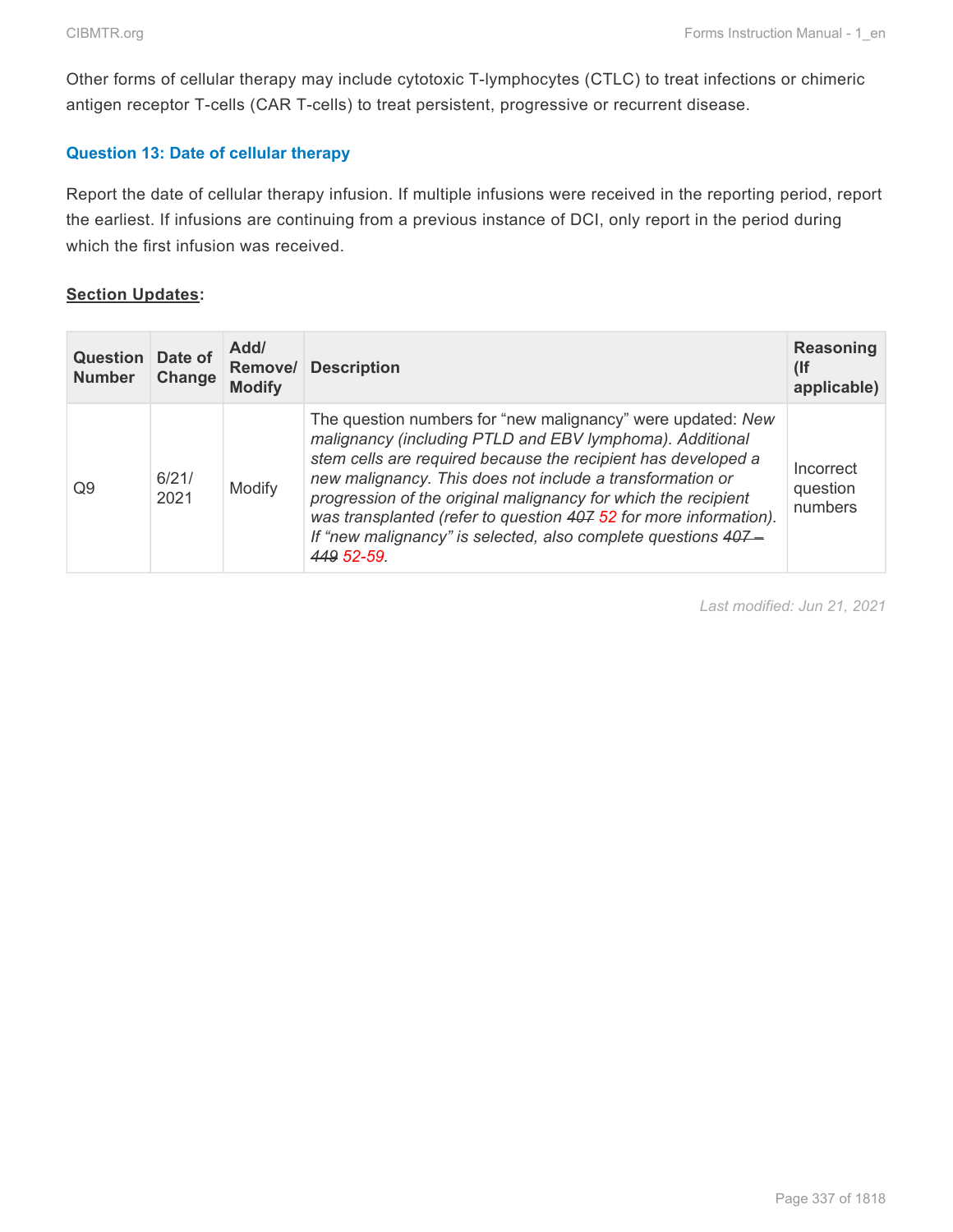# <span id="page-19-0"></span>**Q14-16: Initial ANC Recovery**

#### **Initial ANC Recovery !**

Questions 14-15 can only be completed on the 100 day, 6 month, 1 year, and 2 year followup forms. These questions will be skipped for all subsequent reporting periods. Question 16 must be answered on all follow-up forms.

**Initial ANC Recovery \*** Recovery, as reported in this section, does not distinguish between allogeneic engraftment (blood and stem cells of donor origin) and autologous engraftment (blood and stem cells of host origin). To demonstrate *engraftment* for allogeneic recipients, particularly nonmyeloablative or reduced intensity approaches, chimerism tests must be done. These measure the quantity of donor cells relative to the quantity of host (recipient) cells. While ANC usually represents donor cells in allogeneic HCT, it cannot be proven without chimerism studies.

ANC recovery is defined as an absolute neutrophil count (ANC) of ≥ 0.5 × 10<sup>9</sup>/L (500/mm<sup>3</sup>) for three consecutive laboratory values obtained on different days. Date of ANC recovery is the date of the first of

three consecutive laboratory values where the ANC is ≥ 0.5 × 10<sup>9</sup>/L. At some institutions, the laboratory reports display the ANC value once there are sufficient white blood cells to perform a differential count. At other institutions, the laboratory reports do not display the ANC, and it must be calculated from the white blood cell count (WBC) and the percent of segmented and band neutrophils (if the differential was performed on a machine, the percent neutrophils will include both segmented and band neutrophils). If the laboratory report displays an automated ANC value of exactly 0.5, the actual ANC value should be calculated from the manual differential if available. The calculated value from the manual differential will determine ANC recovery. If your institution's laboratory reports do not display the ANC value, use the following calculation to determine the ANC:

## **Calculating Absolute Neutrophil Count (ANC) [1](#page-20-0)**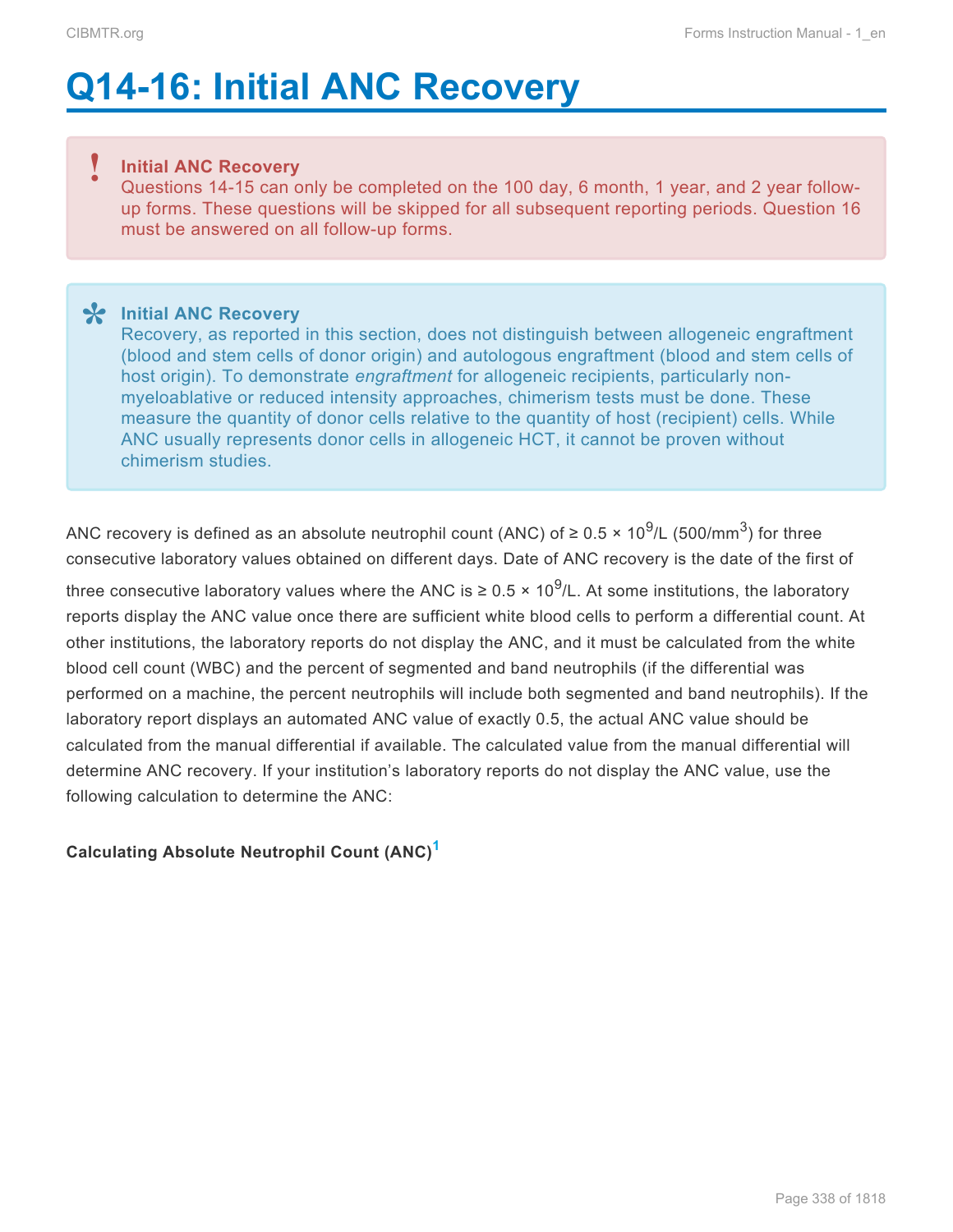

<span id="page-20-0"></span> $1$  Traditionally, the definition of ANC recovery required selecting the first date of three consecutive days in which the recipient's ANC was ≥ 0.5×10<sup>9</sup>/L (500/mm<sup>3</sup>). For various reasons it may not be possible to obtain daily laboratory values. Under those circumstances, report ANC recovery based upon three consecutive laboratory values (drawn more than a day apart) as long as the ANC remains ≥ 0.5×10<sup>9</sup>/L (500/mm<sup>3</sup>).

Tracking the date of ANC recovery may not always be straightforward. In some cases the ANC may fluctuate for a period of time before the recipient fully recovers. In other cases the ANC may remain above 0.5  $\times$  10<sup>9</sup>/L for several days immediately post-HCT and then fall below 0.5  $\times$ 10<sup>9</sup>/L. Do not begin counting ANC values of ≥ 0.5 × 10<sup>9</sup>/L towards recovery until the ANC has dropped to the lowest level (nadir) post-HCT. If the recipient was transplanted using a non-myeloablative (NST) or reduced intensity (RIC) regimen, or was transplanted for an immunodeficiency (e.g., SCID, WAS), the recipient's ANC may never drop below 0.5  $\times$  10<sup>9</sup>/L. If this is the case, an ANC recovery date will not be reported, and the "never below" option should be chosen. However, if the recipient's ANC drops below 0.5×10 $^9$ /L for even one day, this should be considered the nadir and "never below" should not be chosen. See the following example for more information regarding tracking the date of ANC recovery.

## **Tracking ANC Recovery**

| <b>Date</b> |     | <b>WBC</b> %Neutrophils ANC |     |
|-------------|-----|-----------------------------|-----|
| May 7       | 900 | 0.6                         | 540 |
| May 8       | 850 | 0.59                        | 502 |
| May 9       | 720 | 0.7                         | 504 |
| May 10 300  |     | 0.45                        | 135 |
| May 11      | 15  | No differential             |     |
| May 12 30   |     | No differential             |     |

#### *Transplant Date = May 6*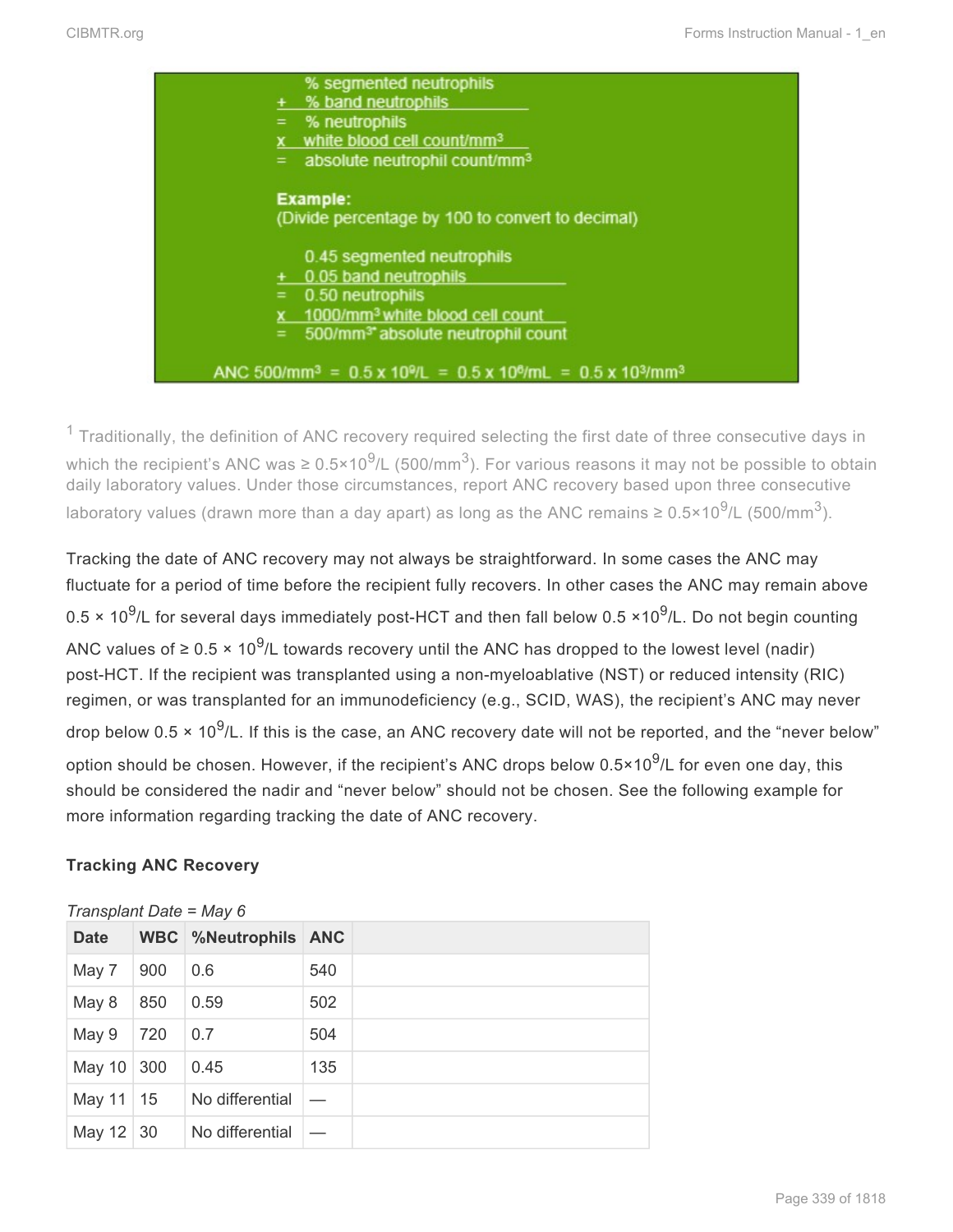| May 13        | 50   | No differential |      |                                                       |
|---------------|------|-----------------|------|-------------------------------------------------------|
| May $14$      | 250  | 0.4             | 100  |                                                       |
| May 15        | 800  | 0.7             | 560  | Date of first recovery: ANC $\geq 0.5 \times 10^9$ /L |
| May 16        | 1050 | 0.8             | 840  |                                                       |
| May 17        | 1000 | 0.7             | 700  |                                                       |
| <b>May 18</b> | 1800 | 0.6             | 1080 |                                                       |
| <b>May 19</b> | 2000 | 0.55            | 1100 |                                                       |
| <b>May 20</b> | 2500 | 0.53            | 1325 |                                                       |
| <b>May 21</b> | 2250 | 0.43            | 968  |                                                       |
| May 22        | 1500 | 0.45            | 675  |                                                       |

#### **Question 14: Was there evidence of initial hematopoietic recovery?**

Indicate whether or not there was evidence of **initial** ANC recovery following this HCT.

Check only **one** response:

- If "yes, ANC ≥ 500/mm<sup>3</sup> (or ≥ 0.5 × 10<sup>9</sup>/L) achieved and sustained for 3 laboratory values," continue with question 15.
- If "no, ANC ≥ 500/mm<sup>3</sup> (or ≥ 0.5 × 10<sup>9</sup>/L) was not achieved," continue with question 16.
- Check "not applicable" if the recipient's ANC never dropped below 0.5  $\times$  10<sup>9</sup>/L at any time post-HCT. This option is only applicable in the 100-day reporting period. Continue with question 16.
- Check "previously reported" if this is the 6 month or annual follow-up, and the initial ANC recovery has already been reported. Continue with question 16.

## **Question 15: Date ANC ≥ 500/mm<sup>3</sup> (first of 3 labvalues):**

Enter the **first** date of the three consecutive laboratory values obtained on different days where the ANC was ≥ 500/mm<sup>3</sup> (or ≥ 0.5 × 10<sup>9</sup>/L). For an example of tracking ANC recovery, see the <u>[Tracking](#page-19-0) ANC</u> [Recovery example](#page-19-0) above.

For more information regarding reporting partial or unknown dates, see General Instructions, General Guidelines for Completing Forms.

#### **Question 16: Did late graft failure occur?**

Late (or secondary) graft failure is defined when the recipient meets criteria for initial engraftment but subsequently develops loss of a previously functioning graft by development of at least two lines of cytopenia. Late graft failure is more often associated with allogeneic HCT than with autologous HCT. Some possible causes for late graft failure include graft rejection related to residual host immunity, persistent or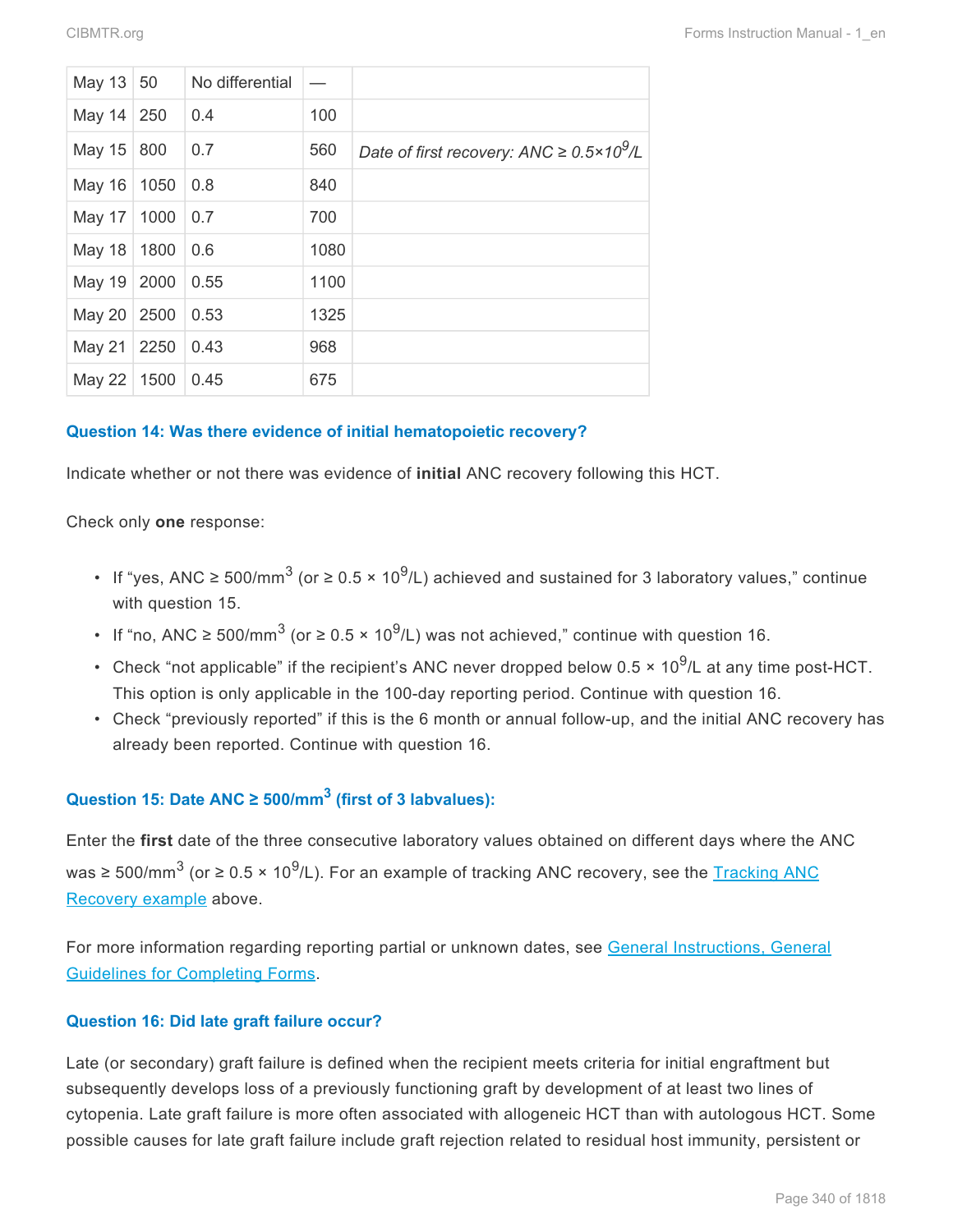# progressive disease, low donor cell yield, medication side-effect, infection or GvHD.<sup>[2](#page-22-0)</sup>

## If the recipient meets the criteria of graft failure, check "yes."

<span id="page-22-0"></span><sup>2</sup> Appelbaum, F. R., & Thomas, E. D. (2009). Thomas' Hematopoietic Cell Transplantation: Stem Cell Transplantation (4th ed.). Chichester, UK: Wiley-Blackwell.

#### **Section Updates:**

|  |  | Question Number Date of Change Add/Remove/Modify Description Reasoning (If applicable) |  |
|--|--|----------------------------------------------------------------------------------------|--|
|  |  |                                                                                        |  |

*Last modified: Dec 22, 2020*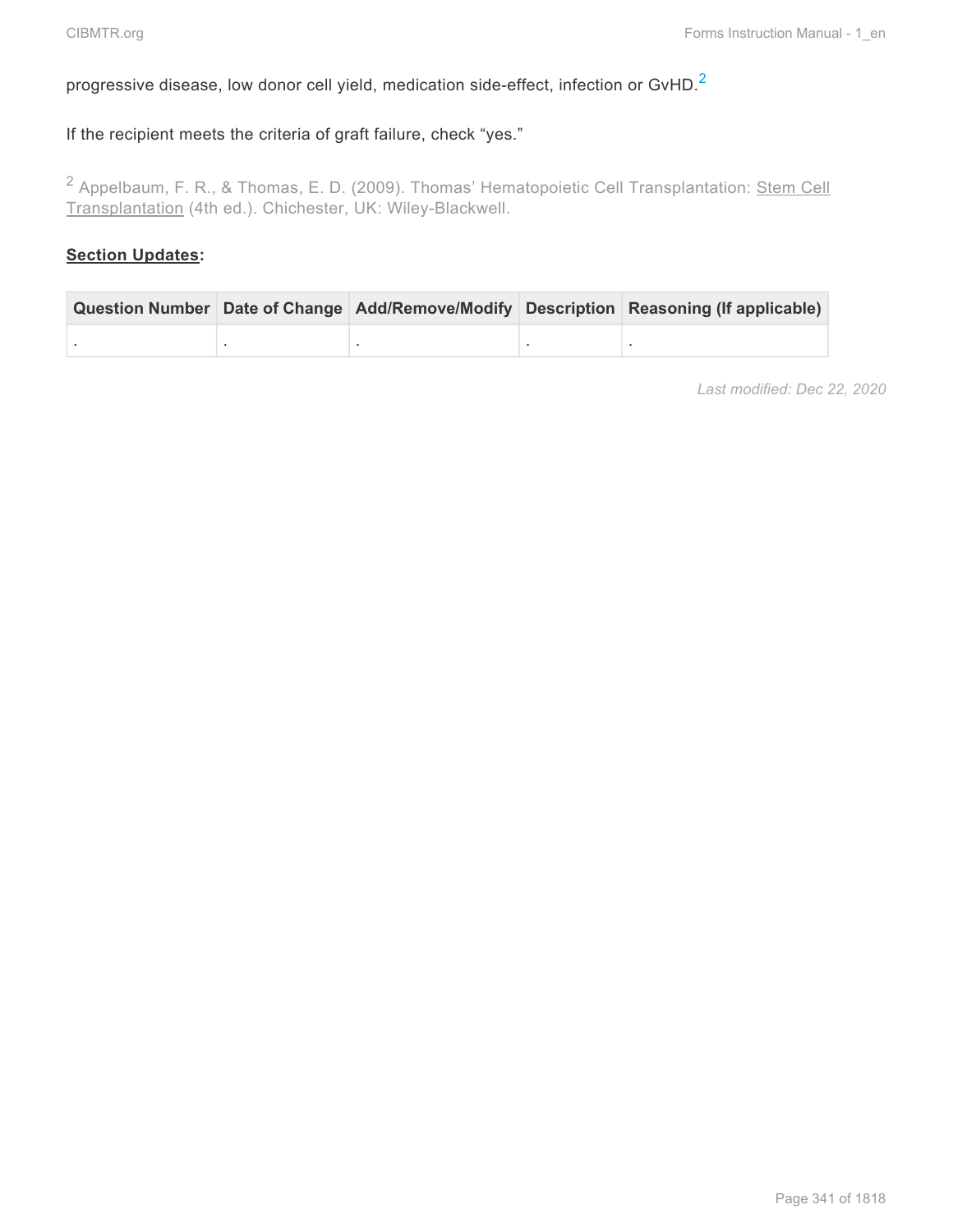# <span id="page-23-0"></span>**Q17-18: Initial Platelet Recovery**

#### **Initial Platelet Recovery !**

Questions 17-18 can only be completed on the 100 day, 6 month, 1 year, and 2 year followup forms. These questions will be skipped for all subsequent reporting periods.

### *Optional for Non-U.S. Centers*

The following questions refer to **initial** platelet recovery following the HCT for which this form is being completed. All dates should reflect **no platelet transfusions administered for seven consecutive days.**

Report the date of the first of three consecutive laboratory values  $\geq 20 \times 10^9$ /L obtained on different days, as shown in the [Reporting Platelet Recovery example](#page-23-0) below. Note that platelet recovery may take place well after the recipient has returned to the referring physician for care. It is essential that information and laboratory values be obtained from the referring physician.

Transfusions temporarily increase blood cell counts. When the data is later used for analysis, it is important to be able to distinguish between a recipient whose own body was creating the cells and a recipient who required transfusions to support the counts.

The following example illustrates the procedure to follow for reporting platelet recovery.

#### **Reporting Platelet Recovery**

|                          | <b>Transfusion</b> |              |              |              |              |              |              |              |              |               |               |
|--------------------------|--------------------|--------------|--------------|--------------|--------------|--------------|--------------|--------------|--------------|---------------|---------------|
| Day                      | $\bf{0}$           |              | 2            | 3            | 4            | 5            | 6            | 7            | 8            | 9             | 10            |
| <b>Platelet</b><br>Count | 10,000             | 35,000       | 30,000       | 25,000       | 10,000       | 15,000       | 19,000       | 23,000       | 25,000       | 40,000        | 50,000        |
| <b>Date</b>              | 1/1/2008           | 1/2/<br>2008 | 1/3/<br>2008 | 1/4/<br>2008 | 1/5/<br>2008 | 1/6/<br>2008 | 1/7/<br>2008 | 1/8/<br>2008 | 1/9/<br>2008 | 1/10/<br>2008 | 1/11/<br>2008 |
|                          |                    |              |              |              |              |              |              | 1st of<br>3  |              |               |               |

Report 1/8/08 as date platelet count ≥ 20 × 10<sup>9</sup>/L

# **Question 17: Was an initial platelet count ≥ 20 × 10<sup>9</sup> /L achieved?**

Indicate whether or not there was evidence of initial platelet recovery following this HCT.

Check only one response:

• If "yes," continue with question 18.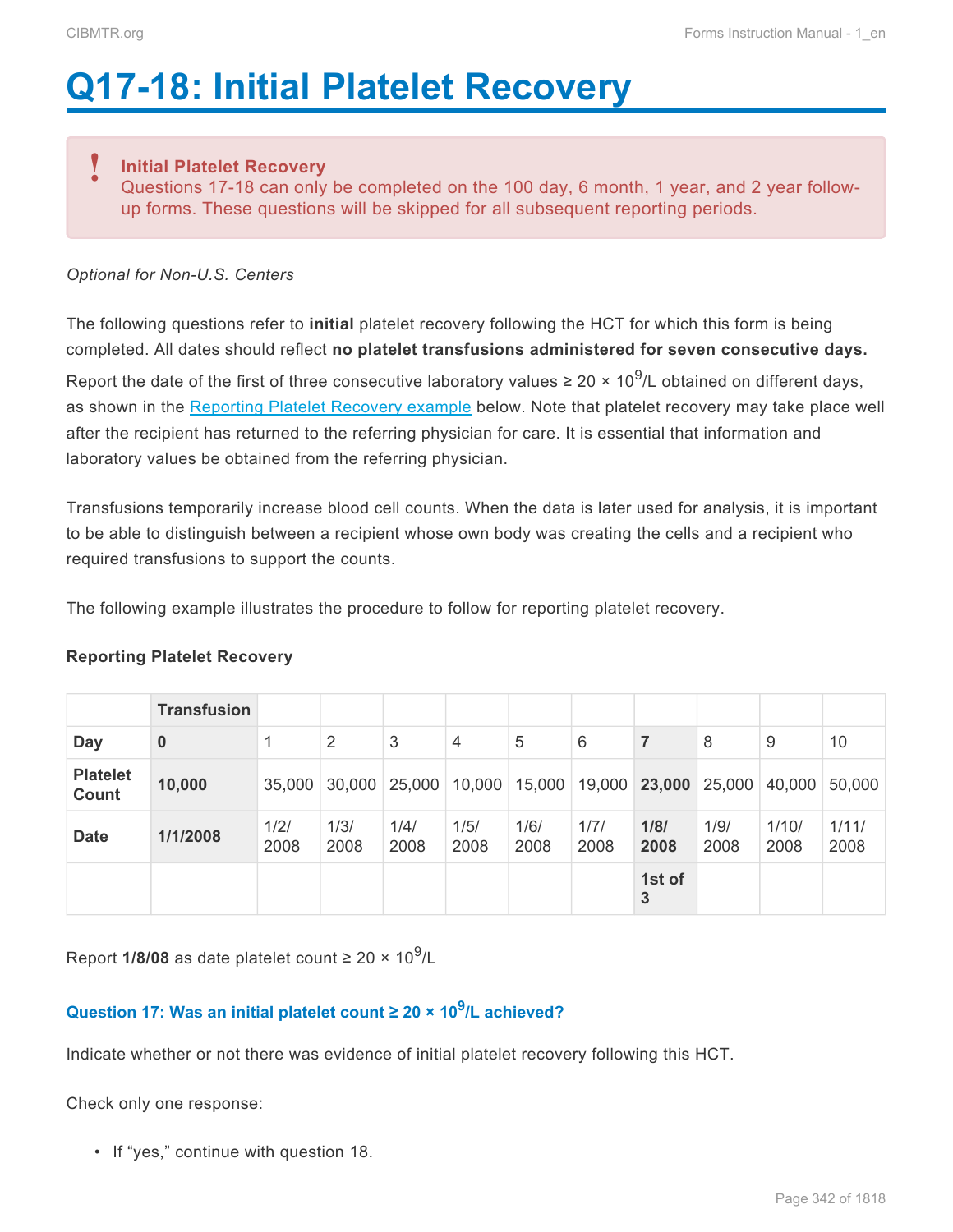- If "no," continue with question 19.
- Check "not applicable," if the recipient's platelets never dropped below 20  $\times$  10<sup>9</sup>/L at any time post-HCT and a platelet transfusion was never required. If the recipient's platelet count drops below 20  $\times$  10<sup>9</sup>/L and/or the recipient received a platelet transfusion even once, do not use this option. This option is only applicable in the 100-day reporting period. Continue with question 19.
- Check "previously reported" if this is the six-month or annual follow-up, and initial platelet recovery has already been reported on a previous form. Continue with question 19.

## **Question 18: Date platelet ≥ 20 × 10<sup>9</sup> /L**

Enter the **first** date of three consecutive laboratory values obtained on different days where the platelet count was ≥ 20 × 10<sup>9</sup>/L. Ensure that no platelet transfusions were administered for seven days immediately preceding this date. Include day seven, as shown in the [Reporting Platelet Recovery example](#page-23-0) above, when determining the recovery date.

Reporting estimated dates: If a recipient is not seen within a month after their last platelet<br>transfusion, an estimated date may be reported. In this case, the date seven days after the<br>last platelet transfusion may be re transfusion, an estimated date may be reported. In this case, the date seven days after the last platelet transfusion may be reported (see example A below). However, if the recipient is seen within a month of the last platelet transfusion, an estimated date should not be reported.

If three laboratory values were not obtained on consecutive days, but a sequential rise of  $\geq 20 \times 10^9$ /L is demonstrated, follow the examples below when determining an estimated date.

#### **Reporting Scenarios:**

**A.** The recipient is being seen in the outpatient clinic and receives a platelet transfusion on January 1.

The platelet count is 22 × 10<sup>9</sup>/L on January 2, 24 × 10<sup>9</sup>/L on January 3, and 28 × 10<sup>9</sup>/L on January 4. The recipient does not come into the clinic for evaluation until one month later. The recipient has not received any more platelet transfusions and the platelet count is well above 20  $\times$  10<sup>9</sup>/L. Report January 8 (day seven post-platelet transfusion) for the date of platelet recovery.

**B.** The recipient is being seen in the outpatient clinic and receives a platelet transfusion on January 1.

The platelet count is ≥ 20 × 10<sup>9</sup>/L on January 2, January 3, and January 4. The recipient is then discharged back to their primary care physician. The transplant center receives a follow-up note from the primary care physician that states "recipient recovered their platelets in January of 2011." Report an estimated date of recovery using the guidelines available in General Instructions, General Guidelines for Completing Forms.

For more information regarding reporting partial or unknown dates, see General Instructions, General Guidelines for Completing Forms.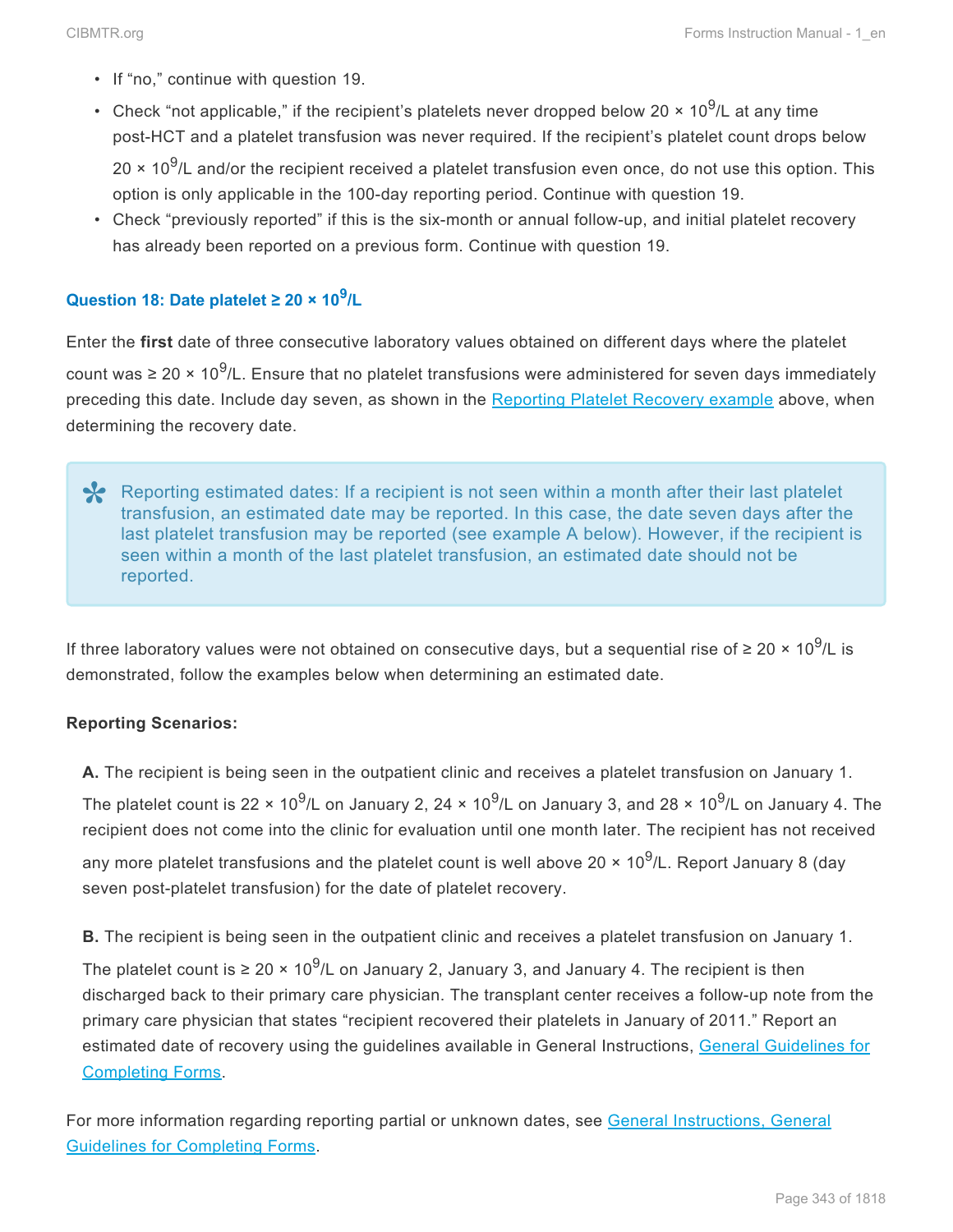## **Section Updates:**

|  |  | Question Number Date of Change Add/Remove/Modify Description Reasoning (If applicable) |
|--|--|----------------------------------------------------------------------------------------|
|  |  |                                                                                        |

*Last modified: Dec 22, 2020*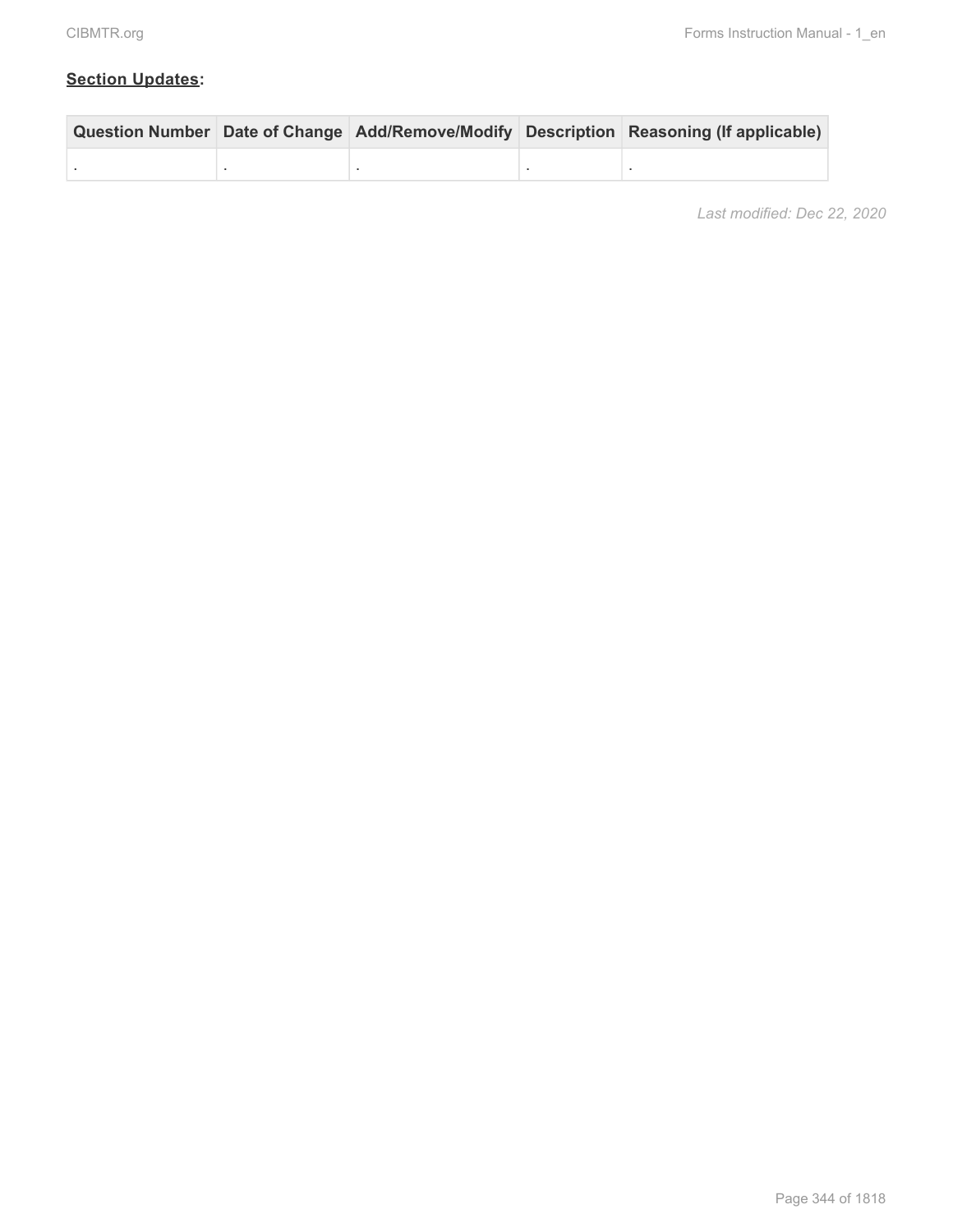# <span id="page-26-0"></span>**Q19-44: Graft versus Host Disease (Allogeneic Only)**

#### **Autologous Transplants !**

If this was an autologous HCT, continue with the Liver Toxicity Prophylaxis section of the form starting with question 39. The graft-versus-host disease section should only be completed for allogeneic HCTs.

Graft versus Host Disease (**GVHD**) is an immunological phenomenon resulting from the reaction of donor immune cells against major or minor histocompatibility antigens of the recipient. GVHD is primarily caused by donor-derived T-cells. Very rarely, GVHD may occur due to autologous reactivity (autologous GVHD), third party transfusions, or with identical twin transplantation.

Factors influencing the severity of GVHD are related to three main categories: 1) donor or graft, 2) recipient, and 3) treatment. The most influential donor/graft factor is the degree of genetic disparity between the donor and the recipient (HLA match), but other risk factors include female donor to male recipient, donor parity, older donors, and T-cell dose. The occurrence of acute GVHD becomes a risk factor for the development of chronic GVHD. Recipient age and prior infections are also factors.

In the past, GVHD was classified as acute or chronic based on its time to diagnosis following transplant, and other clinical and histological (biopsy or post-mortem) features. Today, there has been increased recognition that acute and chronic GVHD are not dependent upon time since HCT, so determination of acute or chronic should rest on clinical and histologic features. **However, organ staging and overall grade should only be calculated from the clinical picture, not histology.** Acute GVHD usually begins between 10 and 40 days after HCT but can appear earlier or later. The organs most commonly affected by acute GVHD are the skin, gut, or liver. Other sites, such as the lung, may be involved.

**Acute / Chronic GVHD \*** If acute GVHD is diagnosed prior to chronic GVHD, report the diagnosis information, maximum severity of any symptoms, and treatment administered up to the date of diagnosis of chronic GVHD in the acute GVHD section of the form (questions 19-36). Do not include any signs, symptoms, or treatment occurring on or after the onset of chronic GVHD when completing the acute GVHD section.

Report any new or persistent acute GVHD symptoms occurring on or after the onset of chronic GVHD only in the chronic GVHD section. If chronic GVHD was diagnosed in a prior reporting period, report "no" for questions 19 and 21 in each subsequent reporting period. See reporting scenarios included in question 19.

#### **Transaminitis**

Previously, if the recipient only had transaminitis related to acute GVHD, this would have **!**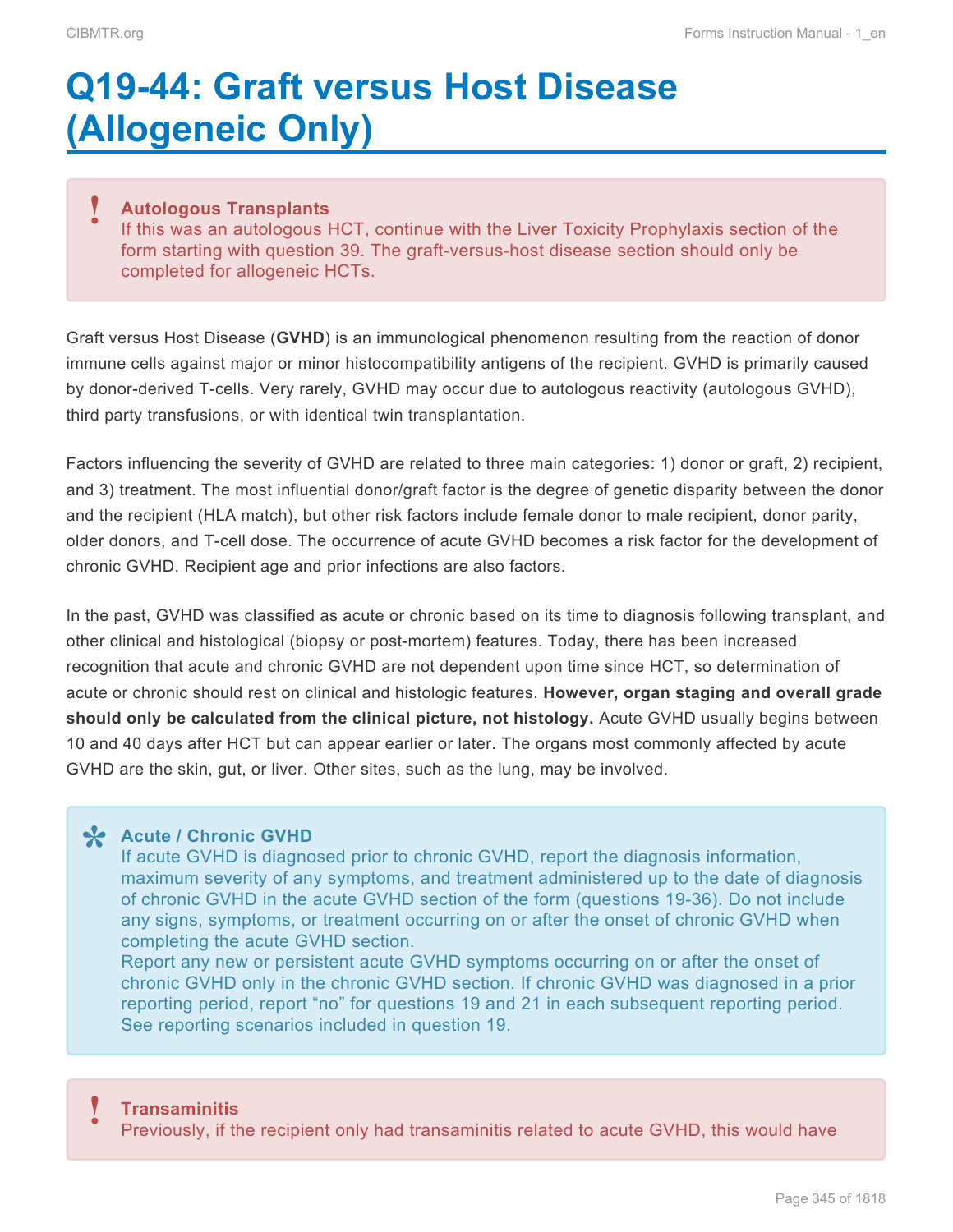been reported as "stage 0" liver GVHD with and overall grade of "not applicable." However, as of July 2021, isolated transaminitis should not be reported as acute GVHD. In this scenario, report **No**, acute GVHD did not develop or persist. If the recipient has transaminitis and other organs involved (i.e., skin rash), then report **Yes**, acute GVHD developed or persisted but do not report there was liver involvement.

#### **Question 19: Did acute GVHD develop since the date of last report?**

Questions 19 and 21 on the Post-TED Form are meant to capture whether the recipient had active symptoms of acute GVHD during the reporting period. If the recipient had active acute GVHD during the reporting period, either question 19 or question 21 must be answered "yes" unless there has been a prior / concurrent diagnosis of chronic GVHD (see note above question 19). There will not be a situation where "yes" is reported for both question 19 and question 21. If question 19 is answered yes and a diagnosis date has been reported in question 20, question 21 will be disabled in FormsNet3<sup>SM</sup>. Centers should report "ves" for question 19 to indicate the recipient developed acute GVHD in the following scenarios:

- Acute GVHD is diagnosed for the first time during the reporting period.
- An acute GVHD flare is diagnosed during the current reporting period and **all** of the following conditions are met:
	- The recipient's prior acute GVHD symptoms did **not** persist from the prior reporting period into the beginning of the current reporting period.
	- The flare is diagnosed after **at least 30 days** without any active acute GVHD symptoms.
	- The recipient was not diagnosed with chronic GVHD on or before the date of the flare (see note above question 19).

If the recipient does have active acute GVHD during the reporting period, but does not match either of the scenarios above, the center will likely need to report "no" for question 19 and "yes" for question 21. Question 21 is intended to capture acute GVHD which has continued from a prior reporting period. This includes any flares which do not meet the above conditions. The intent of classifying GVHD episodes as newly developed or persistent is to avoid having centers re-report diagnosis information which has been captured on a prior form. Refer to the Acute GVHD Diagnosis Scenarios below to see examples of how to answer questions 19 and 21.

Report "no" for questions 19 and 21 if the recipient had no active acute GVHD symptoms during the reporting period **OR** all acute GVHD signs / symptoms during the reporting period occurred after a diagnosis of chronic GVHD (see note above question 19).

Indicate "unknown" if there is no information about the recipient's GVHD status for the reporting period. This option should be used sparingly and only when no judgment can be made about the presence or absence of GVHD in the reporting period.

#### **Acute GVHD Diagnosis Scenarios:**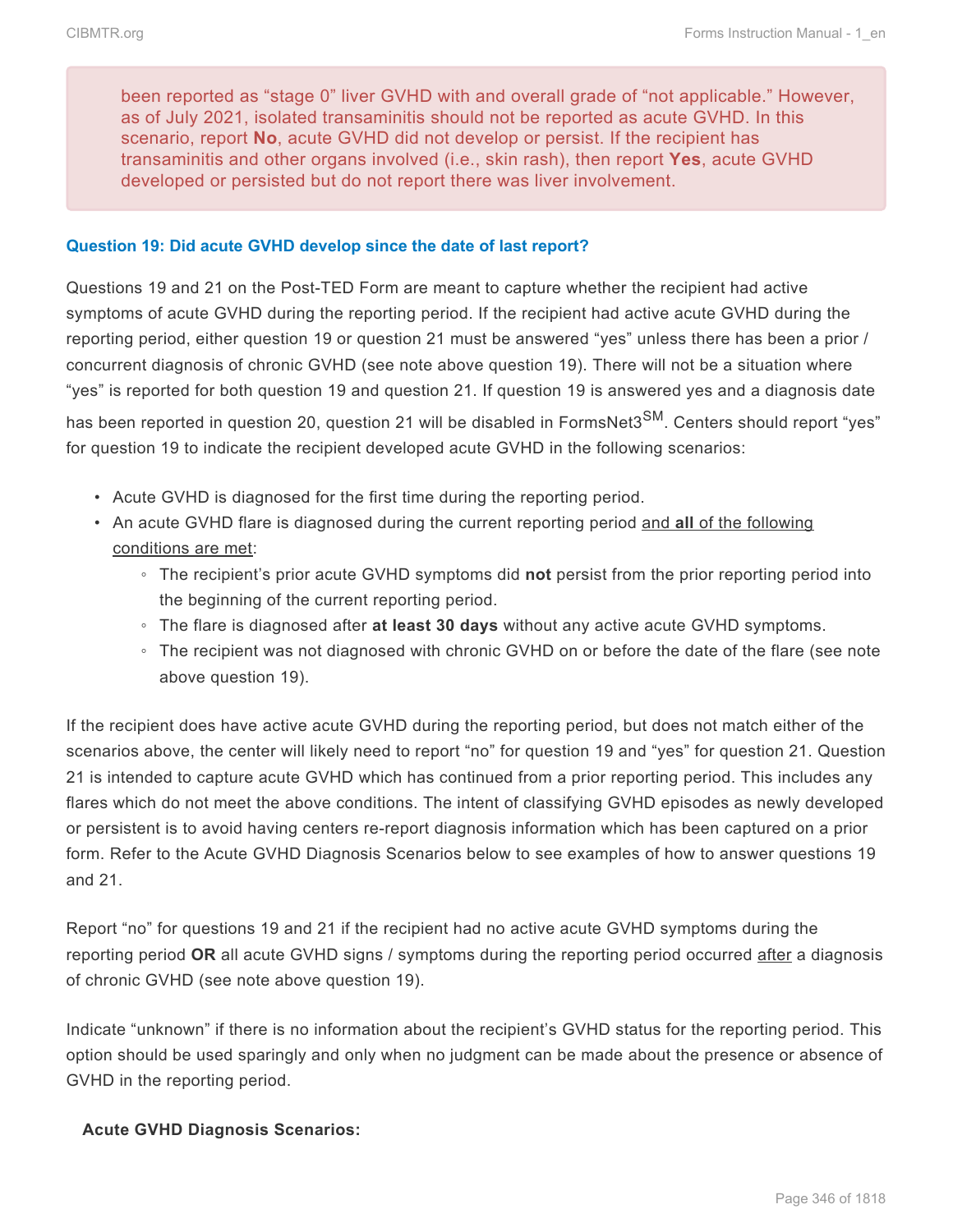**A.** A recipient receives a HCT on 1/1/2015 and develops acute GVHD which is clinically diagnosed on 2/1/ 2015. At least one of their symptoms, attributed to acute GVHD, persists beyond the 100 day date of contact which is 4/5/2015. Treatment continues and symptoms completely resolve on 5/1/2015. Immunosuppression is tapered until a flare of acute GVHD is diagnosed on 5/25/2015. Immunosuppression is given and symptoms quickly resolve with no active acute GVHD beginning 6/10/ 2015. The six month date of contact is 6/20/2015. Another flare of acute GVHD is clinically diagnosed on 8/15/2015.

#### *100 Day Post-TED Form:*

Question 19: Report "yes" to indicate a new clinical diagnosis of acute GVHD.

Question 20: Report the initial date of diagnosis (2/1/2015).

Question 21: Leave blank. This question will be skipped whenever a diagnosis date has been entered in question 20.

Questions 22-28: Answer these questions based on the assessments performed at the time of diagnosis (2/1/2015).

#### *Six Month Post-TED Form:*

Question 19: Report "no" to indicate acute GVHD persists from a previous report. Notes, the flare of acute GVHD was < 30 days from symptoms resolution so it doesn't count as a new reportable episode. Question 20: Leave blank. This question will be skipped whenever question 19 is answered "no." Question 21: Report "yes" to indicate GVHD persists from a previous report.

Questions 22-28: Leave blank. Answering "yes" for question 21 prevents the center from re-reporting diagnosis information already captured on the 100 day form.

*One Year Post-Infusion Data Form:*

Question 19: Report "yes" to indicate a flare of acute GVHD occurred at least 30 days after resolving during a prior reporting period.

Question 20: Report the diagnosis date of the flare occurring during the reporting period (8/15/2015). Question 21: Leave blank. This question will be skipped whenever a diagnosis date has been entered in question 20.

Questions 22-28: Answer these questions based on the assessments performed at the time of diagnosis of the flare of acute GVHD (8/15/2015).

**B.** A recipient receives a HCT on 1/1/2015 and develops acute skin GVHD on 2/1/2015 and then chronic eye GVHD on 3/1/2015. Both acute and chronic symptoms resolve by the 100 day date of contact (4/5/ 2015). While tapering their immunosuppression, the recipient has a flare of their acute skin GVHD on 5/ 30/2015. Treatment continues and symptoms completely resolve by the six month date of contact (6/20/ 2015).

#### 100 Day Post-Infusion Data Form: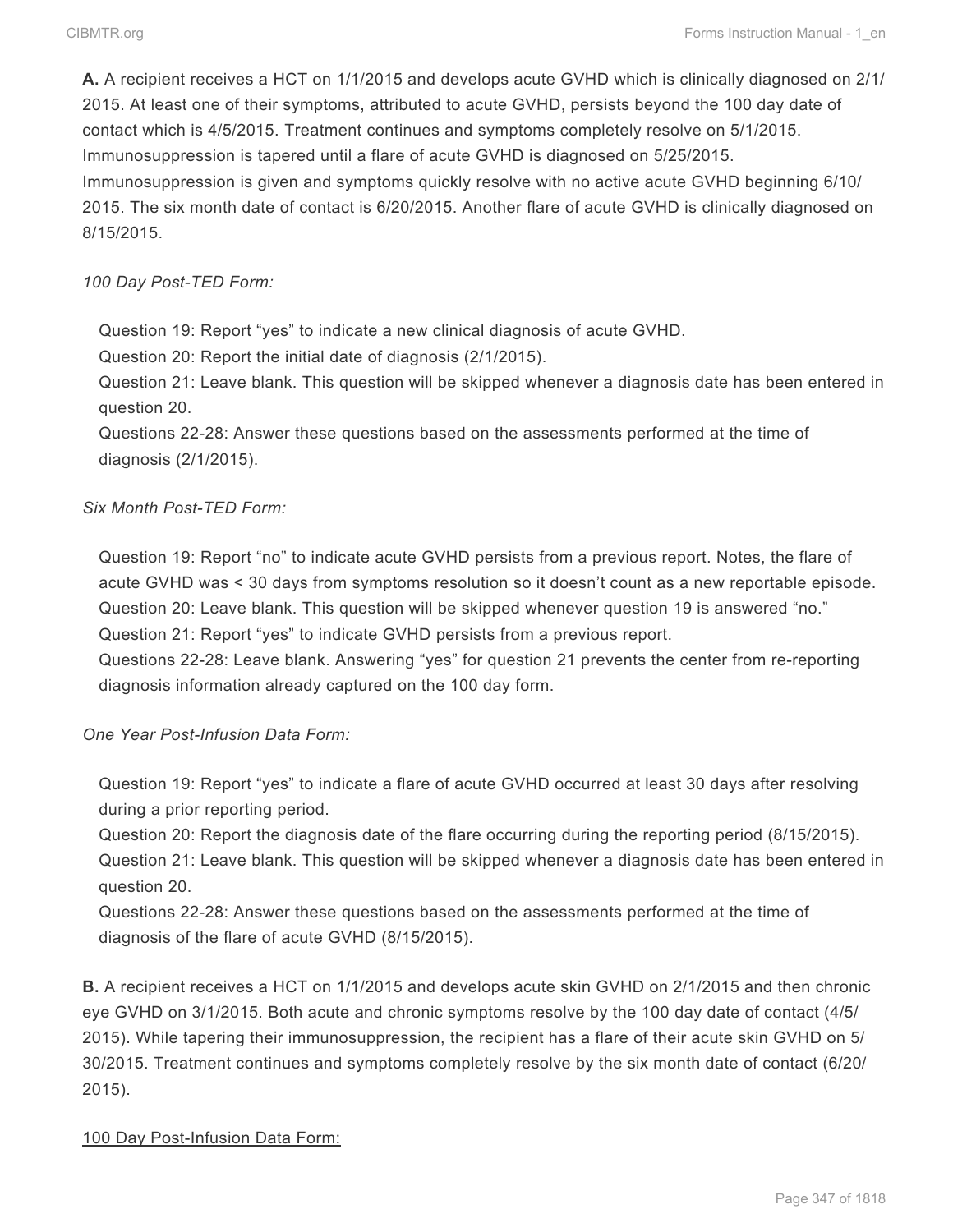Question 19: Report "yes" to indicate a new clinical diagnosis of acute GVHD.

Question 20: Report the initial date of diagnosis (2/1/2015).

Question 21: Leave blank. This question will be skipped whenever a diagnosis date has been entered in question 20.

Questions 22-28: Answer these questions based on the assessments performed at the time of diagnosis (2/1/2015).

Questions 29-30: Answer these questions based on any symptoms and treatment documented from the onset of acute GVHD (2/1/2015) up to the diagnosis of chronic GVHD (3/1/2015). This instruction is provided in the note box above question 19.

#### Six Month Post-Infusion Data Form:

Question 19: Report "no" to indicate acute GVHD did not develop during the reporting period. Question 20: Leave blank. This question will be skipped whenever question 19 is answered "no." Question 21: Report "no" to indicate acute GVHD did not persist from a previous report.

*If chronic GVHD has been diagnosed in a prior reporting period, report "no" for questions 19 and 21. Any new or persistent acute GVHD symptoms occurring after the onset of chronic GVHD must be reported in the chronic GVHD section of the form. Do not include any signs, symptoms, or treatment occurring on or after the onset of chronic GVHD when completing the acute GVHD section. This instruction has been provided in the note above question 19.*

#### **Question 20: Date of acute GVHD diagnosis**

Report the date of clinical diagnosis of acute GVHD. The clinical diagnosis date may not necessarily be the date the symptoms began (example: the recipient developed a rash one week prior to the physician clinically diagnosing acute skin GVHD). If the clinical diagnosis is documented, but the diagnosis date is unclear, obtain documentation from the primary physician confirming the clinical diagnosis date.

If the recipient developed more than one episode of acute GVHD in the same reporting period, report the date of onset of the first episode of acute GVHD.

For more information regarding reporting partial or unknown dates, see General Instructions, General Guidelines for Completing Forms.

#### **Question 21: Did acute GVHD persist since the date of last report?**

Question 21 will only be enabled in FormsNet3<sup>SM</sup> if the center has reported "no" for question 19 and, therefore, has not reported a date of diagnosis in question 20. If prompted to answer question 21, report "yes" if acute GVHD was diagnosed in a prior reporting period and **any** of the following conditions are met:

- The recipient's acute GVHD symptoms have been active since diagnosis and continue to be active during the current reporting period (i.e., no period of resolution or quiescence since diagnosis).
- The recipient's acute GVHD symptoms had resolved before the first day of the current reporting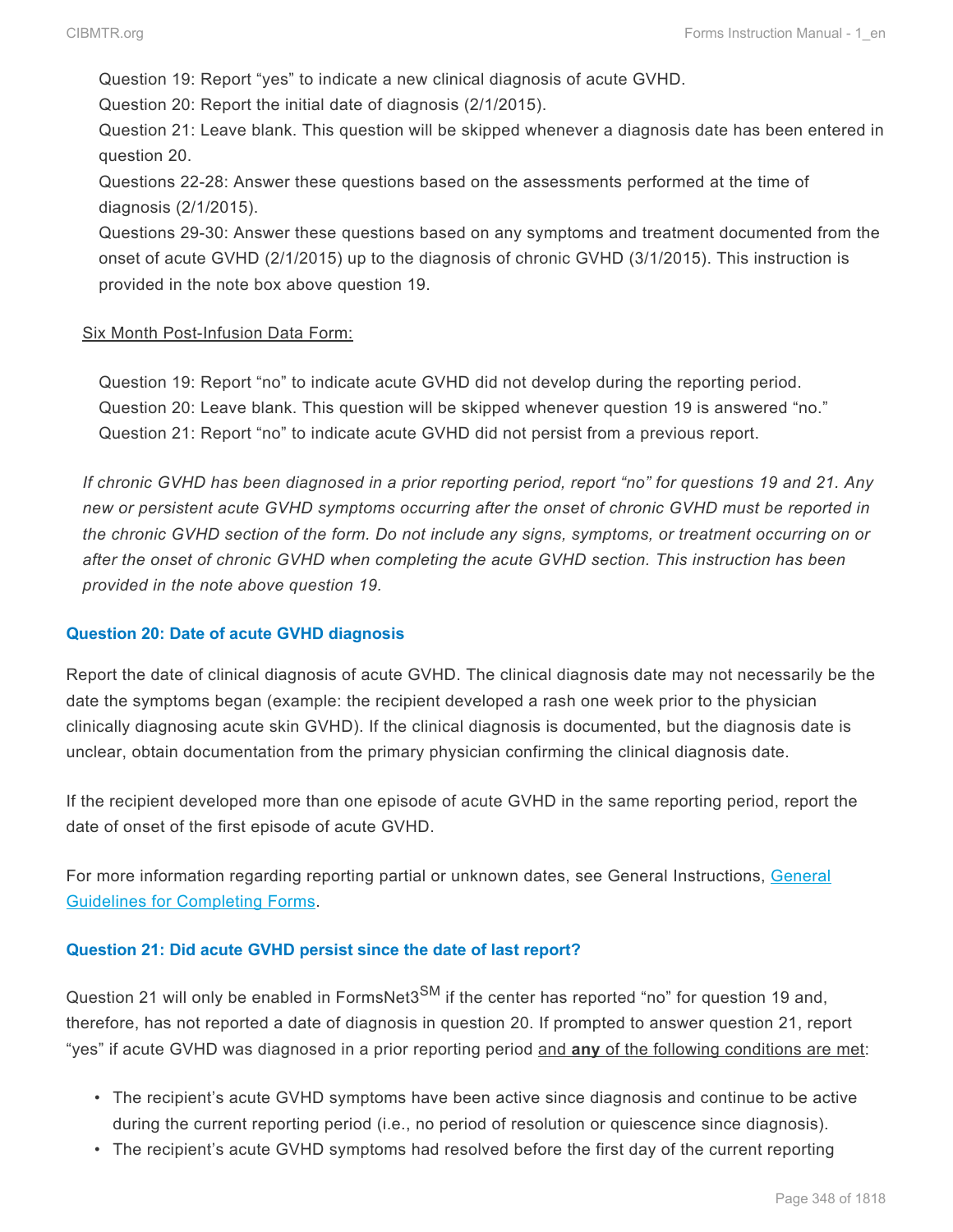period, but a flare occurred **within 30 days** of symptom resolution / quiescence.

• The recipient was not diagnosed with chronic GVHD on or before the date of the flare (see note above question 19).

If "yes" is reported for question 21, go to question 29.

Report "no" for questions 19 and 21 if the recipient had no active acute GVHD symptoms during the reporting period **OR** all acute GVHD signs / symptoms during the reporting period occurred after a diagnosis of chronic GVHD (see note above question 19).

Indicate "unknown" if there is no information about the recipient's GVHD status for the reporting period. This option should be used sparingly and only when no judgment can be made about the presence or absence of GVHD in the reporting period.

#### **Question 22: Overall grade of acute GVHD at diagnosis**

Indicate the overall grade of acute GVHD at the time of diagnosis. For reporting purposes, "at diagnosis" is defined as the period between onset of signs / symptoms and the initiation of therapy to treat GVHD (topical or systemic). The acute GVHD grading scale is based on **clinical evidence** (physician observation), not histology. Pathology reports sometimes list a histologic grade of GVHD. Do not report the histologic grade. GVHD scoring and grading is based on *clinical* severity, not histologic severity. Biopsy of affected organs allows for more precise diagnosis as to the presence or absence of GVHD. However, **overall grading remains clinical** and is based on the criteria published by Przepiorka et al., *Bone Marrow Transplant* 1995; 15(6):825-8, see the GVHD [Grading and Staging table](#page-26-0) below.

The CIBMTR will continue to collect overall grade of acute GVHD data based on the Przepiorka et al. criteria. New methods of grading acute GVHD, such as the MAGIC Przepiorka et al. criteria. New methods of grading acute GVHD, such as the MAGIC consortium criteria<sup>Z</sup>, can be used internally at sites; however, all data reported to the CIBMTR should be consistent with the Przepiorka et al. criteria. fn7. Harris AC, Young R, Devine S, et al. International, Multicenter Standardization of Acute Graft-versus-Host Disease Clinical Data Collection: A Report from the Mount Sinai Acute GVHD International Consortium. Biol Blood Marrow Transplant. 2015;22(1):4–10. doi:10.1016/j.bbmt.2015.09.001

If acute GVHD was present, but the grade at diagnosis was not documented and it cannot be determined from the grading and staging table, report "not applicable."

Examples may include:

- Any other organ involvement without skin, liver, or gut symptoms attributable to GVHD
- Lower intestinal tract involvement where the stage cannot be determined in select scenarios (see [lower intestinal tract involvement](#page-26-0) description below)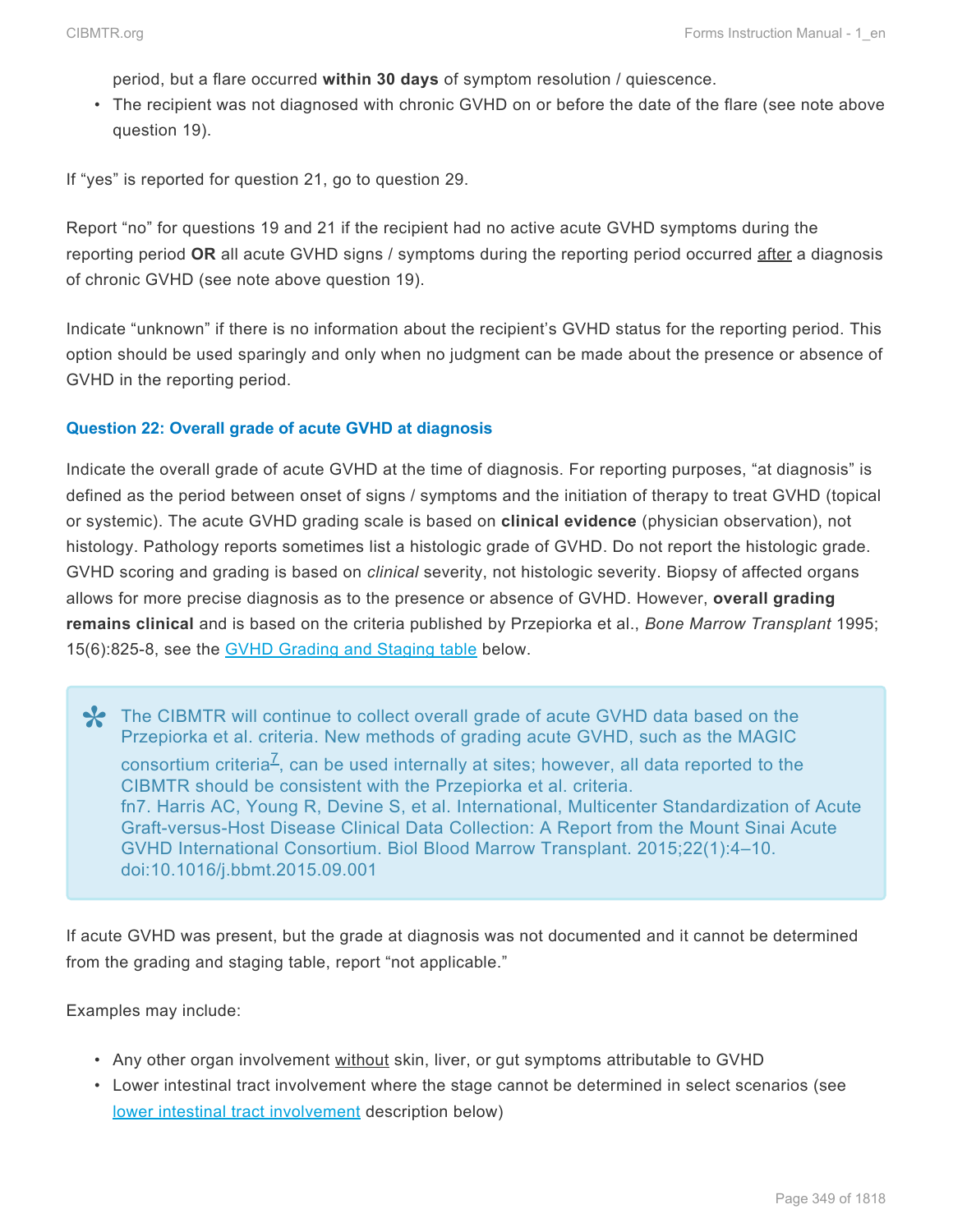**Upper GI GVHD \*** If the recipient only has upper GI GVHD during the reporting period, report this as overall grade II. This may differ from prior instructions regarding how to report upper GI GVHD.

### **GVHD Grading and Staging**

| Stage Skin      |                                                    | Liver                      | Gut                                                                                                                                    |  |  |
|-----------------|----------------------------------------------------|----------------------------|----------------------------------------------------------------------------------------------------------------------------------------|--|--|
| 1               | Rash on $\leq$ 25% of skin <sup>1</sup>            | Bilirubin 2-3<br>$mg/dl^2$ | Diarrhea > 500 ml/day <sup>3</sup> or persistent nausea <sup>4</sup><br>Pediatric: 280-555 ml/m <sup>2</sup> /day or 10-19.9 mL/kg/day |  |  |
| 2               | Rash on 25-50% of skin                             | Bilirubin 3-6<br>mg/dl     | Diarrhea >1000 ml/day<br>Pediatric: 556-833 ml/m <sup>2</sup> /day or 20-30 mL/kg/day                                                  |  |  |
| 3               | Rash on >50% of skin                               | Bilirubin 6-15<br>mg/dl    | Diarrhea >1500 ml/day<br>Pediatric: >833 ml/m <sup>2</sup> /day or > 30 mL/kg/day                                                      |  |  |
| 4               | Generalized erythroderma with<br>bullous formation | Bilirubin >15<br>mg/dl     | Severe abdominal pain, with or without ileus, and /<br>or grossly bloody stool                                                         |  |  |
|                 | Grade <sup>5</sup>                                 |                            |                                                                                                                                        |  |  |
|                 | Stage 1-2                                          | <b>None</b>                | <b>None</b>                                                                                                                            |  |  |
| Ш               | Stage 3                                            | Stage 1                    | Stage 1                                                                                                                                |  |  |
| $\mathbf{III}$  |                                                    | Stage 2-3                  | Stages 2-4                                                                                                                             |  |  |
| IV <sup>6</sup> | Stage 4                                            | Stage 4                    |                                                                                                                                        |  |  |

<span id="page-31-0"></span><sup>1</sup> Use "Rule of Nines" [\(Percent Body Surfaces table\)](#page-26-0) or burn chart to determine extent of rash.

<span id="page-31-1"></span> $2$  Range given as total bilirubin. Downgrade one stage if an additional cause of elevated bilirubin has been documented.

<span id="page-31-2"></span> $3$  Volume of diarrhea applies to adults. For pediatric patients, the volume of diarrhea should be based on body surface area. Downgrade one stage if an additional cause of diarrhea has been documented.

<span id="page-31-3"></span><sup>4</sup> Persistent nausea with or without histologic evidence of GVHD in the stomach or duodenum.

<span id="page-31-4"></span> $5$  Criteria for grading given as minimum degree of organ involvement required to confer that grade.

<span id="page-31-5"></span> $6$  Grade IV may also include lesser organ involvement with an extreme decrease in performance status

#### **Questions 23-28: List the stage for each organ at diagnosis of acute GVHD.**

Report the stage of each organ at diagnosis. For reporting purposes, "at diagnosis" is defined as the period between onset of signs / symptoms and the initiation of therapy to treat GVHD (topical or systemic).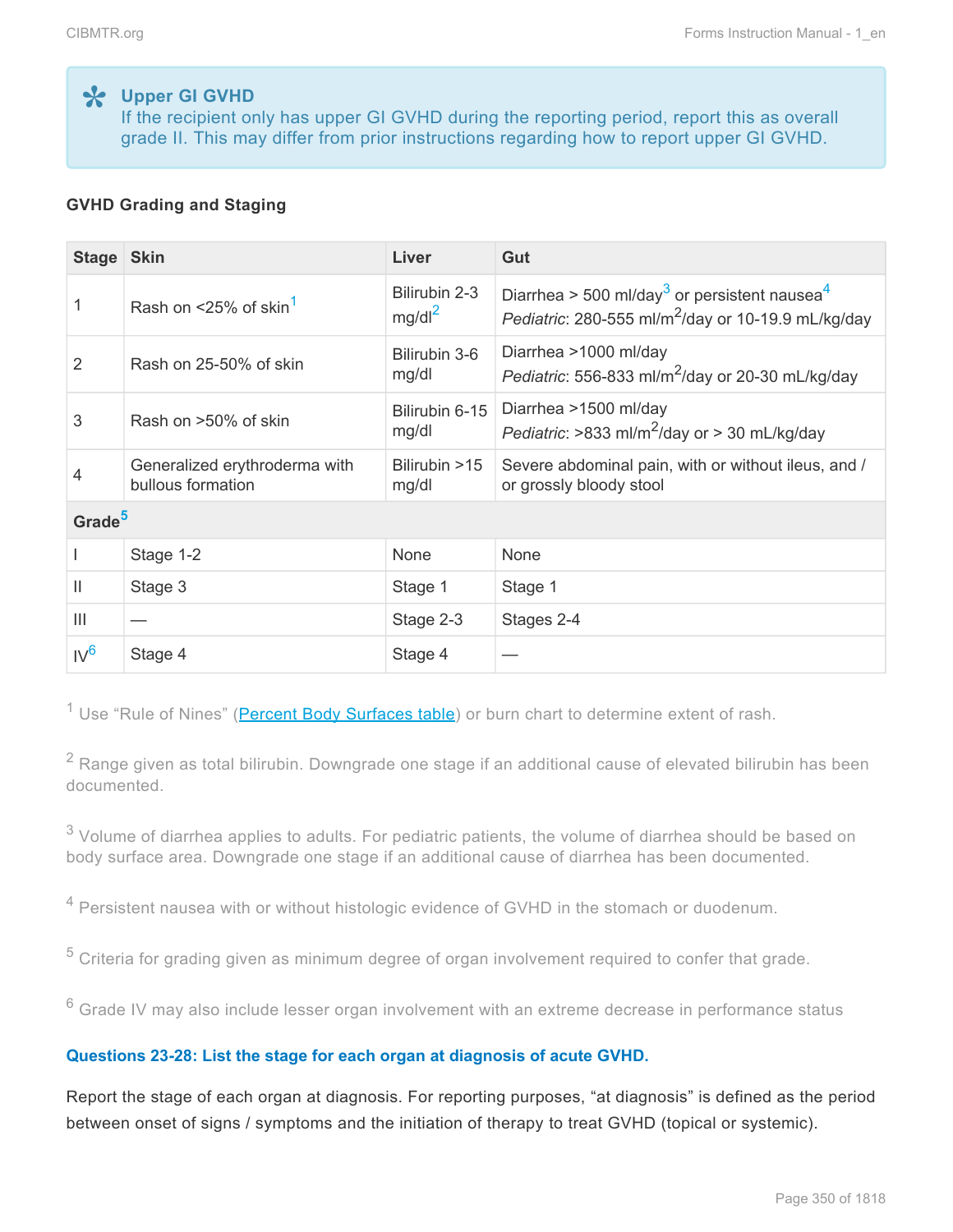**Skin:** Select the stage that reflects the body surface area involved with a maculopapular rash attributed to acute GVHD at the time of acute GVHD diagnosis or flare in the reporting period. See the [Percent Body](#page-26-0) [Surfaces](#page-26-0) table below to determine the percent of body surface area involved with a rash. Do not report ongoing rash not attributed to acute GVHD at the time of acute GVHD diagnosis or flare.

#### **Percent Body Surfaces**

| <b>Body Area</b> |     | <b>Percent Total Percentage</b> |  |  |
|------------------|-----|---------------------------------|--|--|
| Each Arm         | 9%  | 18%                             |  |  |
| Each Leg         | 18% | 36%                             |  |  |
| Chest & Abdomen  | 18% | 18%                             |  |  |
| Back             | 18% | 18%                             |  |  |
| Head             | 9%  | 9%                              |  |  |
| Pubis            | 1%  | $1\%$                           |  |  |

**Lower GI GVHD and Stool Output Not Documented \*** If diarrhea is attributed to acute GVHD during the reporting period, but the volume of stool output is not documented, leave the lower GI stage data field blank, override the FormsNet3 error as "not documented," and specify the volume of stool output was not documented. In this case, report **Not applicable** for the overall grade unless stage 4 acute skin GVHD, stage 4 acute liver GVHD, or an extreme decrease in performance status *or* stage 2 or 3 acute liver GVHD was also documented at the time point being reported (*at diagnosis or maximum grade during the current reporting period*.

**Lower intestinal tract (use mL/day for adult recipients and mL/m<sup>2</sup> /day for pediatric recipients):** Select the stage that reflects the volume of diarrhea attributed to acute GVHD at the time of acute GVHD

diagnosis or flare in the reporting period. Use mL/day for adult recipients and mL/m<sup>2</sup>/day for pediatric recipients. Input and output records may be useful in determining the volume of diarrhea. Do not report diarrhea ongoing but not attributed to acute GVHD at the time of acute GVHD diagnosis or flare.

**Upper intestinal tract:** Select the stage that reflects the presence of persistent nausea or vomiting attributed to acute GVHD at the time of acute GVHD diagnosis or flare in the reporting period. Do not report nausea or vomiting ongoing but not attributed to acute GVHD at the time of acute GVHD diagnosis or flare.

**Liver:** Select the stage that reflects the bilirubin level attributed to acute GVHD at the time of acute GVHD diagnosis or flare in the reporting period. Do not report hyperbilirubinemia ongoing but not attributed to acute GVHD at the time of acute GVHD diagnosis or flare.

**Other site(s) involved with acute GVHD:** Indicate whether acute GVHD affected an organ other than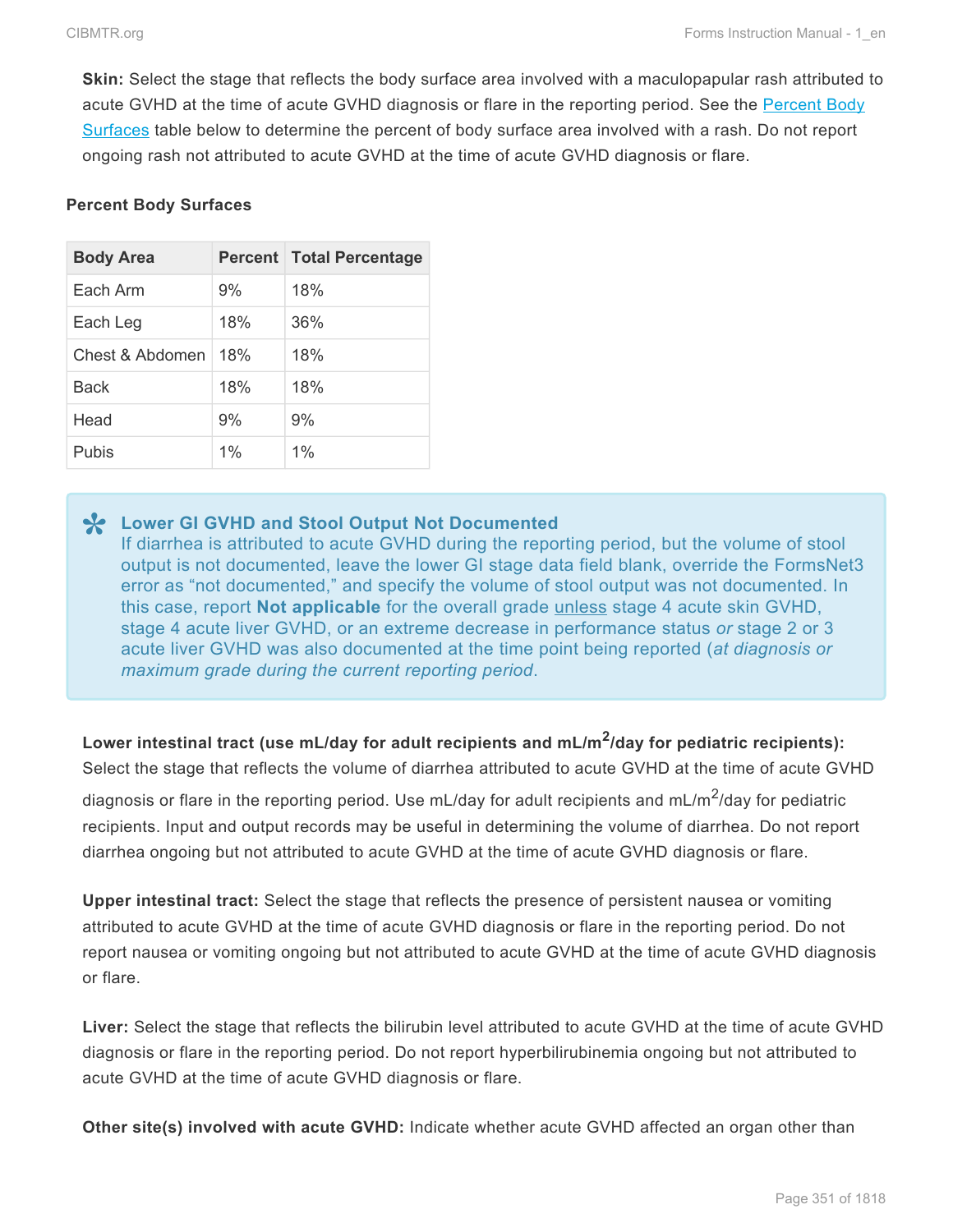skin, upper GI, lower GI, or liver manifesting with hyperbilirubinemia. Report only other organ involvement at the time of acute GVHD diagnosis or flare in the reporting period. Do not report symptoms ongoing but not attributed to acute GVHD at the time of acute GVHD diagnosis or flare. Specify the other organ system involvement in question 28.

#### **Question 29: Maximum Overall Grade of Acute GVHD**

Indicate the overall maximum grade of acute GVHD since the date of the last report.. Grading is based on **clinical evidence** (physician observation), not histology. Pathology reports sometimes list a histologic grade of GVHD. Do not report the histologic grade. GVHD scoring and grading is based on *clinical* severity, not histologic severity. Biopsy of affected organs allows for more precise diagnosis as to the presence or absence of GVHD. However, **overall grading remains clinical** and is based on the criteria published by Przepiorka et al., *Bone Marrow Transplant* 1995; 15(6):825-8; see the GVHD [Grading and Staging](#page-26-0) table above.

If chronic GVHD was diagnosed during the reporting period, report the maximum severity of acute GVHD prior to the onset of chronic GVHD. See question 19 for further instructions. Acute GVHD grading scenario D below has been provided for further clarification.

Report the recipient's maximum acute GVHD grade in the reporting period; **this may differ from the grade at diagnosis or may be the same.** If acute GVHD was present, but the maximum grade was not documented and it cannot be determined from the grading and staging table, report "not applicable."

Examples may include:

- Any other organ involvement without skin, liver, or gut symptoms attributable to GVHD
- Lower intestinal tract involvement where the stage cannot be determined in select scenarios (see [lower intestinal tract involvement](#page-26-0) description above)

**Upper GI GVHD \*** If the recipient only has upper GI GVHD during the reporting period, report this as overall grade II. This may differ from prior instructions regarding how to report upper GI GVHD.

#### **Acute GVHD Grading Scenarios:**

**A.** A recipient developed stage 2 skin involvement and elevated liver function tests (LFTs) attributed to acute GVHD; however, there was no total bilirubin manifestation. In this case, overall maximum grade I acute GVHD should be reported since the staging / grading can be determined using the GVHD [Grading](#page-26-0) [and Staging](#page-26-0) table above.

**B.** A recipient developed acute liver GVHD with elevated LFTs (i.e., transaminases) with no total bilirubin manifestation. The progress notes indicate stage 1 (grade II overall) acute GVHD of the liver. In this case, this would not be reported as acute GVHD.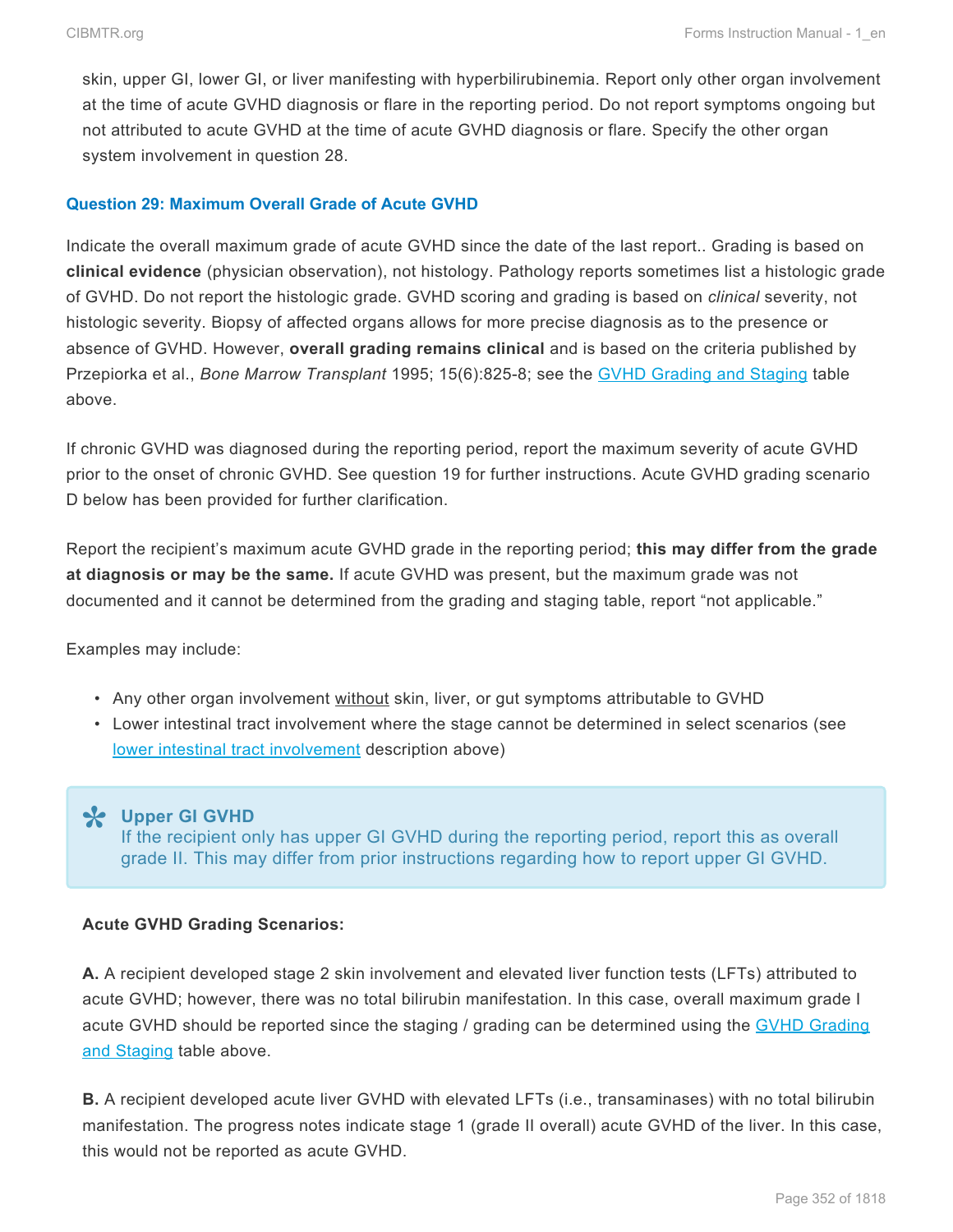**C.** A recipient developed stage 2 skin involvement, which showed improvement in response to topical steroids. However, the recipient then developed hyperbilirubinemia attributed to stage 1 liver involvement; the skin involvement at that time was stage 1. In this case, this would not be reported as acute GVHD.

**D.** A recipient developed stage 2 skin involvement which resolved in response to topical steroids. Later in the reporting period, the recipient was diagnosed with mild chronic eye GVHD. Shortly thereafter, they were diagnosed with a stage 3 flare of acute skin GVHD. In this case, grade I would be reported. Do not consider any new or persistent acute GVHD symptoms occurring after the onset of chronic GVHD when completing the acute GVHD section of the form.

**E.** A recipient developed stage 1 skin involvement on 1/1/2019 which resolved in response to topical steroids and tacrolimus. Later in the reporting period, on 2/14/2019, they have a flare of the skin GVHD, this time at stage 2. In this case, grade I would be reported in question 29 with the date of diagnosis of the more severe flare (2/14/2019). Additionally, the skin symptoms would be reported as stage 2 in question 31.

### **Question 30: Date maximum overall grade of acute GVHD**

Report the date of maximum acute GVHD involvement, based on clinical grade. If the recipient had multiple instances in which their GVHD reached the same maximum grade, report the earliest date. However, if the same maximum overall grade was achieved, but the specific organ staging varied, report the date of the maximum organ staging which is consistent with the overall grade reported in question 29. Acute GVHD grading scenario E above has been provided for further clarification

If "not applicable" was reported for question 29, question 30 must be left blank.

## **Questions 31-36: List the stage for each organ at the time of maximum overall grade of acute GVHD.**

**Skin:** Select the stage that reflects the body surface area involved with a maculopapular rash attributed to acute GVHD at the time of maximum overall grade of acute GVHD in the reporting period. See the [Percent Body Surfaces](#page-26-0) table below to determine the percent of body surface area involved with a rash. Do not report ongoing rash not attributed to acute GVHD at the time of maximum overall grade of acute GVHD.

#### **Percent Body Surfaces**

| <b>Body Area</b> |     | <b>Percent Total Percentage</b> |  |  |
|------------------|-----|---------------------------------|--|--|
| Each Arm         | 9%  | 18%                             |  |  |
| Each Leg         | 18% | 36%                             |  |  |
| Chest & Abdomen  | 18% | 18%                             |  |  |
| Back             | 18% | 18%                             |  |  |
| Head             | 9%  | 9%                              |  |  |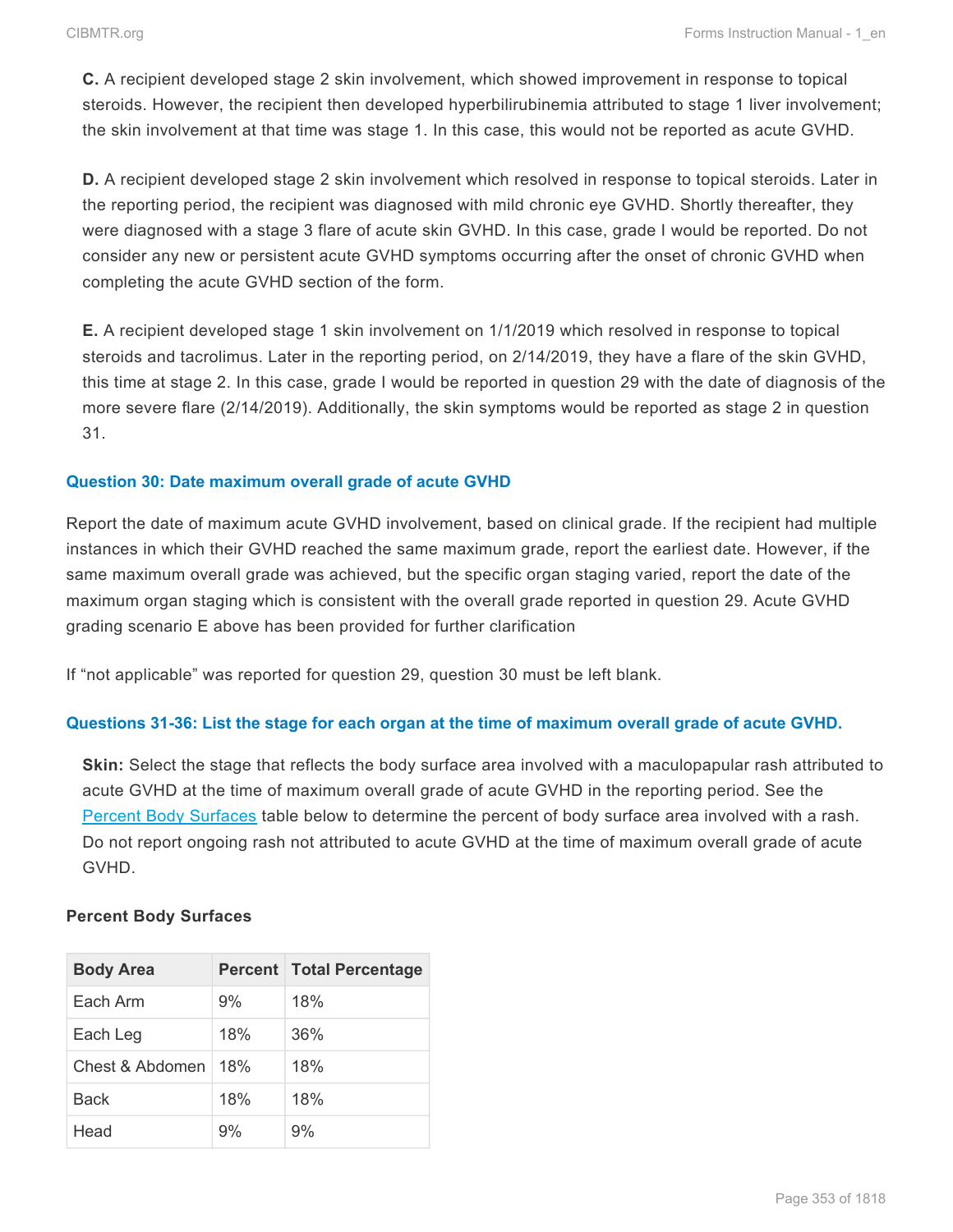Pubis 1% 1%

**Lower intestinal tract (use mL/day for adult recipients and mL/m<sup>2</sup> /day for pediatric recipients):** Select the stage that reflects the volume of diarrhea attributed to acute GVHD at the time of maximum overall grade of acute GVHD. Use mL/day for adult recipients and mL/m<sup>2</sup>/day for pediatric recipients. Input and output records may be useful in determining the volume of diarrhea. Do not report diarrhea ongoing but not attributed to acute GVHD at the time of maximum overall grade of acute GVHD.

Report an overall grade of IV if stage 4 acute skin GVHD, stage 4 acute liver GVHD, or an extreme decrease in performance status is documented at the time point being reported (see GVHD Staging and Grading Table). Report overall grade III if stage 2-3 liver involvement is documented at the time point being reported and there is no evidence of grade IV GVHD.

**Upper intestinal tract:** Select the stage that reflects the presence of persistent nausea or vomiting attributed to acute GVHD at the time of maximum overall grade of acute GVHD in the reporting period. Do not report nausea or vomiting ongoing but not attributed to acute GVHD at the time of maximum overall grade of acute GVHD.

**Liver:** Select the stage that reflects the bilirubin level attributed to acute GVHD at the time of maximum overall grade of acute GVHD in the reporting period. Do not report hyperbilirubinemia ongoing but not attributed to acute GVHD at the time of maximum overall grade of acute GVHD.

**Other site(s) involved with acute GVHD:** Indicate whether acute GVHD affected an organ other than skin, upper GI, lower GI, or liver manifesting with hyperbilirubinemia. Report only other organ involvement at the time of maximum overall grade of acute GVHD in the reporting period. Do not report symptoms ongoing but not attributed to acute GVHD at the time of maximum overall grade of acute GVHD. Specify the other organ system involvement in question 36.

## **Question 37: Did chronic GVHD develop since the date of last report?**

Indicate whether a new clinical diagnosis of chronic GVHD was documented during the reporting period. If chronic GVHD was diagnosed during the reporting period, report "yes" and continue with question 38.

If the recipient had a flare of chronic GVHD occurring after at least a 30 day period of symptom quiescence, report "yes" and continue with question 38. Report "no" if symptoms resolve or become quiescent prior to the date of last report and then flare within 30 days. This should be reported as persistent chronic GVHD which is captured in question 39.

Report "no" if chronic GVHD was not clinically diagnosed – initially or as a flare – in the reporting period; this includes instances where chronic GVHD persists from a prior reporting period. Continue with question 39.

Indicate "unknown" if there is no information about the recipient's GVHD status for the reporting period. This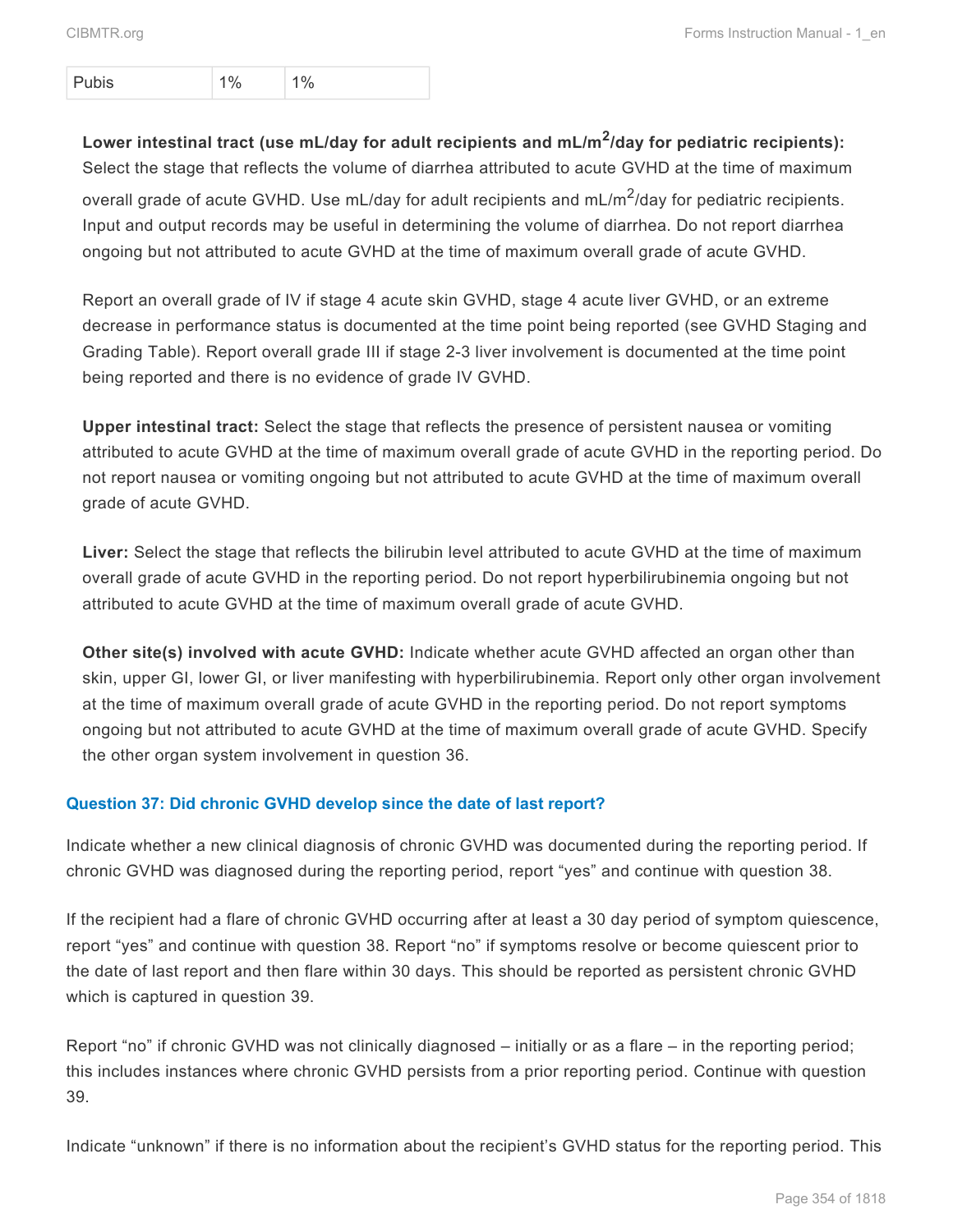option should be used sparingly and only when no judgment can be made about the presence or absence of GVHD in the reporting period.

#### **Question 38: Date of chronic GVHD diagnosis:**

Report the date of clinical diagnosis of chronic GVHD. The clinical diagnosis date may not necessarily be the date the symptoms began (example: the recipient developed shortness of breath one month prior to the clinical diagnosis of pulmonary chronic GVHD). If the clinical diagnosis is documented, but the diagnosis date is unclear, obtain documentation from the primary physician confirming the clinical diagnosis date.

If the recipient developed more than one episode of chronic GVHD in the same reporting period, report the date of onset of the first episode of chronic GVHD.

For more information regarding reporting partial or unknown dates, see General Instructions, General Guidelines for Completing Forms.

#### **Question 39: Did chronic GVHD persist since the date of last report?**

Indicate whether chronic GVHD was clinically diagnosed during a previous reporting period and persisted, with active symptoms, into the present reporting period. Do not report quiescent or inactive chronic GVHD, or a prior history of GVHD. See question 37 for instructions on reporting a chronic GVHD flare.

If the recipient has no active symptoms during the reporting period, report "no."

Indicate "unknown" if there is no information about the recipient's GVHD status for the reporting period. This option should be used sparingly and only when no judgment can be made about the presence or absence of GVHD in the reporting period.

#### **Question 40: Maximum grade of Chronic GVHD (according to best clinical judgement)**

Report the maximum chronic GVHD involvement, based on clinical grade, since the date of the last report. The intent of this question is to capture the maximum grade based on the best clinical judgment. If the maximum clinical grade is not documented, request documentation from the recipient's primary care provider. Guidelines on how to report the maximum grade of chronic GVHD are outlined below:

- Mild: Signs and symptoms of chronic GVHD do not interfere substantially with function and do not progress once appropriately treated with local therapy or standard systemic therapy (e.g. corticosteroids and/or cyclosporine or FK 506)
- Moderate: Signs and symptoms of chronic GVHD interfere somewhat with function despite appropriate therapy or are progressive through first line systemic therapy (e.g. corticosteroids and/or cyclosporine or FK 506)
- Severe: Signs and symptoms of chronic GVHD limit function substantially despite appropriate therapy or are progressive through second line therapy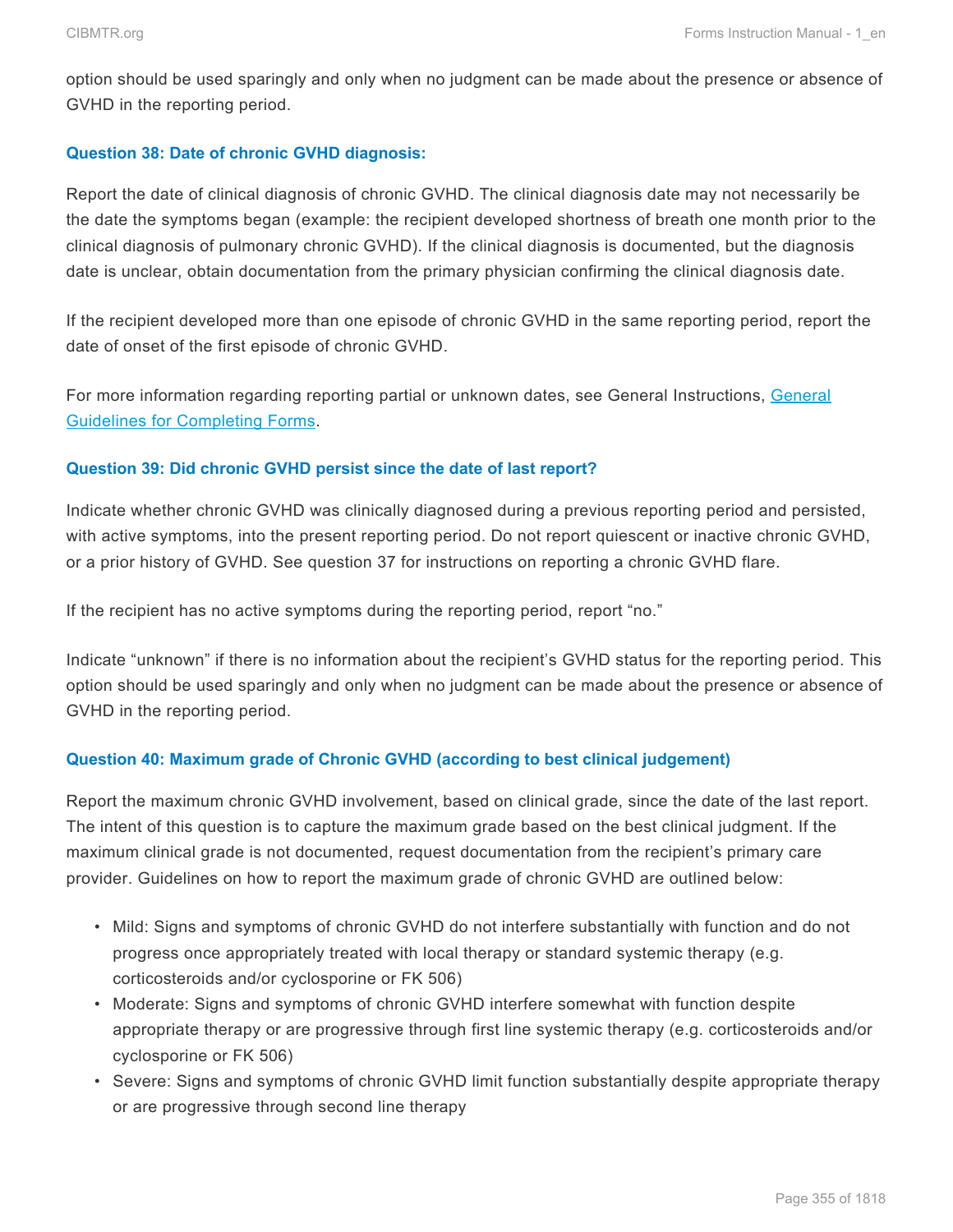Indicate "unknown" if there is no information about the recipient's GVHD status for the reporting period. This option should be used sparingly and only when no judgment can be made about the presence or absence of GVHD in the reporting period. Please note, questions 41 and 42 must still be answered if question 40 is reported as "unknown."

#### **Organ Scoring of Chronic GVHD**

| Organ                             | Score 0                                                         | Score 1                                                                                               | <b>Score 2</b>                                                                                                                                                                                            | Score 3                                                                                                                                                                                                                                       |
|-----------------------------------|-----------------------------------------------------------------|-------------------------------------------------------------------------------------------------------|-----------------------------------------------------------------------------------------------------------------------------------------------------------------------------------------------------------|-----------------------------------------------------------------------------------------------------------------------------------------------------------------------------------------------------------------------------------------------|
| Skin %<br>BSA <sup>1</sup>        | No BSA<br>involved                                              | 1-18% BSA                                                                                             | 19-50% BSA                                                                                                                                                                                                | >50% BSA                                                                                                                                                                                                                                      |
| <b>Skin</b><br><b>Features</b>    | <b>No</b><br>sclerotic<br>features                              | N/A                                                                                                   | Superficial sclerotic features,<br>but not "hidebound"                                                                                                                                                    | Deep sclerotic features; "hidebound;"<br>impaired mobility; ulceration                                                                                                                                                                        |
| <b>Mouth</b>                      | <b>No</b><br>symptoms                                           | Mild symptoms<br>with disease<br>signs but not<br>limiting oral<br>intake<br>significantly            | Moderate symptoms with<br>disease signs with partial<br>limitation of oral intake                                                                                                                         | Severe symptoms with disease signs<br>with major limitation of oral intake                                                                                                                                                                    |
| <b>Eyes</b>                       | <b>No</b><br>symptoms                                           | Mild dry eye<br>symptoms not<br>affecting ADL<br>(requirement of<br>lubricant drops<br>$\leq$ 3x/day) | Moderate dry eye symptoms<br>partially affecting ADL<br>(requiring lubricant drops ><br>3x/day or punctal plugs)<br><b>WITHOUT</b> new vision<br>impairment due to<br>keratoconjunctivitis sicca<br>(KCS) | Severe dry eye symptoms<br>significantly affecting ADL (special<br>eyewear to relieve pain) OR unable<br>to work because of ocular symptoms<br><b>OR</b> loss of vision due to<br>keratoconjunctivitis sicca (KCS)                            |
| <b>GI Tract</b>                   | <b>No</b><br>symptoms                                           | Symptoms<br>without<br>significant<br>weight loss (<<br>$5%$ )                                        | Symptoms associated with<br>mild to moderate weight loss<br>(5-15%) within 3 months OR<br>moderate diarrhea without<br>significant interference with<br>daily living                                      | Symptoms associated with significant<br>weight loss (> 15%) within 3 months,<br>requires nutritional supplement for<br>most calorie needs OR esophageal<br>dilation OR severe diarrhea with<br>significant interference with daily<br>living. |
| Liver                             | Normal<br>total<br>bilirubin<br>and ALT<br>or $AP < 3$<br>x ULN | Normal total<br>bilirubin with<br>ALT $\geq$ 3 to 5 x<br>ULN or $AP \geq 3$<br>x ULN                  | Elevated total bilirubin but $\leq$ 3<br>mg / dL or $ALT > 5$ x ULN                                                                                                                                       | Elevated total bilirubin > 3 mg / dL                                                                                                                                                                                                          |
| Lungs<br><b>Symptom</b><br>Score: | <b>No</b><br>symptoms                                           | Mild symptoms<br>(SOB after<br>climbing one<br>flight of steps)                                       | Moderate symptoms (SOB<br>after walking on flat ground)                                                                                                                                                   | Severe symptoms (SOB at rests;<br>requires O2)                                                                                                                                                                                                |
| Lungs<br><u>Lung</u><br>Score:    | $FEV1 \geq$<br>80%                                              | FEV1 60-79%                                                                                           | FEV1 40-59%                                                                                                                                                                                               | $FEV1 \leq 39\%$                                                                                                                                                                                                                              |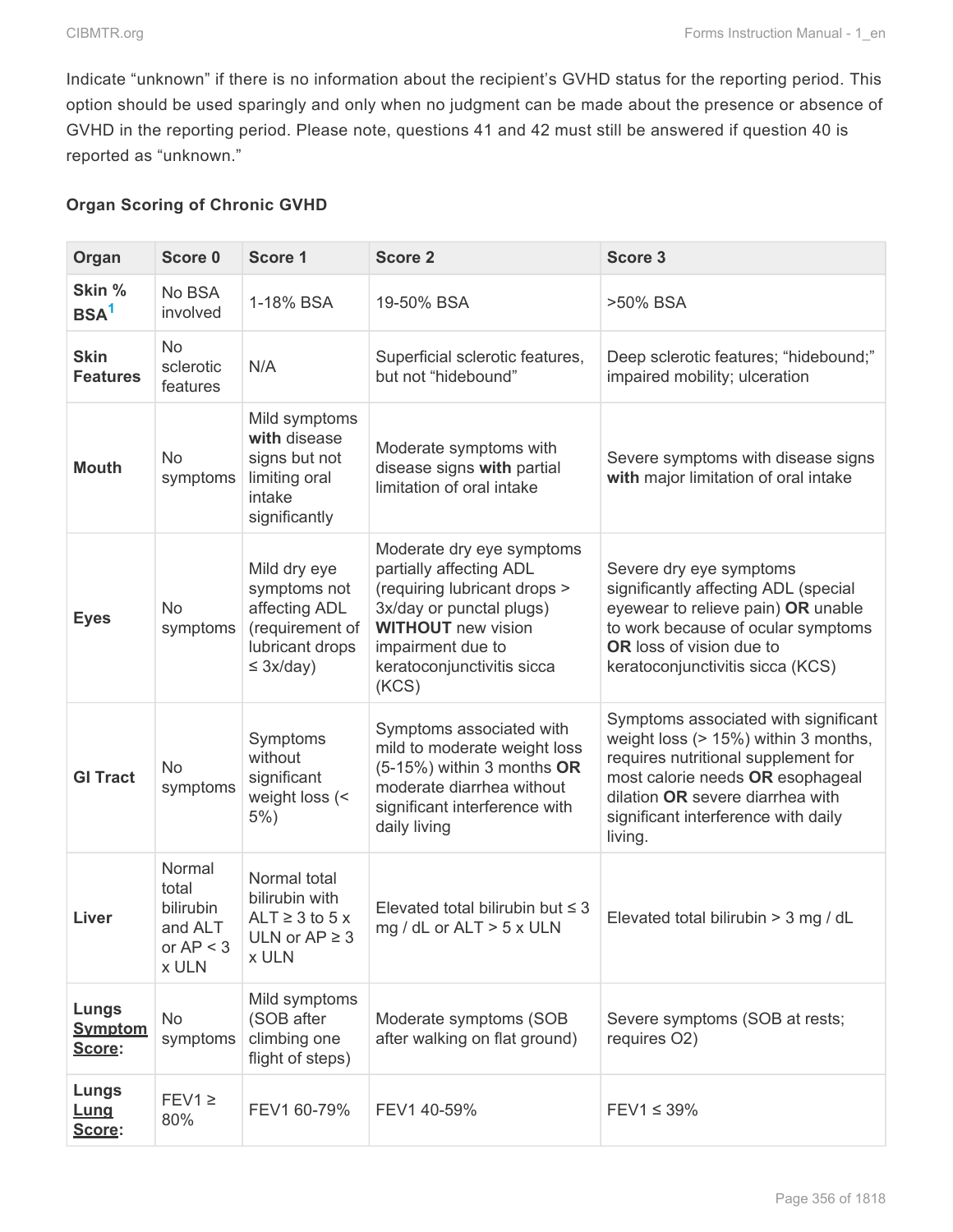| <b>Joints</b><br>and<br><b>Fascia</b> | No.<br>symptoms | Mild tightness<br>of arms or legs,<br>normal or mild<br>decreased<br>range of motion<br><b>AND not</b><br>affecting ADL | Tightness of arms or legs OR<br>joint contractures, erythema<br>thought to be due to fasciitis,<br>moderate decrease of range<br>of motion <b>AND</b> mild to<br>moderate limitation of ADL | Contractures WITH significant<br>decrease of range of motion AND<br>significant limitation of ADL (unable<br>to tie shoes, button shirts, dress self,<br>$etc.$ ) |
|---------------------------------------|-----------------|-------------------------------------------------------------------------------------------------------------------------|---------------------------------------------------------------------------------------------------------------------------------------------------------------------------------------------|-------------------------------------------------------------------------------------------------------------------------------------------------------------------|
| <b>Genital</b><br>Tract <sup>2</sup>  | No signs        | Mild signs and<br>females with or<br>without<br>discomfort on<br>exam                                                   | Moderate signs and may<br>have signs of discomfort on<br>exam                                                                                                                               | Severe signs with or without<br>symptoms                                                                                                                          |
| <b>Other</b><br>Features <sup>3</sup> | No GVHD         | Mild                                                                                                                    | Moderate                                                                                                                                                                                    | Severe                                                                                                                                                            |

#### *NIH [Consensus Criteria, 2014](https://www.ncbi.nlm.nih.gov/pmc/articles/PMC4329079/)*

 $1$  Features to be scored by BSA: Maculopapular rash, lichen planus-like features, sclerotic features, papulosquamous lesions or ichthyosis, keratosis pilaris-like GVHD.

 $2$  Scoring is based on severity of the signs instead of symptoms, based on limited available data and the opinions of experts. Female or male genital GVHD is not scored if a practitioner is unable to examine the patient.

 $3$  May include ascites, pericardial effusion, pleural effusion(s), nephrotic syndrome, myasthenia gravis, peripheral neuropathy, polymyositis, weight loss without GI symptoms, eosinophilia > 500/μL, platelets < 100,000/μL, others.

#### **Question 41: Specify if chronic GVHD was limited or extensive:**

The grading system for chronic GVHD is divided into two categories: limited and extensive. Definitions are based on Sullivan KM, *Blood* 1981; 57:267.

Report "limited" if chronic GVHD includes only localized skin involvement and / or liver dysfunction. Report "extensive" if **any** of the following symptoms are attributed to chronic GVHD:

- Generalized skin involvement and/or liver dysfunction
- Liver histology showing chronic aggressive hepatitis, bridging necrosis, or cirrhosis
- Involvement of the eye: Schirmer's test with <5 mm wetting, or
- Involvement of the salivary glands or oral mucosa demonstrated on labial biopsy (labial biopsy not required), or
- Involvement of any other target organ

The intent of this question is to capture if chronic GVHD was limited or extensive throughout the entire reporting period and is not dependent on the maximum grade and date of chronic GVHD (Q40 and Q42). If the criteria to report extensive was met at any time in the reporting period, report "extensive".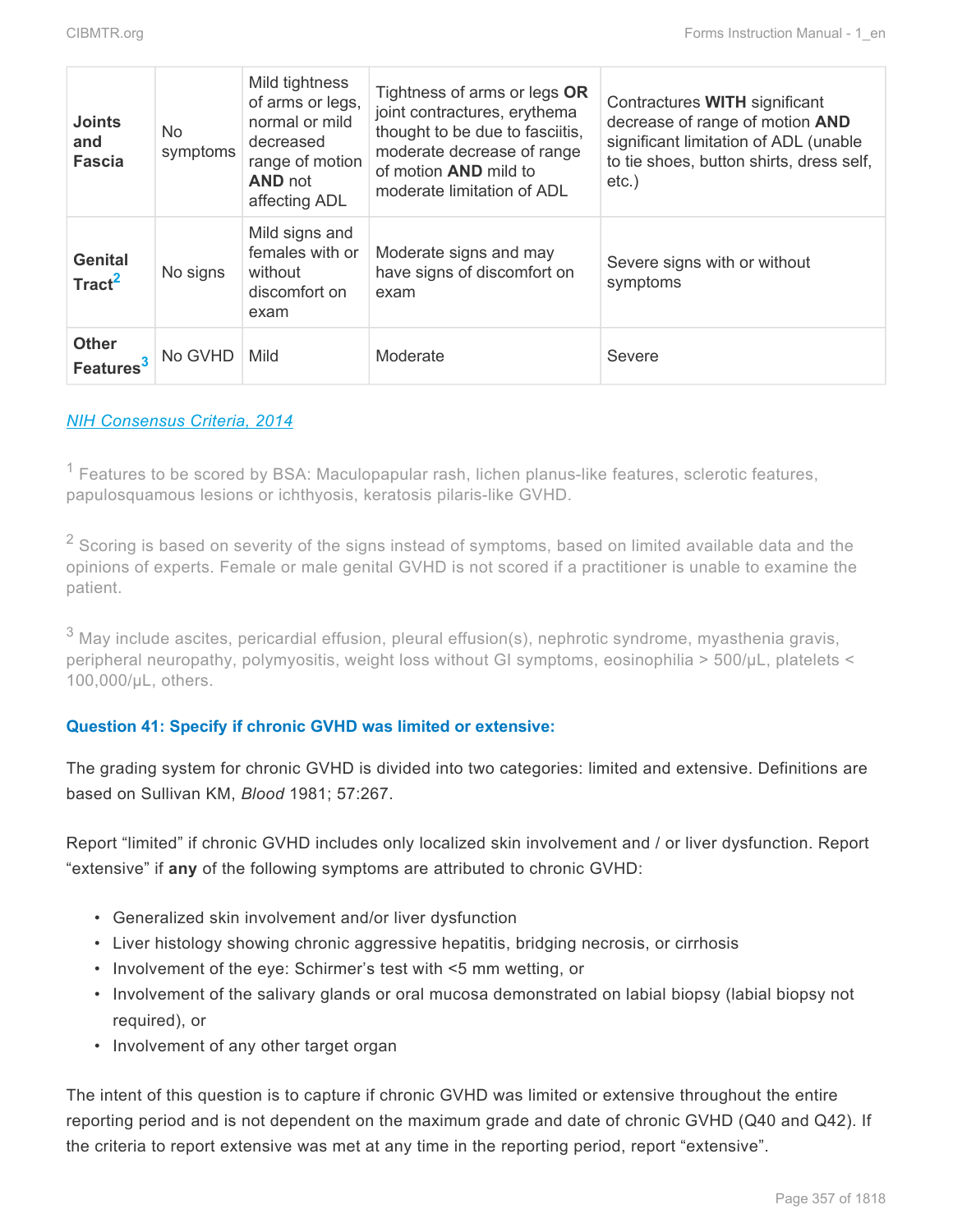#### **Question 42: Date of maximum grade of chronic GVHD**

Report the date of maximum chronic GVHD involvement, based on clinical grade, during the current reporting period. If the recipient had multiple instances in which their GVHD reached the same maximum grade, report the earliest date.

For more information regarding reporting partial or unknown dates, see General Instructions, General Guidelines for Completing Forms.

#### **Question 43: Is the recipient still taking systemic steroids? (Do not report steroids for adrenal insufficiency, ≤10 mg/day for adults, <0.1 mg/kg/day for children)**

**Steroids and Non-Steroid Immunosuppression for GVHD** Questions 37 and 38 will only be completed if the center has reported "Yes" for question 19, 21, 37, or 39. If each of these questions has been answered "No," questions 43 and 44 will be left blank. **!**

**Corticosteroids \*** Corticosteroids are captured differently depending on whether they are used topically or systemically. Use the following guidelines when determining how to report corticosteroids used to treat acute GVHD: Topical Creams for Skin: Do not report topical ointments or creams used to treat skin GVHD including corticosteroid creams such as Triamcinolone or Hydrocortisone.

Other Topical Treatments: Certain corticosteroid treatments are inhaled or ingested, but are not absorbed and are therefore considered topical. Examples include beclomethasone and budesonide. Do not consider these medications when answering question 43. Systemic Treatments: Systemic administration of corticosteroids, including use of prednisone and dexamethasone, should be reported in question 43.

Indicate whether the recipient is still taking systemic steroids to treat or prevent GVHD on the date of contact. Refer to the guidelines included in the question text if the recipient is taking low dose steroids or steroids for adrenal insufficiency.

Indicate "not applicable" in any of the following scenarios:

- The recipient has never received systemic steroids (> 10 mg / day for adults or  $\geq$  0.1 mg / kg / day for children) to treat or prevent GVHD.
- This form is being completed for a subsequent HCT and the recipient has never received systemic steroids (> 10 mg / day for adults or  $\geq$  0.1 mg / kg / day for children) to treat or prevent GVHD since the start of the preparative regimen for the most recent infusion (or since the date of the most recent infusion if no preparative regimen is given).
- The recipient stopped taking systemic steroids (> 10 mg / day for adults or  $\geq$  0.1 mg / kg / day for children) to treat or prevent GVHD in a previous reporting period and did not restart systemic steroids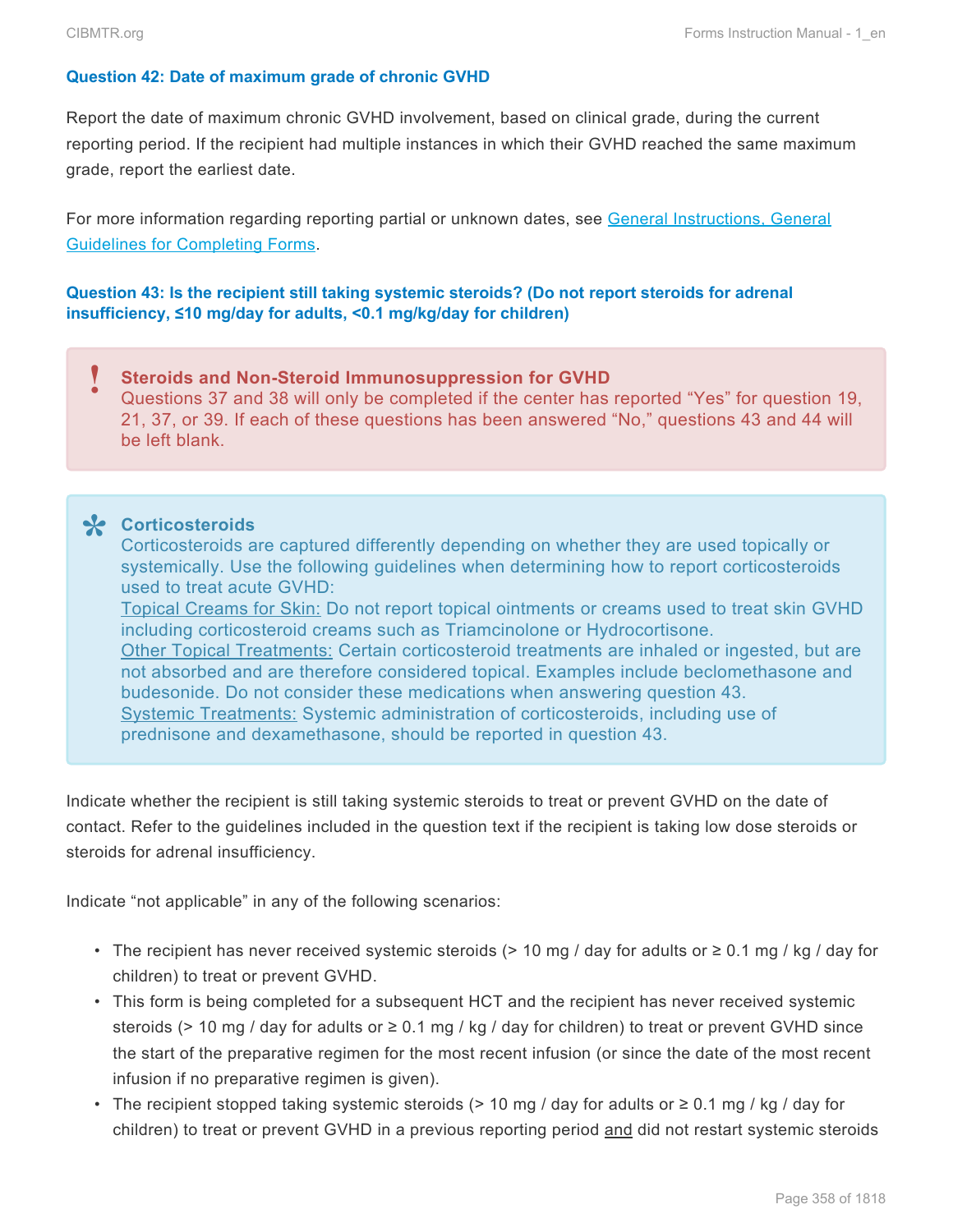( $>$  10 mg / day for adults or  $\geq$  0.1 mg / kg / day for children) during the current reporting period.

Indicate "unknown" if there is no information to determine if the recipient is still taking systemic steroids. This option should be used sparingly and only when no judgment can be made about the recipient still receiving treatment for GVHD on the date of contact.

If the recipient has died prior to the discontinuation of systemic steroids used to treat or prevent acute and / or chronic GVHD, select "yes."

See the examples below for more information:

**Example 1:** In the 100-day reporting period, a recipient is on Prednisone at 7 mg per day for the entire reporting period. Question 43 should be answered as "Not applicable" since the dose of systemic steroids were never > 10 mg / day.

**Example 2:** At the beginning of the 6-month reporting period, a recipient is on 20 mg of Prednisone per day. After three months, the dose is decreased to 10 mg per day and is maintained at that level until the end of the reporting period. In this scenario, question 43 should be answered as "No" since the recipient received greater than 10 mg of systemic steroids within the reporting period but on the date of contact, the dose was ≤ 10 mg / day.

**Example 3:** Throughout the 100-day reporting period, a recipient is on 30 mg Methylprednisolone given every other day. In this scenario the average daily dose is approximately 15 mg / day. Hence, question 43 should be captured as "Yes," as the dose of systemic steroids is > 10 mg / day.

#### **Question 44: Is the recipient still taking (non-steroid) immunosuppressive agents (including PUVA) for GVHD?**

**Steroids and Non-Steroid Immunosuppression for GVHD** Questions 43 and 44 will only be completed if the center has reported yes for question 19, 21, 37, or 39. If each of these questions has been answered "No," questions 43 and 44 will be left blank. **!**

Indicate whether the recipient is still taking systemic non-steroidal immunosuppressive agents (including PUVA) to treat or prevent acute and / or chronic GVHD on the date of contact. Descriptions of many immunosuppressive agents are included below. Only report systemic non-steroidal immunosuppressive agents and not topical non-steroids immunosuppressive agents, such as Restasis and or Protopic.

If the recipient did not receive systemic non-steroidal immunosuppressive agents to treat or prevent acute and / or chronic GVHD during the reporting period, report "not applicable."

Indicate "not applicable" in any of the following scenarios: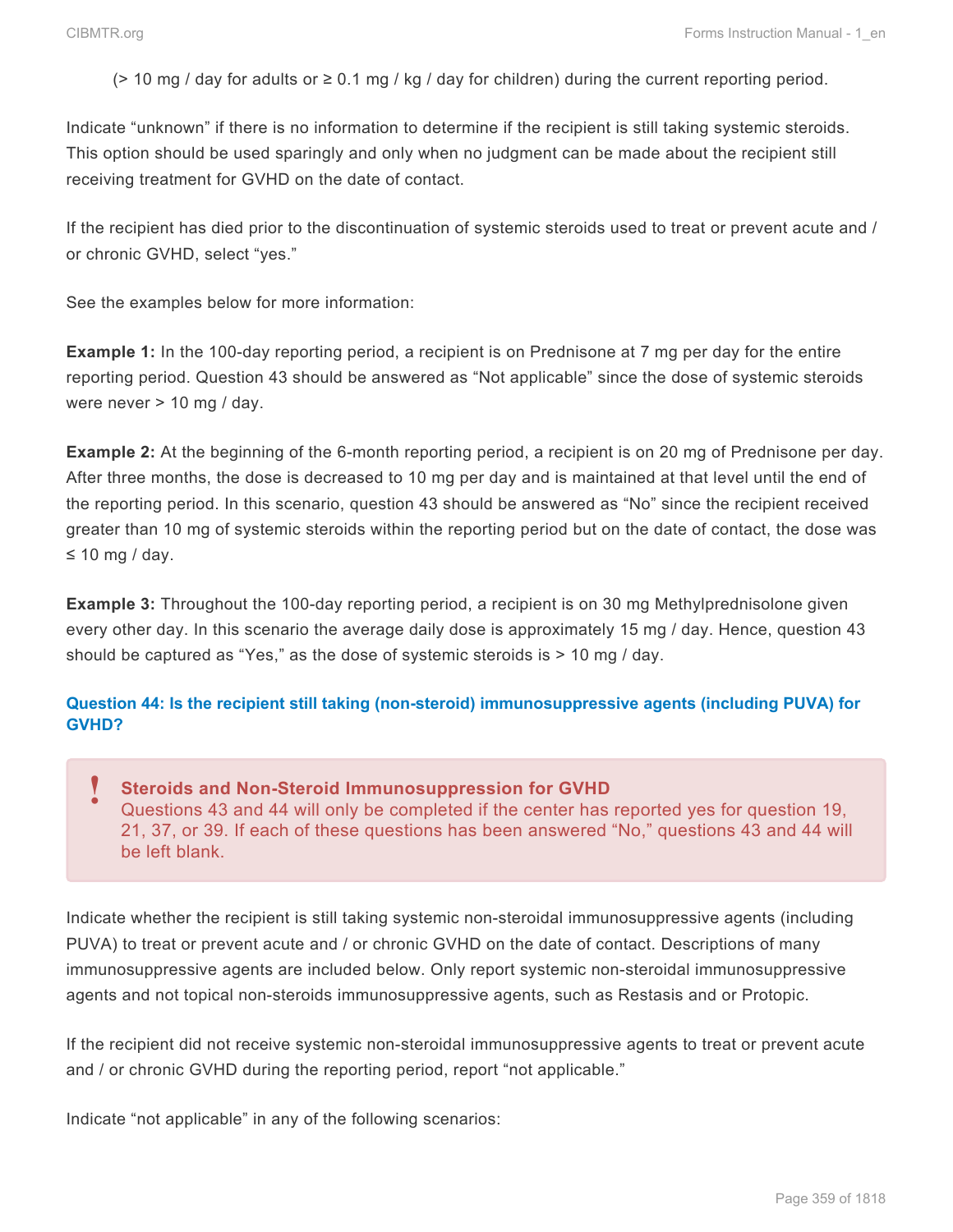- The recipient has never received systemic non-steroidal immunosuppressive agents (including PUVA) to treat or prevent GVHD.
- This form is being completed for a subsequent HCT and the recipient has never received systemic non-steroidal immunosuppressive agents (including PUVA) to treat or prevent GVHD since the start of the preparative regimen for the most recent infusion (or since the date of the most recent infusion if no preparative regimen was given).
- The recipient stopped systemic taking non-steroidal immunosuppressive agents (including PUVA) to treat or prevent GVHD in a previous reporting period and did not restart non-steroidal immunosuppressive agents (including PUVA) during the current reporting period.
- The recipient only received *topical* non-steroidal immunosuppressive agents (i.e., systemic nonsteroidal immunosuppressive agents were never administered).

Indicate "unknown" if there is no information to determine if the recipient is still taking non-steroidal immunosuppressive agents. This option should be used sparingly and only when no judgment can be made about the recipient still receiving treatment for GVHD in the reporting period.

#### **Systemic Immunosuppressive Agents:**

**Aldesleukin (Proleukin):** Increases production of several white blood cells including regulatory T-cells. This drug is also known as interleukin-2.

**ALG (Anti-Lymphocyte Globulin), ALS (Anti-Lymphocyte Serum), ATG (Anti-Thymocyte Globulin) ATS (Anti-Thymocyte Serum):** Serum or gamma globulin preparations containing polyclonal immunoglobulins directed against lymphocytes. These drugs are usually prepared from animals immunized against human lymphocytes. Also report the animal source. If "other" is selected, specify the source.

**Azathioprine (Imuran):** Azathioprine inhibits purine synthesis. Usually it is used at low doses in combination with other treatments.

**Bortezomib (Velcade):** A proteasome inhibitor.

**Cyclosporine (CSA, Neoral, Sandimmune):** Calcineurin inhibitor which decreases cytokine production by T-cells. Usually given for ≥ 3 months.

**Cyclophosphamide (Cytoxan):** Given in high doses near the date of infusion as single agent prophylaxis.

**Extra-corporeal photopheresis (ECP):** The recipient's blood is removed from the body, exposes to psoralen and ultraviolet light, and re-infused.

**FK 506 (Tacrolimus, Prograf):** Inhibits the production of interleukin-2 by T-cells.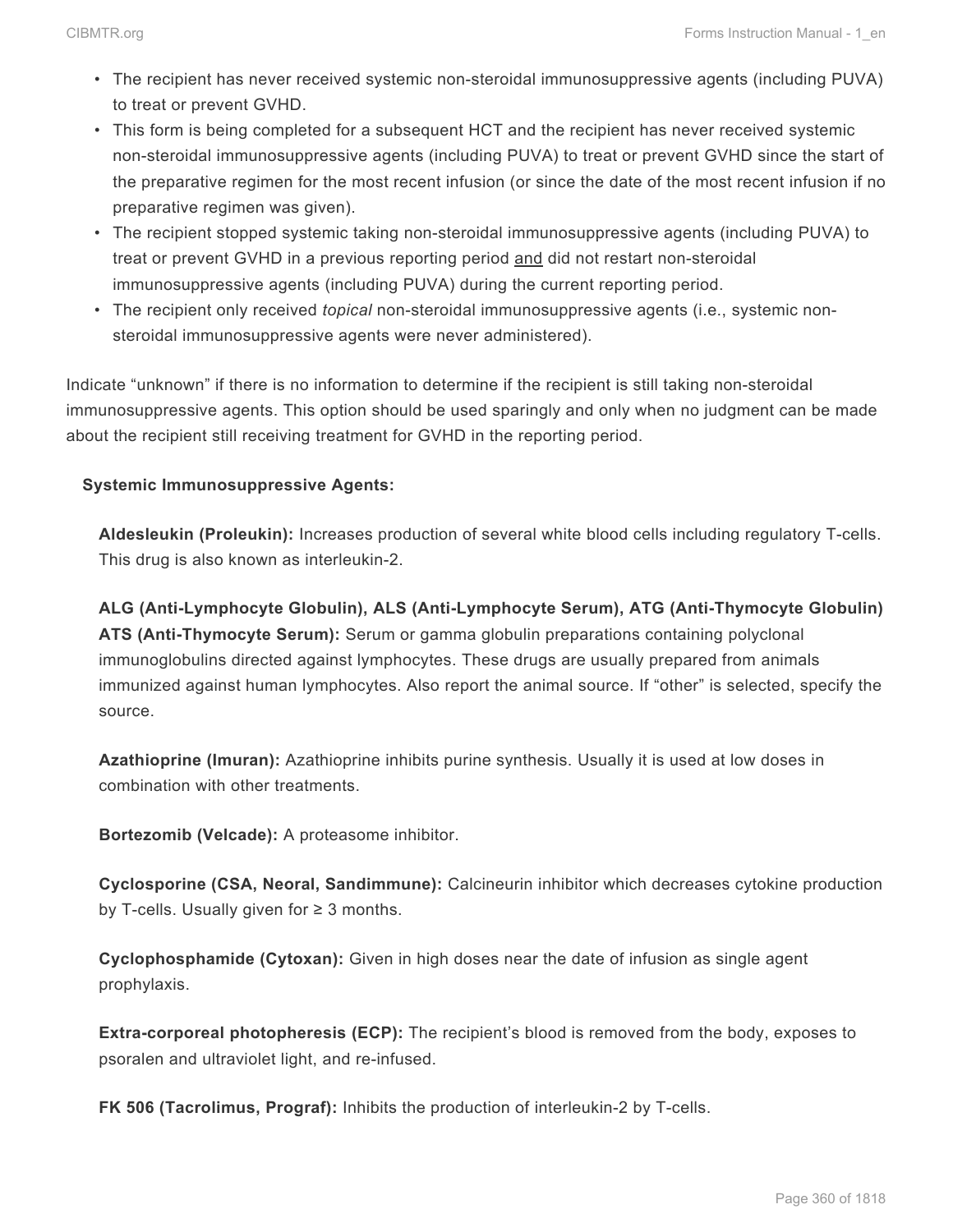**Hydroxychloroquine (Plaquenil):** Hydroxychloroquine inhibits transcription of DNA to RNA and is commonly used as an anti-malarial drug.

**Interleukin Inhibitor:** Interleukin inhibitors suppress production of white blood cells and are grouped according to their target. Examples of IL-2 inhibitors include daclizumab (Zynbryta) and basiliximab (Simulect). Examples of IL-6 inhibitors include tocilizumab (Actemra) and siltuximab (Sylvant).

**In vivo monoclonal antibody:** Antibody preparations that are infused in the recipient following HSCT. Specify the antibody used as: anti CD25 (Zenapax, Daclizumab, AntiTAC), alemtuzumab (Campath), entanercept (Enbrel), infliximab (Remicade), and / or rituximab (Rituxan).

**In vivo immunotoxin:** Antibody preparations linked to a toxin that is infused in the recipient following HCT. Specify the immunotoxin.

**Janus Kinase 2 Inhibitors:** Suppress function of T-effector cells. Examples: ruxoloitinib (Jakafi, Jakavi) and tofacitinib (Xeljanz, Jakvinus).

**Methotrexate (MTX) (Amethopterin):** Inhibits the metabolism of folic acid. It is most often used with cyclosporine and is usually for a short duration of time.

**Mycophenolate mofetil (MMF) (CellCept, Myfortic):** Inhibits the de novo pathway used for lymphocyte proliferation and activation.

**Pentostatin (Nipent):** Inhibits adenosine deaminase, which blocks DNA (and some RNA) synthesis.

**Sirolimus (Rapamycin, Rapamune):** Inhibits the response to interleukin-2, blocking the activation of Tcells.

**Tyrosine Kinase Inhibitor (TKI):** Suppress function of tyrosine kinases thereby downregulating the function of many other cellular proteins / processes including fibrosis and inflammation. Examples: imatinib (Gleevec, Glivec), nilotinib (Tasigna), and dasatinib (Sprycel).

**UV Therapy:** UVA or UVB radiation administered to affected areas of the skin in order to suppress proliferation of cells responsible for GVHD.

**PUVA (Psoralen and UVA):** Psoralen is applied or taken orally to sensitize the skin, and then the skin is exposed to UVA radiation.

**UVB:** Broadband- or Narrowband-UVB radiation is applied to the affected areas of the skin.

#### **Section Updates:**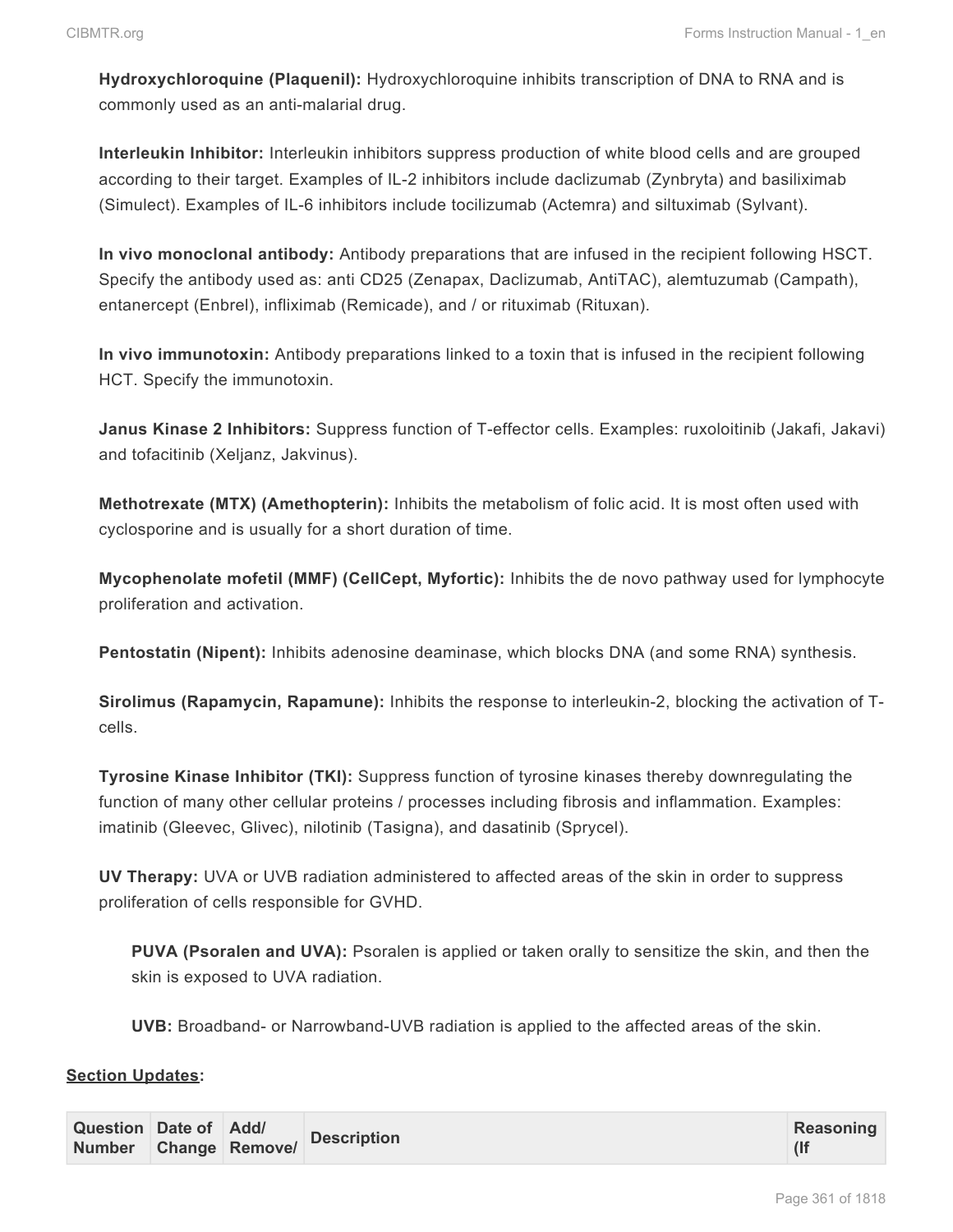|            |               | <b>Modify</b> |                                                                                                                                                                                                                                                                                                                                                                                                                                                                                                                                                                                                                                                                                                                                                                                                                                   | applicable)                                                                                                    |
|------------|---------------|---------------|-----------------------------------------------------------------------------------------------------------------------------------------------------------------------------------------------------------------------------------------------------------------------------------------------------------------------------------------------------------------------------------------------------------------------------------------------------------------------------------------------------------------------------------------------------------------------------------------------------------------------------------------------------------------------------------------------------------------------------------------------------------------------------------------------------------------------------------|----------------------------------------------------------------------------------------------------------------|
| Q19        | 7/23/<br>2021 | Modify        | The instructions on how to report isolated transaminitis has<br>changed for acute GVHD. Now, isolated transaminitis should not<br>be reported as acute GVHD. The red warning box above<br>question 19 was added to reflect this change in instruction:<br><b>Transaminitis: Previously, if the recipient only had transaminitis</b><br>related to acute GVHD, this would have been reported as "stage<br>0" liver GVHD with and overall grade of "not applicable."<br>However, as of July 2021, isolated transaminitis should not be<br>reported as acute GVHD. In this scenario, report No, acute<br>GVHD did not develop or persist. If the recipient has<br>transaminitis and other organs involved (i.e., skin rash), then<br>report Yes, acute GVHD developed or persisted but do not<br>report there was liver involvement. | Due to<br>change in<br>reporting<br>instructions<br>with the<br>release of<br>the 2100,<br>R7 on 7/23/<br>2021 |
| Q22, 29    | 9/1/<br>2021  | Remove        | The instructions on when to report the overall grade as "not<br>applicable" was updated to reflect how isolated transaminitis<br>should not be reported as acute GVHD. If acute GVHD was<br>present, but the grade at diagnosis was not documented and it<br>cannot be determined from the grading and staging table, report<br>Not applicable. Examples may include:<br>• Only elevated liver function tests without increased<br>bilirubin<br>• Any other organ involvement without skin, liver, or gut<br>symptoms attributable to GVHD<br>Lower intestinal tract involvement where the stage<br>cannot be determined in select scenarios (see lower<br>intestinal tract involvement description below)                                                                                                                        | Due to<br>change in<br>reporting<br>instructions<br>with the<br>release of<br>the 2100,<br>R7 on 7/23/<br>2021 |
| $Q23 - 28$ | 8/12/<br>2021 | Remove        | The instructions on how to report the "other" organ staging were<br>updated: Indicate whether acute GVHD affected an organ other<br>than skin, upper GI, lower GI, or liver manifesting with<br>hyperbilirubinemia. This includes transaminitis attributed to acute<br>GVHD. Report only other organ involvement at the time of acute<br>GVHD diagnosis or flare in the reporting period. Do not report<br>symptoms ongoing but not attributed to acute GVHD at the time<br>of acute GVHD diagnosis or flare. Specify the other organ<br>system involvement in question 28. If reporting transaminitis<br>under "other site," write in "transaminitis" rather than "liver" when<br>specifying the site. This will prevent queries regarding incorrectly<br>reporting liver GVHD (with bilirubin elevation) under "other site."    | Due to<br>change in<br>reporting<br>instructions<br>with the<br>release of<br>the 2100,<br>R7 on 7/23/<br>2021 |
| $Q23 - 28$ | 8/12/<br>2021 | Modify        | The instructions for reporting lower GI stage were updated by<br>adding the Lower GI GVHD and Stool Output Not Documented<br>blue box and removing the following to be consistent with the<br>reporting instructions of the 2100, R7:<br><b>Lower GI GVHD and Stool Output Not Documented: If</b><br>diarrhea is attributed to acute GVHD during the reporting period,<br>but the volume of stool output is not documented, leave the<br>lower GI stage data field blank, override the FormsNet3 error as<br>"not documented," and specify the volume of stool output was<br>not documented. In this case, report Not applicable for the<br>overall grade <i>unless</i> stage 4 acute skin GVHD, stage 4 acute                                                                                                                    | Due to<br>change in<br>reporting<br>instructions<br>with the<br>release of<br>the 2100,<br>R7 on 7/23/<br>2021 |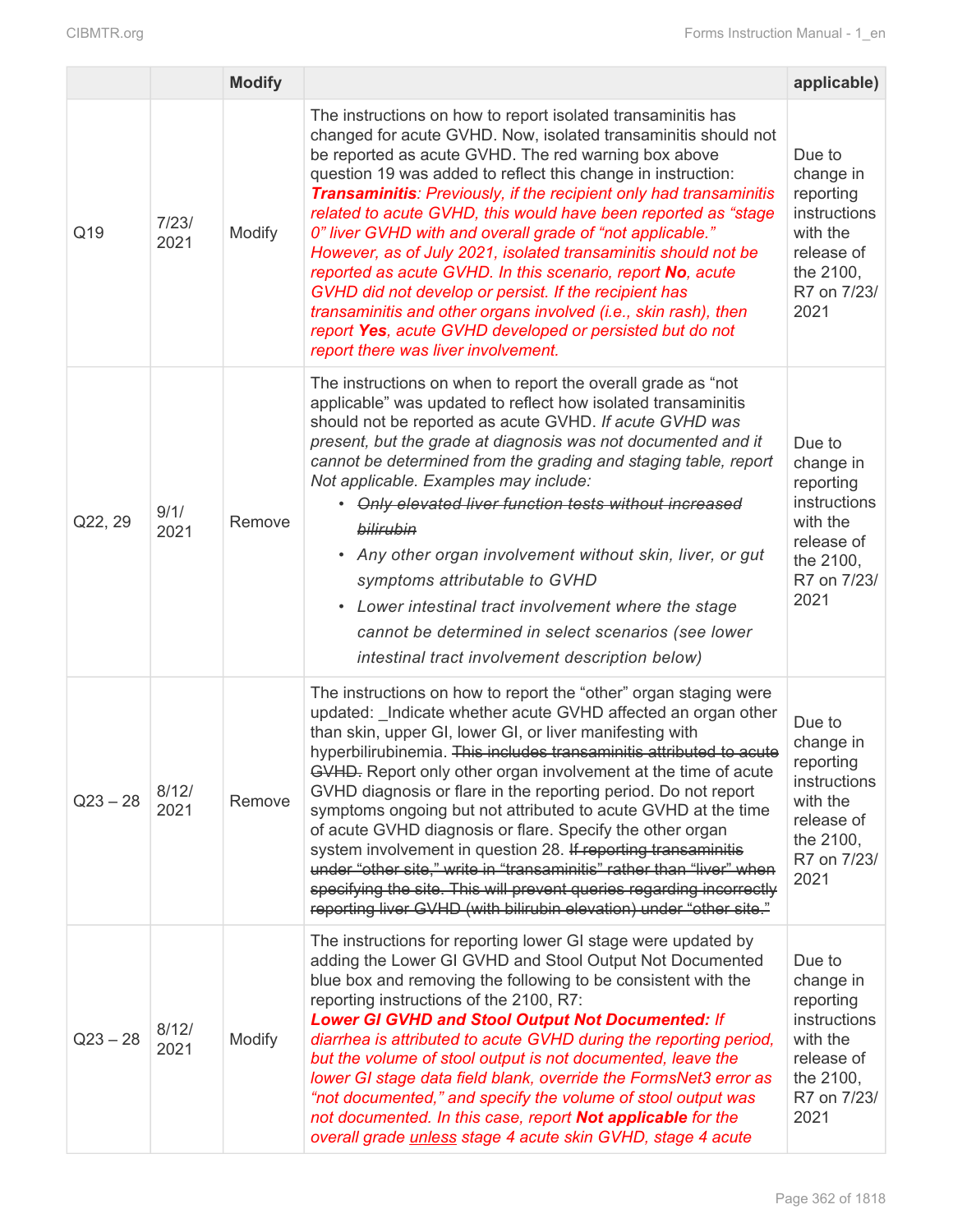|  | liver GVHD, or an extreme decrease in performance status or<br>stage 2 or 3 acute liver GVHD was also documented at the time<br>point being reported (at diagnosis or maximum grade during the<br>current reporting period)<br>Lower intestinal tract (use mL/day for adult recipients and mL/<br>m2/day for pediatric recipients): Select the stage that reflects the<br>volume of diarrhea attributed to acute GVHD at the time of acute<br>GVHD diagnosis or flare in the reporting period. Use mL/day for<br>adult recipients and mL/m2/day for pediatric recipients. Input and<br>output records may be useful in determining the volume of<br>diarrhea. Do not report diarrhea ongoing but not attributed to<br>acute GVHD at the time of acute GVHD diagnosis or flare.<br>If diarrhea is attributed to acute GVHD during the reporting<br>period, but the volume of stool output is not documented, report<br>"stage 0" for lower intestinal tract involvement. In this case,<br>report "Not Applicable" for the overall grade unless stage 4 acute<br>skin GVHD, stage 2-4 acute liver GVHD, or an extreme decrease<br>in performance status was also documented at the time point<br>being reported (at diagnosis or maximum grade during the<br>reporting period). Report an overall grade of IV if stage 4 acute<br>skin GVHD, stage 4 acute liver GVHD, or an extreme decrease<br>in performance status is documented at the time point being<br>reported (see GVHD Staging and Grading Table). Report overall<br>grade III if stage 2-3 liver involvement is documented at the time<br>point being reported and there is no evidence of grade IV GVHD. |  |
|--|----------------------------------------------------------------------------------------------------------------------------------------------------------------------------------------------------------------------------------------------------------------------------------------------------------------------------------------------------------------------------------------------------------------------------------------------------------------------------------------------------------------------------------------------------------------------------------------------------------------------------------------------------------------------------------------------------------------------------------------------------------------------------------------------------------------------------------------------------------------------------------------------------------------------------------------------------------------------------------------------------------------------------------------------------------------------------------------------------------------------------------------------------------------------------------------------------------------------------------------------------------------------------------------------------------------------------------------------------------------------------------------------------------------------------------------------------------------------------------------------------------------------------------------------------------------------------------------------------------------------------------------------------------------------|--|
|--|----------------------------------------------------------------------------------------------------------------------------------------------------------------------------------------------------------------------------------------------------------------------------------------------------------------------------------------------------------------------------------------------------------------------------------------------------------------------------------------------------------------------------------------------------------------------------------------------------------------------------------------------------------------------------------------------------------------------------------------------------------------------------------------------------------------------------------------------------------------------------------------------------------------------------------------------------------------------------------------------------------------------------------------------------------------------------------------------------------------------------------------------------------------------------------------------------------------------------------------------------------------------------------------------------------------------------------------------------------------------------------------------------------------------------------------------------------------------------------------------------------------------------------------------------------------------------------------------------------------------------------------------------------------------|--|

*Last modified: Sep 01, 2021*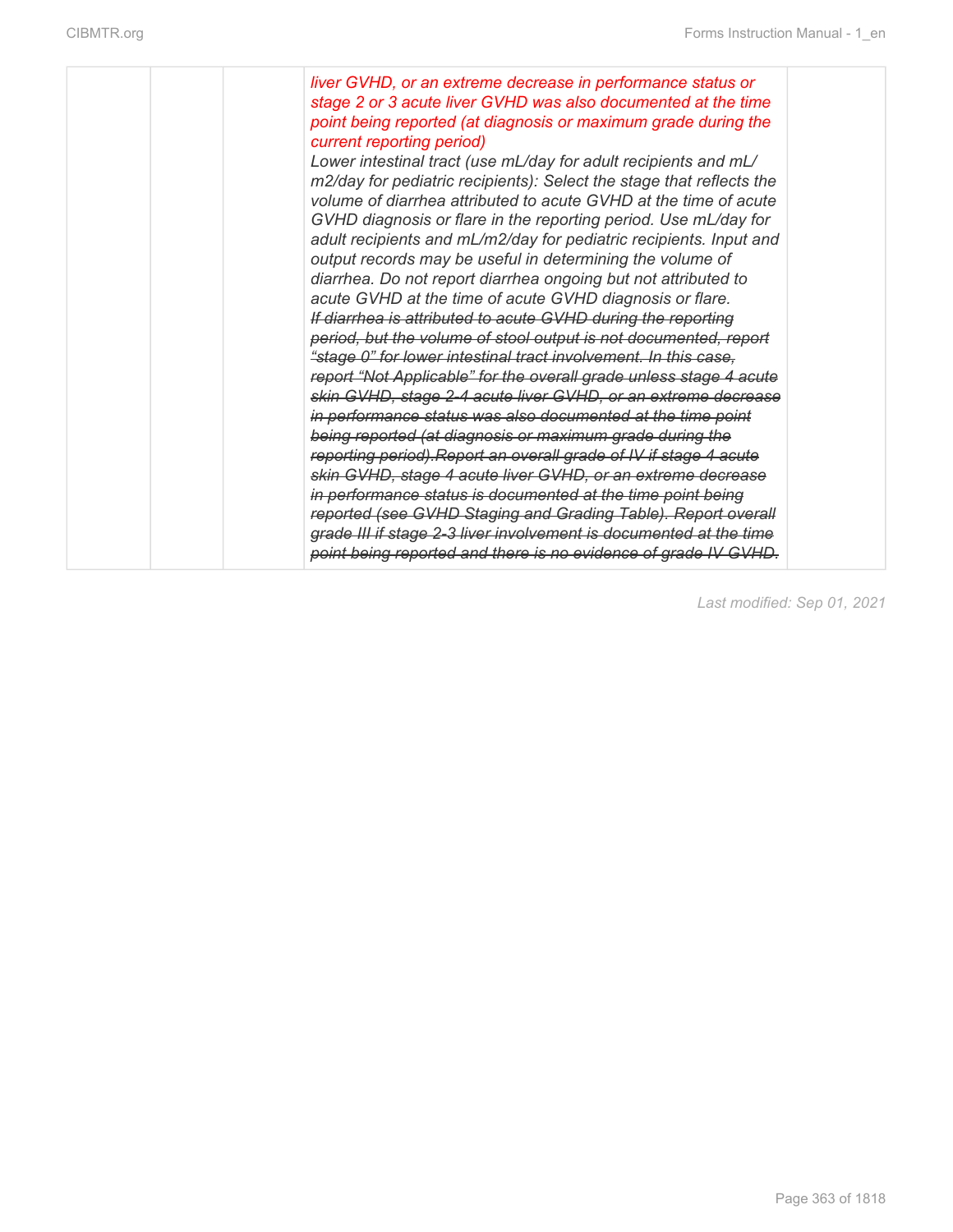# **Q45-47: Liver Toxicity Prophylaxis**

#### **Liver Toxicity Prophylaxis !**

Questions 45-47 can only be completed on the 100 day and 6 month follow-up forms. These questions will be skipped for all subsequent reporting periods.

#### **Question 45: Was specific therapy used to prevent liver toxicity?**

Liver toxicities in transplant patients may be related to drugs / treatments, infection, GVHD, iron overload, cirrhosis, or sinusoidal obstructive syndrome (SOS) / veno-occlusive disease (VOD). Agents such as ursodiol may be given as prophylaxis against one or more of these transplant-related liver injuries. Agents given to prevent liver toxicity will generally be started prior to or during the conditioning regimen, and may be continued well after transplant.

Indicate whether the recipient received any therapy intended to prevent liver toxicity during the reporting period, including therapy given during the conditioning regimen. Report only agents given to prevent liver toxicities, not those given to treat a diagnosed liver injury or toxicity. If liver toxicity prophylaxis was given, report "yes" and go to question 46. If liver toxicity prophylaxis was not given during the reporting period, report "no" and go to question 48.

#### **Questions 46-47: Specify therapy (check all that apply)**

Select the agent(s) given during the reporting period to prevent liver toxicity, including therapy given during the conditioning regimen. Only report agents given to prevent liver toxicities, not those given to treat a diagnosed liver injury or toxicity. If "other" therapy is reported in question 46, specify agent(s) in question 47.

#### **Section Updates:**

|  |  | Question Number Date of Change Add/Remove/Modify Description Reasoning (If applicable) |
|--|--|----------------------------------------------------------------------------------------|
|  |  |                                                                                        |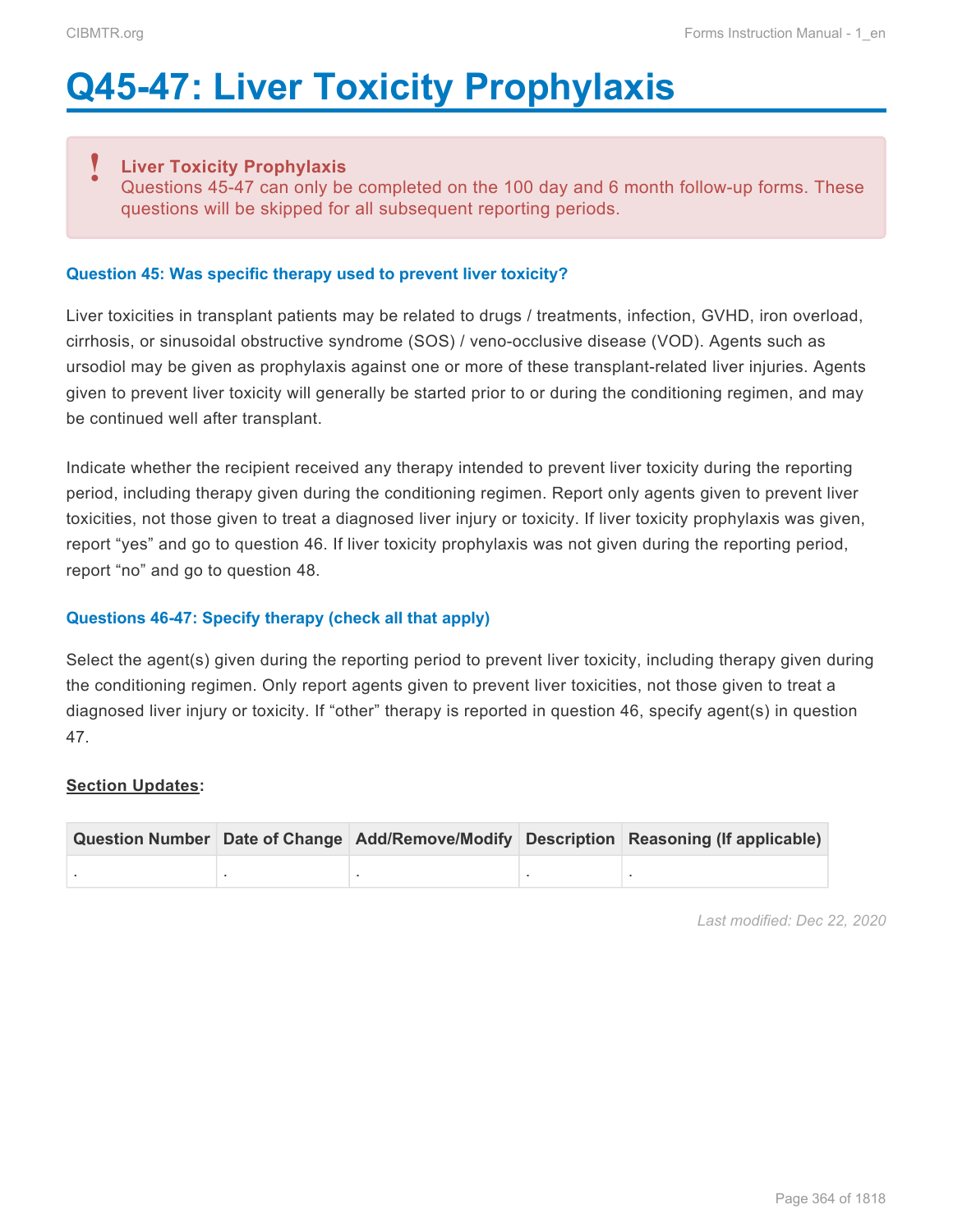# **Q48-49: Veno-occlusive disease (VOD) / Sinusoidal obstruction syndrome (SOS)**

Veno-occlusvie disease (VOD) / Sinusoidal obstruction syndrome (SOS) occurs following injury to the hepatic venous endothelium, resulting in hepatic venous outflow obstruction due to occlusion of the hepatic venules and sinusoids. This typically results in a distinctive triad of clinical signs including hepatomegaly with right upper quadrant tenderness, third space fluid retention (e.g., ascites), and jaundice with a cholestatic picture. For more information on VOD / SOS including diagnostic criteria, refer to the VOD / SOS section of the Forms Instructions Manual.

### **Question 48-49: Did veno-occlusive disease (VOD) / sinusoidal obstruction syndrome (SOS) develop since the date of last report?**

Indicate whether VOD / SOS was diagnosed during the reporting period. If "yes," report the date of diagnosis in question 49. If VOD / SOS persisted from the prior reporting period, indicate "no" and go to question 50.

For more information regarding reporting partial or unknown dates, see General Instructions, General Guidelines for Completing Forms.

#### **Section Updates:**

|\_. Question Number |\_. Date of Change |\_. Add/Remove/Modify |\_. Description |\_. Reasoning (If applicable) | | . | . | . | . | . |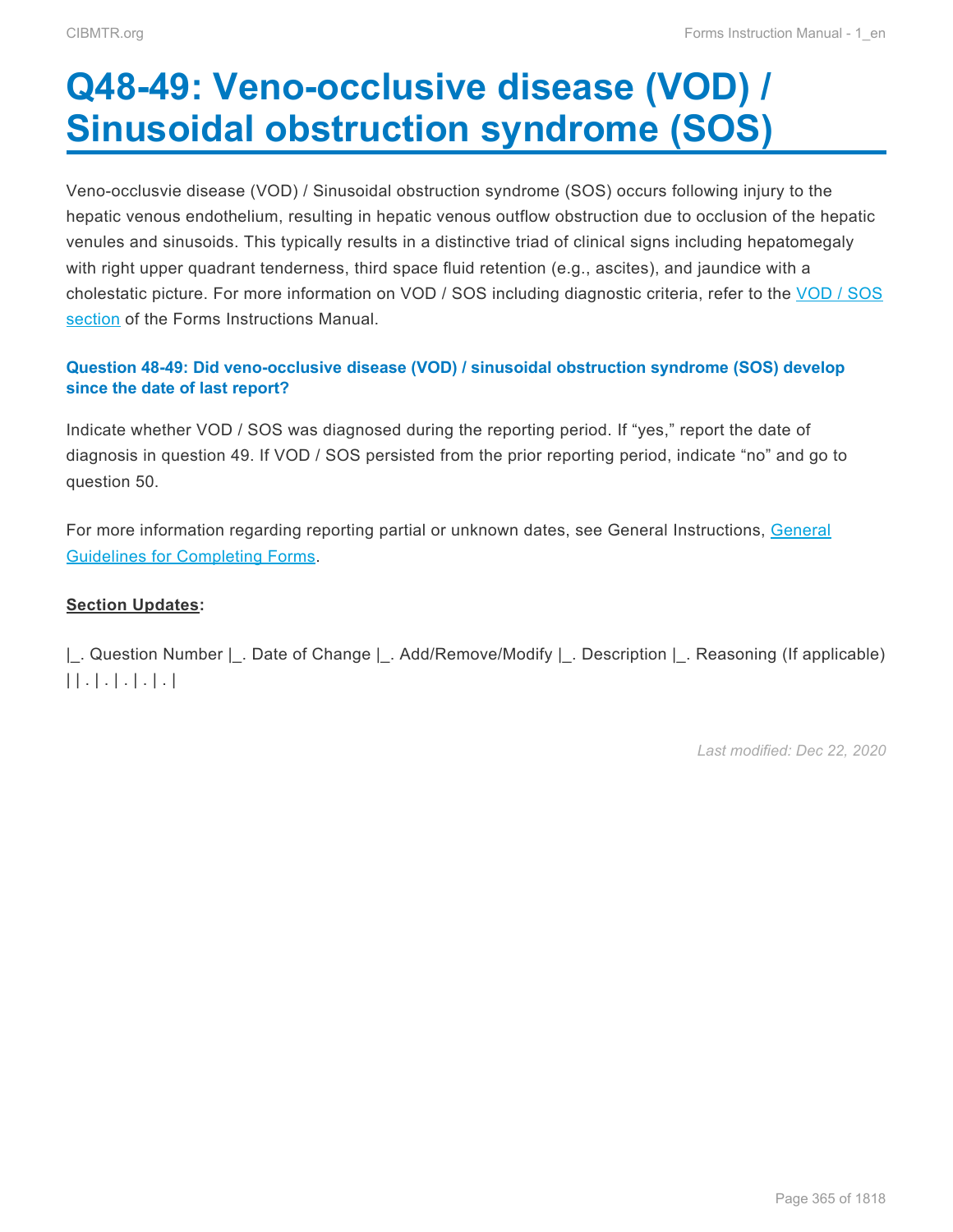# **Q50-51: Infection**

**Policy COVID-19 after the start of the preparative regimen:** Any COVID-19<br>
infections diagnosed after the start of the preparative regimen should be reported in<br>
were fine and the Deck TED (2450) form An according Decembe infections diagnosed after the start of the preparative regimen should be reported in questions 50 – 51 on the Post-TED (2450) form. An associated Respiratory Virus Post-Infusion Data (2149) form will be generated.

#### **Questions 50-51: Did the recipient develop COVID-19 (SARS-CoV-2) since the date of the last report?**

SARS-CoV-2 is a novel virus belonging to the coronavirus (CoV) family that emerged in December 2019. The disease caused by this new CoV is known as COVID-19 (coronavirus disease 2019). The new virus is highly contagious and was officially declared a pandemic in March 2020. Transmission is believed to be from person to person through respiratory droplets from coughing and sneezing . Testing for COVID-19 is generally performed on specimens collected from a nasal swab or sputum sample .

As a result of the global COVID-19 pandemic, the U.S. Food and Drug Administration granted Sherlock Biosciences an emergency use of authorization (EUA) for its COVID-19 diagnostic assay, CRISPR. Although still in its infancy in real-life application, positive results by this method should be reported, even if tandem testing by other method(s) (i.e., PCR) indicate a negative result. If the CRISPR results are unclear, seek physician clarification.

Indicate whether or not the recipient has ever had a known COVID-19 (SARS-CoV-2) infection, based on a positive test result, at any during the current reporting period.

If the recipient has had a documented COVID-19 (SARS-CoV-2) infection, report "yes" and report the first date of the pathological diagnosis in question 51.

If the recipient has not had a documented COVID-19 (SARS-CoV-2) infection, report "no" and continue with question 52.

#### **Section Updates:**

|  |  | Question Number Date of Change Add/Remove/Modify Description Reasoning (If applicable) |
|--|--|----------------------------------------------------------------------------------------|
|  |  |                                                                                        |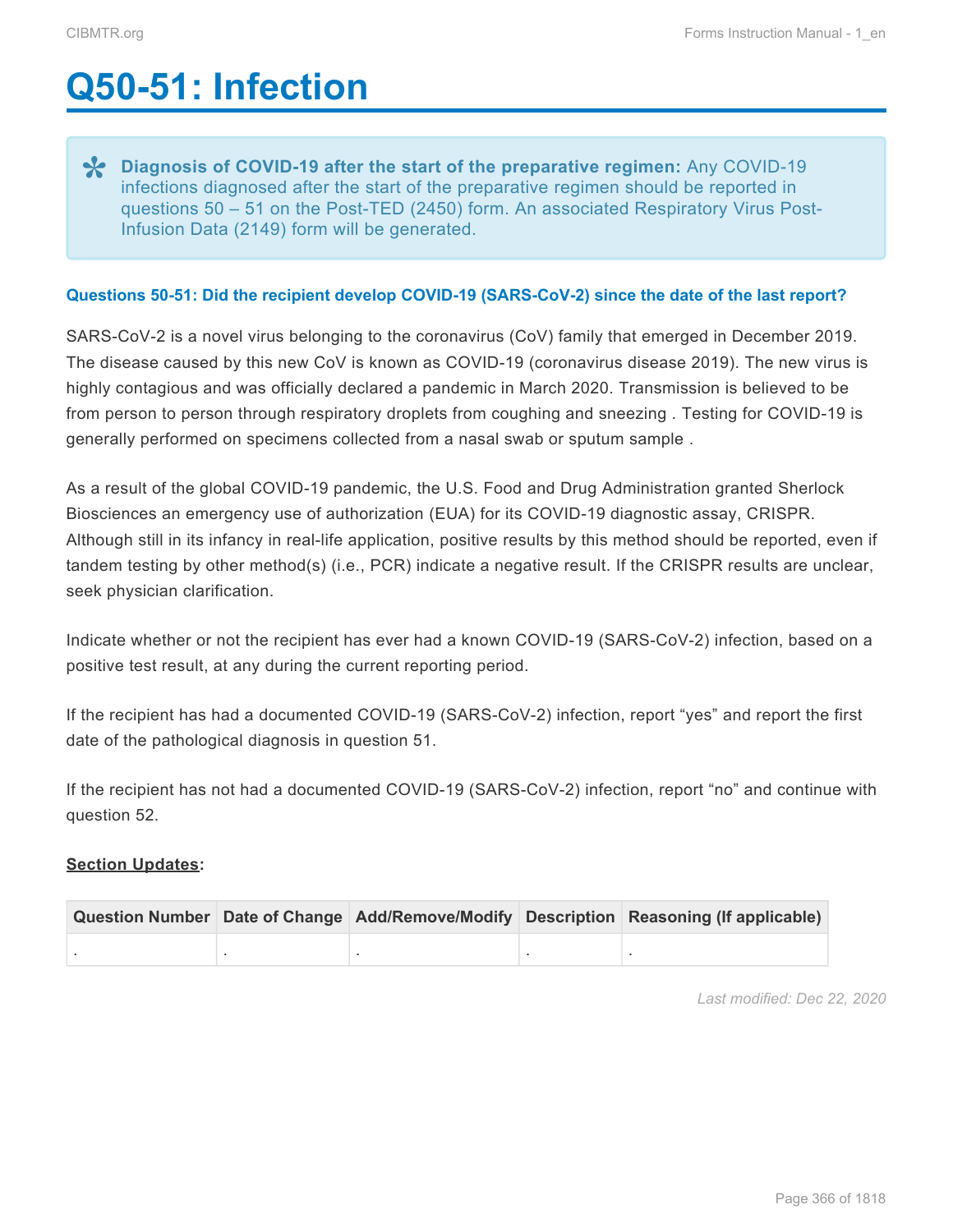# **Q52-59: New Malignancy, Lymphoproliferative or Myeloproliferative Disorder**

#### **Question 52: Did a new malignancy, myeloproliferative, or lymphoproliferative disease / disorder occur that is different from the disease / disorder for which the HCT or cellular therapy was performed? (include clonal cytogenetic abnormalities, and post-transplant lymphoproliferative disorders)**

Indicate whether a new or secondary malignancy, lymphoproliferative disorder, or myeloproliferative disorder has developed. Do not report recurrence, progression, or transformation of the recipient's primary disease (disease for which the transplant was performed), or relapse of a prior malignancy.

New malignancies, lymphoproliferative disorders, or myeloproliferative disorders include but are not limited to:

- Skin cancers (basal, squamous, melanoma)
- New leukemia
- New myelodysplasia
- Solid tumors
- PTLD (post-transplant lymphoproliferative disorder) (report as lymphoma or lymphoproliferative disease)

The following should **not** be reported as new malignancy:

- Recurrence of primary disease (report as relapse or disease progression)
- Relapse of malignancy from recipient's pre-HCT medical history
- Breast cancer found in other (i.e., opposite) breast (report as relapse)
- Post-HCT cytogenetic abnormalities associated with the pre-HCT diagnosis (report as relapse)
- Transformation of MDS to AML post-HCT (report as disease progression)

**Recurrent Skin Cancers \*** For most malignancies, do not report recurrence, progression or transformation of the recipient's primary disease (disease for which the transplant was performed) or relapse of a prior malignancy in the "New Malignancy" section.

For example, a recipient had a basal cell skin cancer diagnosed on the neck four months post-HCT and six months later had another basal cell located on the nose. The lesion on the nose is not considered a metastasis from the neck, but a new discrete lesion. These discrete episodes should be reported as "Basal cell skin malignancy" on the Post-TED forms (revision 5, questions 52-59).

If a new malignancy, lymphoproliferative disorder, or myeloproliferative disorder was diagnosed during the reporting period, report "yes" and complete questions 53-59. If "no", continue with question 60.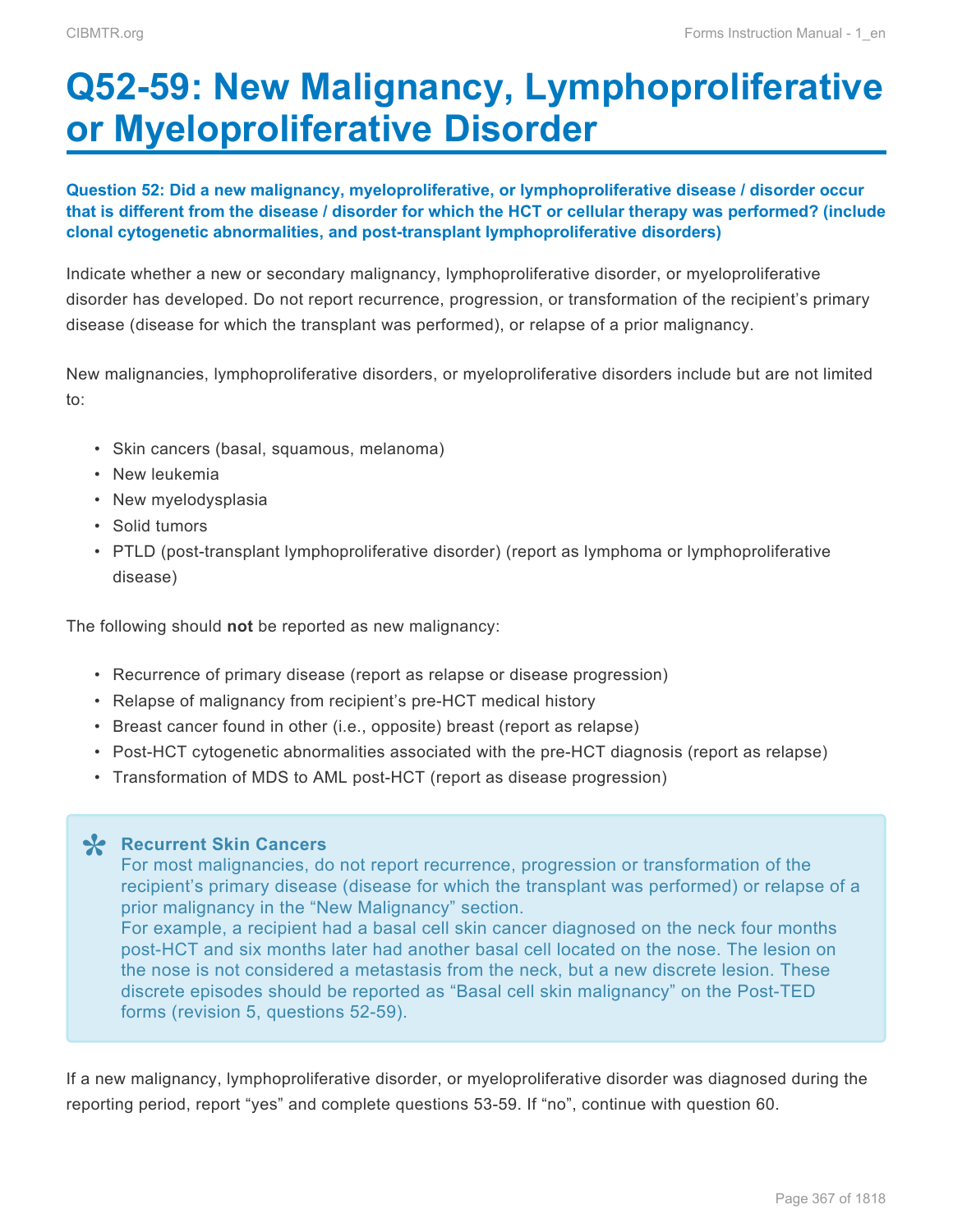**2** Questions 53-59: Reporting Multiple New Malignancy, Myeloproliferative Disease /<br>Disorders: **Disorders: FormsNet3SM application**: Complete questions 53-59 for each new malignancy diagnosed since the date of last report by adding an additional instance in the FormsNet3<sup>SM</sup> application. **Paper form submission**: Copy questions 53-59 for each new malignancy diagnosed since

#### **Questions 53-54: Specify new malignancy**

the date of last report.

If the new malignancy or disorder does not fit into one of the categories specified in question 53, indicate "other new malignancy," and specify the type in question 54.

The submission of a pathology report or other supportive documentation for each reported new malignancy is strongly recommended.

#### **Question 55: Is the tumor EBV positive?**

If the disorder is lymphoma or lymphoproliferative disease, indicate if the tumor is EBV positive. This question only applies if lymphoma or lymphoproliferative disorder is selected in question 53.

#### **Question 56: Date of diagnosis**

Report the date of first pathological diagnosis (e.g., biopsy) of the new malignancy. Enter the date the sample was collected for examination. If the diagnosis was determined at an outside center, and no documentation of a pathological or laboratory assessment is available, the dictated date of diagnosis within a physician note may be reported. Do not report the date symptoms first appeared.

For malignancies or disorders without pathologic diagnosis, report the date of clinical diagnosis or date of specimen collection for laboratory assessment confirming diagnosis.

If exact date of diagnosis is not known, refer to General Instructions, General Guidelines for Completing Forms, for information about reporting partial or unknown dates.

#### **Question 57: Was documentation submitted to the CIBMTR? (e.g. pathology / autopsy report or other documentation)**

Indicate whether documentation of the new malignancy, lymphoproliferative disorder, or myeloproliferative disorder was submitted to CIBMTR (e.g., pathology report, autopsy report).

For further instructions on how to attach documents in FormsNet3<sup>SM</sup>, refer to the training quide.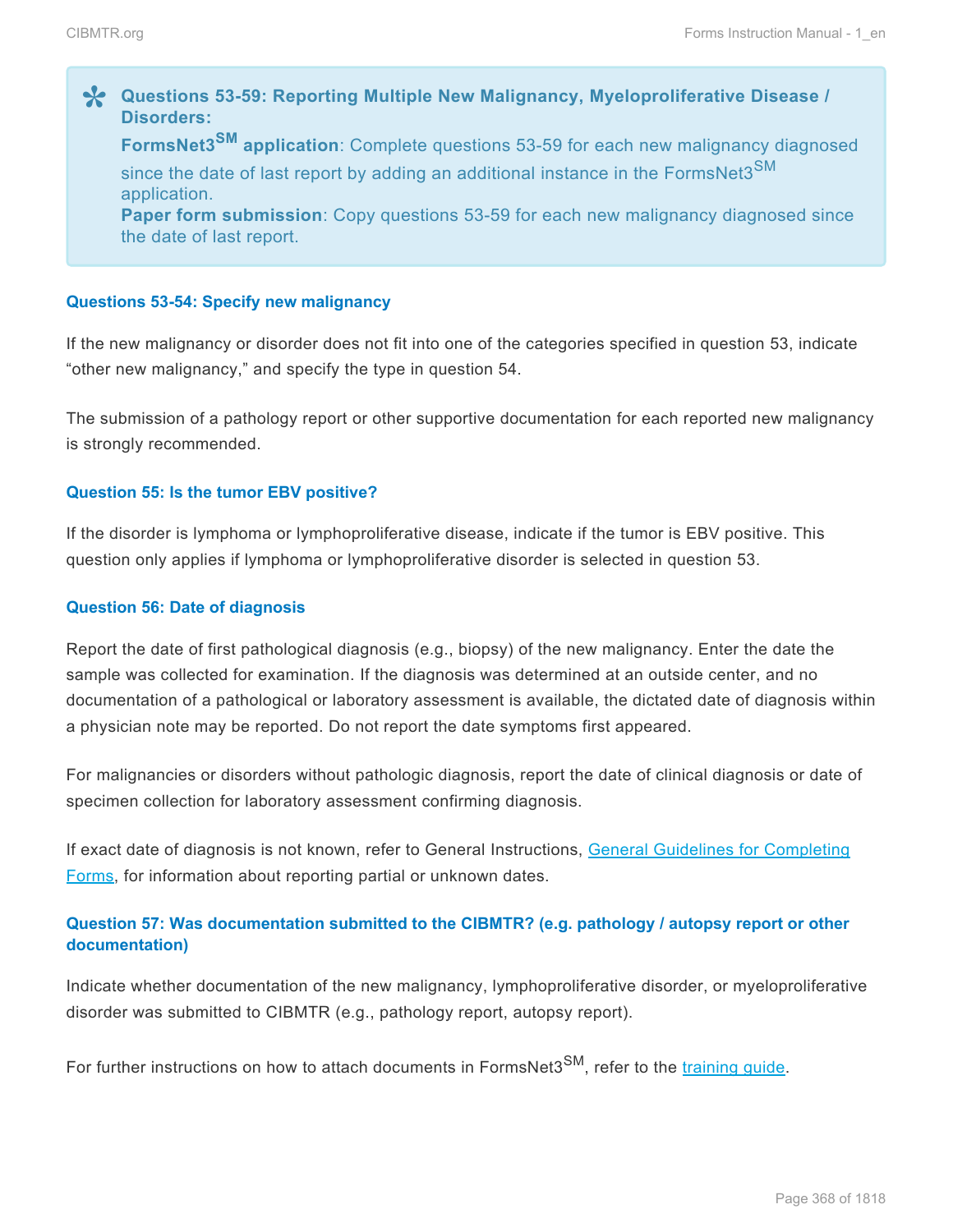#### **Question 58-59: Was the new malignancy donor / cell product derived?**

Indicate whether the new malignancy originated from the donor / cell product. If "yes," indicate whether documentation was submitted to CIBMTR (e.g., cell origin evaluation (VNTR, cytogenetics, FISH)) in question 59.

For further instructions on how to attach documents in FormsNet3<sup>SM</sup>, refer to the [training guide.](https://www.cibmtr.org/DataManagement/TrainingReference/FormsNet/Documents/FN3%20Training%20Guide%20AE.pdf)

#### **Section Updates:**

| <b>Question</b><br><b>Number</b> | Date of<br>Change | Add/<br>Remove/<br><b>Modify</b> | <b>Description</b>                                                                                                                                                                                                                                                                                                                                                                                                                                                                                                                                                                                                                                                                                                                                                                           | Reasoning<br>(<br>applicable)                                                                                       |
|----------------------------------|-------------------|----------------------------------|----------------------------------------------------------------------------------------------------------------------------------------------------------------------------------------------------------------------------------------------------------------------------------------------------------------------------------------------------------------------------------------------------------------------------------------------------------------------------------------------------------------------------------------------------------------------------------------------------------------------------------------------------------------------------------------------------------------------------------------------------------------------------------------------|---------------------------------------------------------------------------------------------------------------------|
| Q <sub>52</sub>                  | 6/9/<br>2021      | Modify                           | The "Recurrent Skin Cancers" blue note box was updated with<br>the following: For most malignancies, do not report recurrence,<br>progression or transformation of the recipient's primary disease<br>(disease for which the transplant was performed) or relapse of a<br>prior malignancy in the "New Malignancy" section.<br>For example, a recipient had a basal cell skin cancer diagnosed<br>on the neck four months post-HCT and six months later had<br>another basal cell located on the nose. The lesion on the nose is<br>not considered a metastasis from the neck, but a new discrete<br>lesion. These discrete episodes should be reported as "Basal<br>cell skin malignancy" in the "Other skin malignancy" questions<br>on the Post-TED forms (revision 5, question 52 - 59). | Update<br>made due<br>to change<br>in form<br>option<br>choices with<br>revision 4 of<br>the.<br>Post-TED<br>(2450) |

*Last modified: Jun 09, 2021*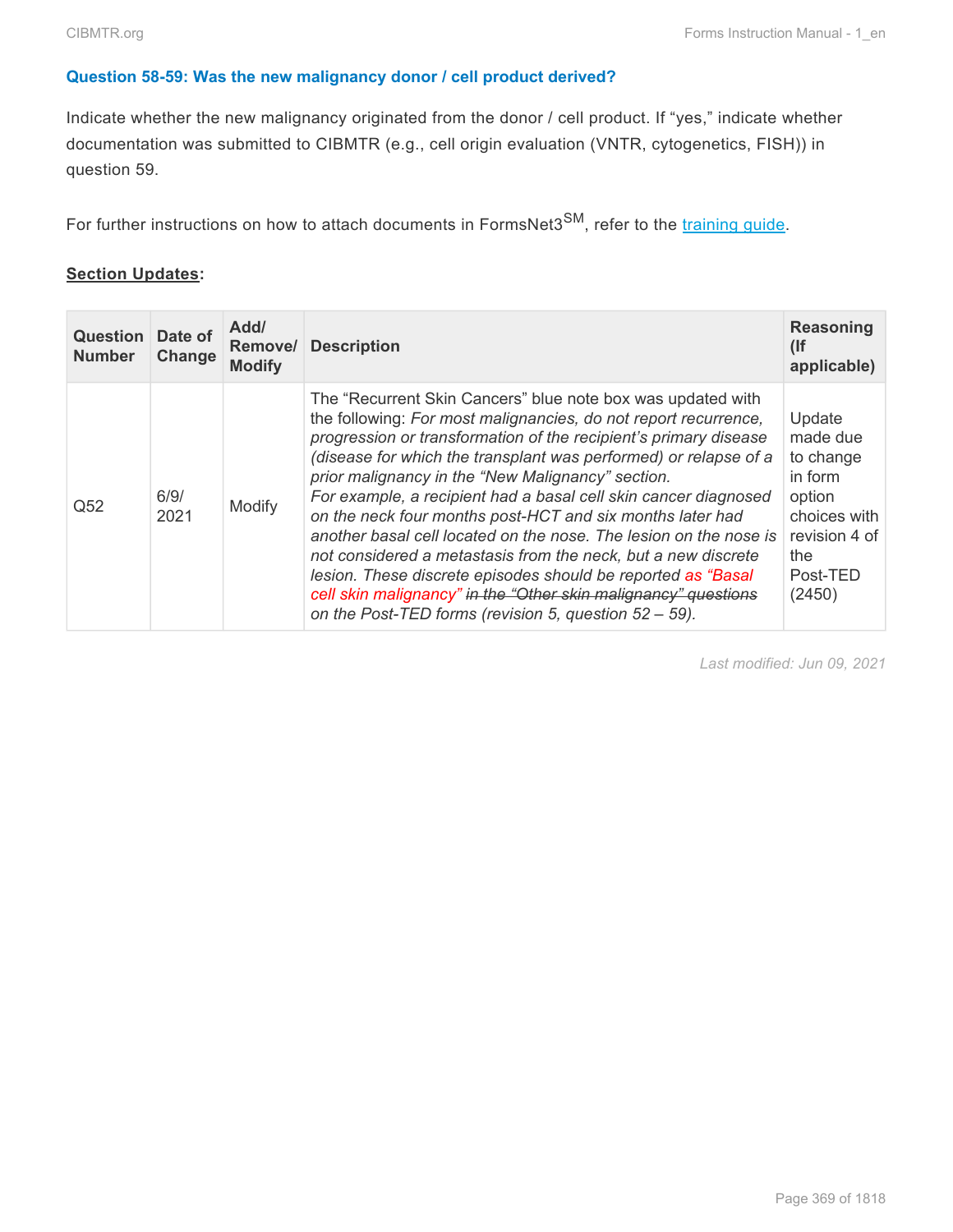# **Q60-79: Chimerism Studies (Cord Blood Units, Beta Thalassemia, and Sickle Cell Disease Only)**

- **This section relates to chimerism studies from allogeneic HCTs using cord blood units, or for allogeneic HCT recipients whose primary disease is beta thalassemia ciclic call disease a physically in this was an autology of units, or for allogeneic HCT recipients whose primary disease is beta thalassemia or sickle cell disease only. If this was an autologous HCT, an allogeneic HCT using a bone marrow or PBSC product, and / or allogeneic HCT recipient whose primary disease for transplant was not beta thalassemia or sickle cell disease, continue to the disease assessment section.**
- **Questions 60-79 can only be completed on the 100 day, 6 month, 1 year, and 2 year follow-up forms. These questions will be skipped for all subsequent reporting periods. !**

Chimerism studies are performed to determine the percent of blood or marrow cells post-transplant that are produced from donor hematopoietic stem cells and the percent that are produced from host (recipient) hematopoietic stem cells. Different types of blood cells and a variety of laboratory tests can be used to determine if a chimera (presence of both donor- and host-derived cells) exists. If cytogenetic testing was performed to look for disease markers, and the donor and recipient are different sexes, the test may also be used to determine if a chimera exists. If the donor and recipient are of the same sex, cytogenetic testing using the common staining technique, known as giemsa banding (G-banding), cannot be used to determine if there is a chimera. However, quinicrine banding (Q-banding) can be used to identify if the cells are of donor origin or not in a same-sex transplant, as this staining technique highlights inherited chromosome polymorphisms on certain human chromosomes including 3, 4, 13, 15, 21, 22, and Y. This is not a commonly used staining technique and is only helpful when the polymorphism is documented pre-HCT.

**Chimerism Studies \*** If chimerism studies were attempted, but no evaluable results were obtained, do not report the test.

When a multi-donor chimerism exists and includes a donor (or donors) from a previous HCT, report as a multi-donor chimerism though there may only be one donor for the current transplant.

#### **Question 60-61: Were chimerism studies performed since the date of last report?**

Indicate whether chimerism studies were performed within the reporting period. If "yes," indicate whether documentation was submitted to CIBMTR (e.g., chimerism laboratory reports) in question 61.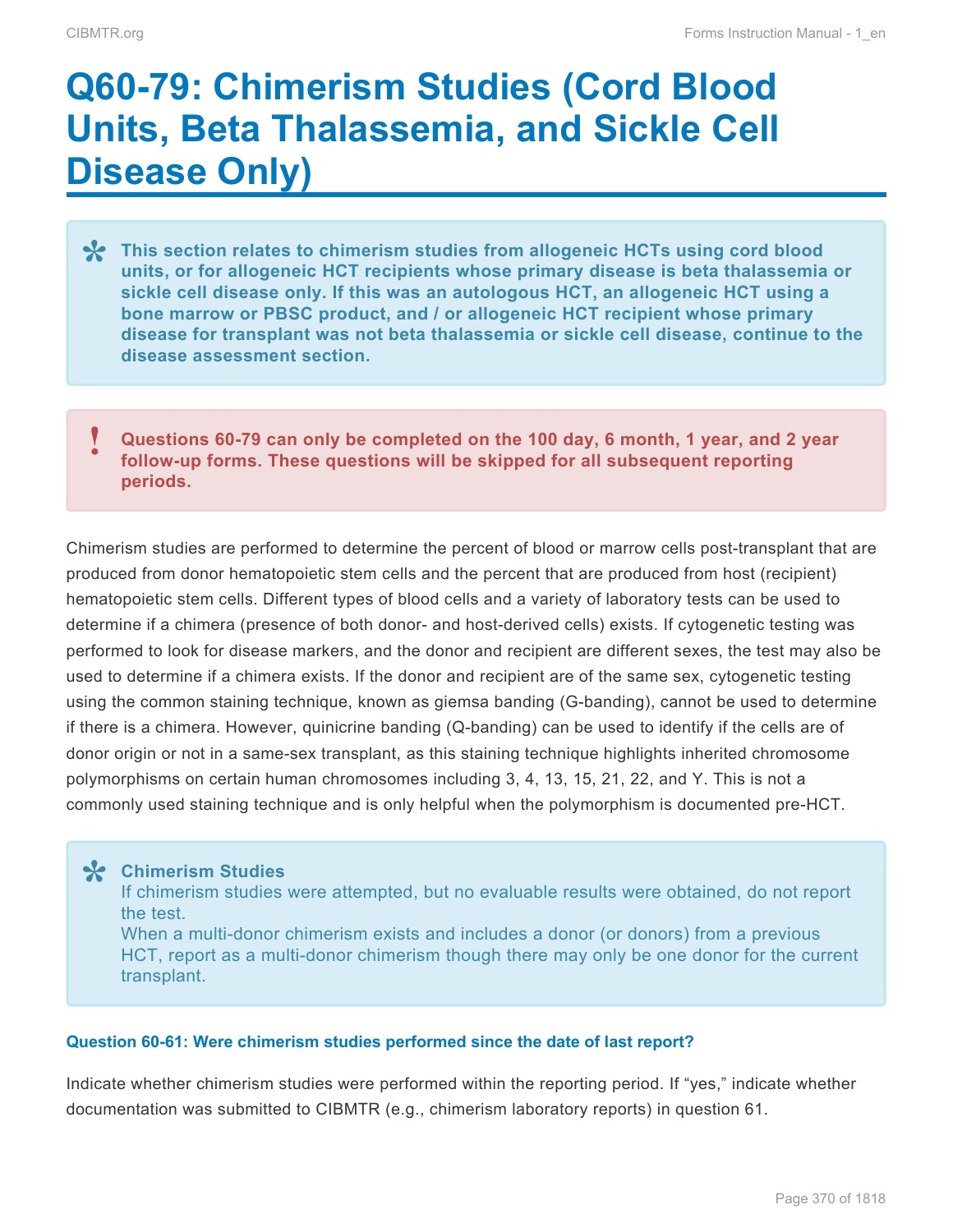If chimerism studies were not performed within the reporting period, select "no," and continue with question 80.

#### **Question 62: Were chimerism studies assessed for more than one donor / multiple donors?**

Indicate whether this HCT included product(s) from multiple donors. When a multi-donor chimerism exists and includes a donor or donors from a previous HCT, report as a multi-donor chimerism even though there may only be one donor for the current transplant.

- **Questions 63-79: Reporting Multiple Chimerism Studies: \* FormsNet3SM application**: Complete questions 63-79 for each chimerism study by adding an additional instance in the FormsNet3<sup>SM</sup> application. **Paper form submission**: Copy questions 63-79 for each chimerism study since the date of last report.
- Question 63 has been "hidden" in FormsNet3 for the current revision of this form. If an NMDP donor ID had been previously entered, this field will not be hidden and can be edited as needed. However, if an NMDP donor ID has not been entered yet, this field will be hidden and skipped until the form is revised and the question is removed from the form. **!**

#### **Question 63-79: Provide date(s), method(s) and other information for all chimerism studies performed since the date of last report.**

When reporting chimerism studies for multiple donors, there should be one instance for each donor for each chimerism test results.

Transplant centers may perform frequent chimerism studies. If there is a need to reduce the number of chimerism study results reported due to volume, ensure that the following are reported at a minimum:

- Studies performed on or at approximately Day+28
- Most recent studies performed prior to the date of contact, particularly for Day+100
- Most recent studies performed prior to and after an intervention (such as a donor cellular infusion)
- The first result to show complete / 100% donor chimerism

#### **Chimerism – Single Donor**

| <b>Data Field</b>                 | <b>Description</b>                                                                                           |
|-----------------------------------|--------------------------------------------------------------------------------------------------------------|
| 63. NMDP<br>donor ID              | If the donor or one of the donors was an NMDP PBSC or marrow donor, enter the 9 digit NMDP<br>donor ID.      |
| 64. NMDP<br>cord blood<br>unit ID | If the donor or one of the donors was an NMDP cord blood unit, enter the 9 digit NMDP cord<br>blood unit ID. |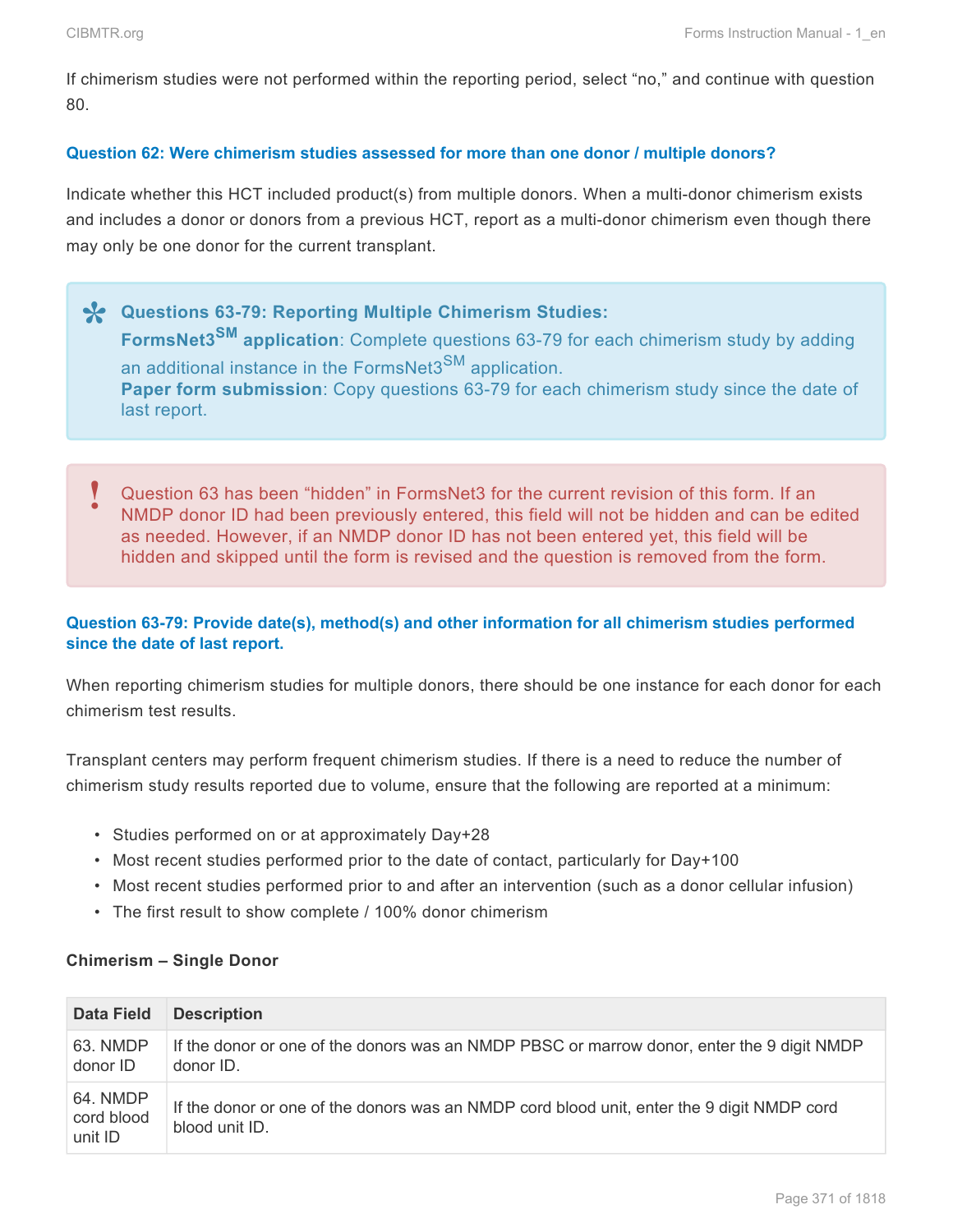| 65.<br>Non-NMDP<br>unrelated<br>donor ID                          | If the donor or one of the donors was a non-NMDP unrelated PBSC or marrow donor, enter the<br>non-NMDP registry donor ID.                                                                                                                                                                                                                                                                                                                                                                                        |
|-------------------------------------------------------------------|------------------------------------------------------------------------------------------------------------------------------------------------------------------------------------------------------------------------------------------------------------------------------------------------------------------------------------------------------------------------------------------------------------------------------------------------------------------------------------------------------------------|
| 66.<br>Non-NMDP<br>cord blood<br>unit ID                          | If the donor or one of the donors was a non-NMDP cord blood unit, enter the non-NMDP registry<br>donor ID.                                                                                                                                                                                                                                                                                                                                                                                                       |
| 67. Global<br>Registration<br>Identifiers<br>for Donors<br>(GRID) | The GRID standard (ICCBBA ST-015) is a 19-character donor identifier used to ensure that each<br>donor ID is globally unique. For more information about the GRID, see the Pre-TED (2400) Forms<br><b>Instruction Manual</b>                                                                                                                                                                                                                                                                                     |
| 68. Date of<br>birth or age                                       | If the donor was related or the cord blood unit was related or supplied by a non-NMDP registry,<br>provide the date of birth, if known; if date of birth is not known, provide the donor's age at<br>donation.                                                                                                                                                                                                                                                                                                   |
| 69. Sex                                                           | If the donor was related or the cord blood unit was related or supplied by a non-NMDP registry,<br>provide the biological sex.                                                                                                                                                                                                                                                                                                                                                                                   |
| 70. Date<br>sample<br>collected                                   | Enter the date the sample was collected for the chimerism test.                                                                                                                                                                                                                                                                                                                                                                                                                                                  |
| $71 - 72.$<br>Method                                              | Report the test method used for the reported chimerism study. Cytogenetic testing methods<br>include karyotyping and fluorescent in situ hybridization (FISH). Cytogenetic methods are only<br>valid for sex mismatched transplants with the exception of quinicrine banding. VNTR / STR is one<br>of the most common molecular methods for assessing chimerism. See the Chimerism Methods<br>table below for additional details on chimerism testing methods.                                                   |
| 73. Cell<br>source                                                | Report whether the specimen taken for chimerism testing was from a marrow or peripheral blood<br>source.                                                                                                                                                                                                                                                                                                                                                                                                         |
| 74-75. Cell<br>type                                               | Indicate the cell type tested. If the specimen was not sorted for a specific cell line, indicate<br>"unsorted / whole." See the Chimerism Cell Types table below for additional details on cell<br>markers unique to certain cell lines.                                                                                                                                                                                                                                                                         |
| 76. Total<br>cells<br>examined                                    | Cytogenetic testing methods include karyotyping and fluorescent in situ hybridization (FISH),<br>each of which examines a specific and relatively low number of cells – generally 15 to 200,<br>depending on specimen and test method. If a cytogenetic method was used, enter the total<br>number of cells that were examined. If a non-cytogenetic test was used, leave these boxes blank.                                                                                                                     |
| 77. Number<br>of donor<br>cells                                   | Cytogenetic methods, karyotyping and FISH, examine a specific and relatively low number of<br>cells – generally 15 to 200, depending on specimen and test method. If a cytogenetic method was<br>used, enter the total number of cells that were examined and found to be of donor origin. If a non-<br>cytogenetic test was used, leave these boxes blank.                                                                                                                                                      |
| 78. Were<br>donor cells<br>detected?                              | Molecular testing methods include RFLP and VNTR / STR. If a molecular method was used,<br>indicate whether donor cells were detected. Report "yes," if the testing identified any percentage<br>of cells as being of donor origin.                                                                                                                                                                                                                                                                               |
| 79. Percent<br>donor cells                                        | Molecular testing methods include VNTR / STR, RFLP, and AFLP. Report the percentage of<br>donor cells identified by molecular testing. If the test result did not detect any recipient cell<br>population within the sensitivity of the assay, report 100% donor cells. If the test detected<br>recipient cells, but indicated donor cells "> $n\%$ ," report " $n + 1$ " percent donor cells. If the test<br>detected donor cells but indicated donor cells "< $n\%$ ," report " $n - 1$ " percent donor cells. |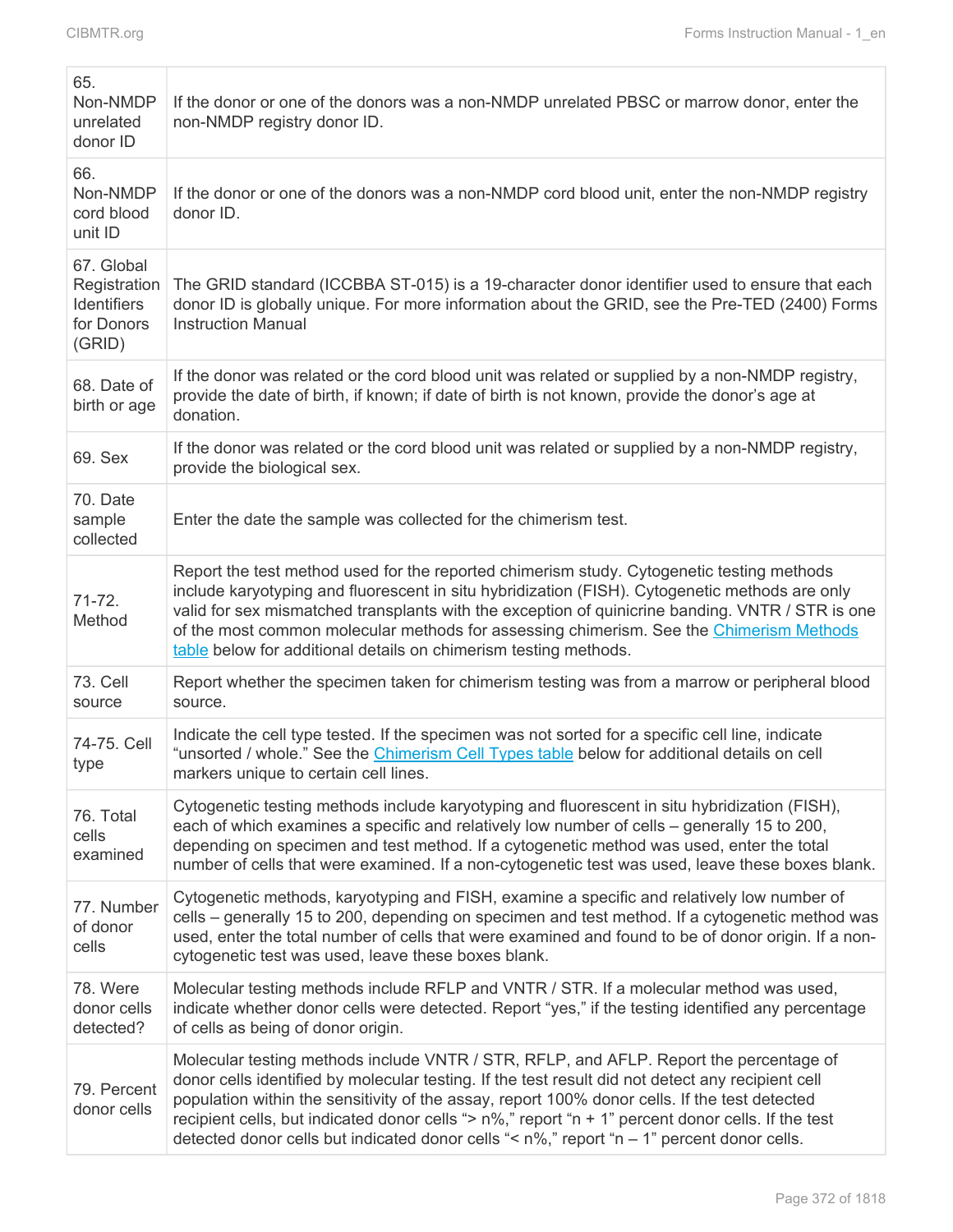### **Chimerism Methods**

| <b>Method</b>                                                             | <b>Description</b>                                                                                                                                                                                                                                                                                                                                                                                                                                                                                                                                                                                                                                                                            |
|---------------------------------------------------------------------------|-----------------------------------------------------------------------------------------------------------------------------------------------------------------------------------------------------------------------------------------------------------------------------------------------------------------------------------------------------------------------------------------------------------------------------------------------------------------------------------------------------------------------------------------------------------------------------------------------------------------------------------------------------------------------------------------------|
| Karyotyping<br>for XX / XY                                                | Cells are grown in culture, stained, and examined under a microscope to identify the number<br>of cells matching the sex of the donor. This method is only valid when donor and recipient are<br>sex mismatched.                                                                                                                                                                                                                                                                                                                                                                                                                                                                              |
| Fluorescent in<br>situ<br>hybridization<br>(FISH) for XX /<br><b>XY</b>   | Cells are exposed to fluorescent DNA probes which attach to X and Y chromosomes. A<br>microscope is used to identify the *number *of cells matching the sex of the donor. This<br>method is only valid when donor and recipient are sex mismatched. Do not report FISH testing<br>for disease-specific abnormalities in the chimerism section of the Post-TED.                                                                                                                                                                                                                                                                                                                                |
| Restricted<br>fragment<br>length<br>polymorphisms<br>(RFLP)               | A restriction fragment is a portion of DNA which has been cut out by an enzyme. RFLP testing<br>begins by isolating DNA from the sample. Enzymes are used to cut the DNA at specific loci<br>resulting in many unique restriction fragments. The fragments are separated according to size<br>by electrophoresis. The unique pattern of separation is used to identify the percent donor<br>DNA present in the sample.                                                                                                                                                                                                                                                                        |
| Variable<br>number<br>tandem repeat<br>(VNTR), micro-<br>or minisatellite | VNTR refers to a portion of DNA containing a repeating sequence of base pairs (micro- or<br>minisatellite). The number of times a micro- or minisatellite repeats within specific loci can<br>differ between individuals. These differences are used to distinguish donor DNA from recipient<br>DNA. VNTR testing involves obtaining samples from the recipient and donor prior to<br>transplant. Specific loci are compared to determine which loci contain VNTRs unique to the<br>donor. After transplant, DNA is isolated from recipient samples. Donor-specific VNTRs are<br>amplified by PCR techniques. The sample is then analyzed to determine the percent donor<br>DNA present.      |
| Small tandem<br>repeat (STR),<br>micro- or<br>minisatellite               | STR also refers to a portion of DNA containing a repeating sequence of base pairs (micro- or<br>minisatellite). The number of times a micro- or minisatellite repeats within specific loci can<br>differ between individuals. These differences are used to distinguish donor DNA from recipient<br>DNA. STR testing involves obtaining samples from the recipient and donor prior to transplant.<br>Specific loci are compared to determine which loci contain STRs unique to the donor. After<br>transplant, DNA is isolated from recipient samples. Donor-specific STRs are amplified by PCR<br>techniques. The sample is then analyzed to determine the <b>percent</b> donor DNA present. |
| Amplified<br>fragment<br>length<br>polymorphisms<br>(AFLP)                | A restriction fragment is a portion of DNA which has been cut out by an enzyme. AFLP testing<br>begins by isolating DNA from the sample. Enzymes are used to cut the DNA at specific loci<br>resulting in many unique restriction fragments. Many restrictions fragments are amplified using<br>PCR techniques. The fragments are separated according to size by electrophoresis. The<br>unique pattern of separation is used to identify the <b>percent</b> donor DNA present in the sample.<br>Report AFLP testing using the VNTR/STR method option on the 2450 form.                                                                                                                       |

## **Chimerism Cell Types**

| <b>Cell Type</b>                  | <b>Description</b>                                                                                     |
|-----------------------------------|--------------------------------------------------------------------------------------------------------|
| Unsorted / whole                  | The peripheral blood or bone marrow sample has not been sorted or selected for a certain<br>cell line. |
| Red blood cells                   | Also known as RBCs or erythrocytes; carry the CD235a cell marker                                       |
| Hematopoietic<br>progenitor cells | Includes CD34+ cells                                                                                   |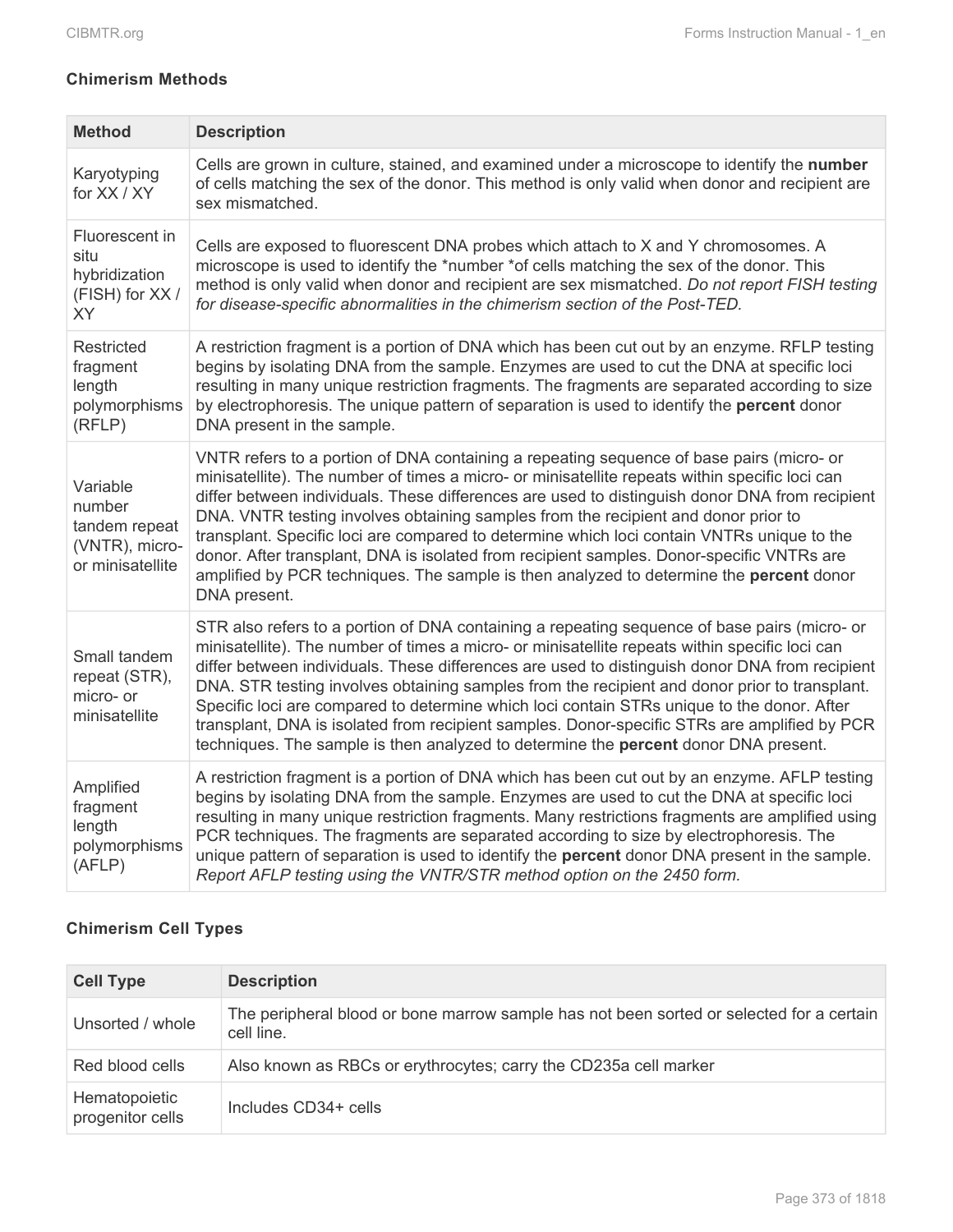| Total mononuclear<br>cells | Total mononuclear cells would be a specimen containing only and both lymphocytes and<br>monocytes                                     |
|----------------------------|---------------------------------------------------------------------------------------------------------------------------------------|
| T cells                    | Includes CD3+, CD4+, and / or CD8+ cells                                                                                              |
| B cells                    | Includes CD19+ or CD20+ cells                                                                                                         |
| Granulocytes               | Also known as polymorphonuclear leukocytes (PMNs, PMLs) and includes neutrophils,<br>eosinophils, and basophils. Includes CD33+ cells |
| NK cells                   | Includes CD56+ cells                                                                                                                  |
| Other, specify             | Use this option to report cell types that do not fit in a category above.                                                             |

### **Section Updates:**

|  |  | Question Number Date of Change Add/Remove/Modify Description Reasoning (If applicable) |
|--|--|----------------------------------------------------------------------------------------|
|  |  |                                                                                        |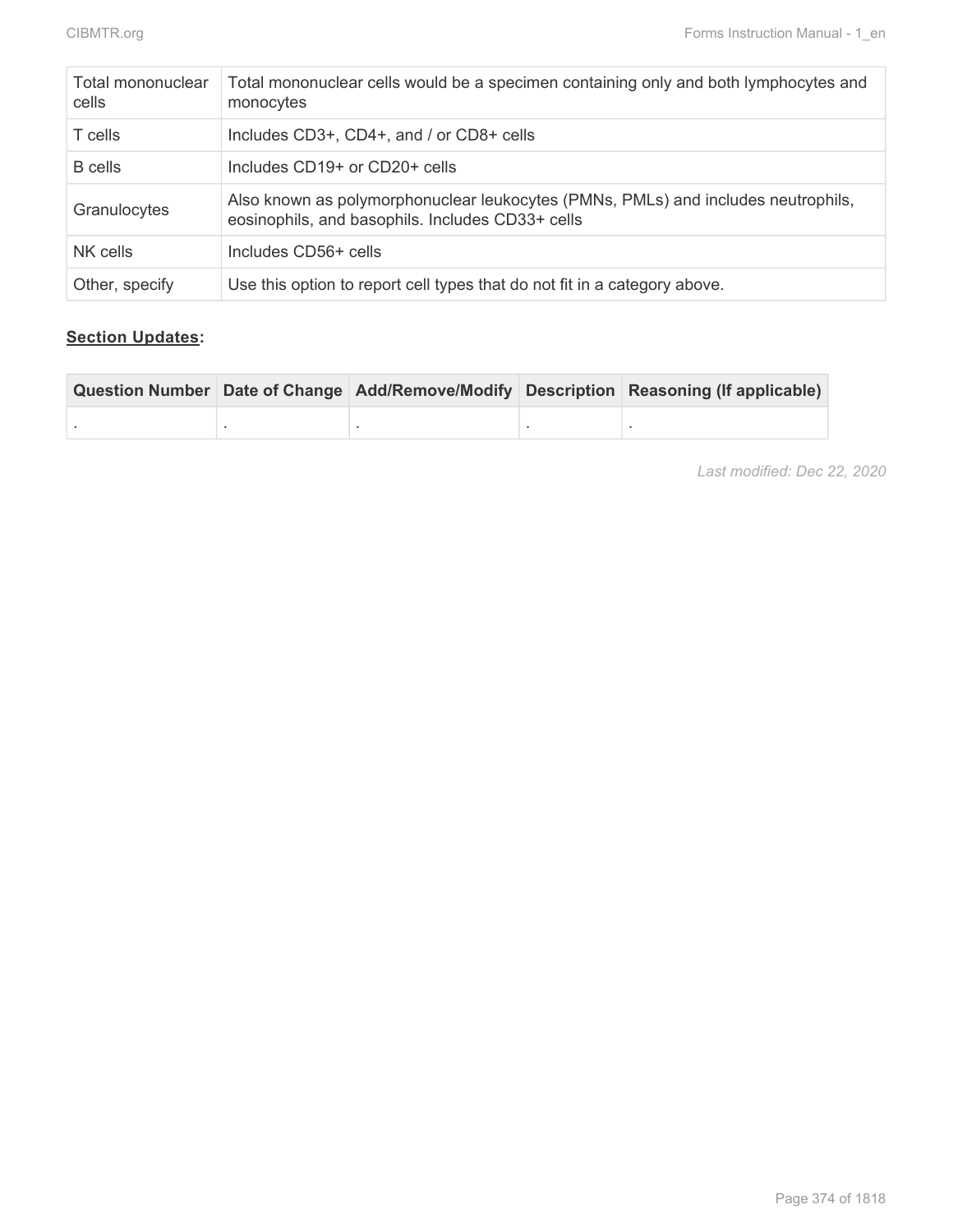# **Q80-102: Disease Assessment at the Time of Best Response to HCT**

#### **Malignant Diseases Only !**

Only complete questions 80-102 if the HCT being reported was given to treat a malignant disease. If the HCT being reported was given to treat a non-malignant disease, leave questions 80-102 blank. FormsNet3 $^{SM}$  should enable / disable this section based on the primary disease reported on the Pre-TED Disease Classification Form (Form 2402). Contact the CIBMTR Customer Service Center if you believe FormsNet3<sup>SM</sup> is incorrectly enabling / disabling these fields.

This section collects the data known as "best response to transplant." **The purpose of this section is to report the recipient's best response to the planned course of the HCT.** This includes response to any therapy given for post-HCT maintenance or consolidation, and does not include response to treatment given for relapsed, progressive or persistent disease. Best response is often achieved in the first 100 days. However, for some diseases such as multiple myeloma and CLL, the best response to HCT may take longer.

If the recipient relapses / progresses post-HCT and receives therapy for the disease relapse/progression, the response to that additional therapy should not be reported in this section. The best response prior to the relapse / progression should be reported. Reporting periods subsequent to that in which best response prior to the start of unplanned was reported will indicate that best response was previously reported.

### **X** Reporting Complete Remission (CR) Post-HCT<br>
Complete remission (CR) criteria vary by disease Complete remission (CR) criteria vary by disease and are outlined in the CIBMTR Forms Instructions Manual. Please refer to the appropriate disease response criteria section of the Forms Instructions Manual and review the criteria to report CR.

Tandem Transplants: For recipients receiving a tandem transplant, the best response to the prior transplant (i.e., HCT #1 of the tandem) depends on the pre-transplant disease status.

- If the recipient was in complete remission at the time of HCT #1 or achieved complete remission prior to HCT #2 of their tandem transplant, report the best response to transplant as "Continued complete remission (CCR)".
- If the recipient was not in complete remission or did not achieve complete remission in response to HCT #1 prior to HCT #2 of their tandem transplant, either "Not in complete remission (NCR)" or "Not evaluated" would be appropriate options, however, ensure the best response to transplant and the current diseases status are answered consistently.

#### **Question 80: Compared to the disease status prior to the preparative regimen, what was the best**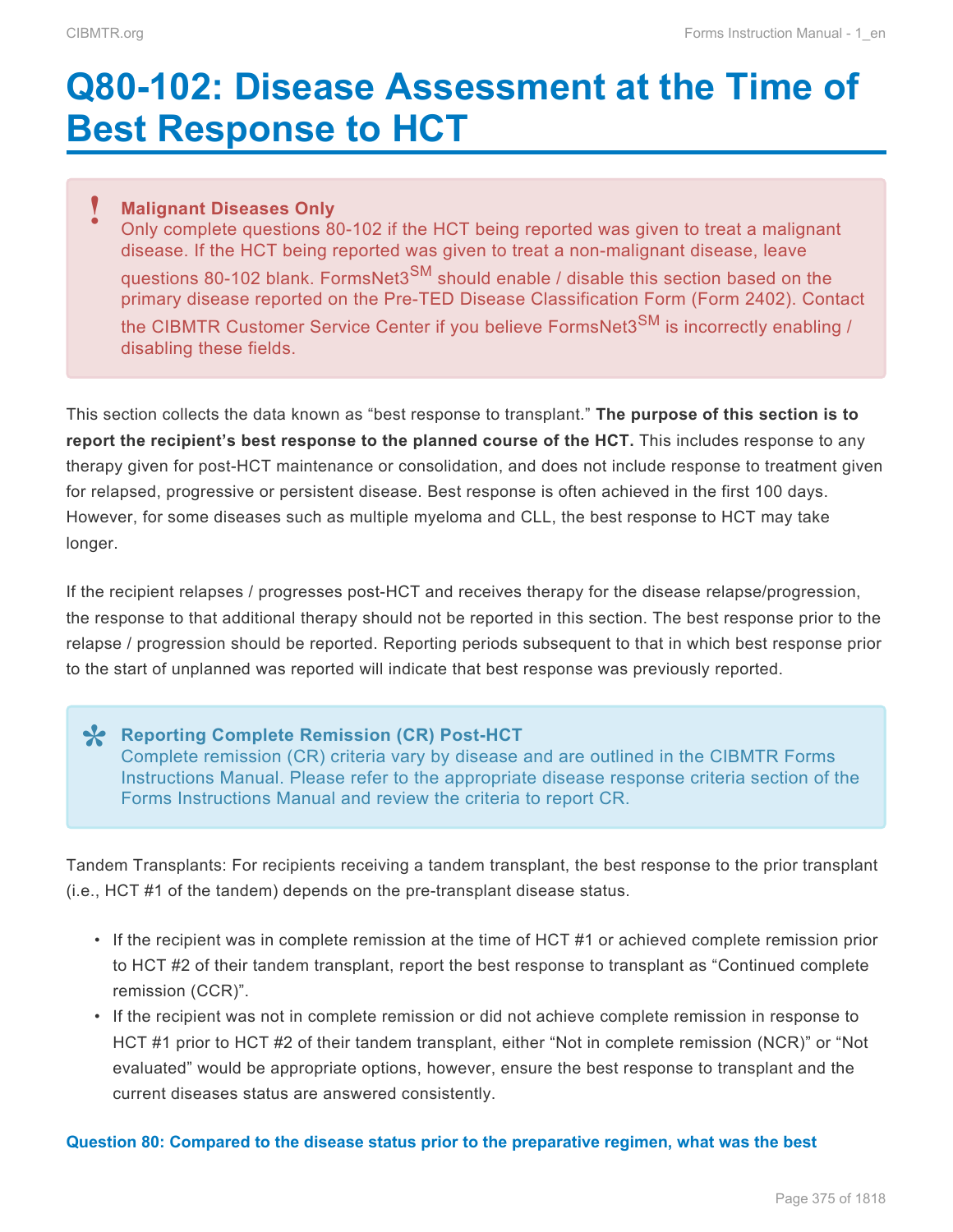#### **response to HCT since the date of the last report? (Include response to any therapy given for post-HCT maintenance or consolidation, but exclude any therapy given for relapsed, persistent, or progressive disease):**

If the recipient was already in CR at the start of the preparative regimen, check "Continued complete remission (CCR)" and continue with question 103.

### Continued Complete Remission (CCR) should be reported for all patients who were already in CR at the start of the preparative regimen. **!**

If the recipient achieved CR post-HCT (excluding unplanned therapy), check "complete remission (CR)" and continue with question 82.

If the recipient has not achieved a post-HCT CR to date, check "not in complete remission" and continue with question 81.

If the recipient's disease status was not evaluated post-HCT, check "not evaluated" and continue with question 103. This option is **not** commonly used, as this would indicate that no tests (radiological, laboratory, or a clinical assessment) were performed to assess the CR status at **any time** during the reporting period.

If the recipient never achieved a post-transplant complete response and started unplanned therapy, given for relapsed, persistent, or progressive disease, in a previous reporting period, indicate "not evaluated."

**Example 1:** A recipient with neuroblastoma is not in complete remission prior to transplant, in the 100-day reporting period the recipient receives a tandem transplant. Between HCT 1 and HCT 2 the only disease assessment performed was a clinical evaluation. In this case either option would be appropriate to answer for question 80: "Not evaluated" or "Not in complete remission (NCR)" and "no disease detected but incomplete evaluation to establish CR" for question 81.

#### **Question 81: Specify disease status if not in complete remission:**

For recipients "not in complete remission," indicate whether clinical evidence of disease persisted on disease-specific assessments within the reporting period. If all assessments have shown resolution of disease, but not all assessments required to report complete remission have been completed, indicate "no disease detected but incomplete evaluation to establish CR." This option is also appropriate for scenarios in which the recipient has not previously achieved a post-HCT CR but does not have any disease assessments performed within the reporting period. Indicate "disease detected" if disease persists by any method of radiological or clinical assessment; persistence of abnormalities by molecular, cytogenetic, or flow cytometry assessments does not constitute "disease detected."

**Example 1:** A recipient with multiple myeloma goes to transplant in VGPR, without a bone marrow showing < 5% plasma cells completed prior to transplant. Post-transplant serum and urine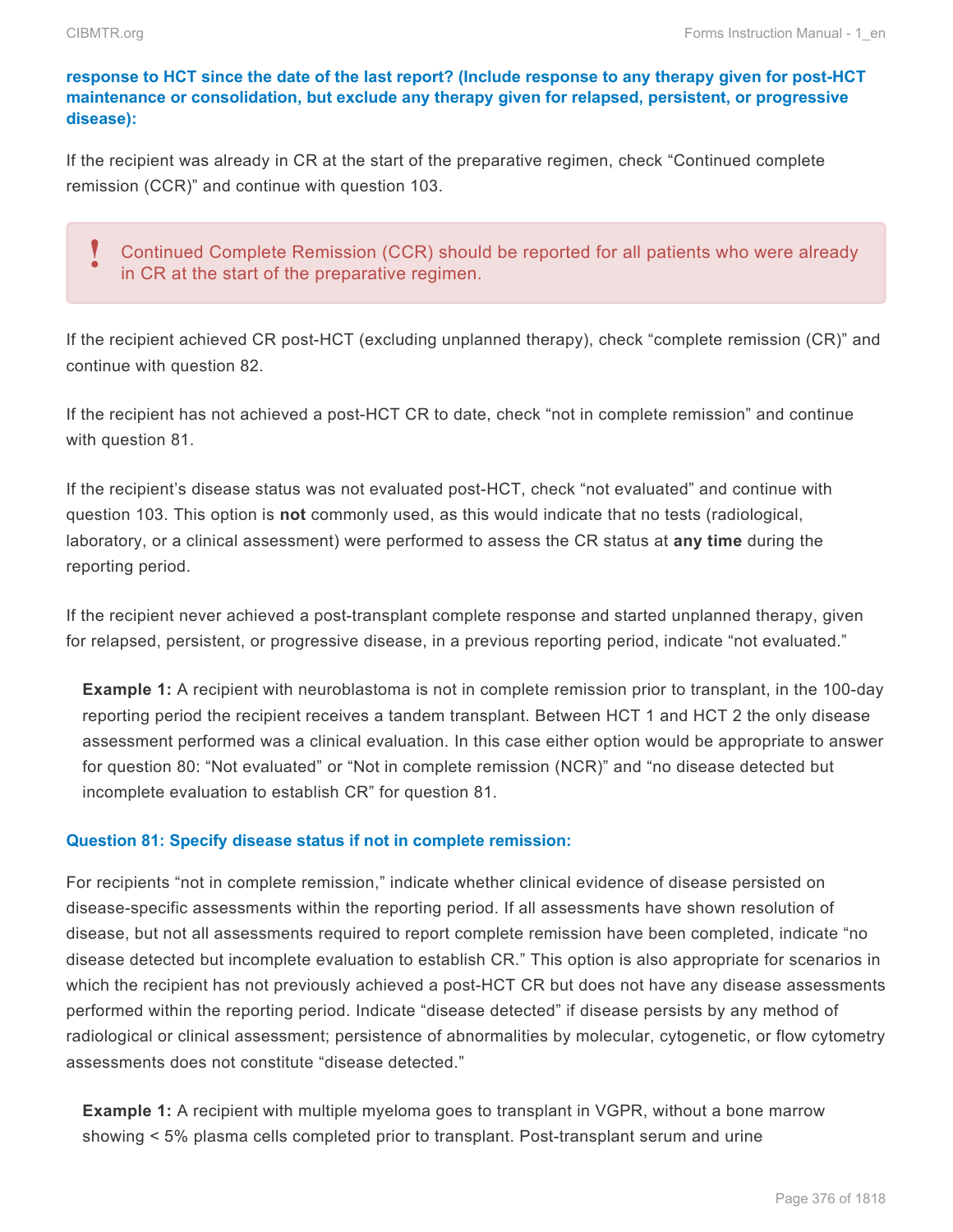electrophoreses and immunofixations are negative. However, no bone marrow biopsy is performed within the 100-day reporting period. In this case, "not in complete remission" should be selected for question 80, and "no disease detected by incomplete evaluation to establish CR" for question 81.

**Example 2:** A recipient with AML goes to transplant in primary induction failure. Post-transplant, they recover their counts, but had circulating blasts noted on differential. They expire due to persistent disease with their last CBC performed on their date of death showing circulating blasts. In this case, "not in complete remission" should be selected for question 80, and "disease detected" for question 81.

**Example 3:** Similar to example 2, a recipient with AML goes to transplant in primary induction failure. They expire on D+11 due to infection, and had not engrafted as of that date. Their last CBC showed a WBC of 0.5  $\times$  10<sup>9</sup>/L with no blasts detected on their differential. A bone marrow biopsy was not performed between transplant and the date of death. In this case, "not in complete remission" should be selected for question 80, and "no disease detected by incomplete evaluation to establish CR" in question 81.

#### **Question 82: Was the date of best response previously reported?**

Indicate whether complete remission was reported in a previously reporting period; if "yes," continue with question 103 and if "no," continue with question 83. This question does not apply for "not in complete remission" responses to question 80.

#### **Question 83: Date assessed:**

Report the date complete remission was achieved. This date should fall after transplant but before or on the date of contact for the current reporting period. This should reflect the date of specimen collection or imaging for the latest assessment required to fulfill complete remission criteria for the recipient's transplant disease.

# **Disease Assessment at Time of Best Response**

Questions 84-102 refer to disease assessments performed at the time of best response (question 81). The following guidelines should be used to determine whether testing was performed at the time of best response:

If the recipient's best response is **"Not in Complete Remission,"** report the latest assessment performed during the reporting period. If the recipient never achieved a CR and started treatment for progressive disease (excluding treatment for minimal residual disease), report the most recent assessments prior to progression. Review example E and F below.

If the recipient' best response is **"Complete Remission,"** report testing performed closest to the date of best response (questions 83) and within the time windows in the Disease Assessment Time Windows table.

#### **Disease Assessment Time Windows**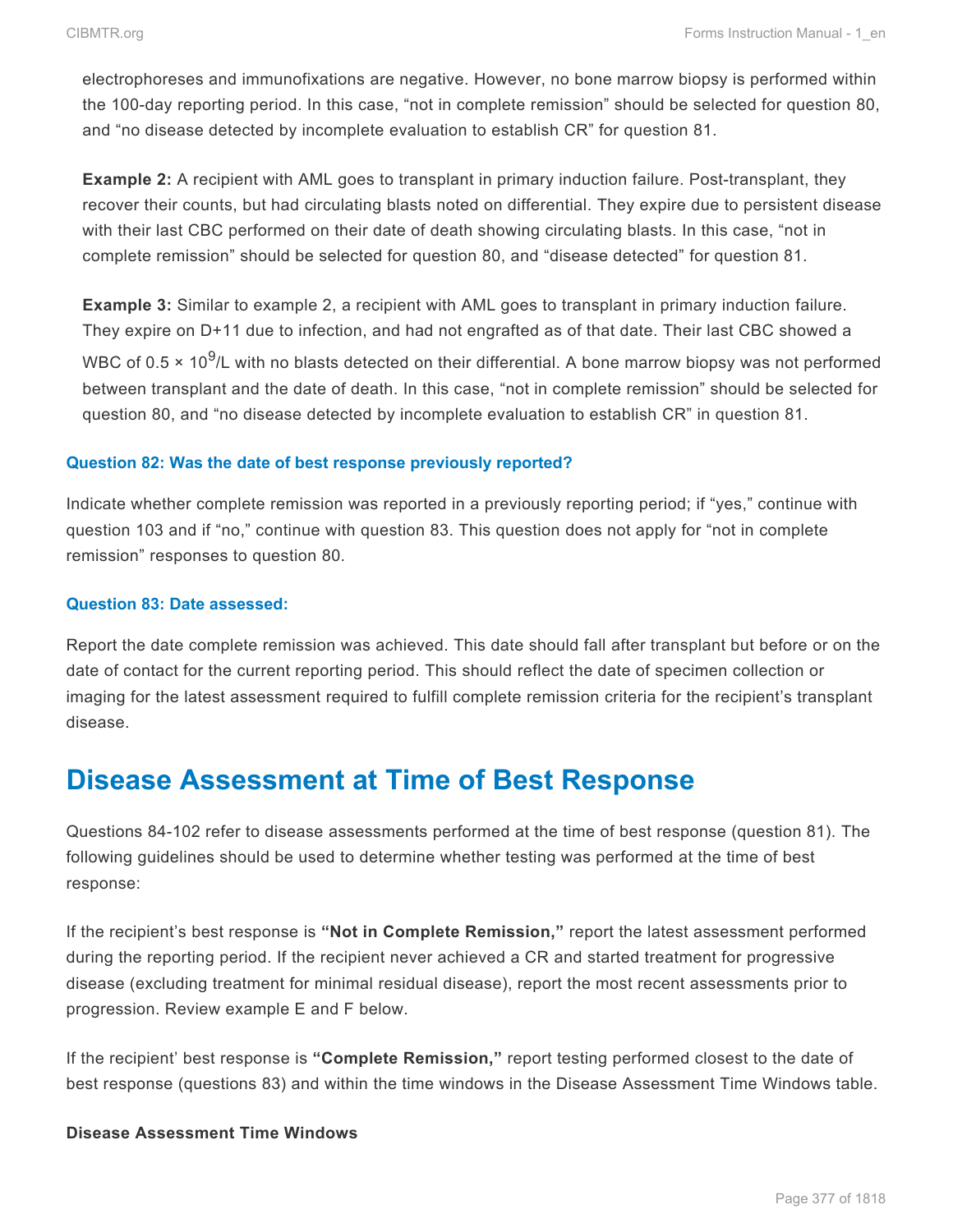|         | Follow-Up Form Approximate Range                   |
|---------|----------------------------------------------------|
| 100 Day | +/- 15 days of date of best response (question 78) |
| 6 Month | +/- 15 days of date of best response (question 78) |
| Annual  | +/- 30 days of date of best response (question 78) |

#### **Disease Assessment Reporting Scenarios:**

**A.** A recipient receives a transplant on 1/1/2015 for multiple myeloma in partial remission. Prior to HCT, FISH testing detects an IGH rearrangement associated with the recipient's primary disease. During the 100 day reporting period, the recipient achieves a very good partial remission. FISH testing is only performed on 2/1/2015 is positive for the previously detected IGH rearrangement. The 100 day date of contact is 4/15/2015. In this case, the center would report the recipient was "Not in Complete Remission" on the 100 Day Post-TED Form. The center would report FISH testing was performed on 2/1/2015. When the best response is "Not in Complete Remission" report the most recent testing performed during the reporting period (assuming treatment was not started for relapsed, progressive, or persistent disease during the reporting period – see Scenario B).

**B.** A recipient receives a transplant on 1/1/2015 for multiple myeloma in partial remission. Prior to HCT, FISH testing detects an IGH rearrangement associated with the recipient's primary disease. During the 100 day reporting period, the recipient has disease progression and starts treatment on 3/1/2015. FISH testing is performed on 2/1/2105 and 3/15/2015. Both tests are positive for the previously detected IGH rearrangement. The 100 day date of contact is 4/15/2015. In this case, the center would report the recipient was "Not in Complete Remission" on the 100 Day Post-TED Form. The center would report FISH testing was performed on 2/1/2015. When the best response is "Not in Complete Remission" report the most recent testing performed during the reporting period and prior to treatment for relapsed, progressive or persistent disease.

**Note:** For all subsequent reporting periods, the center would report "Not Evaluated" for question 80 and skip questions 81-102. If treatment was started in a prior reporting period, the center is not able to report and assessments performed during the reporting period and prior to treatment

**C.** A recipient receives a transplant on 1/1/2015 for AML in primary induction failure. Prior to HCT, molecular testing confirms the recipient's disease is FLT3 positive. On 2/1/2015, the recipient achieves a hematologic remission, but FLT3 is not tested at that time. Later, on 2/10/2015, molecular testing is performed and confirms the recipient is FLT3 negative. In this case, the center would report the recipient achieved a CR on 2/1/2015 on the 100 Day Post-TED Form. The center would report molecular testing was performed at the time of best response as testing was done within 15 days of 2/1/2015.

**D.** A recipient receives a transplant on 1/1/2015 for AML in primary induction failure. Prior to HCT, molecular testing confirms the recipient's disease is FLT3 positive. On 2/1/2015, the recipient achieves a hematologic remission, but FLT3 is not tested at that time. Later, on 3/1/2015, molecular testing is performed and confirms the recipient is FLT3 negative. In this case, the center would report the recipient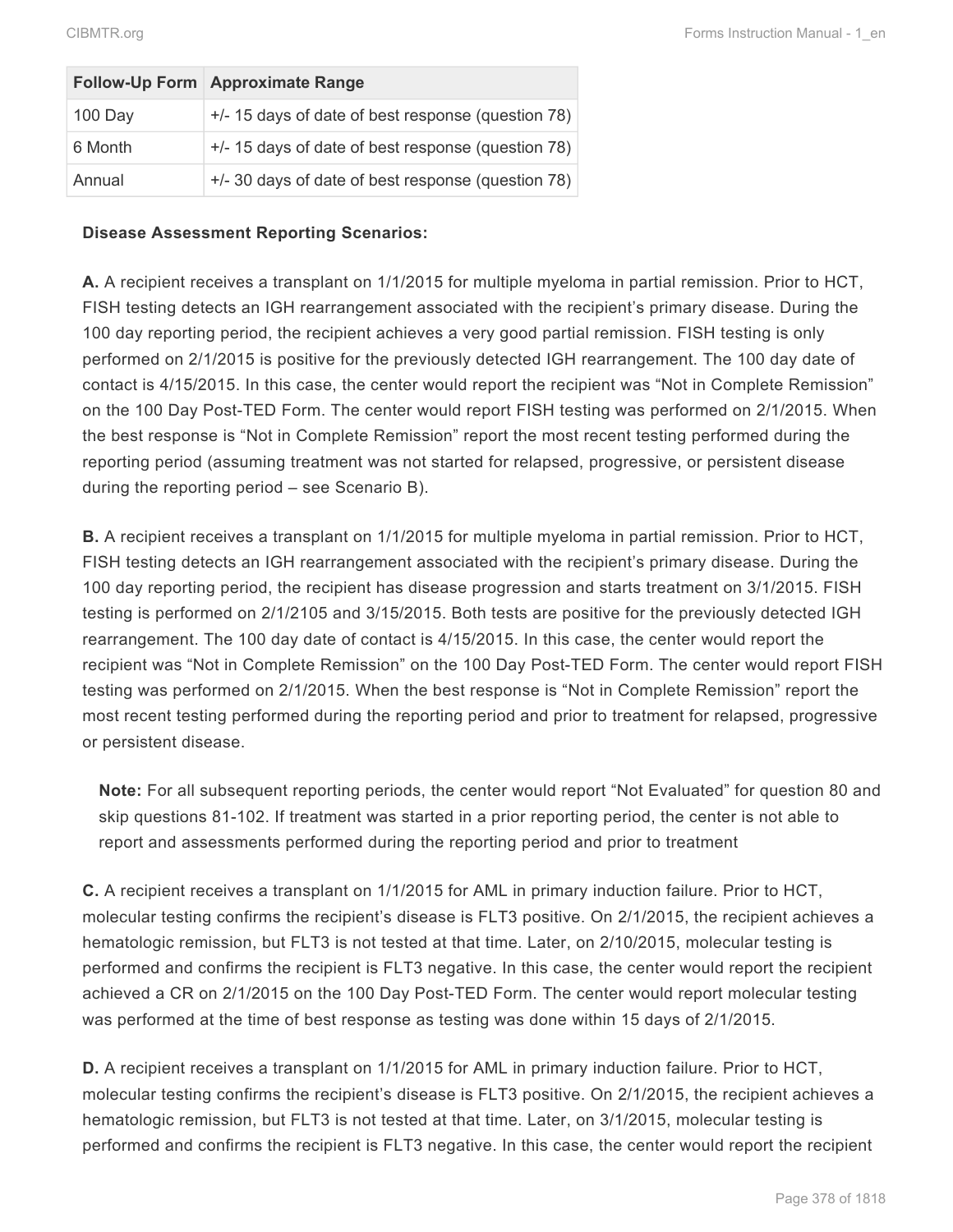achieved a CR on 2/1/2015 on the 100 Day Post-TED Form. The center would report no molecular testing was performed at the time of best response as testing was not done within 15 days of 2/1/2015.

**E.** A recipient receives a transplant on 1/1/2015 for NHL in stable disease. During the 100 Day reporting period, a PET / CT was performed on Day 60, confirming stable disease but then on Day 95, another PET / CT was performed and showed progression. As a result, therapy for progression began on Day 100. The best response to HCT for the Day 100 reporting period would be reported as "Not in complete remission – disease detected" and report "Yes," radiologic assessments were performed with the Day 60 PET / CT as this is the most recent scan prior to progression.

**F.** A recipient receives a transplant on 1/1/2020 for IgA Kappa Multiple Myeloma in stable disease. During the 100 Day reporting period, the first set of myeloma labs on Day 29, 1/30/2020, show progressive disease. Myeloma labs repeated on Day 60 and Day 100 also showed disease progression. As a result, therapy is planned to be given, starting in the 6-month reporting period, on Day 110. The best response to HCT for the Day 100 reporting period would be reported as "Not in complete remission – disease detected" and report "Yes," clinical / hematologic assessments were performed with the Day 100 myeloma labs, as this is the most recent testing in the reporting period. In cases where the first assessment post-HCT shows progression, report the last assessment prior to the start of treatment. If treatment doesn't start until the next reporting period, report the last assessment in the current reporting period.

## **Molecular**

Questions 84 – 86 are intended to capture **molecular abnormalities** identified by **\* molecular methods**. Additional testing methods, such as FISH, may identify molecular marker results but should **not** be reported in the molecular section of the Post-TED (2450) Form. Abnormalities identified by karyotyping, FISH, or microarray should only be reported in the cytogenetic section of the Post-TED (2450) Form.

#### **Question 84: Was the disease status assessed by molecular testing (e.g. PCR)?**

Molecular assessment involves determining whether a molecular marker for the disease exists in the blood or bone marrow. Molecular assessment is the most sensitive method of detection and can indicate known genetic abnormalities associated with the disease for which the HCT was performed. Molecular assessments include polymerase chain reaction (PCR) amplification to detect single specific disease markers; however, molecular methods are evolving and now include Sanger sequencing and next generation sequencing (e.g., Illumina, Roche 454, Proton / PGM, SOLiD). Molecular marker results identified by FISH or chromosomal microarray assessments should not be reported as molecular testing.

Report **"not applicable"** if molecular studies were never performed or have never shown abnormalities associated with the recipient's primary transplant disease.

Once an assessment is positive for disease, "not applicable" will never be an appropriate response.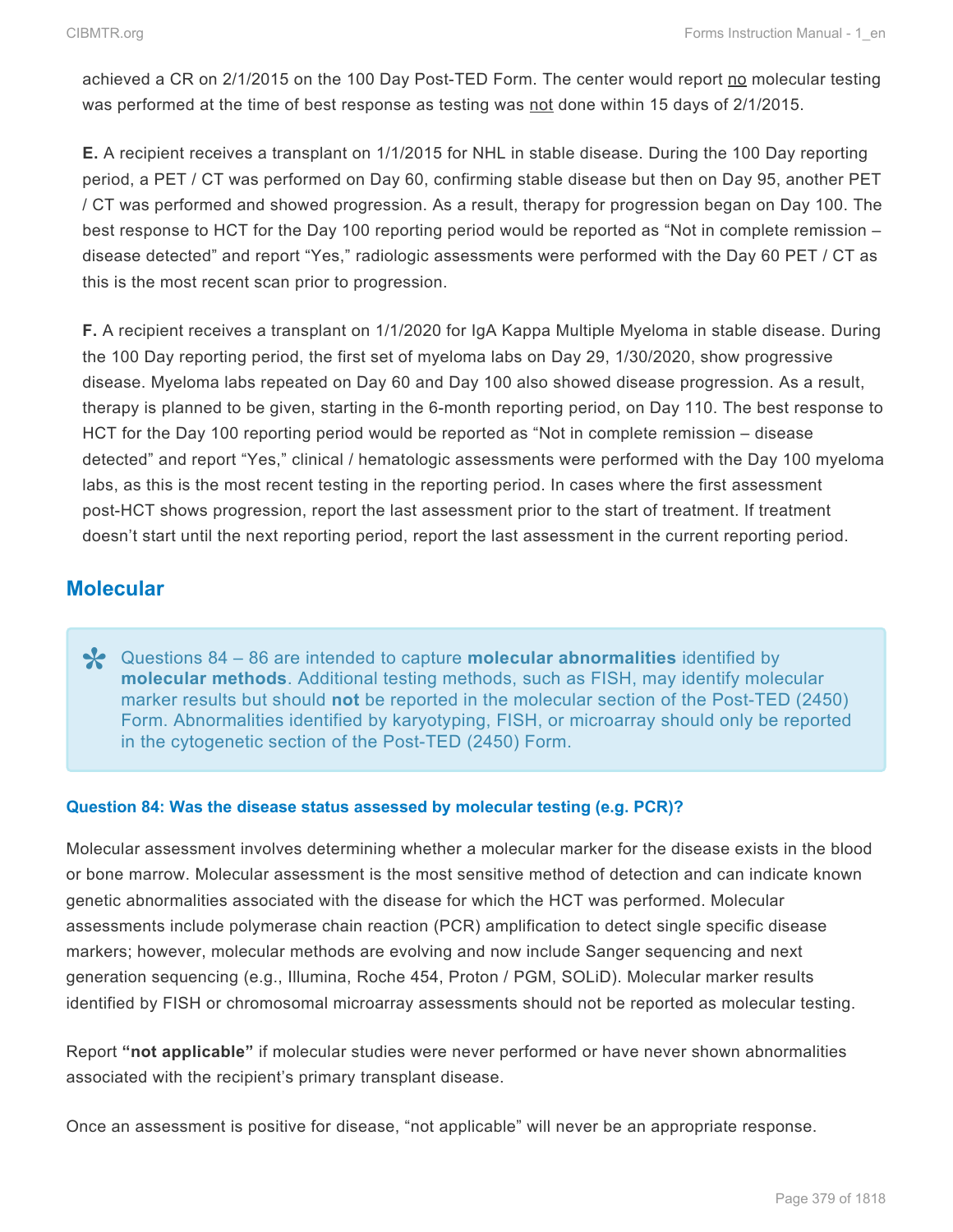Report **"no"** if molecular studies were not performed during the reporting period.

If the recipient's best response is "Not in Complete Remission," report the latest assessment performed during the reporting period **and** prior to treatment for relapsed, progressive, or persistent disease (excluding treatment for minimal residual disease). If testing was not performed prior to the initiation of treatment, report "no" and go to question 87.

If the recipient' best response is "Complete Remission," report testing performed closest to the date of best response (question 83) and within the time windows in the Disease Assessment Time Windows table. If testing was not performed within the applicable time window, report "no" and go to question 87.

#### **Question 85: Date assessed:**

If the best response is "complete remission," report the date of testing performed nearest the date of best response and prior to relapse or progression, if applicable.

If the best response is "not in complete remission," report the date of the most recent molecular testing performed during the reporting period **and** prior to treatment for relapsed, progressive, or persistent disease, if applicable. If no treatment for relapsed, progressive, or persistent disease was given, report the date of the most recent molecular assessment performed within approximately 30 days of the follow-up date.

Report the date of specimen collection for molecular disease assessment. If exact date is not known, refer to General Instructions, General Guidelines for Completing Forms for information about reporting partial or unknown dates.

#### **Question 86: Was disease detected?**

Report whether the recipient's primary disease was detected by molecular testing on the date reported in question 83. In order to be considered positive for disease, the assay must detect a number of copies of the molecular marker exceeding the threshold for sensitivity of the assay, for a quantitative study. However, do note that presence of only a single marker among numerous tested is sufficient to indicate disease detected.

## **Flow Cytometry**

#### **Question 87: Was the disease status assessed via flow cytometry?**

Flow cytometry is a technique that can be performed on blood, bone marrow, or tissue preparations where cell surface markers can be quantified on cellular material. This allows for the detection of abnormal cell populations for some diseases.

Report **"not applicable"** if flow cytometry was never performed or have never shown abnormalities associated with the recipient's primary transplant disease.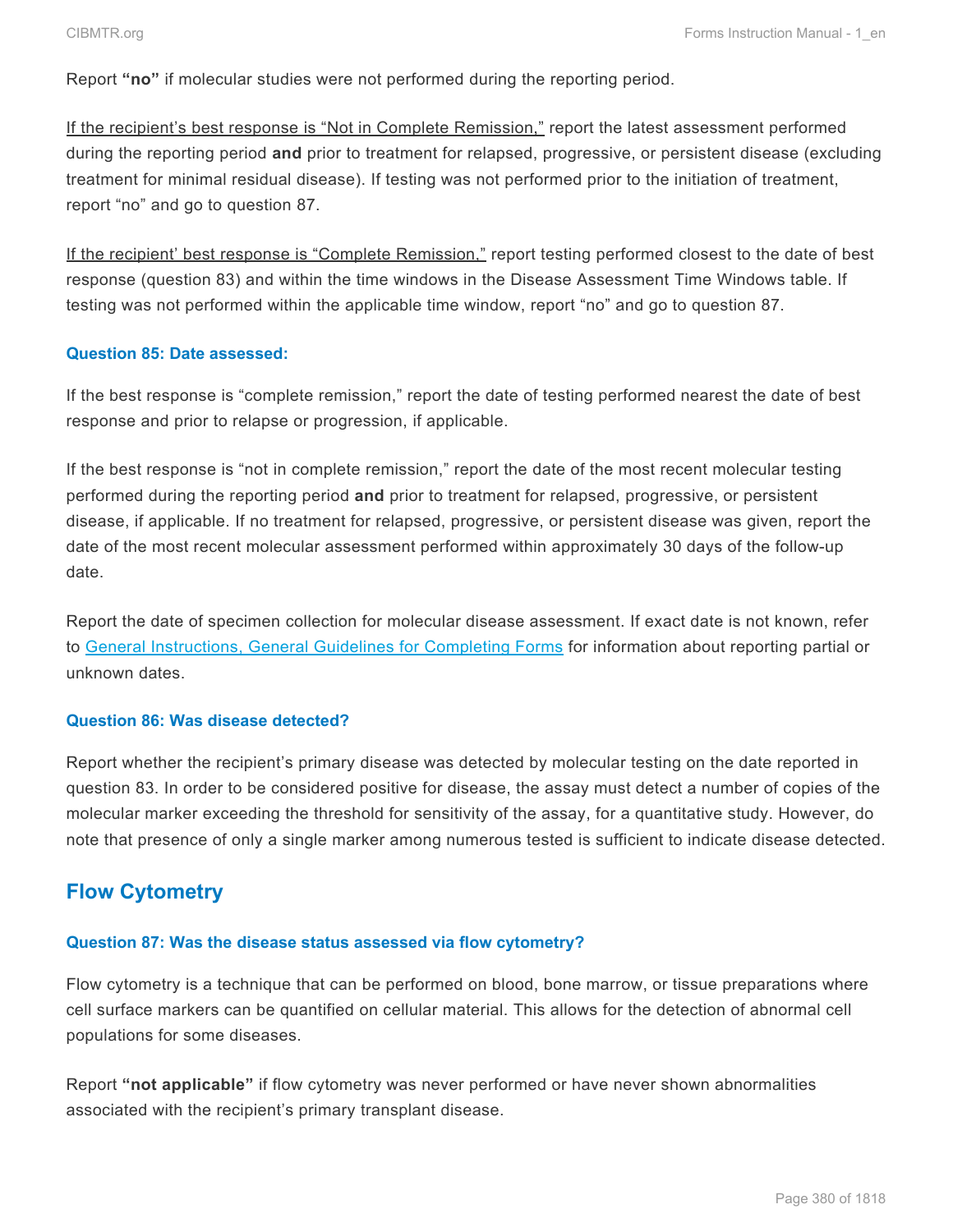Once an assessment is positive for disease, "not applicable" will never be an appropriate response.

Report **"no"** if flow cytometry was not performed during the reporting period.

If the recipient's best response is "Not in Complete Remission," report the latest assessment performed during the reporting period **and** prior to any treatment for relapsed, progressive, or persistent disease (excluding treatment for minimal residual disease). If testing was not performed prior to the initiation of treatment, report "no" and go to question 90.

If the recipient' best response is "Complete Remission," report testing performed closest to the date of best response (question 81) and within the time windows in the Disease Assessment Time Windows table. If testing was not performed within the applicable time window, report "no" and go to question 90.

#### **Question 88: Date assessed**

If the best response is "complete remission," report the date of testing performed nearest the date of best response and prior to relapse or progression, if applicable.

If the best response is "not in complete remission," report the date of the most recent flow cytometry testing performed during the reporting period **and** prior to treatment for relapsed, progressive, or persistent disease, if applicable. If no treatment for relapsed, progressive, or persistent disease was given, report the date of the most recent flow cytometry assessment performed within approximately 30 days of the follow-up date.

Report the date of specimen collection for flow cytometry assessment. If exact date is not known, refer to General Instructions, General Guidelines for Completing Forms, for information about reporting partial or unknown dates.

#### **Question 89: Was disease detected?**

Report whether the recipient's primary disease was detected by flow cytometry on the date reported in question 88. Report "disease detected" if an abnormal cell population associated with the recipient's primary transplant disease was detected regardless of the sensitivity of the flow cytometry panel performed; this means an abnormal cell population detected by MRD flow cytometry would be reported in the same way as an abnormal cell population detected by a standard flow cytometry assay.

# **Cytogenetic Testing (Karyotyping or FISH)**

#### **Question 90: Was the disease status assessed by cytogenetic testing (karyotyping or FISH)?**

Cytogenetic studies involve the study of chromosomes, typically through one of two methods: karyotyping or fluorescence in situ hybridization (FISH). Blood, bone marrow, or tissue preparations may be tested by either of these two methods. Karyotyping is both less sensitive and less specific than FISH testing; FISH studies identify only abnormalities detectable by the employed probe set, and cannot provide information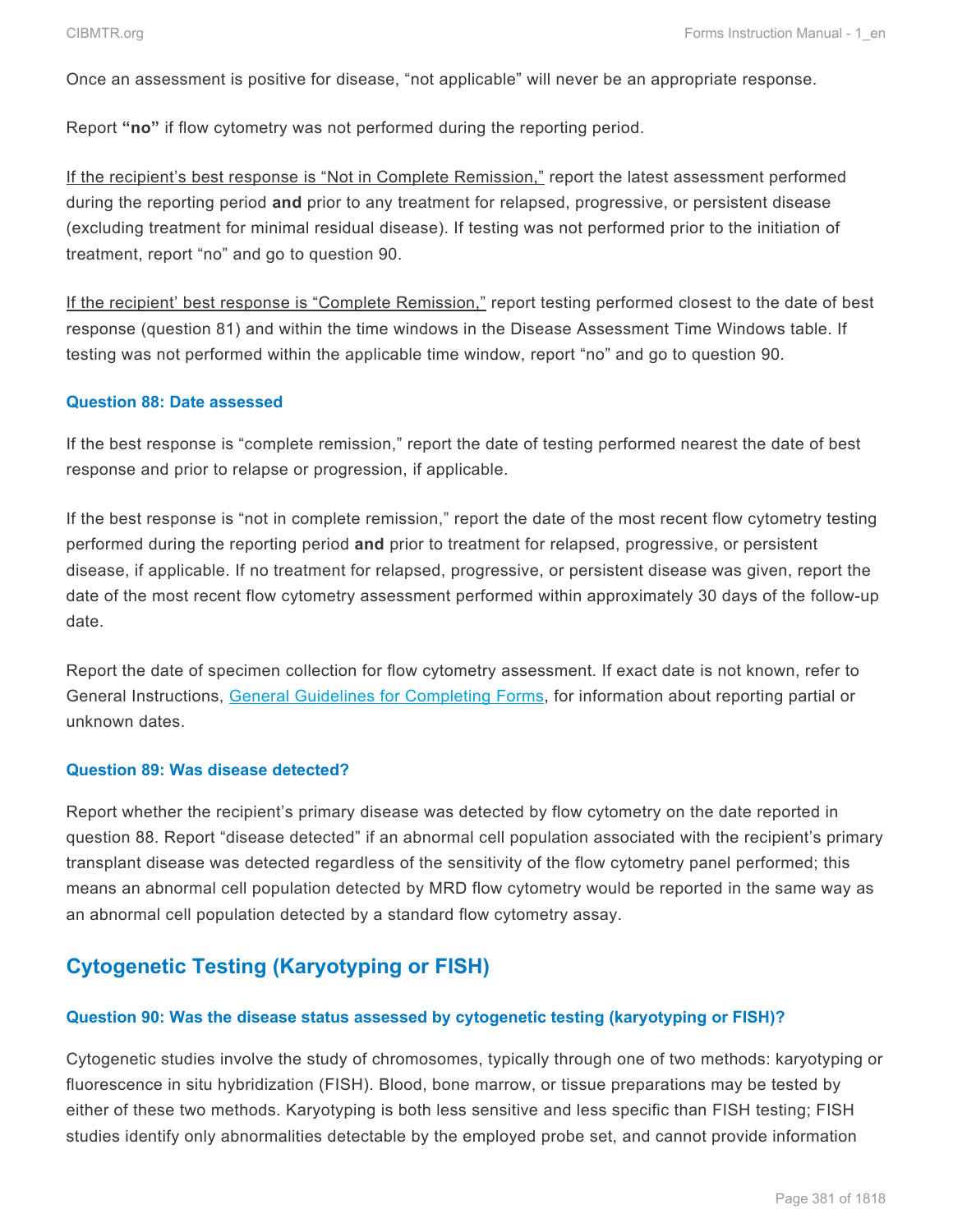about the presence or absence of chromosomal abnormalities or markers outside the specific probe set utilized.

Report **"not applicable"** if cytogenetic studies were never performed or have never shown abnormalities associated with the recipient's primary transplant disease.

Once an assessment is positive for disease, "not applicable" will never be an appropriate response.

Report **"no"** if cytogenetic studies were not performed during the reporting period.

If the recipient's best response is "Not in Complete Remission," report the latest assessment performed during the reporting period **and** prior to any treatment for relapsed, progressive, or persistent disease (excluding treatment for minimal residual disease). If testing was not performed prior to the initiation of treatment, report "no" and go to question 97.

If the recipient' best response is "Complete Remission," report testing performed closest to the date of best response (question 83) and within the time windows in the Disease Assessment Time Windows table. If testing was not performed within the applicable time window, report "no" and go to question 97.

#### **Question 91: Was the disease status assessed via FISH?**

FISH XX/XY probe sets are not considered relevant to disease assessment and should not be reported in the disease assessment section.

Chromosomal microarrays / chromosomal genomic arrays should be reported as FISH assessments.

Report **"not applicable"** if FISH studies were never performed or have never shown abnormalities associated with the recipient's primary transplant disease.

Once an assessment is positive for disease, "not applicable" will never be an appropriate response.

Report **"no"** if FISH studies were not performed during the reporting period.

If the recipient's best response is "Not in Complete Remission," report the latest assessment performed during the reporting period **and** prior to any treatment for relapsed, progressive, or persistent disease (excluding treatment for minimal residual disease). If testing was not performed prior to the initiation of treatment, report "no" and go to question 94.

If the recipient' best response is "Complete Remission," report testing performed closest to the date of best response (question 83) and within the time windows in the Disease Assessment Time Windows table. If testing was not performed within the applicable time window, report "no" and go to question 94.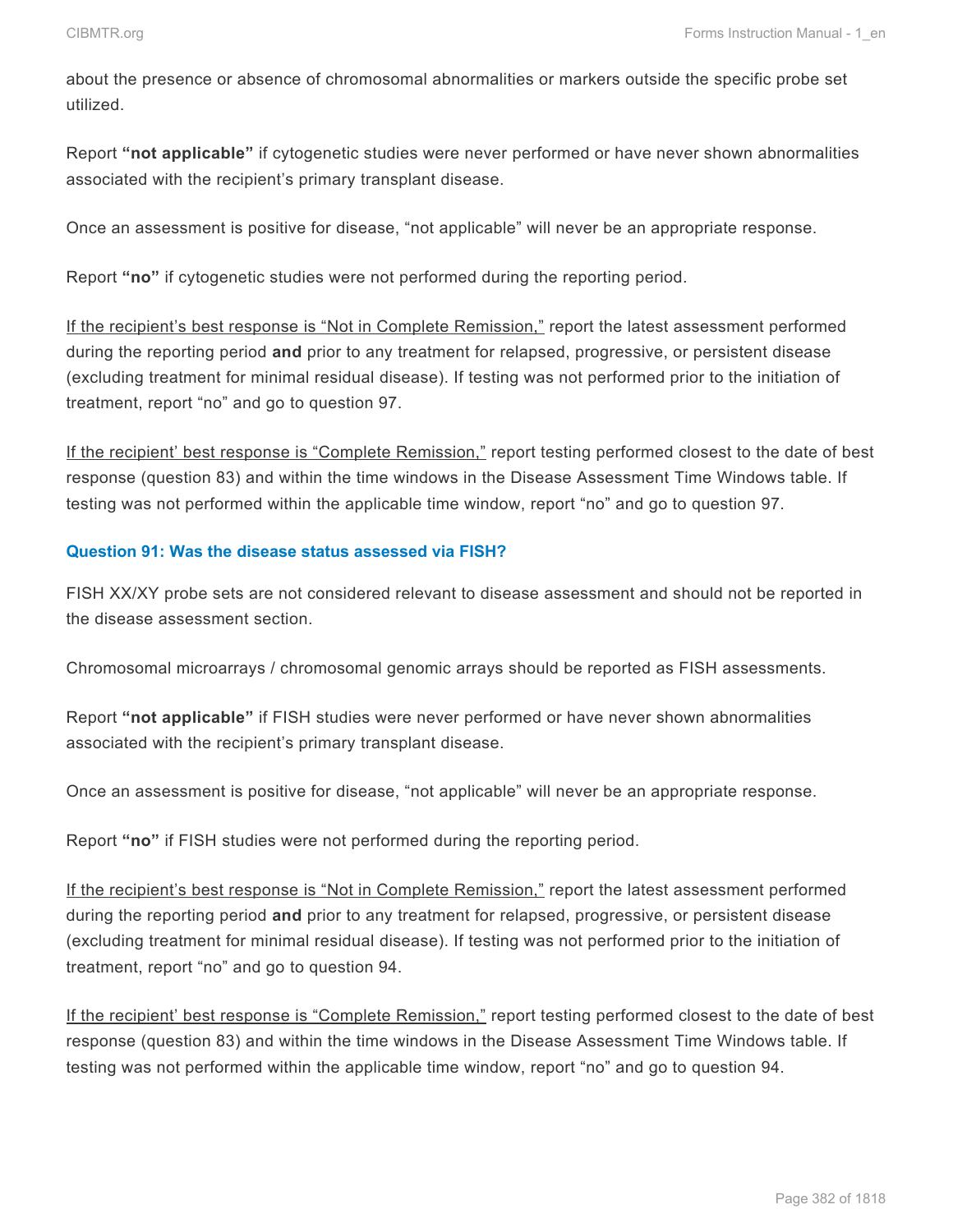#### **Question 92: Date assessed**

If the best response is "complete remission," report the date of testing performed nearest the date of best response and prior to relapse or progression, if applicable.

If the best response is "not in complete remission," report the date of the most recent FISH testing performed during the reporting period **and** prior to treatment for relapsed, progressive, or persistent disease, if applicable. If no treatment for relapsed, progressive, or persistent disease was given, report the date of the most recent FISH assessment performed within approximately 30 days of the follow-up date.

Report the date of specimen collection for FISH assessment. If exact date is not known, refer to General Instructions, General Guidelines for Completing Forms, for information about reporting partial or unknown dates.

#### **Question 93: Was disease detected?**

Report whether the recipient's primary disease was detected by FISH testing on the date reported in question 92.

#### **Question 94: Was the disease status assessed via karyotyping?**

Report **"not applicable"** if karyotyping was never performed or have never shown abnormalities associated with the recipient's primary transplant disease.

Once an assessment is positive for disease, "not applicable" will never be an appropriate response.

Report **"no"** if karyotyping was not performed during the reporting period.

If the recipient's best response is "Not in Complete Remission," report the latest assessment performed during the reporting period **and** prior to any treatment for relapsed, progressive, or persistent disease (excluding treatment for minimal residual disease). If testing was not performed prior to the initiation of treatment, report "no" and go to question 97.

If the recipient' best response is "Complete Remission," report testing performed closest to the date of best response (question 81) and within the time windows in the Disease Assessment Time Windows table. If testing was not performed within the applicable time window, report "no" and go to question 97.

#### **Question 95: Date assessed**

If the best response is "complete remission," report the date of testing performed nearest the date of best response and prior to relapse or progression, if applicable.

If the best response is "not in complete remission," report the date of the most recent karyotype testing performed during the reporting period **and** prior to treatment for relapsed, progressive, or persistent disease, if applicable. If no treatment for relapsed, progressive, or persistent disease was given, report the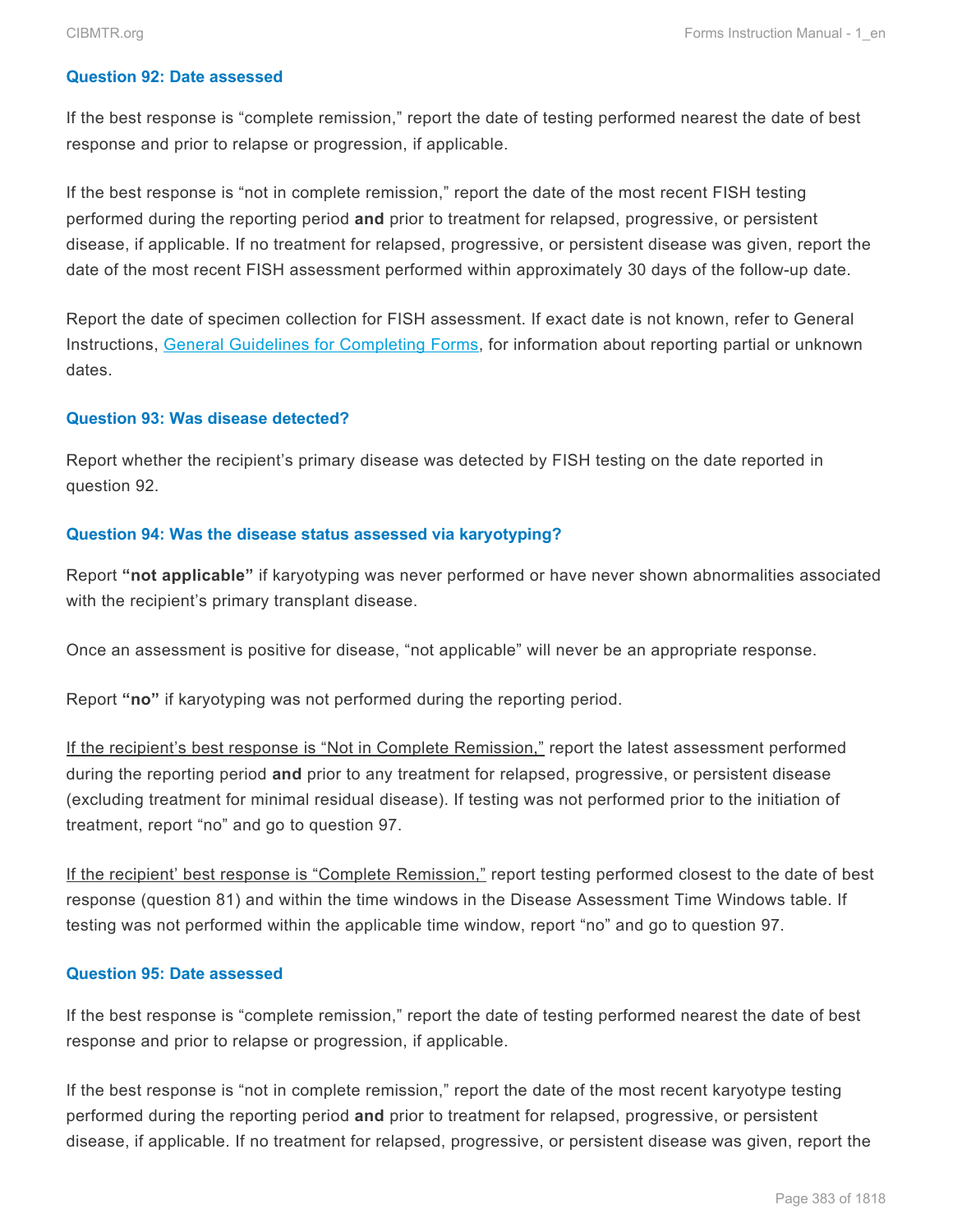date of the most recent karyotype assessment performed within approximately 30 days of the follow-up date.

Report the date of specimen collection for karyotyping. If exact date is not known, refer to General Instructions, General Guidelines for Completing Forms, for information about reporting partial or unknown dates.

#### **Question 96: Was disease detected?**

Report whether the recipient's primary disease was detected by karyotyping on the date reported in question 95. Do not include clinically insignificant polymorphism, or chromosomal abnormalities of no known significance, as disease detected; this includes anomalies such as age-dependent loss of the chromosome Y.

### **Radiologic**

#### **Question 97: Was the disease status assessed by radiological assessment (e.g. PET, MRI, CT)**

Radiologic assessments are imaging techniques used to assess disease response to transplant, typically for lymphomas or solid tumors, though valuable in some less common presentations of disease, such as leukemia cutis. Imaging techniques used to evaluate disease response typically include PET, CT, or MIBG, but may include x-ray, skeletal survey, or ultrasound in some cases.

Report **"not applicable"** if radiological assessments were never performed or have never shown abnormalities associated with the recipient's primary transplant disease.

Once an assessment is positive for disease, "not applicable" will never be an appropriate response.

Report **"no"** if radiological assessments were not performed during the reporting period.

If the recipient's best response is "Not in Complete Remission," report the latest assessment performed during the reporting period **and** prior to any treatment for relapsed, progressive, or persistent disease (excluding treatment for minimal residual disease). If testing was not performed prior to the initiation of treatment, report "no" and go to question 100.

If the recipient' best response is "Complete Remission," report testing performed closest to the date of best response (questions 83) and within the time windows in the Disease Assessment Time Windows table. If testing was not performed within the applicable time window, report "no" and go to question 100.

#### **Question 98: Date assessed**

If the best response is "complete remission," report the date of the assessment performed nearest the date of best response and prior to relapse or progression, if applicable.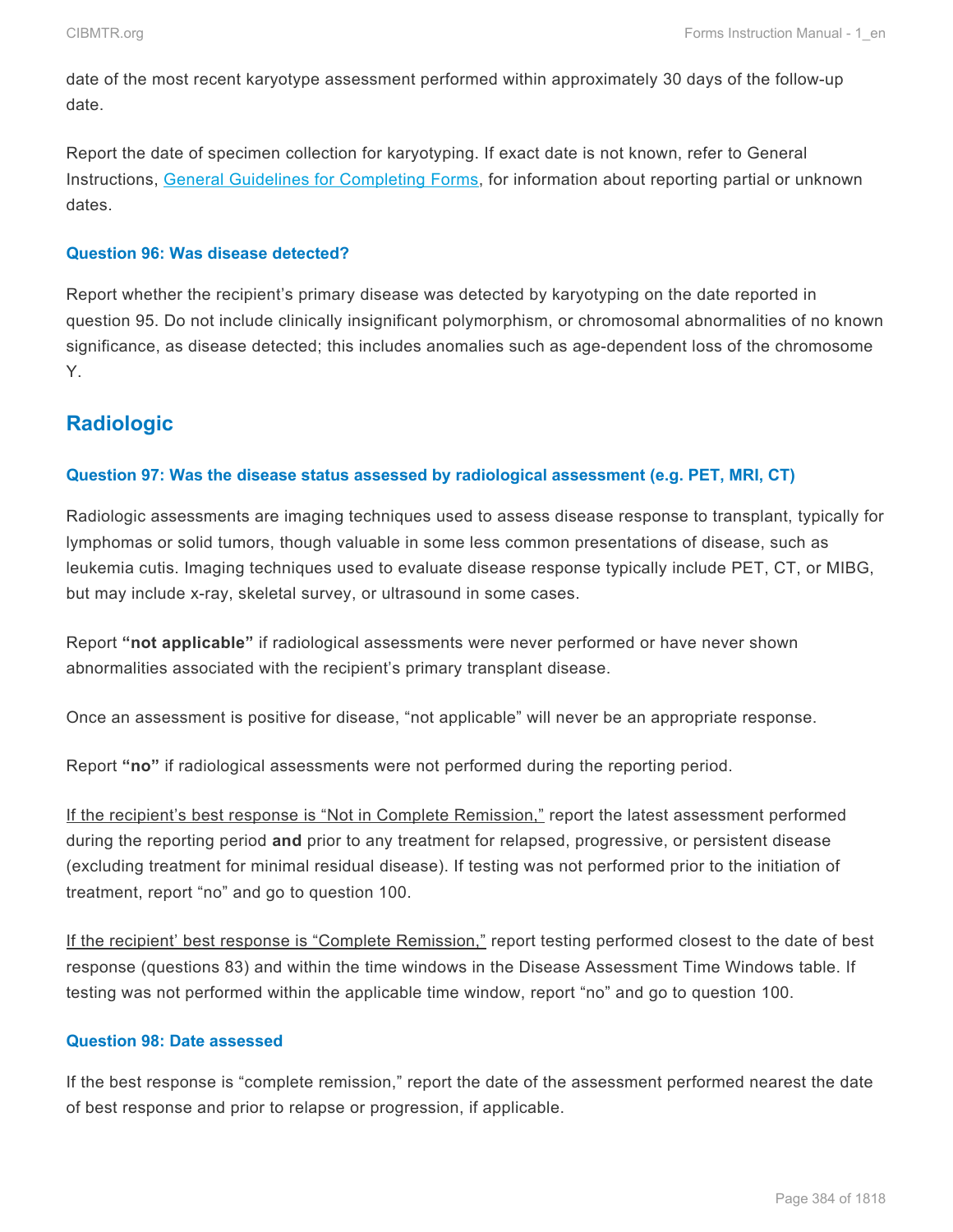If the best response is "not in complete remission," report the date of the most recent radiological testing performed during the reporting period **and** prior to treatment for relapsed, progressive, or persistent disease, if applicable. If no treatment for relapsed, progressive, or persistent disease was given, report the date of the most recent radiological assessment performed within approximately 30 days of the follow-up date.

Report the date of radiological assessment. For recipients with "complete remission" reported in question 80, this may match the date CR was achieved reported in question 83 for recipients with lymphomas, solid tumors, or other diseases with imaging criteria for reporting CR. If exact date is not known, refer to General Instructions, General Guidelines for Completing Forms, for information about reporting partial or unknown dates.

#### **Question 99: Was disease detected?**

Report whether the recipient's primary disease was detected by radiologic assessment on the date reported in question 98.

## **Clinical / Hematologic**

#### **Question 100: Was the disease status assessed by clinical / hematologic assessment?**

Clinical / hematologic disease assessments are the least sensitive method of disease detection. Examples include circulating blasts in the bloodstream for AML, and enlargement of a malignant mass for lymphoma or a solid tumor on physical examination. Every recipient who has an evaluation by a physician has a "clinical" assessment. Do not include radiologic or imaging assessments when reporting for question 100.

If the recipient's best response is "Not in Complete Remission," report the latest assessment performed during the reporting period **and** prior to any treatment for relapsed, progressive, or persistent disease (excluding treatment for minimal residual disease). If testing was not performed prior to the initiation of treatment, report "no" and go to question 103.

If the recipient' best response is "Complete Remission," report testing performed closest to the date of best response (question 83) and within the time windows in the Disease Assessment Time Windows table. If testing was not performed within the applicable time window, report "no" and go to question 103.

#### **Question 101: Date assessed**

If the best response is "complete remission," report the date of the assessment performed nearest the date of best response and prior to relapse or progression, if applicable. This will likely match the date CR was achieved reported in question 81, since complete remission criteria generally require clinical or hematologic assessment to confirm.

If the best response is "not in complete remission," report the date of the most clinical / hematologic recent testing performed during the reporting period and prior to treatment for relapsed, progressive, or persistent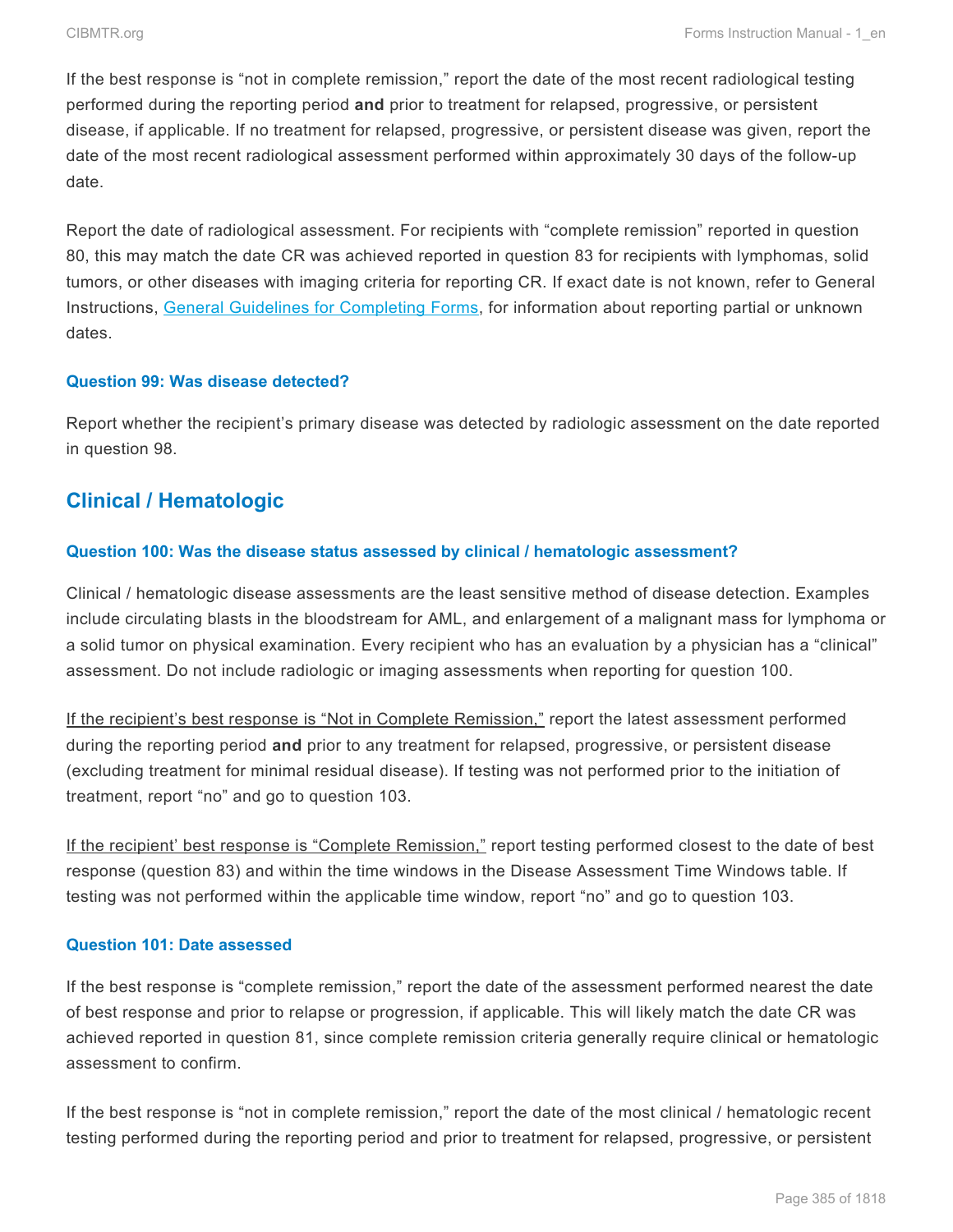disease, if applicable. If no treatment for relapsed, progressive, or persistent disease was given, report the date of the most disease-specific testing performed within approximately 30 days of the follow-up date.

If exact date is not known, refer to General Instructions, General Guidelines for Completing Forms, for information about reporting partial or unknown dates.

#### **Question 102: Was disease detected?**

Report whether clinical / hematologic abnormalities associated with the primary disease were detected. In general, if the clinical / hematologic assessment date is that same as that reported in question 83, for recipients achieving complete remission in the reporting period, the answer to question 102 should be "no."

#### **Section Updates:**

| <b>Question</b> Date of<br><b>Number</b> | Change       | Add/<br>Remove/<br><b>Modify</b> | <b>Description</b>                                                                                                                                                                                                                                                                                                                                                                                                                                                                                                                                                                                                                                                                                                                                                                                                                                                                                                                                                                                                                                                                             | Reasoning<br>(<br>applicable)                    |
|------------------------------------------|--------------|----------------------------------|------------------------------------------------------------------------------------------------------------------------------------------------------------------------------------------------------------------------------------------------------------------------------------------------------------------------------------------------------------------------------------------------------------------------------------------------------------------------------------------------------------------------------------------------------------------------------------------------------------------------------------------------------------------------------------------------------------------------------------------------------------------------------------------------------------------------------------------------------------------------------------------------------------------------------------------------------------------------------------------------------------------------------------------------------------------------------------------------|--------------------------------------------------|
| Q84                                      | 3/3/<br>2021 | Add                              | Example F added above Q84, under the header "Disease<br>Assessment at Time of Best Response): A recipient receives a<br>transplant on 1/1/2020 for IgA Kappa Multiple Myeloma in stable<br>disease. During the 100 Day reporting period, the first set of<br>myeloma labs on Day 29, 1/30/2020, show progressive disease.<br>Myeloma labs repeated on Day 60 and Day 100 also showed<br>disease progression. As a result, therapy is planned to be given,<br>starting in the 6-month reporting period, on Day 110. The best<br>response to HCT for the Day 100 reporting period would be<br>reported as "Not in complete remission - disease detected" and<br>report "Yes," clinical / hematologic assessments were performed<br>with the Day 100 myeloma labs, as this is the most recent testing<br>in the reporting period. In cases where the first assessment<br>post-HCT shows progression, report the last assessment prior to<br>the start of treatment. If treatment doesn't start until the next<br>reporting period, report the last assessment in the current<br>reporting period. | Example<br>added for<br>further<br>clarification |
| Q85                                      | 9/2/<br>2021 | Modify                           | Updated the instructions on how to report the assessment date<br>when the best response is NCR: If the best response is "not in<br>complete remission," report the date of the most recent<br>molecular testing performed during the reporting period and prior<br>to treatment for relapsed, progressive, or persistent disease, if<br>applicable. If no treatment for relapsed, progressive, or<br>persistent disease was given, report the date of the most disease<br>specific testing recent molecular assessment performed within<br>approximately 30 days of the follow-up date.                                                                                                                                                                                                                                                                                                                                                                                                                                                                                                        | Instructions<br>updated for<br>clarification     |
| Q88                                      | 9/2/<br>2021 | Modify                           | Updated the instructions on how to report the assessment date<br>when the best response is NCR: If the best response is "not in<br>complete remission," report the date of the most recent flow<br>cytometry testing performed during the reporting period and prior<br>to treatment for relapsed, progressive, or persistent disease, if<br>applicable. If no treatment for relapsed, progressive, or<br>persistent disease was given, report the date of the most disease                                                                                                                                                                                                                                                                                                                                                                                                                                                                                                                                                                                                                    | Instructions<br>updated for<br>clarification     |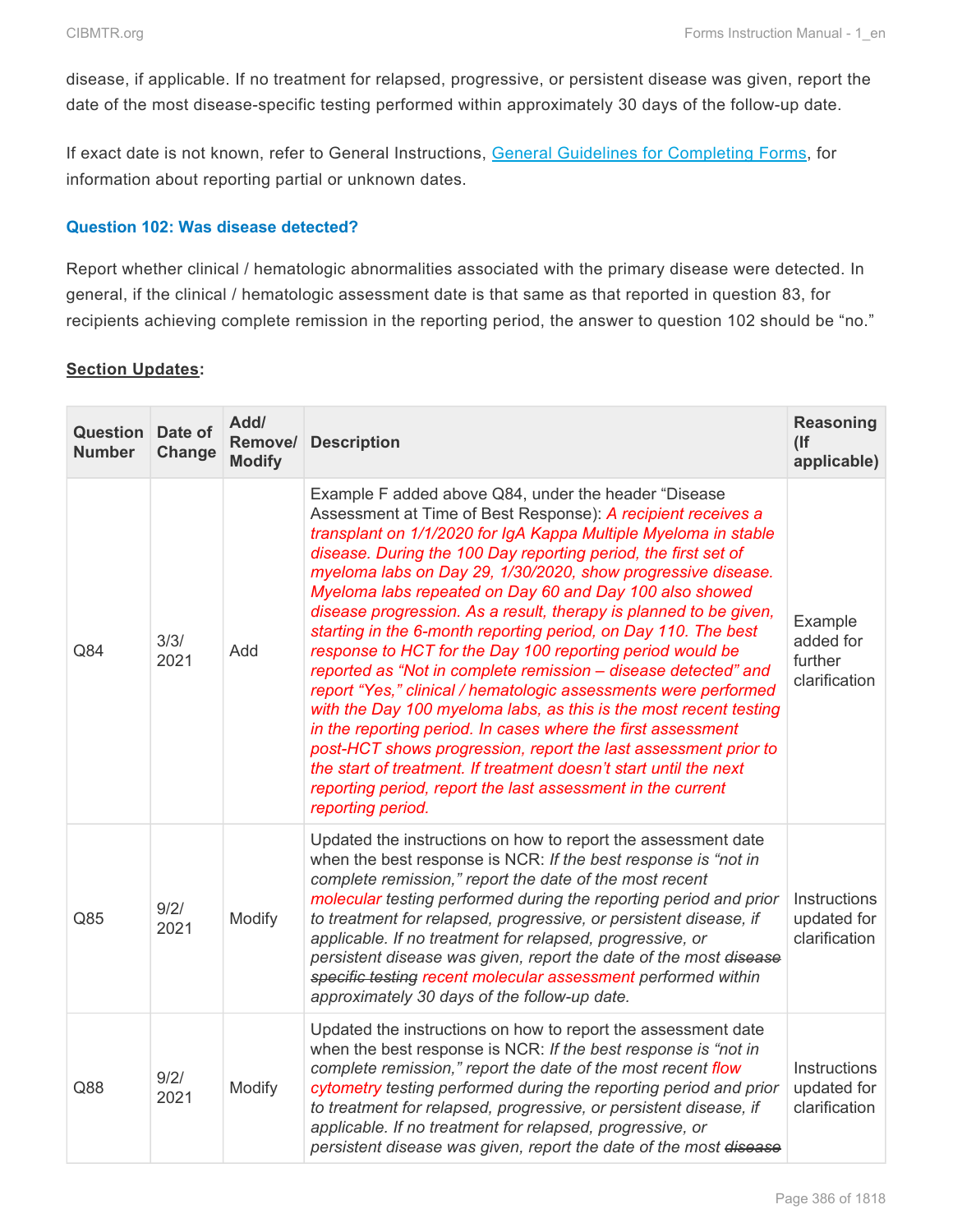|     |              |        | specific testing recent flow cytometry assessment performed<br>within approximately 30 days of the follow-up date.                                                                                                                                                                                                                                                                                                                                                                                                                                                                            |                                                     |
|-----|--------------|--------|-----------------------------------------------------------------------------------------------------------------------------------------------------------------------------------------------------------------------------------------------------------------------------------------------------------------------------------------------------------------------------------------------------------------------------------------------------------------------------------------------------------------------------------------------------------------------------------------------|-----------------------------------------------------|
| Q92 | 9/2/<br>2021 | Modify | Updated the instructions on how to report the assessment date<br>when the best response is NCR: If the best response is "not in<br>complete remission," report the date of the most recent FISH<br>testing performed during the reporting period and prior to<br>treatment for relapsed, progressive, or persistent disease, if<br>applicable. If no treatment for relapsed, progressive, or<br>persistent disease was given, report the date of the most disease<br>specific testing recent FISH assessment performed within<br>approximately 30 days of the follow-up date.                 | <b>Instructions</b><br>updated for<br>clarification |
| Q95 | 9/2/<br>2021 | Modify | Updated the instructions on how to report the assessment date<br>when the best response is NCR: If the best response is "not in<br>complete remission," report the date of the most recent<br>karyotype testing performed during the reporting period and prior<br>to treatment for relapsed, progressive, or persistent disease, if<br>applicable. If no treatment for relapsed, progressive, or<br>persistent disease was given, report the date of the most disease<br>specific testing recent karyotype assessment performed within<br>approximately 30 days of the follow-up date.       | Instructions<br>updated for<br>clarification        |
| Q98 | 9/2/<br>2021 | Modify | Updated the instructions on how to report the assessment date<br>when the best response is NCR: If the best response is "not in<br>complete remission," report the date of the most recent<br>radiological testing performed during the reporting period and<br>prior to treatment for relapsed, progressive, or persistent<br>disease, if applicable. If no treatment for relapsed, progressive,<br>or persistent disease was given, report the date of the most<br>disease specific testing recent radiological assessment<br>performed within approximately 30 days of the follow-up date. | Instructions<br>updated for<br>clarification        |

*Last modified: Sep 02, 2021*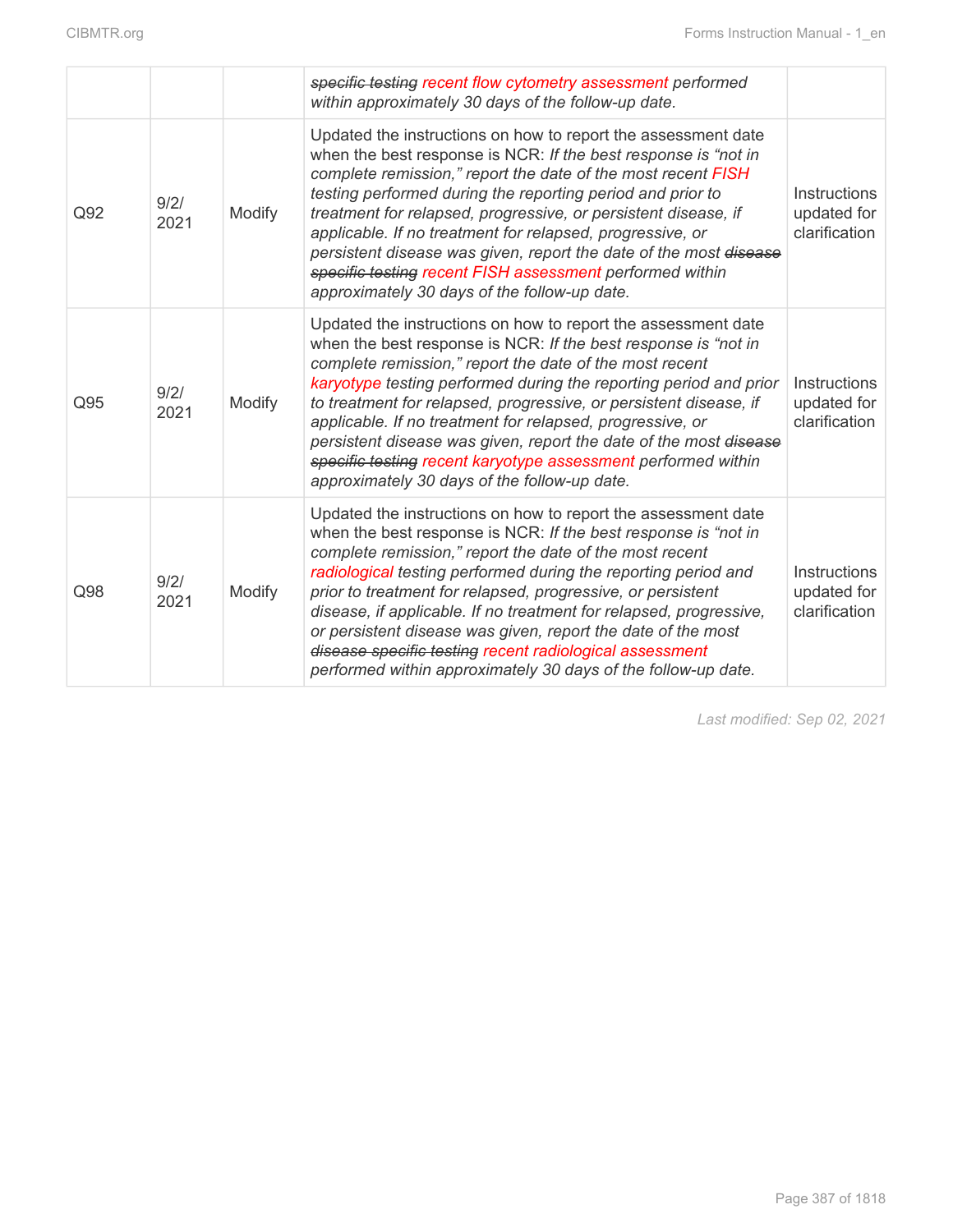# **Q103-107: Post-HCT Therapy**

#### **Malignant Diseases Only !**

Only complete questions 103-107 if the HCT being reported was given to treat a malignant disease. If the HCT being reported was given to treat a non-malignant disease, leave questions 103-107 blank. FormsNet3<sup>SM</sup> should enable / disable this section based on the primary disease reported on the Pre-TED Disease Classification Form (Form 2402). Contact the CIBMTR Customer Service Center if you believe FormsNet3<sup>SM</sup> is incorrectly enabling / disabling these fields.

Report therapy given since the date of last report for reasons other than relapse, persistent, or progressive disease. This may include maintenance and consolidation therapy as well as treatment for minimal residual disease. Do not report any therapy given for relapse, persistent, or progressive disease.

#### **Question 103: Was therapy given since the date of the last report for reasons other than relapse, persistent, or progressive disease? (Include maintenance and consolidation therapy)**

Indicate whether therapy was given during the reporting period for maintenance or consolidation; this therapy may have been specifically planned as part of the original transplant protocol or determined after transplant. Do not include therapy given for relapse, persistent, or progressive disease. Any post-transplant therapy included as part of the initial transplant protocol should be reported in this area of the form.

#### **Question 104: Specify Therapy (check all that apply)**

Indicate which therapies were given since the date of the last report for reasons other than relapse, persistent, or progressive disease.

Systemic therapy: refers to a delivery mechanism where a therapeutic agent is delivered orally or intravenously, enters the bloodstream, and is distributed throughout the body. Indicate whether systemic therapy was given during the reporting period for reasons other than relapse, persistent, or progressive disease and report the systemic therapy given in question 105.

Radiation: Radiation therapy uses high-energy radiation to kill cancer cells. External beam radiation is one of the more frequently used types of radiation. In this method, a beam of radiation is delivered to a specific part of the body, such as the mediastinum. Radiation may be planned if bulky disease was present just prior to transplant for a recipient with lymphoma or a solid tumor. Indicate whether radiation therapy was given during the reporting period for reasons other than relapse, persistent, or progressive disease and go to question 108.

Cellular therapy: Cellular therapy refers to the infusion of human or animal derived cells, which may or may not be modified or processed to achieve a specific composition. Examples include CAR T-cell, NK cell, and mesenchymal cell infusions as well as donor cellular infusions. Indicate "yes" if the recipient received any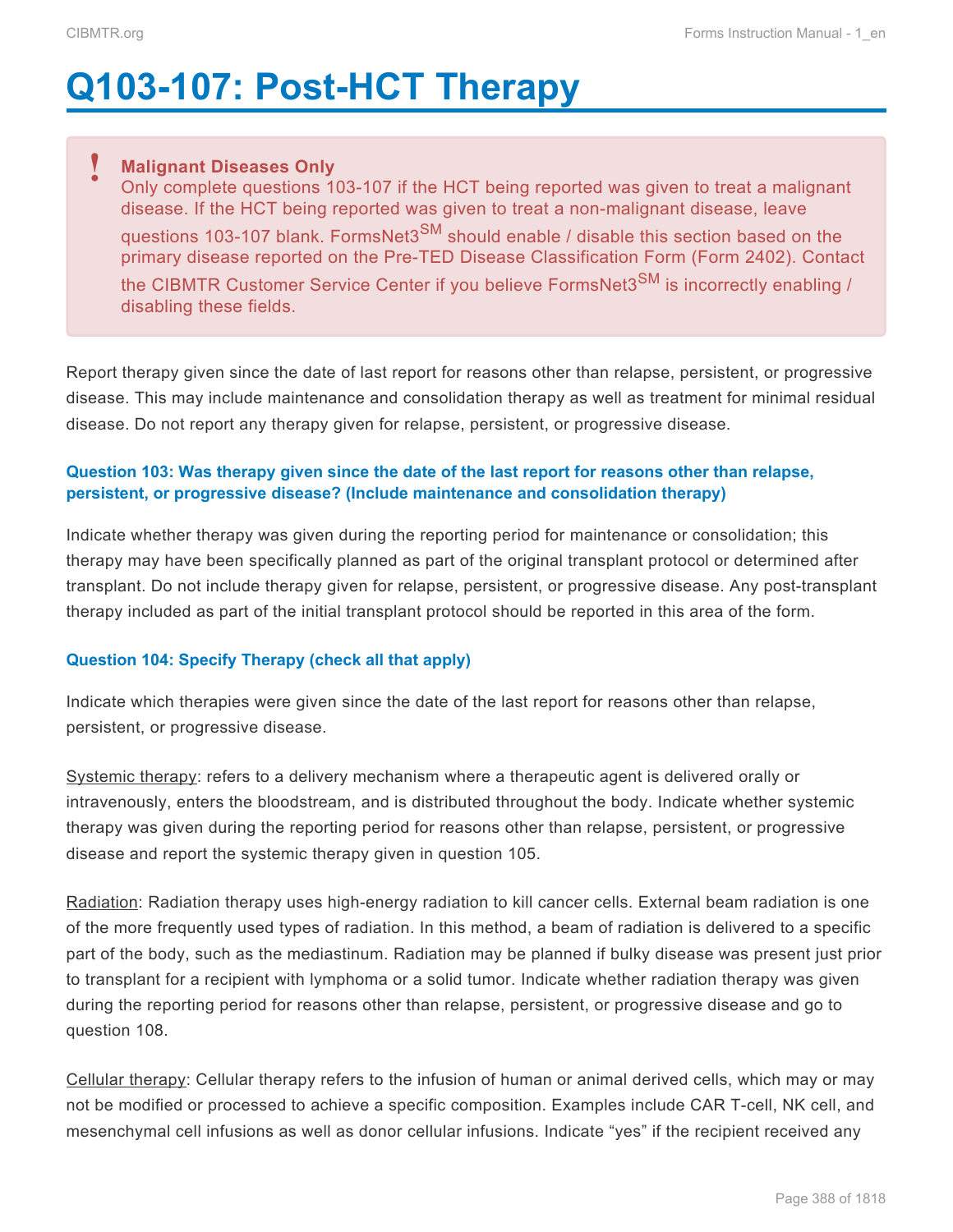form of cellular therapy for reasons other than relapse, persistent, or progressive disease or decreasing / loss of donor chimerism; hematopoietic cell transplantation should not be reported as cellular therapy, as this is captured in questions 7-13 of the Post-TED form. Indicate whether a cellular therapy was infused during the reporting period for reasons other than relapse, persistent, or progressive disease and go to question 106.

Blinded randomized trial: A blinded, randomized trial refers to a research treatment protocol in which the participant is assigned to the control arm or investigational group, and the researcher or clinician is not informed whether the subject is receiving the placebo or standard of care versus the investigational therapy. This makes it impossible to report agents or therapies the recipient is receiving. Indicate whether the recipient is receiving therapy on a randomized, blinded clinical trial during the reporting period for reasons other than relapse, persistent, or progressive disease and go to question 108.

Other therapy: Indicate whether the recipient received additional therapy for reasons other than relapsed, persistent, or progressive disease which does not fit into the previous categories. Examples may include intrathecal therapy or surgery. Specify the other therapy given in question 107.

#### **Questions 105-106: Specify systemic therapy (check all that apply)**

Systemic therapy agents and treatment regimens vary based on disease, prognosis, and protocol. Treatment may consistent of one or multiple drugs, and may be given in an inpatient or outpatient setting; additionally, drugs may be administered on a single day, over consecutive days, or continuously.

Form options are arranged alphabetically. Indicate which systemic therapy agents were administered during the current reporting period for reasons other than relapse, persistent, or progressive disease. If the recipient received a therapeutic agent that is not listed, select "other systemic therapy" and specify the systemic therapy in question 106.

#### **Steroids Administered Post-HCT** Previously, steroids given for reasons other than relapsed, persistent, or progressive disease were reported in the "other systemic therapy" section of the Post-TED (2450) Form. We no longer capture steroids (e.g. dexamethasone) on our Post-TED (2450) Form and they **should not** be reported here. **!**

#### **Question 107: Specify other therapy**

Specify other therapy the recipient received additional therapy for reasons other than relapsed, persistent, or progressive disease which does not fit into the previous form categories listed in question 104. Examples may include intrathecal therapy or surgery.

#### **Section Updates:**

**Question Number Date of Change Add/Remove/Modify Description Reasoning (If applicable)**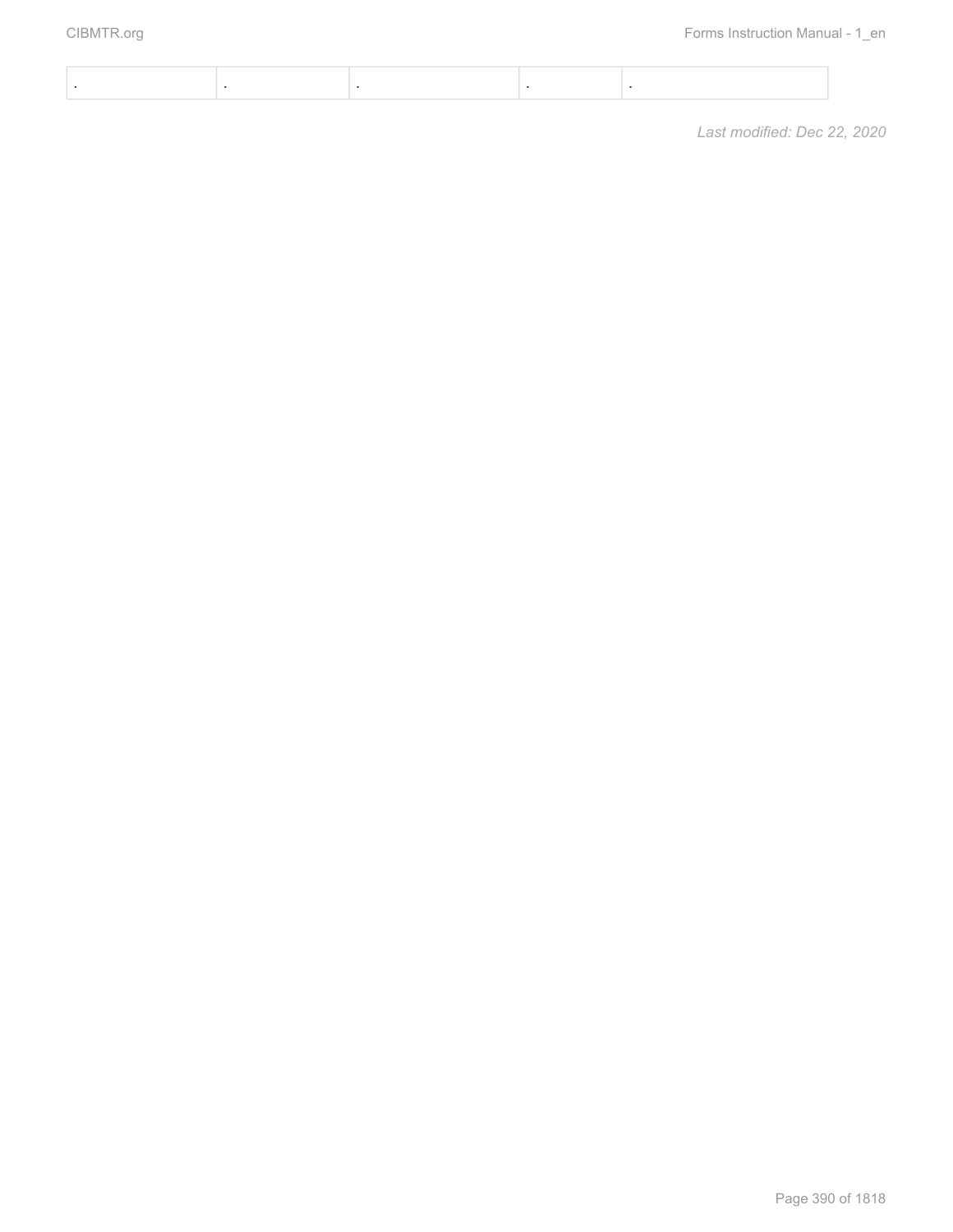# <span id="page-72-0"></span>**Q108-118: Relapse or Progression Post-HCT**

# **Malignant Diseases Only !**

Only complete questions 108-110 if the HCT being reported was given to treat a malignant disease. If the HCT being reported was given to treat a non-malignant disease, leave questions 108-110 blank. Questions 111-118 must be completed regardless of disease type. FormsNet3<sup>SM</sup> should enable / disable this section based on the primary disease reported on the Pre-TED Disease Classification Form (Form 2402). Contact the CIBMTR Customer Service Center if you believe FormsNet3 $\text{SM}$  is incorrectly enabling / disabling these fields.

Report if the recipient has experienced a clinical/hematologic relapse or progression post-HCT. If the relapse or progression was detected in a previous reporting period indicate that and continue on. If the first clinical/hematologic relapse occurred since the date of the last report, indicate the date it was first detected in this reporting period.

#### **Question 108: Did the recipient experience a clinical / hematologic relapse or progression post-HCT?**

Clinical / hematologic assessment is the least sensitive method of disease detection. Examples include circulating blasts in the bloodstream for AML, or enlargement of a malignant mass for lymphoma or a solid tumor. Every recipient who has an evaluation by a physician has a "clinical" assessment. Include radiographic evidence of relapse or progression as clinical/hematologic relapse or progression. Disease specific criteria for establishing relapse or progression are published as part of the CIBMTR Forms Instructions Manual. If the recipient dies, and the relapse or progression of disease is discovered by autopsy, the date of assessment should be reported as the date of death, not the autopsy date.

If clinical / hematologic evidence of relapse / progressive disease was found at any time post-transplant, check "yes" and continue with question 109.

If clinical / hematologic evidence of relapse / progressive disease was not found at any time post-transplant, check "no" and continue with question 111.

# **Question 109: Was the date of clinical / hematologic relapse or progression previously reported?**

Only the date of first clinical / hematologic relapse or progression post-transplant needs to be reported. Therefore, if the recipient experienced clinical / hematologic relapse or progression in a prior reporting period and it was reported on the prior form, report "yes" and continue with question 119. If this is the report of first instance of clinical/hematologic relapse or progression, indicate "no" and continue with question 110.

#### **Question 110: Date first seen:**

Indicate the date relapse/progressive disease was determined by clinical / hematological evaluation. If exact date is not known, refer to General Instructions, General Guidelines for Completing Forms, for information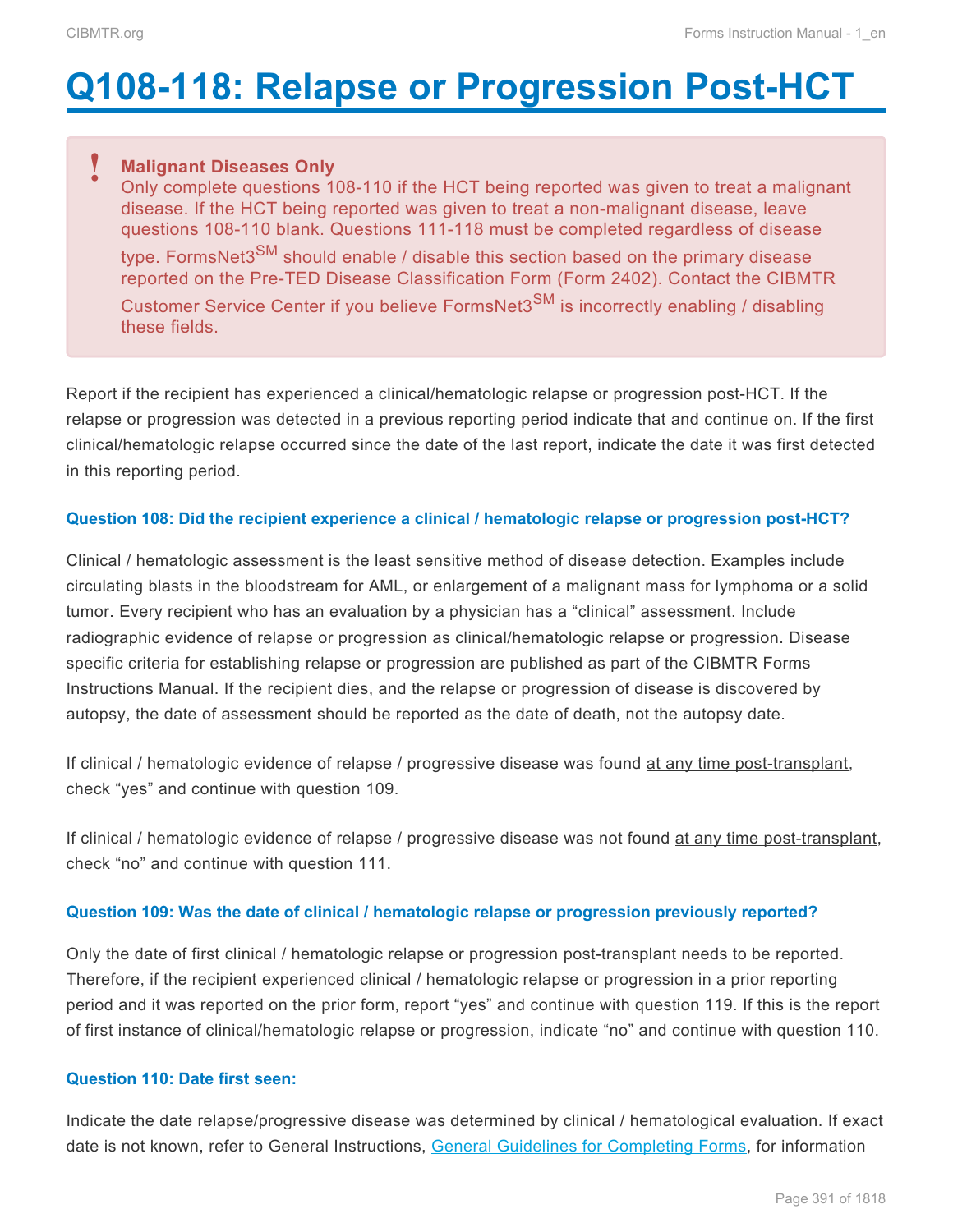about reporting partial or unknown dates.

# **Question 111: Was intervention given for relapsed, persistent or progressive disease since the date of last report?**

Indicate whether therapy was given during the reporting period for persistent or relapsed / progressive disease. Do not include therapy given for maintenance or planned post-transplant consolidation. Any posttransplant therapy included as part of the initial transplant protocol should not be reported in this area of the form. See the [intervention reporting scenarios](#page-72-0) provided below for further clarification.

#### **Question 112: Specify reason for which intervention was given**

Indicate whether therapy was given for persistent or relapsed / progressive disease. If therapy continued from a prior reporting period and a new therapy was started for a different reason during the current reporting period, report the reason the new therapy was started. See the *[intervention reporting scenarios](#page-72-0)* provided below for further clarification.

#### **Question 113: Specify the method(s) of detection for which intervention was given (check all that apply)**

Indicate the methods detecting the reason for which therapy for persistent disease or relapsed / progressive disease was given (as reported in question 110). Indicate all methods of disease assessment in which disease was detected; given that the assessment was performed prior to the start of the intervention(s) and was consistent with the rationale reported in question 110. There may be some cases for which an assessment by a particular method was last performed in the prior reporting period, but was still consistent with the justification reported in question 110; in this case, the method of disease assessment should be indicated.

For example, in the 100-day reporting period, the last cytogenetic assessment detected a new abnormality associated with the recipient's primary transplant disease. In this case, monosomy 7 was identified on a peripheral blood sample for a recipient transplanted for AML in CR1 with normal cytogenetics prior to transplant. In the 6-month reporting period, relapse was detected in the bone marrow morphology (clinical assessment) and concurrent flow cytometry (flow cytometry) and therapy was initiated for relapsed / progressive disease. In this case, each of these methods should be indicated on the Post-TED (2450) Form in the 6-month reporting period.

If multiple therapies were given during the reporting period for different reasons (e.g., the recipient initially receives treatment for persistent disease and subsequently receives different treatment for progressive disease during the same reporting period), indicate any methods of detection confirming the reason in question 112. See the [intervention reporting scenarios](#page-72-0) provided below for further clarification.

If assessment by that method was not performed or was performed and not consistent with the reason for which intervention was given reported in question 112, do not indicate it in question 113.

See below for definitions and examples of each method of detection: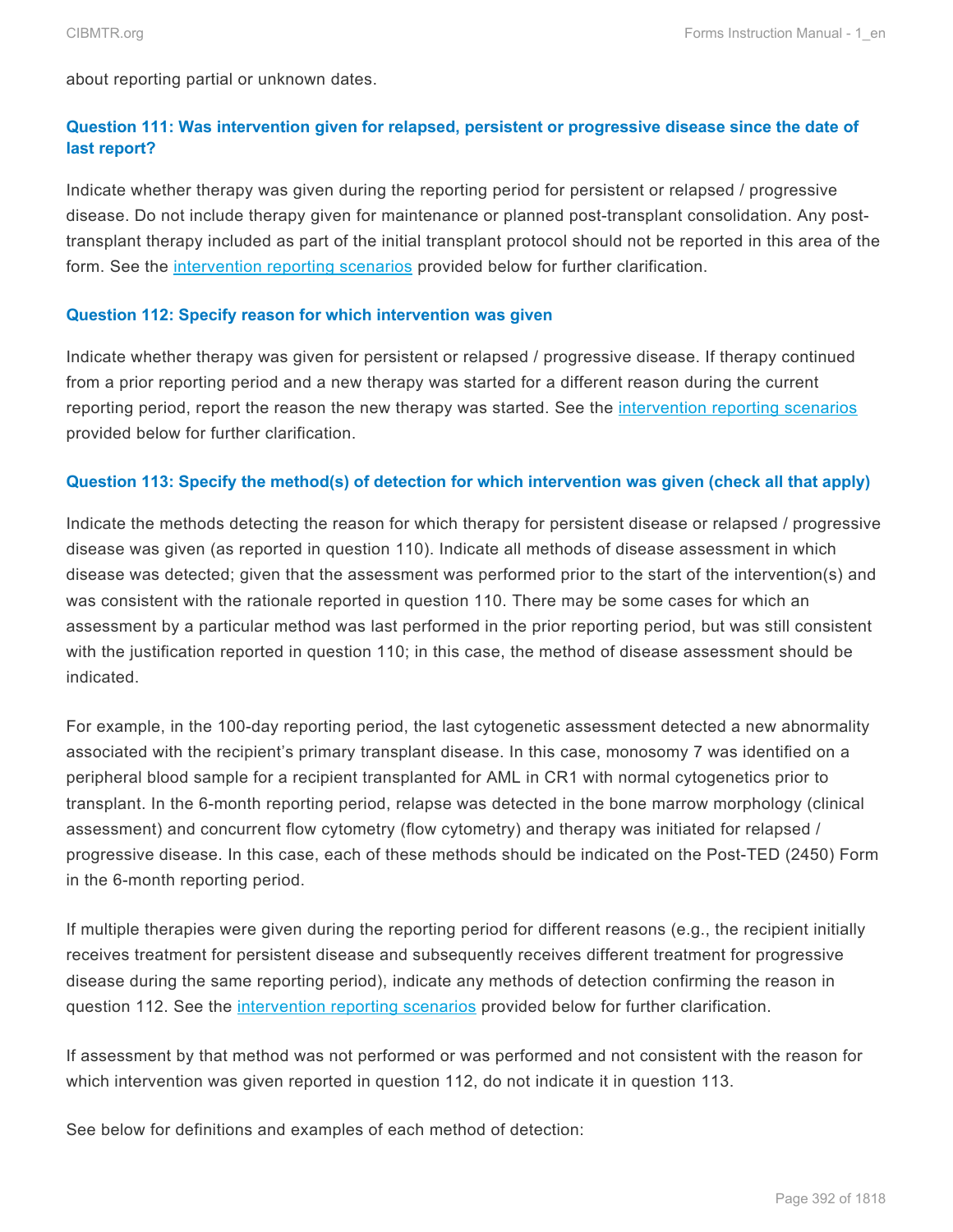- **Clinical / hematologic:** Clinical / hematologic assessment is the least sensitive method of disease detection. Examples include circulating blasts in the bloodstream for AML, or enlargement of a malignant mass for lymphoma or a solid tumor. Every recipient who has an evaluation by a physician has a "clinical" assessment. Examples of clinical/hematologic assessments include: bone marrow biopsy / morphologic evaluation, complete blood count, serum protein electrophoresis, etc.
- **Radiologic (e.g., PET, MRI, CT):** Radiologic assessments are imaging techniques used to assess disease response. Imaging techniques used to evaluate disease response typically include PET, CT, or MIBG, but may include x-ray, skeletal survey, or ultrasound in some cases.
- **Cytogenetic:** Cytogenetic studies involve the study of chromosomes, typically through one of two methods: karyotyping or fluorescence in situ hybridization (FISH). Blood, bone marrow, or tissue preparations may be tested by either of these two methods. Karyotyping is both less sensitive and less specific than FISH testing; FISH studies identify only abnormalities detectable by the employed probe set, and cannot provide information about the presence or absence of chromosomal abnormalities or markers outside the specific probe set utilized.
- **Flow cytometry:** Flow cytometry is a technique that can be performed on blood, marrow, or tissue preparations where the cell surface markers can be quantified on cellular material. This allows for the detection of abnormal cell populations for some diseases. Flow cytometry may also be referred to as immunophenotyping.
- **Disease specific molecular marker:** Molecular assessment involves determining whether a molecular marker for the disease exists in the blood or bone marrow. Molecular assessment is the most sensitive method of detection, and can indicate known genetic abnormalities associated with the disease for which the HCT was performed.

# **Question 114: Date intervention started**

Report the date therapy was started for the reason specified in question 110; if multiple instances, cycles, or lines of therapy are administered, report the date of the first treatment. If treatment was started in a prior reporting period and continues into the current reporting period, report the original therapy start date (prior to the start of the current reporting period) and override the validation error in FormsNet3SM using the code "verified correct." If therapy was stopped in a prior reporting period and restarted (or a new therapy was started) during the current reporting period, report the earliest date treatment was administered during the current reporting period. See the [intervention reporting scenarios](#page-72-0) provided below for further clarification.

# **Intervention Reporting Scenarios**

**A.** A recipient with NHL in complete remission at the time of HCT has a relapse during the 100 day reporting period. Relapse was detected by a PET scan and a lymph node biopsy. Following these assessments, rituximab was started on 5/1/2016. The disease did not respond to this therapy prompting a switch to brentuximab on 6/1/2016. The 100 Day date of contact is 6/15/2016.

# *100 Day Post-TED Form:*

Q111: Report "Yes" to indicate therapy was given for relapsed disease during this reporting period.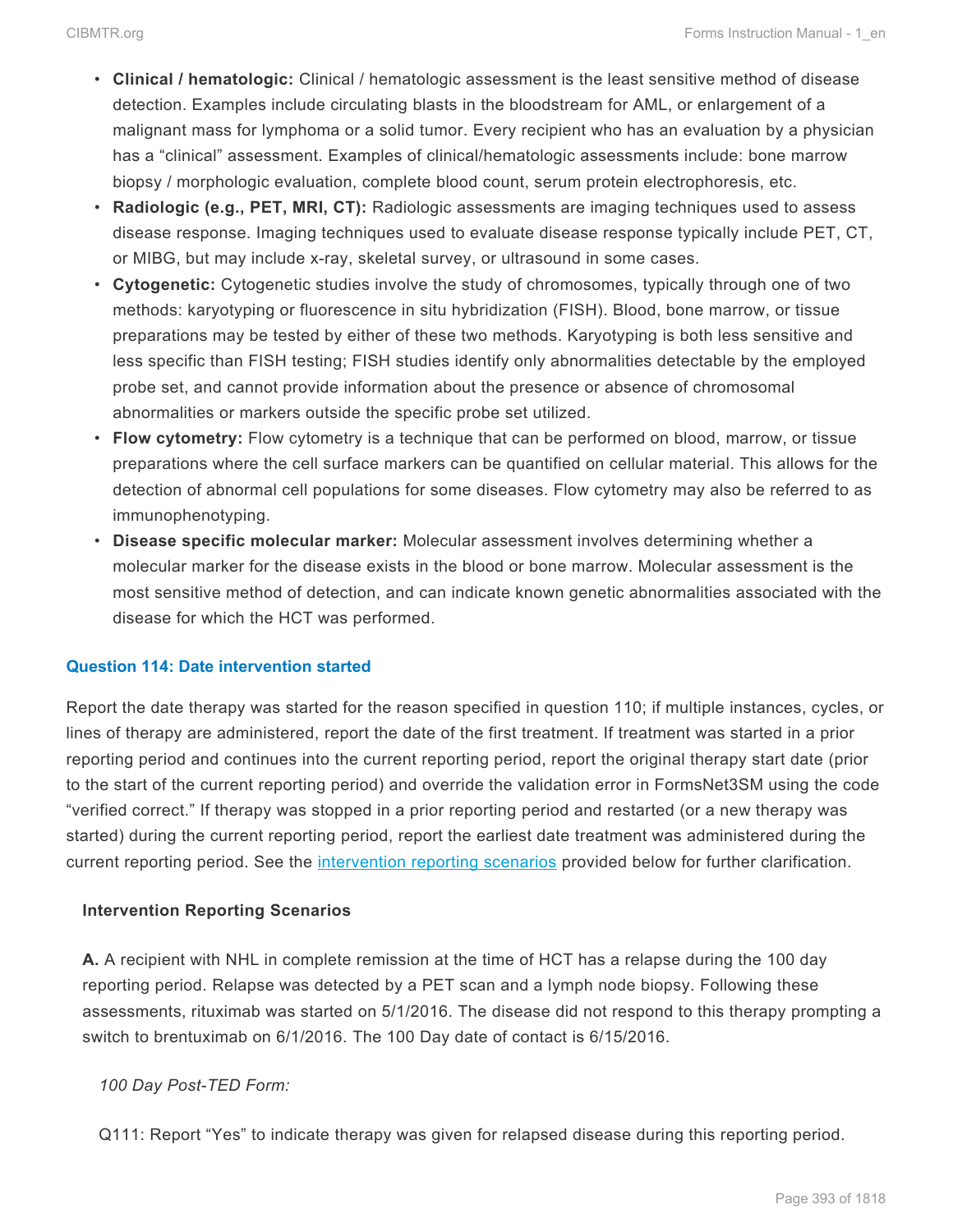Q111: Report "Relapsed / progressive disease."

Q113: Check the boxes to indicate that disease was detected by both clinical/hematologic (lymph node biopsy) and radiological (PET Scan) assessments. All other methods of detection must be left blank. Q114: Report "5/1/2016" to reflect the date of the first treatment given for relapsed disease. Q115-117: Report both rituximab and brentuximab as treatments for relapsed disease given during the reporting period.

**B.** B. A recipient with multiple myeloma in VGPR at the time of HCT was started on maintenance lenalidomide during the six month reporting period. Later in the reporting period, progression was detected by serum protein electrophoresis on 9/15/2014 and so the recipient stopped lenalidomide and started bortezomib as well as dexamethasone on 9/20/2014 The recipient continued bortezomib and dexamethasone treatment into the one year reporting period.

# *Six Month Post-TED Form:*

Q111: Report "Yes" to indicate therapy was given for progressive disease during this reporting period. Q112: Report "Relapsed / progressive disease."

Q113: Check the box to indicate that disease was detected by clinical/hematologic (serum protein electrophoresis) assessment. All other methods of detection must be left blank.

Q114: Report "9/20/2014" to reflect the date of the first treatment given for progressive disease. Q115-117: Report bortezomib as treatment for progressive disease given during the reporting period. Dexamethasone is no longer captured on the Post-TED (2450) Form. The lenalidomide therapy should not be reported in this section of the form. This medication was given as maintenance therapy and will therefore be reported under Post-HCT Therapy.

*One Year Post-TED Form:*

Q111 – 118: These questions will be disabled in FormsNet3. Starting with Revision 5 of the Post-TED 2450, therapy given for relapsed or progressive disease will only be captured in the reporting period in which treatment first started.

**C.** A recipient with multiple myeloma in PR at the time of HCT was started on lenalidomide during 100 day reporting period (started 3/15/2012) due to persistent disease (detected by serum electrophoresis testing). This treatment was not planned and was given due to an unsatisfactory disease response to HCT. Thirty days after lenalidomide was started, a karyotype assessment confirmed persistent cytogenetic abnormalities present in a bone marrow sample. Lenalidomide was continued into the six month reporting period, during which, there was disease progression (detected by serum electrophoresis). Lenalidomide was stopped and carfilzomib was started on 5/30/2012. By the end of the six month reporting period, the recipient achieved a complete remission in response to carfilzomib and was switched to a lower maintenance dose of carfilzomib which was continued into the one year reporting period.

*100 Day Post-TED Form:*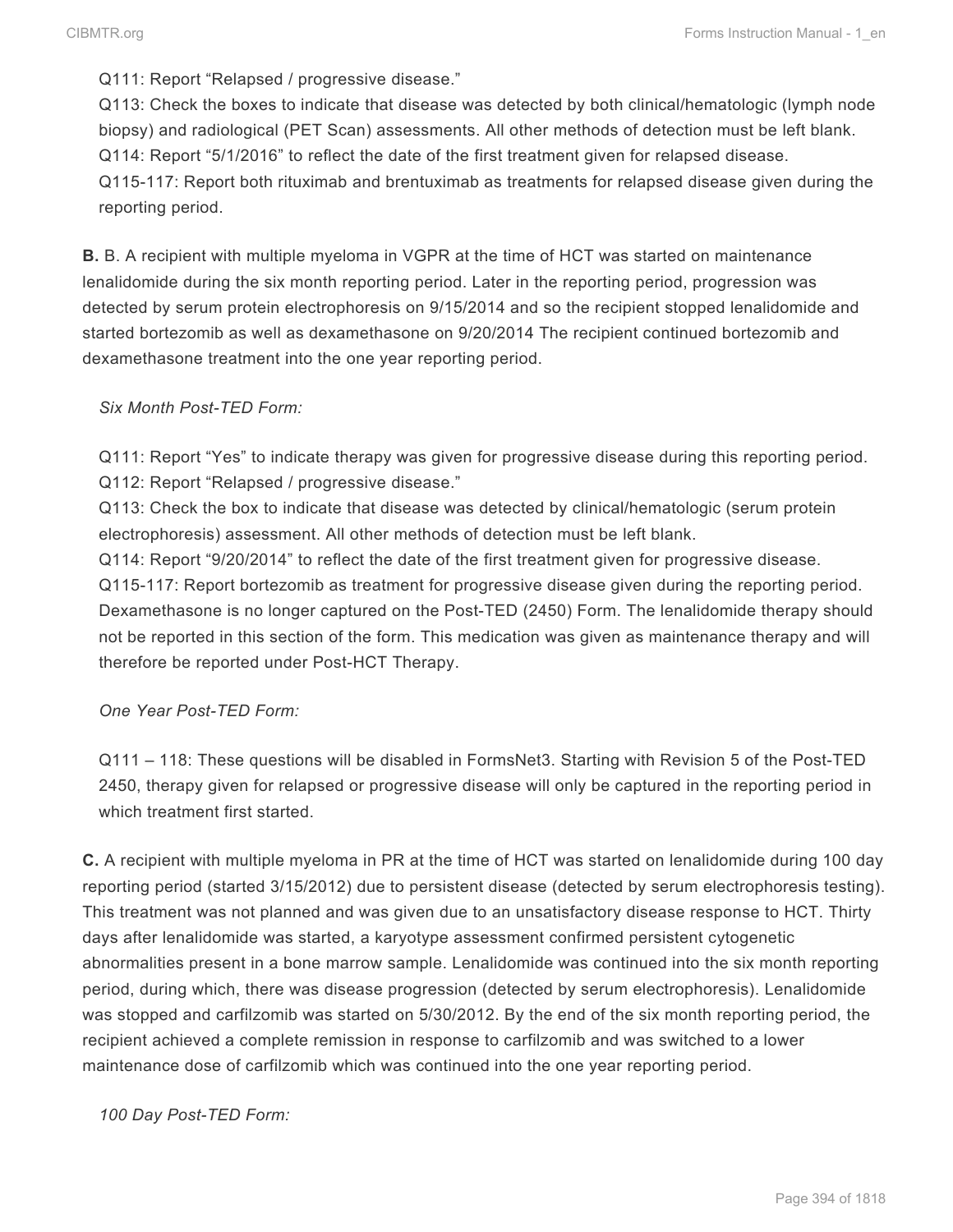Q111: Report "Yes" to indicate therapy was given for persistent disease during this reporting period. Q112: Report "Persistent disease."

Q113: Check the box to indicate that disease was detected by clinical/hematologic (serum protein electrophoresis) assessment. All other methods of detection must be left blank. The karyotype test would not be reported as a method of detection since it was performed after treatment was started and, therefore, did not inform the decision to start lenalidomide.

Q114: Report "3/15/2012" to reflect the date of the first treatment for persistent disease.

Q115-118: Report lenalidomide as the only treatment given during the reporting period.

#### *Six Month Post-TED Form:*

Q111: Report "Yes" to indicate therapy was given for persistent and progressive disease during this reporting period.

Q112: Report "relapsed / progressive disease." If therapy continued from a prior reporting period and a new therapy was started for a different reason during the current reporting period, report the reason the new therapy was started.

Q113: Check the box to indicate that disease was detected by clinical/hematologic (serum protein electrophoresis) assessment. All other methods of detection must be left blank.

Q114: Report "5/30/2012" to reflect the date of the first treatment for progressive disease.

Q115-118: Report the lenalidomide and carfilzomib as treatments received during the reporting period

# *One Year Post-TED Form:*

Q111: Report "No" to indicate therapy was not given for persistent or relapsed / progressive disease during this reporting period. The lower dose carfilzomib given as maintenance (to keep the recipient in CR) must be reported in the Post-HCT Therapy Section of the Post-TED Form. Reporting "No" for question 109 will disable questions 112-118.

# **Question 115: Specify therapy (check all that apply)**

Indicate which therapies were given since the date of the last report for relapsed, persistent, or progressive disease.

Systemic therapy: refers to a delivery mechanism where a therapeutic agent is delivered orally or intravenously, enters the bloodstream, and is distributed throughout the body. Indicate whether systemic therapy was given during the reporting period for relapsed, persistent, or progressive disease and report the systemic therapy given in question 116.

Radiation: Radiation therapy uses high-energy radiation to kill cancer cells. External beam radiation is one of the more frequently used types of radiation. In this method, a beam of radiation is delivered to a specific part of the body, such as the mediastinum. Radiation may be planned if bulky disease was present just prior to transplant for a recipient with lymphoma or a solid tumor. Indicate whether radiation therapy was given during the reporting period for relapsed, persistent, or progressive disease and go to question 119.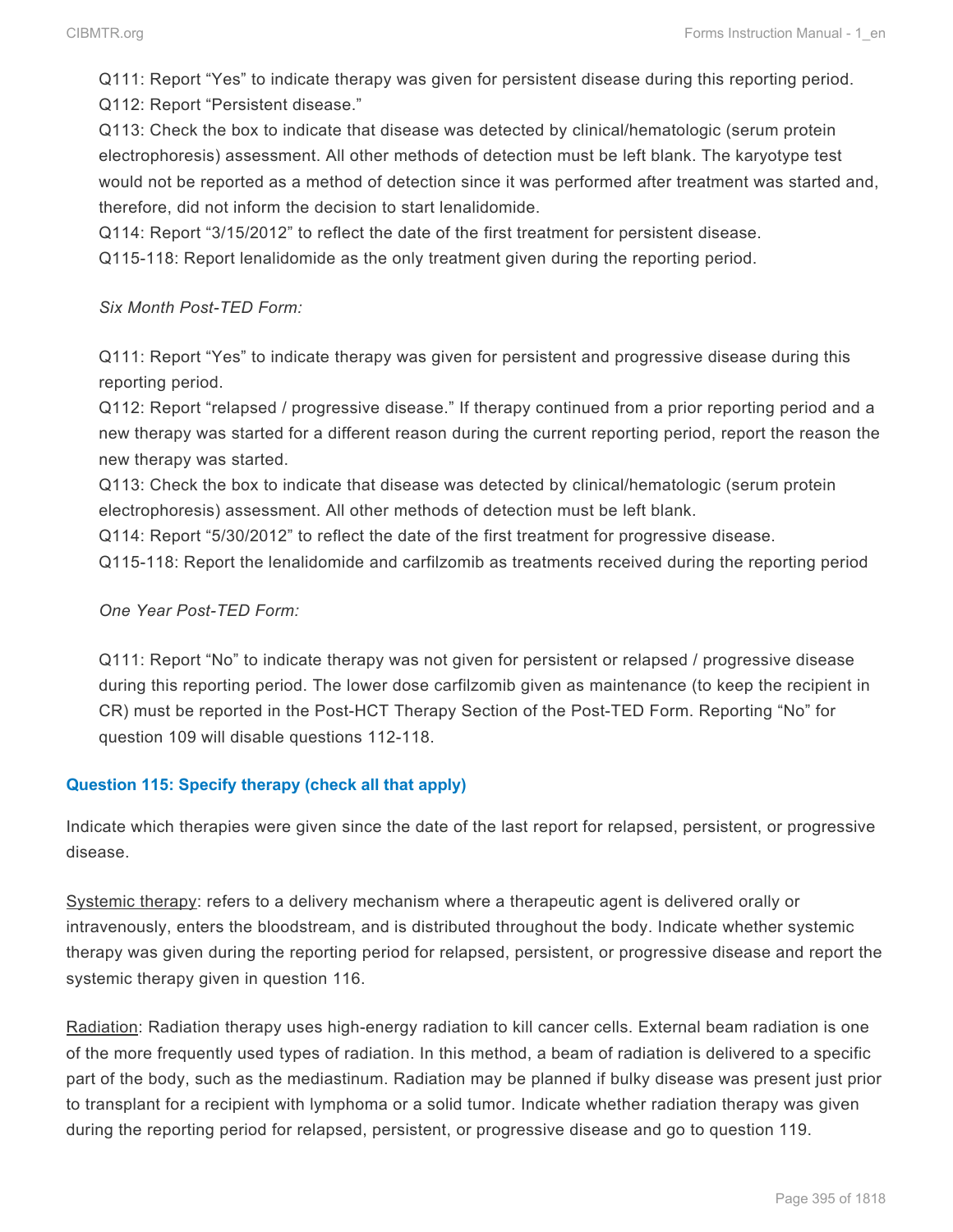Cellular therapy: Cellular therapy refers to the infusion of human or animal derived cells, which may or may not be modified or processed to achieve a specific composition. Examples include CAR T-cell, NK cell, and mesenchymal cell infusions as well as donor cellular infusions. Indicate "yes" if the recipient received any form of cellular therapy for relapse, persistent, or progressive disease; hematopoietic cell transplantation should not be reported as cellular therapy, as this is captured in questions 7-13 of the Post-TED form. Indicate whether a cellular therapy was infused during the reporting period for relapsed, persistent, or progressive disease and go to question 119.

Blinded randomized trial: A blinded, randomized trial refers to a research treatment protocol in which the participant is assigned to the control arm or investigational group, and the researcher or clinician is not informed whether the subject is receiving the placebo or standard of care versus the investigational therapy. This makes it impossible to report agents or therapies the recipient is receiving. Indicate whether the recipient is receiving therapy on a randomized, blinded clinical trial during the reporting period for relapsed, persistent, or progressive disease and go to question 119.

Other therapy: Indicate whether the recipient received additional therapy for relapsed, persistent, or progressive disease which does not fit into the previous categories. Examples may include intrathecal therapy or surgery. Specify the other therapy given in question 118.

# **Questions 116-117: Specify systemic therapy (check all that apply)**

Systemic therapy agents and treatment regimens vary based on disease, prognosis, and protocol. Treatment may consistent of one or multiple drugs and may be given in an inpatient or outpatient setting; additionally, drugs may be administered on a single day, over consecutive days, or continuously.

Form options are arranged alphabetically. Indicate which systemic therapy agents were administered during the current reporting period for relapse, persistent, or progressive disease. If the recipient received a chemotherapy agent that is not listed (e.g. cyclophosphamide), "chemotherapy" should be selected. If the recipient received a therapeutic agent, other than chemotherapy, that is not listed, select "other systemic therapy" and specify the systemic therapy in question 117.

# **Steroids Administered Post-HCT !**

Previously, steroids given for relapsed, persistent, or progressive disease were reported in the "other systemic therapy" section of the Post-TED (2450) Form. We no longer capture steroids (e.g. dexamethasone) on our Post-TED (2450) Form and they **should not** be reported here.

# **Section Updates:**

| <b>Question</b> | Date of | Add/          | Remove/ Description                                    | Reasoning   |
|-----------------|---------|---------------|--------------------------------------------------------|-------------|
| <b>Number</b>   | Change  | <b>Modify</b> |                                                        | applicable) |
| Q108            | 5/6/    | Modify        | The following question numbers were updated in the red | Incorrect   |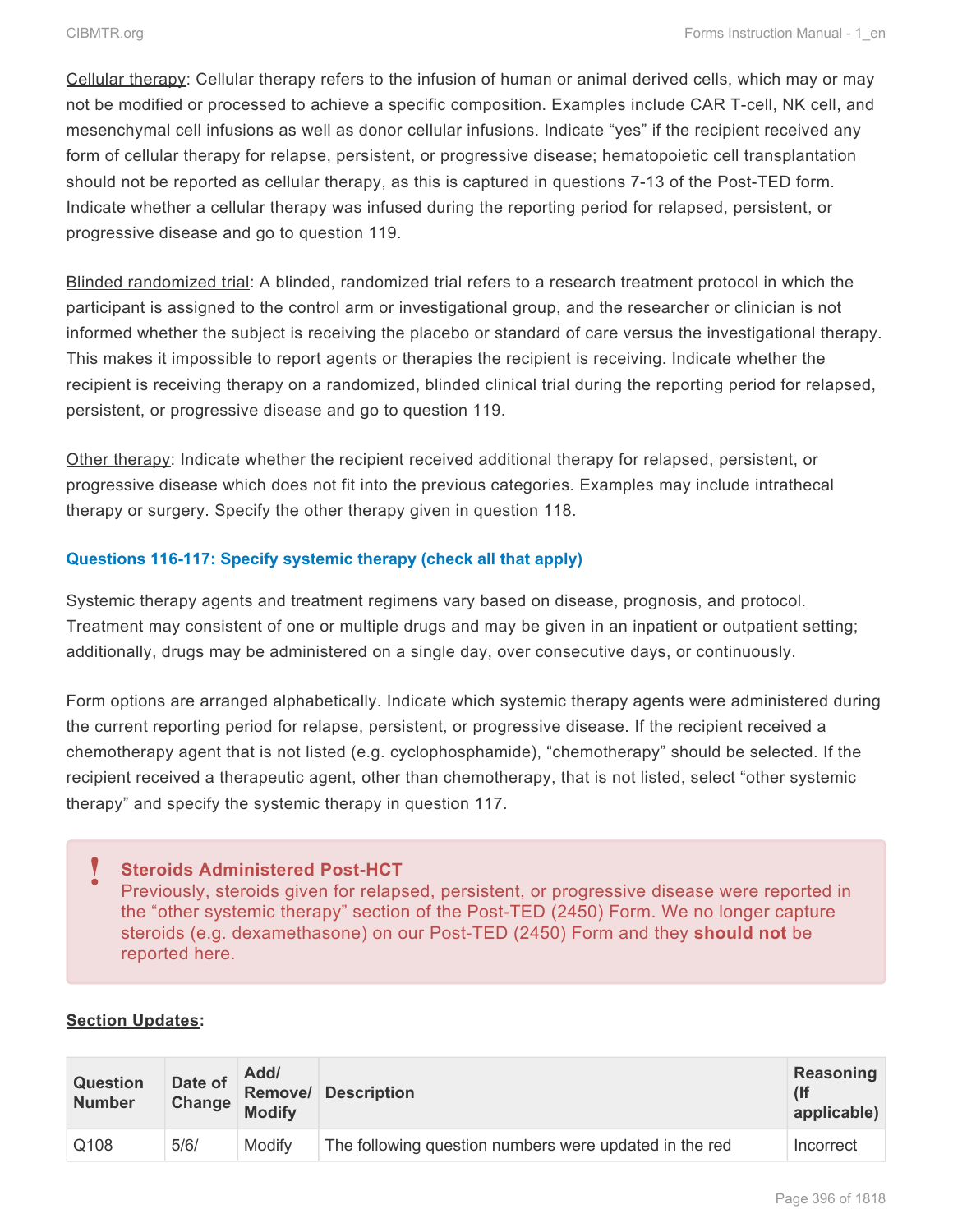|                                               | 2021          |        | warning box above question 108: Only complete questions<br>108-11 8 0 if the HCT being reported was given to treat a<br>malignant disease. If the HCT being reported was given to<br>treat a non-malignant disease, leave questions 108-11 8 0<br>blank. Questions 111-118 must be completed regardless of<br>disease type. FormsNet3 <sup>SM</sup> should enable / disable this<br>section based on the primary disease reported on the Pre-TED<br>Disease Classification Form (Form 2402). Contact the<br><b>CIBMTR Customer Service Center if you believe</b><br>FormsNet3 <sup>SM</sup> is incorrectly enabling / disabling these fields.                                                                                                                                                                                                                                                                                                                                                                                                                                                                                                                                                                                                               | question<br>numbers                                                  |
|-----------------------------------------------|---------------|--------|-------------------------------------------------------------------------------------------------------------------------------------------------------------------------------------------------------------------------------------------------------------------------------------------------------------------------------------------------------------------------------------------------------------------------------------------------------------------------------------------------------------------------------------------------------------------------------------------------------------------------------------------------------------------------------------------------------------------------------------------------------------------------------------------------------------------------------------------------------------------------------------------------------------------------------------------------------------------------------------------------------------------------------------------------------------------------------------------------------------------------------------------------------------------------------------------------------------------------------------------------------------|----------------------------------------------------------------------|
| Intervention<br>Reporting<br><b>Scenarios</b> | 5/26/<br>2021 | Modify | Example B was updated for the one year Post-TED reporting<br>period: Q111 - 118: Report "Yes" to indicate therapy was<br>given for relapsed disease during this reporting period.<br>Q112: Report "Relapsed / progressive disease."<br>Q113: Check the clinical/hematologic disease assessment<br>box. Centers are instructed to check the boxes for all methods<br>of assessment performed prior to the start of treatment which<br>confirmed the reason therapy was given (question 112). This<br>includes assessments which may have been performed during<br>a prior reporting period.<br>Q114: Report "9/20/2014" to reflect the date of the first<br>treatment given for progressive disease. Reporting a date<br>outside the current reporting period will cause a FormsNet3SM<br>error. Centers are instructed to override this error using the<br>code "Verified Correct."<br>Q115-118: Report both bortezomib as treatment for<br>progressive disease given during the reporting period. These<br>questions will be disabled in the FormsNet3SM system.<br>Starting with Revision 5 of the Post-TED 2450, therapy given<br>for relapsed or progressive disease will only be captured in the<br>reporting period in which treatment first started. | Example<br>updated to<br>reflect<br>changes in<br>form<br>validation |
| $Q116 -$<br>117                               | 4/28/<br>2021 | Remove | Removed the following: Form options are arranged<br>alphabetically. Indicate which systemic therapy agents were<br>administered during the current reporting period for reasons<br>other than relapse, persistent, or progressive disease. If the<br>recipient received a chemotherapy agent that is not listed (e.g.<br>cyclophosphamide), "chemotherapy" should be selected. If the<br>recipient received a therapeutic agent, other than<br>chemotherapy, that is not listed, select "other systemic<br>therapy" and specify the systemic therapy in question 117.                                                                                                                                                                                                                                                                                                                                                                                                                                                                                                                                                                                                                                                                                       | Incorrect<br>instructions                                            |

*Last modified: Jun 22, 2021*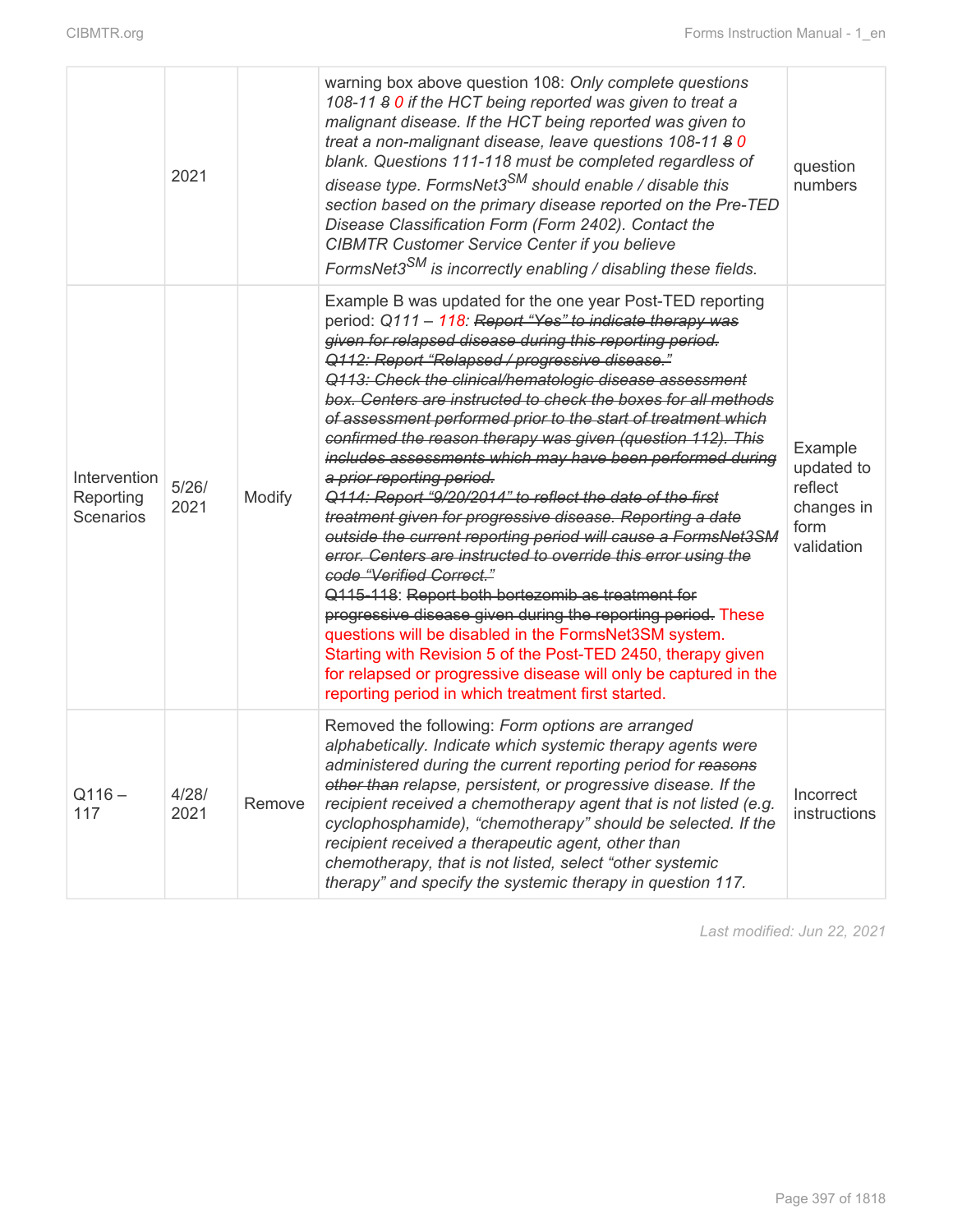# **Q119-122: Current Disease Status**

# **Malignant Diseases Only !**

Only complete questions 119-122 if the HCT being reported was given to treat a malignant disease. If the HCT being reported was given to treat a non-malignant disease, leave questions 117-120 blank. FormsNet3<sup>SM</sup> should enable / disable this section based on the primary disease reported on the Pre-TED Disease Classification Form (Form 2402). Contact the CIBMTR Customer Service Center if you believe FormsNet3<sup>SM</sup> is incorrectly enabling / disabling these fields.

Tandem Transplants: For recipients receiving a tandem transplant, the current disease status prior to HCT #2 of the tandem depends on the pre-transplant disease status and the best response to the prior transplant (i.e., HCT #1 of the tandem).

- If the recipient was in complete remission at the time of HCT #1 or achieved complete remission prior to HCT #2 of their tandem transplant, the current disease status should be reported as "Complete remission (CR)" (given there is no evidence of relapse / progression disease based on labs / clinical assessments between the tandem HCTs).
- If the recipient was not in complete remission or did not achieve complete remission in response to HCT #1 prior to HCT #2 of their tandem transplant, either "Not in complete remission (NCR)" or "Not evaluated" would be appropriate options; however, ensure the best response to transplant and the current diseases status are answered consistently

# **Question 119: What is the current disease status?**

Indicate the disease status of the primary transplant disease as of the last evaluation in the reporting period. Complete remission (CR) criteria vary by disease, and are outlined in the CIBMTR Forms Instructions Manual. If the recipient achieves CR or continues in CR at the time of last evaluation in the reporting period, indicate "complete remission (CR)." If the recipient is not in CR due to presence of disease on last evaluation in the reporting period or an incomplete evaluation that does not allow for reporting CR, indicate "not in complete remission." If the recipient's disease status was not evaluated post-HCT, check "not evaluated" and submit the form. This option is **not** commonly used, as this would indicate that **no tests** (radiological, laboratory, or a clinical assessment) were performed to assess the CR status at **any time** during the reporting period.

The center does not need to repeat all disease-specific assessments (biopsies, scans, labs) each reporting period in order to complete current disease status data fields. Once a particular disease status is achieved, the center can continue reporting that disease status (based on labs / clinical assessments) until there is evidence of relapse / progression.

**Example 1:** A recipient with neuroblastoma is not in complete remission prior to transplant, in the 100-day reporting period the recipient receives a tandem transplant. Between HCT 1 and HCT 2 the only disease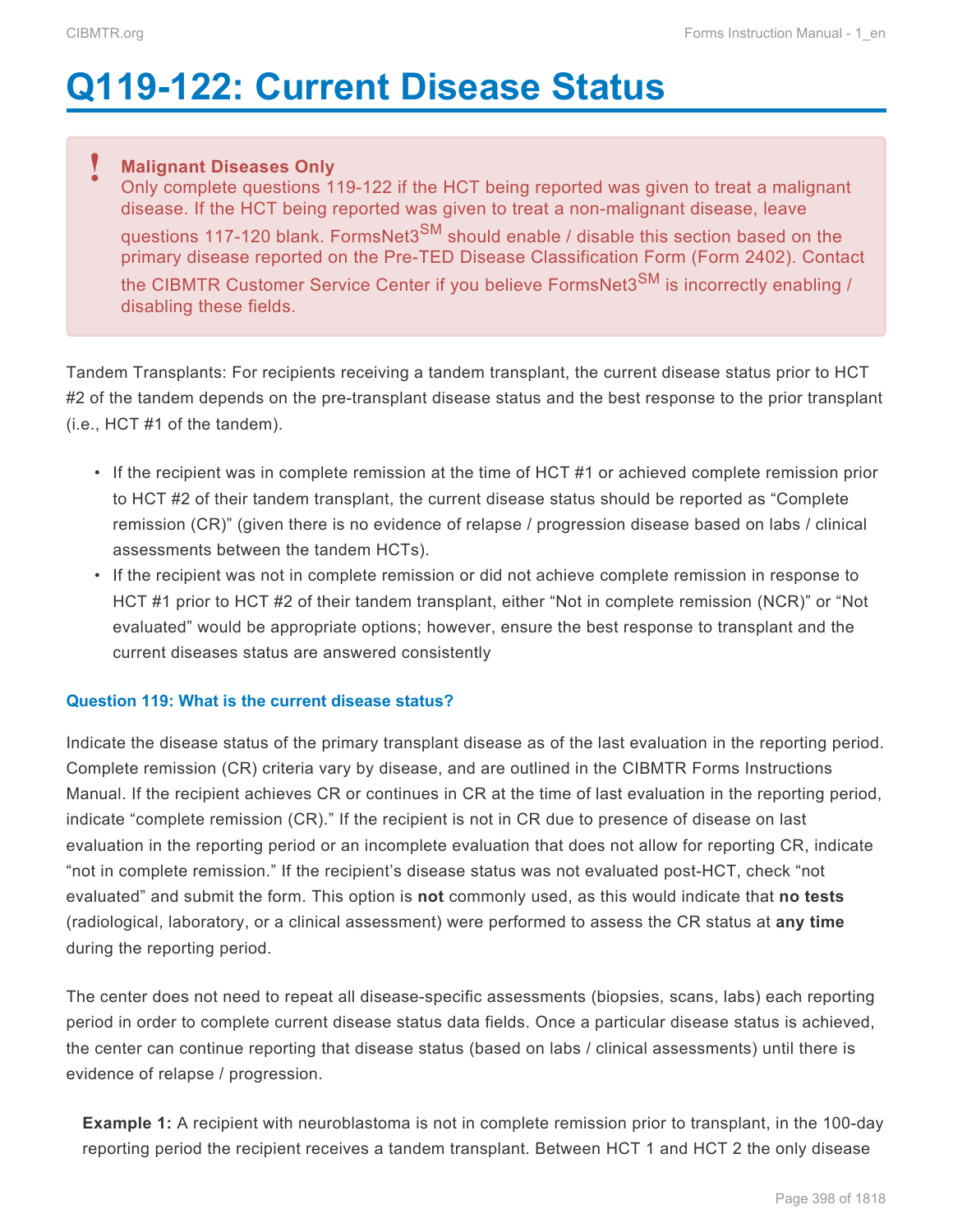assessment performed was a clinical evaluation. In this case either option would be appropriate to answer for question 119: "Not evaluated" or "Not in complete remission (NCR)" and "no disease detected but incomplete evaluation to establish CR" for question 120. However, we want to ensure the best response and the current disease status are consistent.

**Example 2:** A recipient with neuroblastoma is in complete remission prior to transplant, in the 100-day reporting period the recipient receives a tandem transplant. Between HCT 1 and HCT 2 the only disease assessment performed was a clinical evaluation in which the clinician did not mention progressive or relapsed disease. In this case "Complete remission (CR)" should be reported for question 119.

#### **Question 120: Specify disease status if not in complete remission**

Disease status criteria are generally based upon clinical assessment confirming ongoing presence or absence of disease. However, there are also situations in which an evaluation may have been performed but be incomplete and not have all testing required in order to meet the criteria for reporting complete remission (CR).

For recipients "not in complete remission," indicate whether clinical evidence of disease persisted on disease-specific assessments within the reporting period. If all assessments have shown resolution of disease, but not all assessments required to report complete remission have been completed, indicate "no disease detected but incomplete evaluation to establish CR." This option is also appropriate for scenarios in which the recipient has not previously achieved a post-HCT CR but does not have any disease assessments performed within the reporting period. Indicate "disease detected" if disease persists by any method of radiological or clinical assessment; persistence of abnormalities by molecular, cytogenetic, or flow cytometry assessments does not constitute "disease detected."

**Example 1:** A recipient with multiple myeloma goes to transplant in VGPR, without a bone marrow showing < 5% blasts completed prior to transplant. Post-transplant serum and urine electrophoreses and immunofixations are negative. However, no bone marrow biopsy is performed within the 100-day reporting period. In this case, "not in complete remission" should be selected for question 119, and "no disease detected by incomplete evaluation to establish CR" for question 120.

**Example 2:** A recipient with AML goes to transplant in primary induction failure. Post-transplant, they recover their counts, but had circulating blasts noted on differential. They expire due to persistent disease with their last CBC performed on their date of death showing circulating blasts. In this case, "not in complete remission" should be selected for question 119, and "disease detected" in question 120.

**Example 3:** Similar to example 2, a recipient with AML goes to transplant in primary induction failure. They expire on D+11 due to infection, and had not engrafted as of that date. Their last CBC showed a WBC of 0.5  $\times$  109/L with no blasts detected on their differential. A bone marrow biopsy was not performed between transplant and the date of death. In this case, "not in complete remission" should be selected for question 119, and "no disease detected by incomplete evaluation to establish CR" in question 120.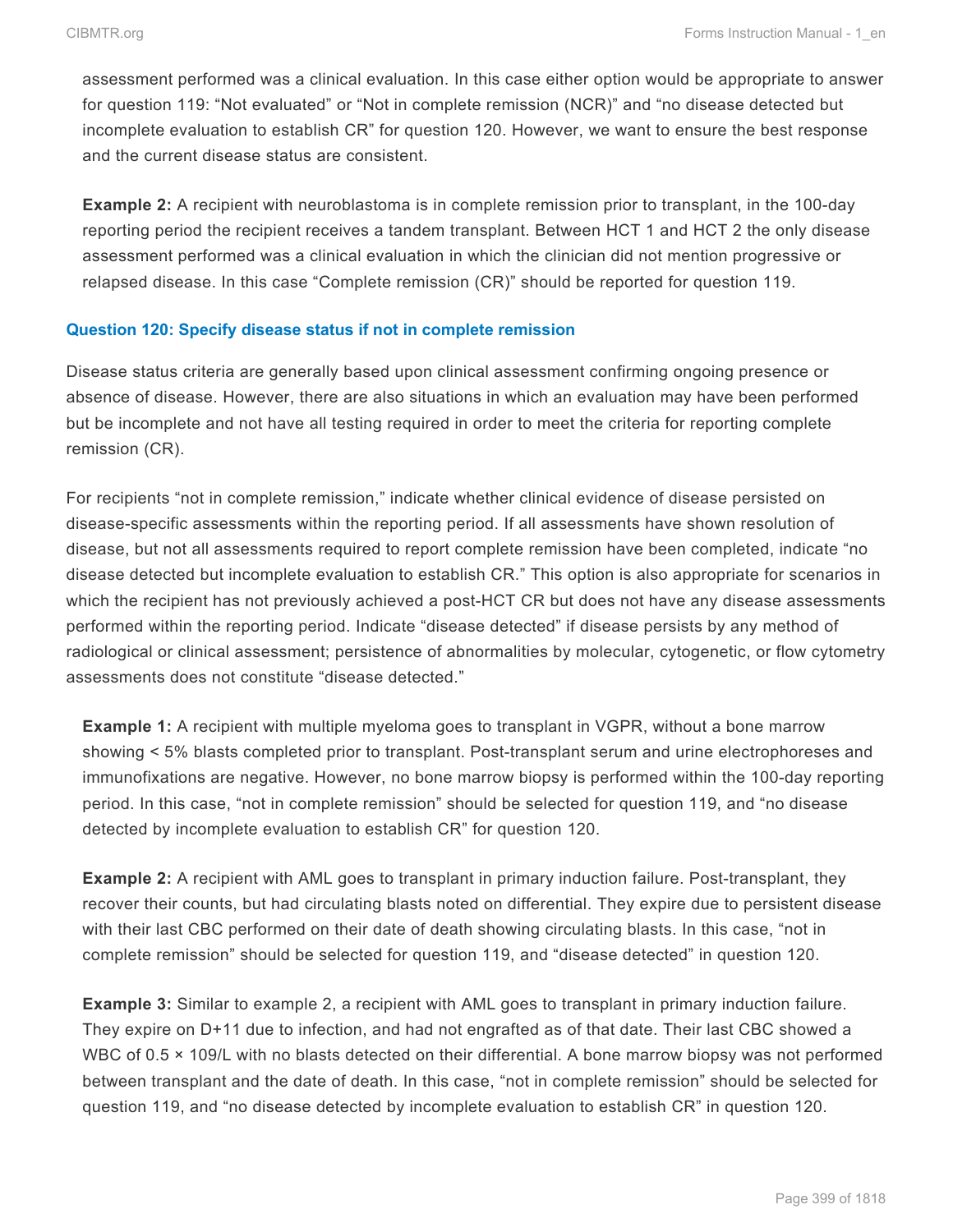#### **Question 121-122: Date of most recent disease assessment**

Indicate whether the date of most recent disease assessment is known or unknown. Use known even if only approximate date is known, then refer to General Instructions, General Guidelines for Completing Forms, for information about reporting partial or unknown dates. "Unknown" should only be used when there is no record – exact or approximate – of disease assessment within the reporting period.

Report the date of the clinical / hematologic assessment using the guidelines below:

- If the current disease status is "complete remission," report the date of the most disease specific clinical / hematologic assessment performed within approximately 30 days of the contact date.
- If the current disease status is "not in complete remission disease detected," report the most recent clinical / hematologic assessment performed in the reporting period that detects disease.
- If the current disease status is "not in complete remission no disease detected but incomplete evaluation to establish CR," report the last clinical / hematologic disease assessment performed in the reporting period.
- If there are no disease-specific assessments within the reporting period, report the latest assessment in which the recipient was clinically assessed by a physician or midlevel clinician. In this scenario, this date does not need to be consistent with the disease status reported in question 119-120.

**Example 1:** The current disease status for a recipient with non-Hodgkin's lymphoma is "complete remission." A PET scan was performed 3 months prior to the contact date showing no evidence of disease and a physician's exam was performed on the contact date. In this case, the physician's exam performed on the contact date should be reported as the current disease assessment date since this is the most disease specific clinical / hematologic assessment performed within 30 days of the contact date.

**Example 2:** For a recipient with neuroblastoma, the current disease status is "not in complete remission – disease detected" since disease was still present on the last PET scan. The PET scan was performed 7 months prior to the contact date and a physician's exam was performed on the contact date – disease cannot be detected by the physician's exam. The date of the PET scan should be reported as the current disease assessment date since this is the most disease specific clinical / hematologic assessment showing evidence of disease.

**Example 3:** The bone marrow biopsy performed for a recipient with AML still showed  $> 5\%$  blasts in the bone marrow and therefore, the current disease status is reported as "not in complete remission – disease detected." The bone marrow biopsy was performed 6 months prior to the contact date and a CBC was performed 2 weeks prior to the contact date – the CBC showed > 5% blasts in the blood. In this scenario, the current disease assessment date should be reported as the date of the CBC as this is the most recent disease specific clinical / hematologic assessment showing evidence of disease.

**Example 4:** A recipient with multiple myeloma had a bone marrow biopsy performed 2 weeks prior to the contact date which showed < 5% plasma cells; however, the last set of myeloma labs performed in the prior reporting period still showed evidence of disease; these labs were not repeated in the current